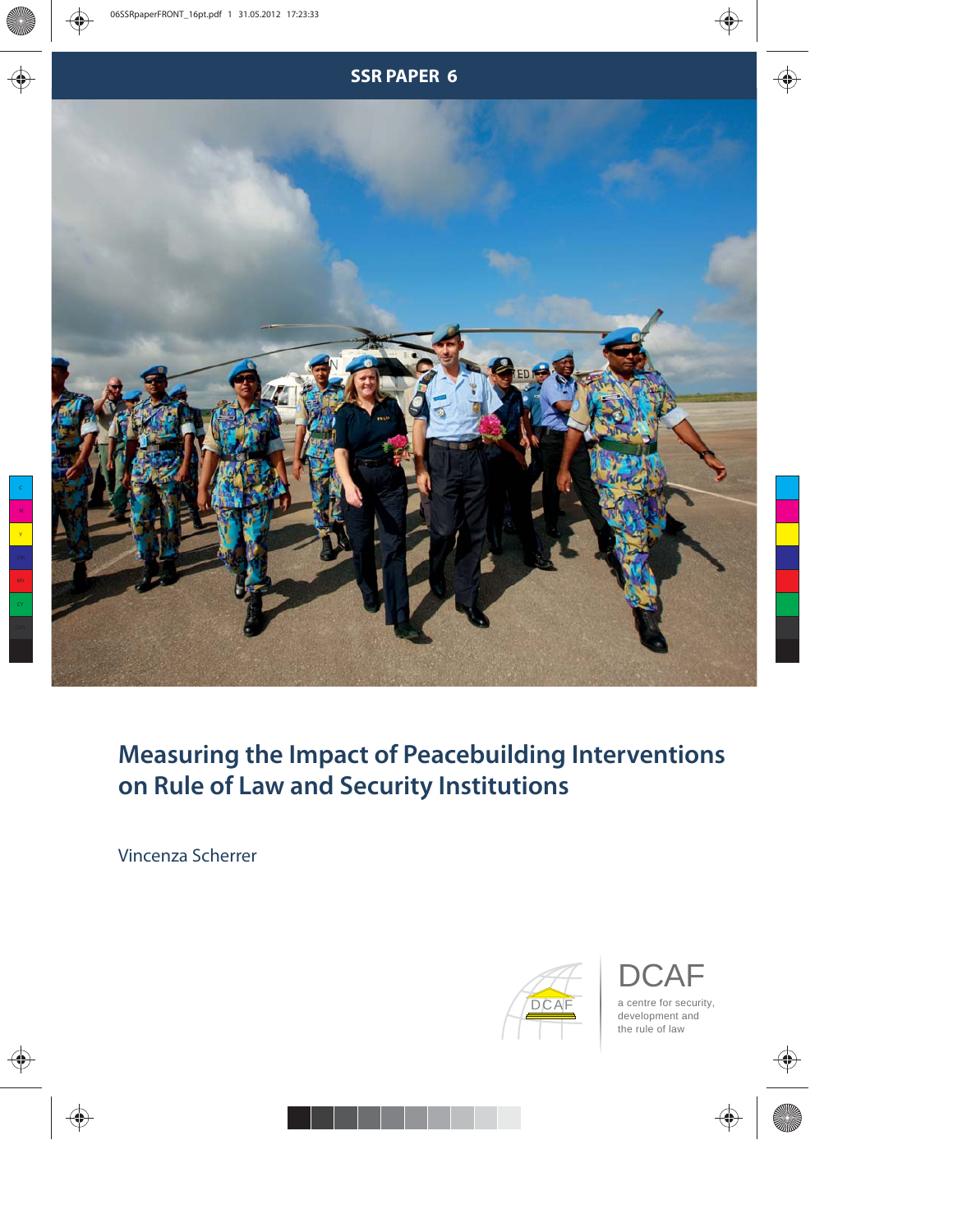SSR PAPER 6

# **Measuring the Impact of Peacebuilding Interventions on Rule of Law and Security Institutions**

Vincenza Scherrer

DCAF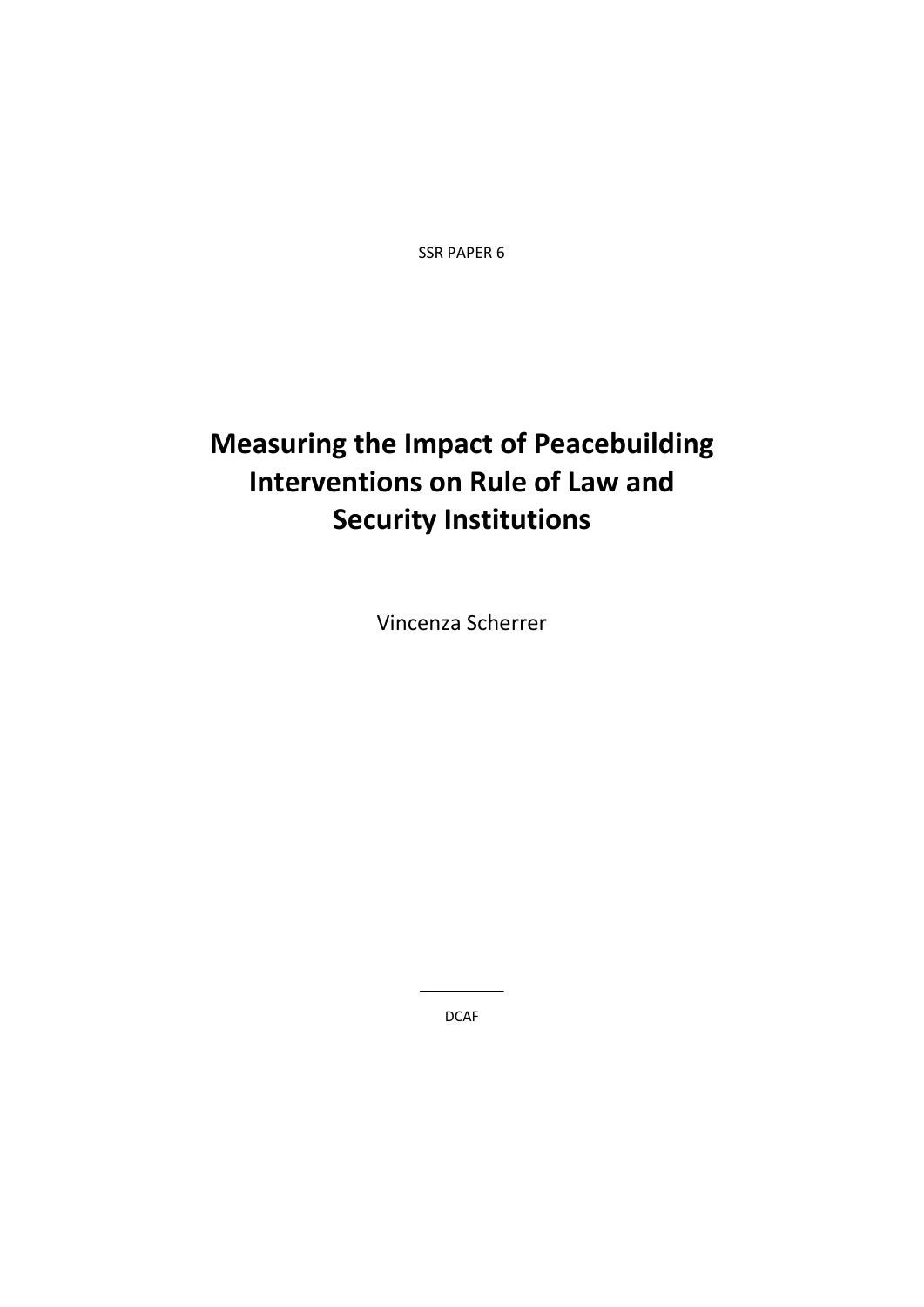The Geneva Centre for the Democratic Control of Armed Forces (DCAF) is an international foundation whose mission is to assist the international community in pursuing good governance and reform of the security sector. The Centre develops and promotes norms and standards, conducts tailored policy research, identifies good practices and recommendations to promote democratic security sector governance, and provides in‐country advisory support and practical assistance programmes.

*SSR Papers* is a flagship DCAF publication series intended to contribute innovative thinking on important themes and approaches relating to Security Sector Reform (SSR) in the broader context of Security Sector Governance (SSG). Papers provide original and provocative analysis on topics that are directly linked to the challenges of a governance-driven security sector reform agenda. SSR Papers are intended for researchers, policy-makers and practitioners involved in this field.

ISBN 978‐92‐9222‐204‐8

© 2012 The Geneva Centre for the Democratic Control of Armed Forces

EDITORS Alan Bryden & Heiner Hänggi PRODUCTION Yury Korobovsky COPY EDITOR Cherry Ekins COVER IMAGE © UN Photo, unmultimedia.org

The views expressed are those of the author(s) alone and do not in any way reflect the views of the institutions referred to or represented within this paper.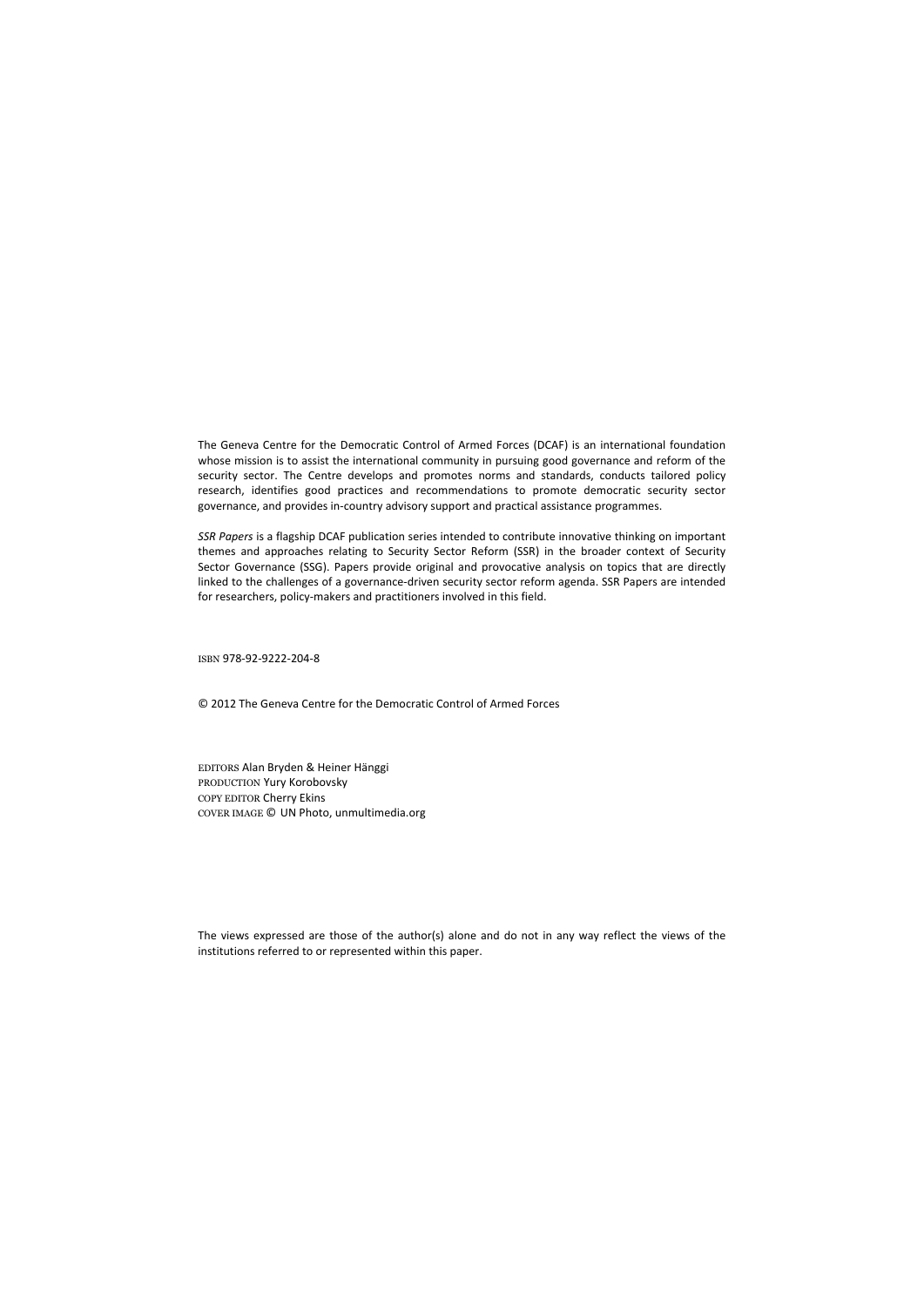# Contents

| <b>Introduction</b>                                                                                                                                                                                                                                | 5  |
|----------------------------------------------------------------------------------------------------------------------------------------------------------------------------------------------------------------------------------------------------|----|
| <b>Impact Assessment: Approaches and Methodologies</b><br>Origins and Development of Impact Assessments 10<br>Evaluation Approaches and their Relation to Impact 12<br>Methodologies for Measuring Impact 17<br>Summary 27                         | 10 |
| <b>Measuring Impact: Approaches of International Actors</b><br><b>Bilateral Actors 33</b><br>Multilateral Actors 36<br>UN Actors 39<br>Summary 43                                                                                                  | 31 |
| <b>Measuring Impact: Key Issues for Peacebuilding Support</b><br>What to Measure and When? 48<br>How to Measure Impact in Practice? 51<br>What Role for Indicators in Measuring Impact? 64<br>Who Should be Engaged, How and Why? 68<br>Summary 73 | 47 |
| Conclusion                                                                                                                                                                                                                                         | 74 |
| <b>Notes</b>                                                                                                                                                                                                                                       | 79 |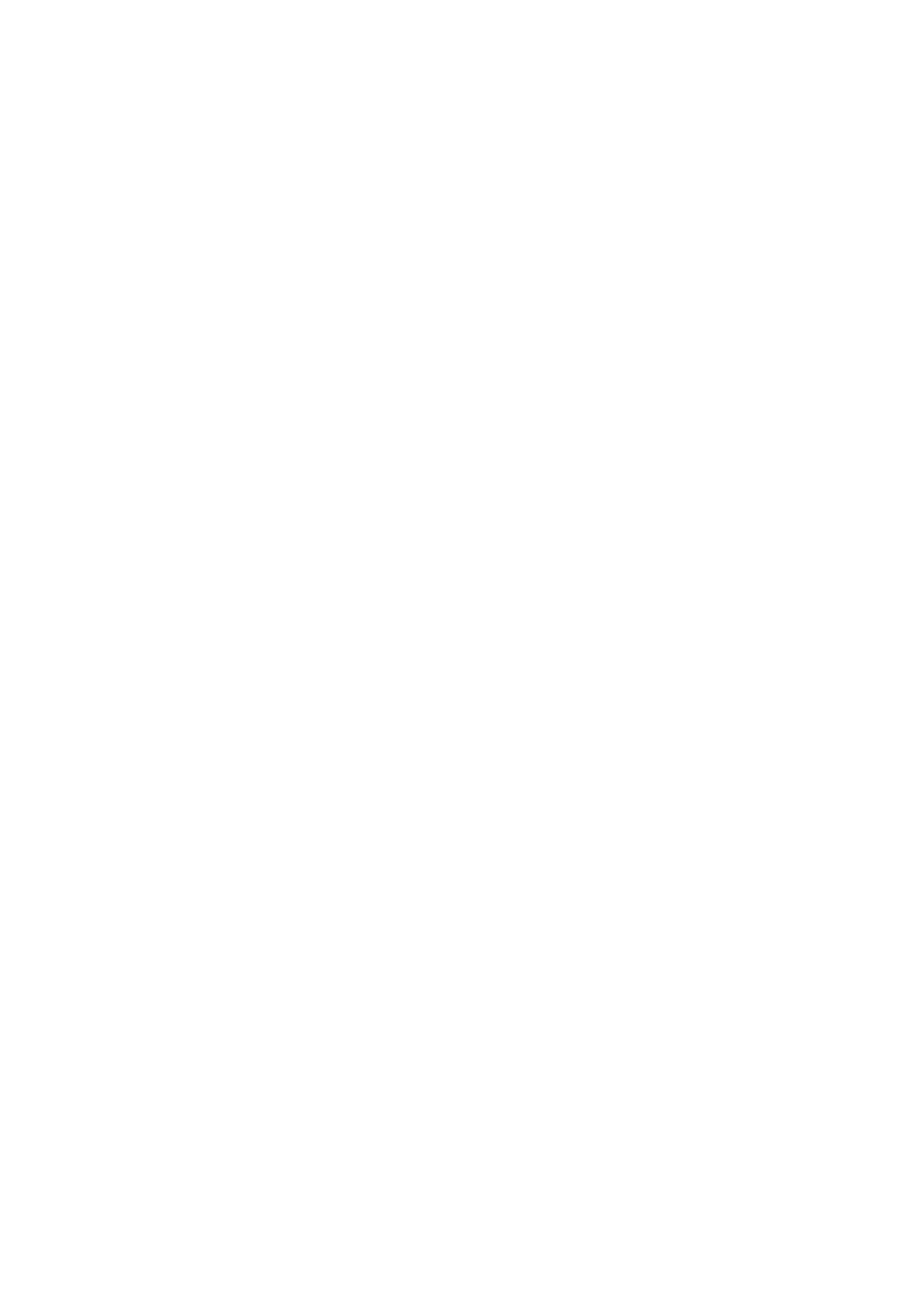## **INTRODUCTION**<sup>1</sup>

Peacebuilding aims to lay the foundations for sustainable peace and development by promoting measures that seek to reduce the risk of violent conflict.  $2$  Since the 1990s, internationally-supported peacebuilding interventions have become increasingly prominent. The number of international peacebuilding interventions, however, stands in stark contrast to our limited knowledge of their impact on the ground. Better understanding the impact of these interventions is thus a prerequisite for improving peacebuilding practice. In short, this means asking what is working, what is not, and why? At the same time today's difficult economic climate has only added impetus to the need to understand the impact of peacebuilding interventions. Yet if the need to measure impact appears self-evident, conceptual advances in how to measure it nevertheless remain limited. This is simply unsustainable given the need to maximise the effectiveness of what are major international commitments.

Activities focusing on rule of law and security institutions are a key component of the peacebuilding agenda. According to the Capstone doctrine for UN peacekeeping operations, 'Security Sector Reform (SSR) and other rule of law‐related activities' constitute 'critical peacebuilding activities'.<sup>3</sup> In simple terms, rule of law and security institutions are responsible for the provision, management and oversight of justice and security in a country. Legal, judicial, prison and police institutions constitute core rule of law institutions.<sup>4</sup> Security institutions can include a wide variety of actors, such as the armed forces, police, corrections, intelligence services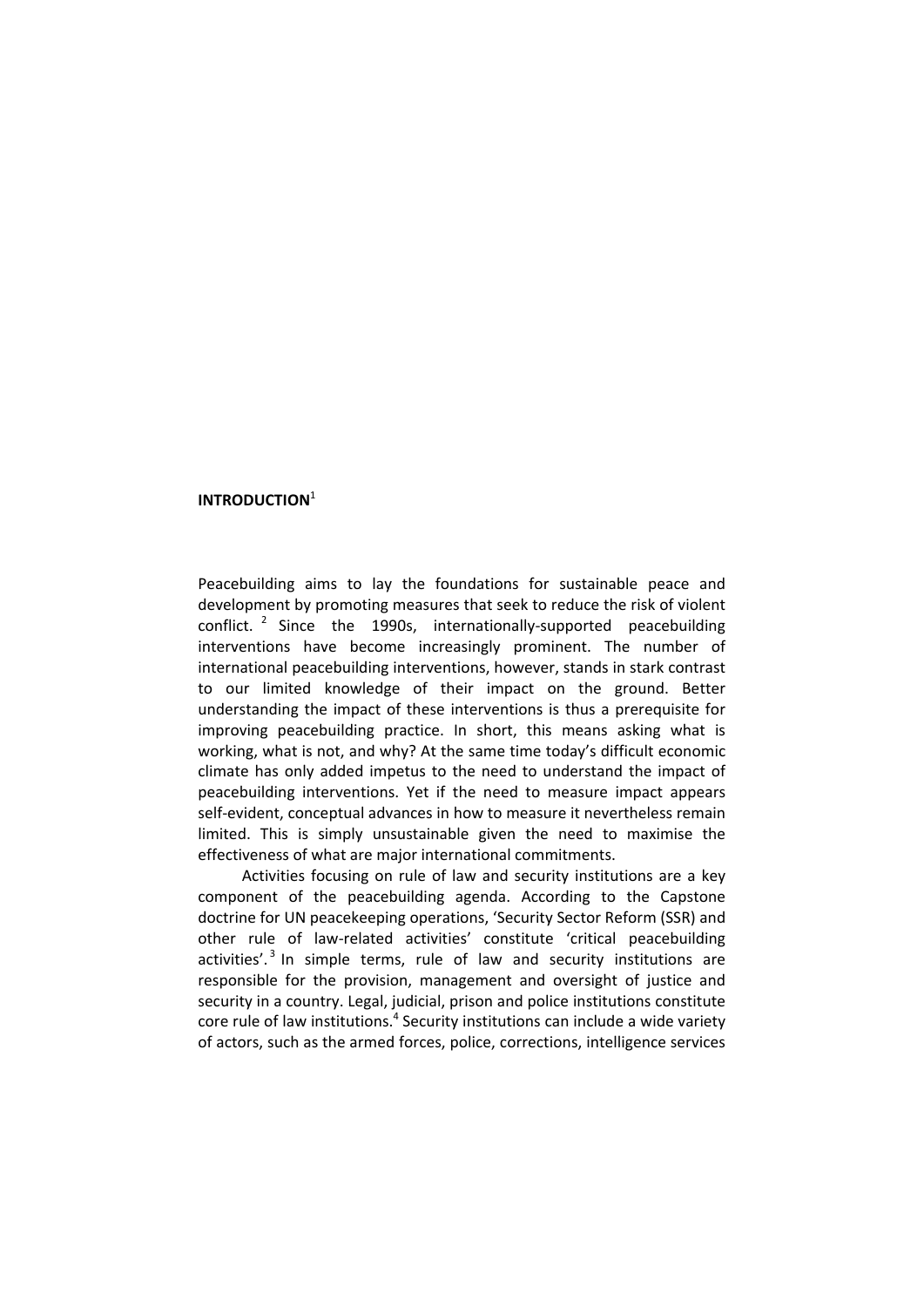#### 6 *Vincenza Scherrer*

and institutions responsible for border management, customs and civil emergencies, as well as those bodies that manage and oversee the delivery of security such as ministries, legislative bodies and civil society groups.<sup>5</sup> Drawing on a background study prepared for the Office of Rule of Law and Security Institutions (OROLSI) at the United Nations Department of Peacekeeping Operations (DPKO),  $6$  this paper purposefully uses the terminology of OROLSI, which links rule of law and security institutions to areas such as justice, corrections, police, disarmament, demobilization and reintegration, security sector reform and mine action.<sup>7</sup>

While policy frameworks concur that activities should be interrelated, support to rule of law and security institutions tends to be delivered in a siloed fashion. Moreover, programming often takes place on the assumption that activities will lead to positive, long-term change that will be felt in the lives of beneficiaries. Rarely are these assumptions tested. In fact, evaluations – when they occur – are often heavily focused on 'outputs' that do not shed light on the value of international support. Impact measurement can therefore help to focus on the bigger picture, understanding how efforts complement or contradict one another.<sup>8</sup> Such an approach can offer major benefits for the coherence, sequencing, and coordination of international support.<sup>9</sup>

Pressure to measure the impact of international support to rule of law and security institutions in peacebuilding interventions will only increase.<sup>10</sup> Demands for a better understanding of impact measurement began in the development community and have now spread to the humanitarian and peacebuilding communities. These demands have sometimes met with resistance but they have also triggered confusion over when and how impact can be measured. Impact has often been perceived as a particularly elusive level of the results chain where the contribution of an intervention cannot be proven.<sup>11</sup> Furthermore, there is a tendency to perceive impact as being visible only several years after an intervention and therefore as too long term to be measured effectively for the purposes of programming and policy. The high costs of effective impact assessment are also put forward as a disincentive. However, if there is scepticism over the feasibility of determining impact, there is also a growing consensus that impact measurement can be 'demystified'.<sup>12</sup> This would result in much needed clarity on a number of levels: 'to know whether the intervention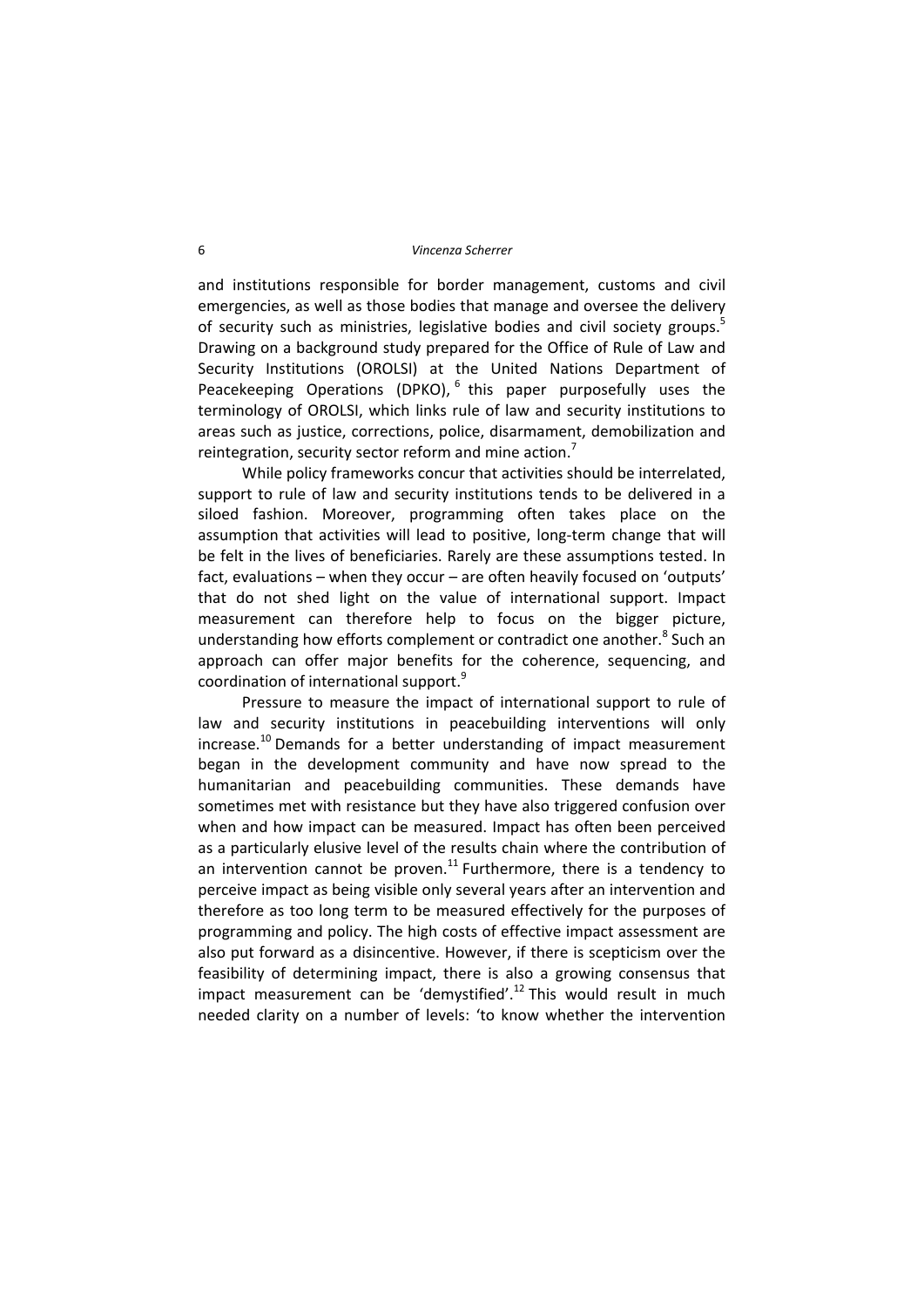has worked, to learn from it, to increase transparency of the intervention, and to know its "value for money"'.<sup>13</sup>

The objective of this paper is to better understand ways to measure the impact of peacebuilding interventions on rule of law and security institutions. In particular, it seeks to identify impact assessment methodologies that can be applied in complex, multi‐layered post‐conflict interventions. Emphasis is placed on how bilateral and multilateral actors have approached this challenge in practice, with a particular focus on the role of the United Nations.<sup>14</sup>

The measurement of impact poses a number of dilemmas, including weighing the relatively high costs of assessments against the potential benefits and disaggregating the contributions of specific interventions given the wide range of actors concerned. In view of these concerns, this paper highlights methodologies that can be used for measuring impact drawing on both qualitative and quantitative approaches. While it is sometimes assumed that impact can only be measured using scientific‐experimental approaches based on control trials and statistical methods, there are a number of other applicable methodologies. This understanding is an essential starting point in broadening the range of methods and approaches available for impact measurement and thereby increasing the ability of international actors to apply the methodology best suited to the immediate context, skills and resources available. This is particularly important in the area of post-conflict peacebuilding, where the international community often struggles to meet its basic monitoring and evaluation (M&E) requirements due to capacity and resource gaps.

This study draws on a broad review of current evaluation approaches and methodologies based on extensive desk research. Narrowing the focus to the approaches most relevant for measuring impact, methodologies focussing substantially on measuring performance at the output level were discarded. The evaluation approaches of nineteen international actors (bilateral and multilateral) were reviewed to decipher how they approach the need to measure impact.<sup>15</sup> The research examines primary sources (e.g. evaluations, official documents, reviews) and secondary sources (e.g. handbooks, guidance notes). Meta‐evaluations, which evaluate the evaluations of international actors, were found to be particularly useful because they compare the approaches used in dozens of evaluations providing detailed information on the average timing of evaluation projects,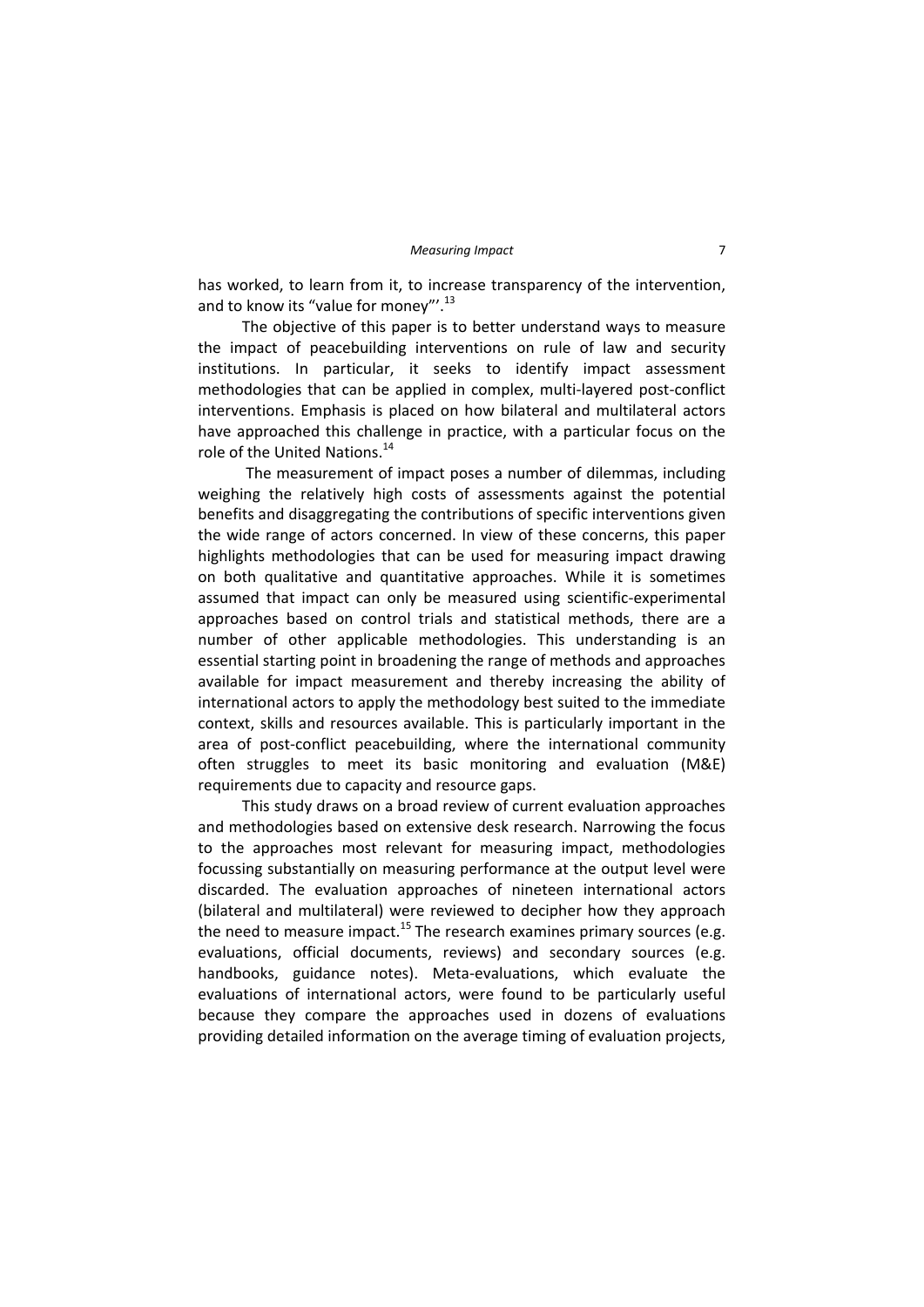the composition of evaluation teams and the challenges encountered. Finally, the policy and academic literature on evaluation in post-conflict contexts and impact assessments provided useful background to the analysis.<sup>16</sup> While this study cannot claim to cover all possible approaches and methodologies for measuring impact, it has identified those considered most useful for international actors seeking to measure the impact of peacebuilding support to rule of law and security institutions.<sup>17</sup>

This study is based on definitions found in the OECD DAC Glossary of Key Terms in Evaluation and Results Based Management, a reference commonly used by international actors. 'Impact' is defined as 'positive and negative, primary and secondary long‐term effects produced by a development intervention, directly or indirectly, intended or unintended'.<sup>18</sup> The definition of impact *stricto sensu* as contained in the OECD DAC glossary is that it is 'produced by a development intervention'  $-$  thus suggesting that impact can be 'attributed' to a specific intervention. However, when it comes to measuring impact there is a debate about the validity of *attribution* versus *contribution*. Attribution is often promoted as the 'gold standard' because of its ability to demonstrate a direct causal link between an intervention and its impact. However, in complex post-conflict settings it is considered extremely difficult to isolate the effects of a particular peacebuilding intervention and thus to establish a causal link between the intervention and the observed outcomes and impacts. To avoid this so-called 'attribution gap',  $^{19}$  efforts have increased to demonstrate the plausible contribution of an intervention to observed outcomes and impacts. Focusing on contribution as opposed to attribution recognises that there may be other factors that have also contributed to the observed impact. This is particularly relevant in post‐conflict contexts as it takes into account the complexity of 'tracking causality' in the 'non‐linear multi-agency contexts' within which peacebuilding support takes place. $^{20}$ 

This paper uses the term 'impact assessment' as opposed to 'impact evaluation' in order to avoid confusion with the scientific-experimental approach to evaluating impact which is commonly referred to as 'impact evaluation'. The term 'evaluation' is used in general terms while 'assessment' is used when following the word 'impact'. The definition of 'evaluation', based on OECD usage, is 'the systematic and objective assessment of an on‐going or completed project, programme or policy, its design, implementation or results. The aim is to determine the relevance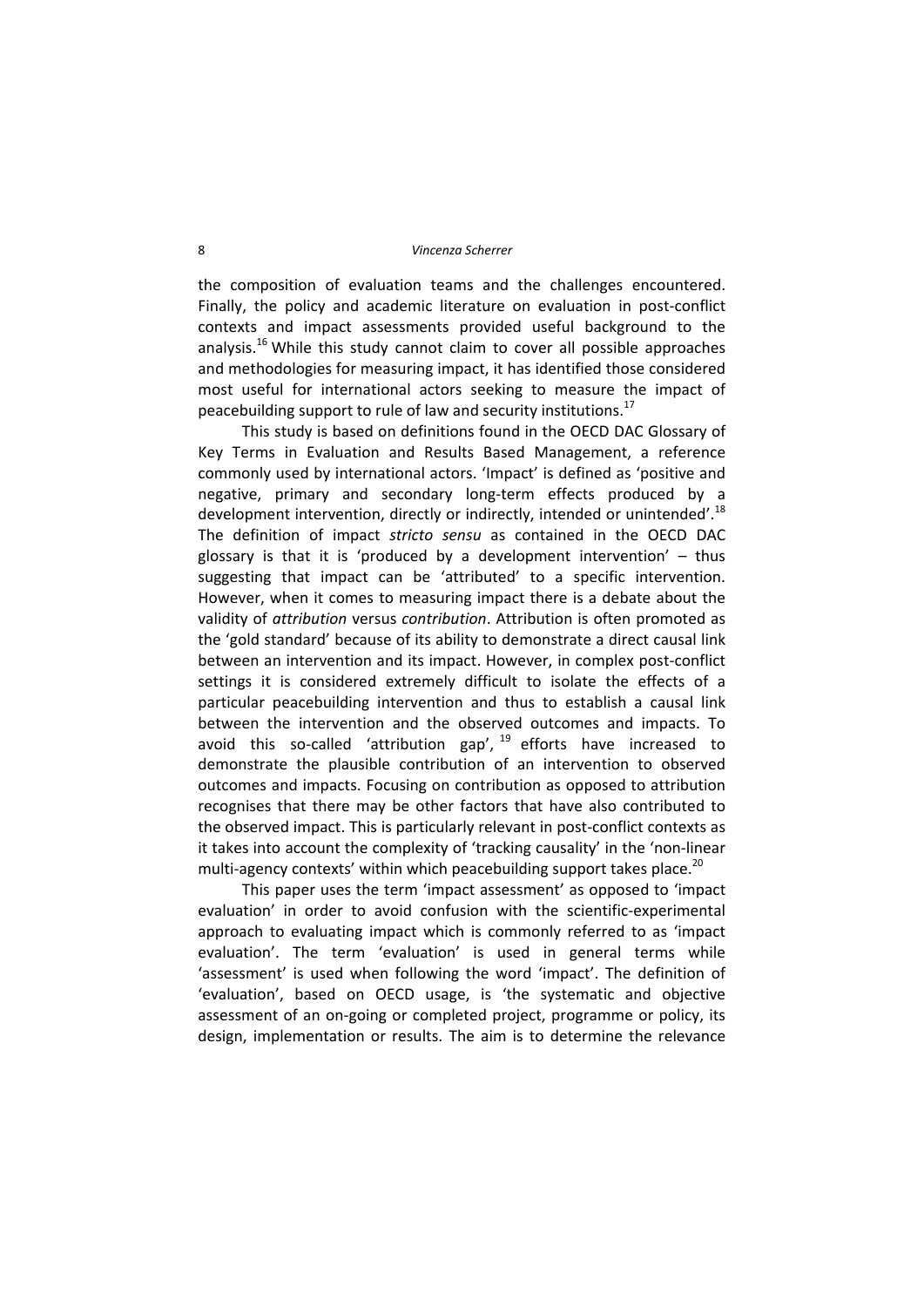and fulfilment of objectives, development efficiency, effectiveness, impact and sustainability.<sup> $21$ </sup> Impact is thus only one of five distinct criteria that might be used in evaluations, depending on what the evaluation is seeking to understand.

'Impact assessment methodologies' are therefore understood as those methodologies that seek to evaluate impact (including the negative, positive, intended and unintended effects of an intervention). The study does not examine impact assessments that are conducted *ex ante* to assess the potential future effects of an intervention. Instead the focus is on those approaches that could be adapted to analyse support to rule of law and security institutions, and which could be of relevance to peacebuilding. While monitoring and evaluation (M&E) are closely linked, this paper focuses specifically on evaluations. Monitoring is thus addressed only in so far as it relates to the goal of evaluation.

The paper begins with an overview of the methodological approaches and methodologies that can be used to evaluate impact. The experience of international actors in promoting and measuring impact are then examined to identify how international actors are currently approaching this issue. The paper then outlines the building blocks of an approach to measuring the impact of peacebuilding interventions in support of rule of law and security institutions in host countries. The paper concludes by identifying key findings and recommendations.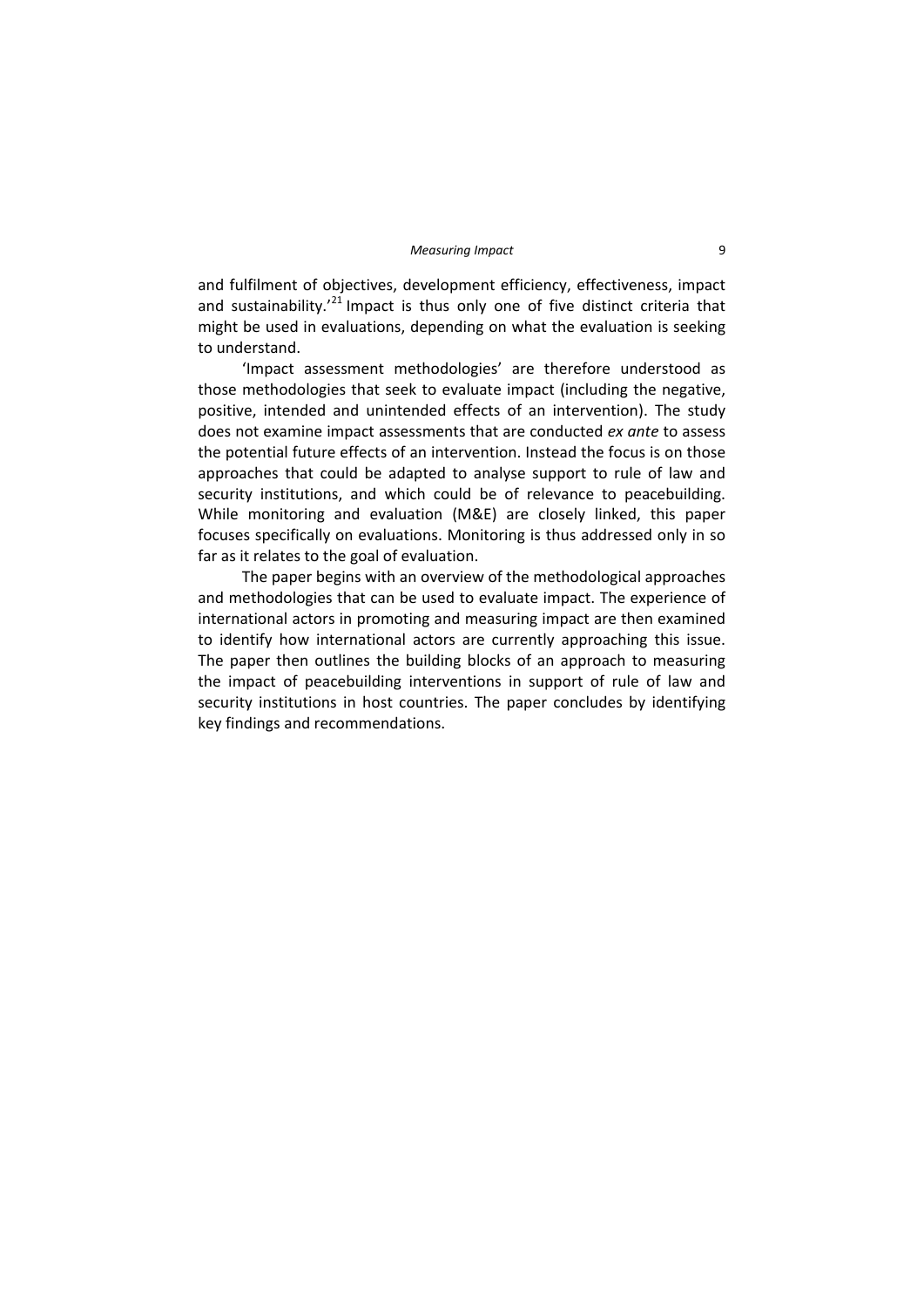#### **IMPACT ASSESSMENT: APPROACHES AND METHODOLOGIES**

This section provides a brief overview of the origins and development of impact assessments, highlighting their evolution from assessment of the potential future consequences of programmes to examining the effects of interventions. The methodological approaches – providing frameworks within which the specific methodologies can be understood – are presented and summarised. The discussion is intended to facilitate understanding of what tools are available depending on the desire of individual actors to use a specific evaluation approach.

#### **Origins and Development of Impact Assessments**

Impact assessments were originally developed and used in the public sector to assess the potential future effects – intended and unintended, negative and positive – of public policies (*ex ante* assessments).<sup>22</sup> This practice was then adopted by the development community, with international agencies seeking to mitigate any negative consequences of their activities by assessing the potential future environmental, social, health and economic impacts of their interventions.<sup>23</sup> With the increasing emphasis on aid effectiveness in the 1990s, impact assessments began to be used for post‐ intervention evaluation and not just as a pre-intervention planning tool. $^{24}$ Impact has thus become one of the main evaluation criteria in the OECD DAC guidelines (alongside relevance, efficiency, effectiveness and sustainability). There has also been increased interest in the creation of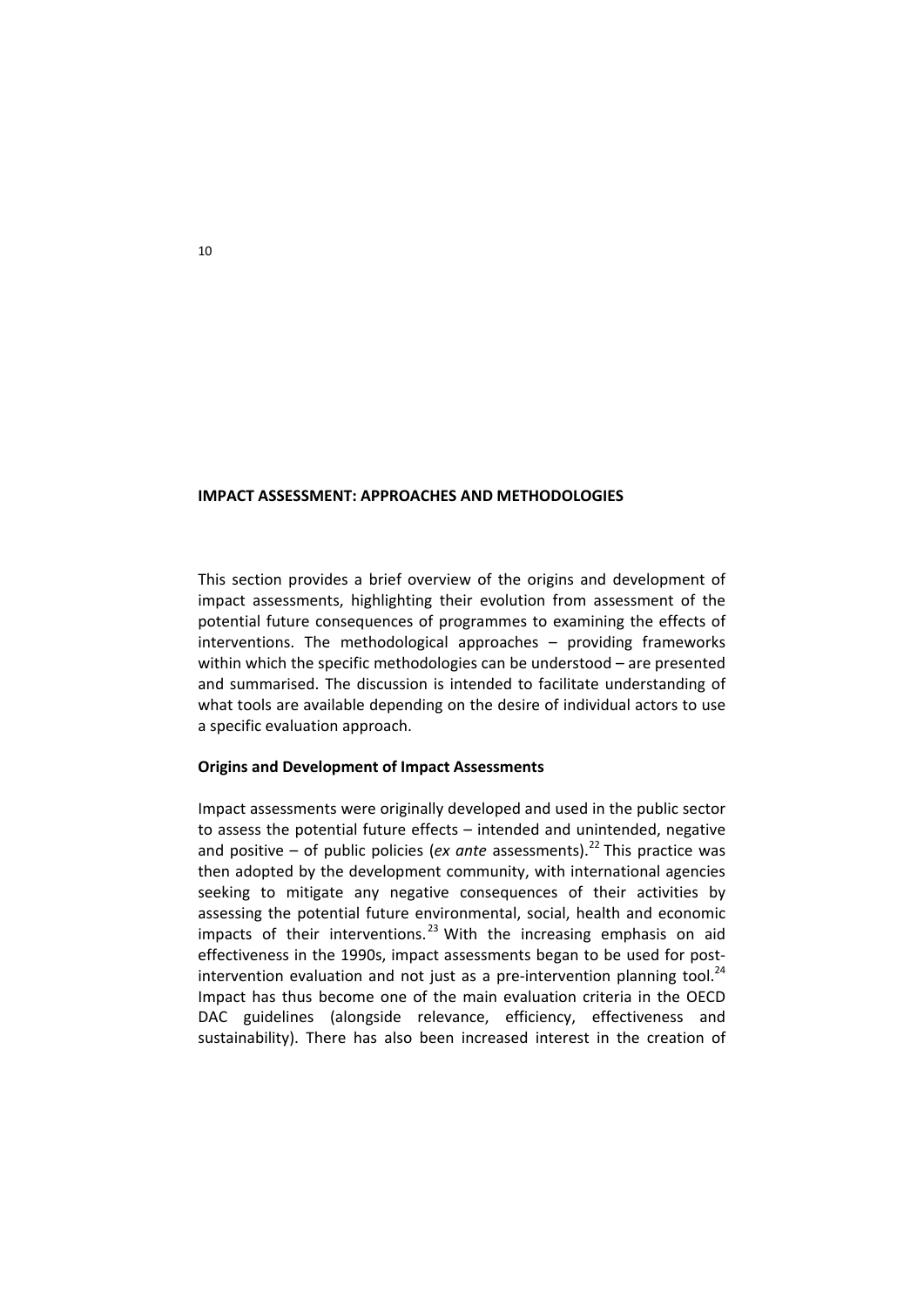methodologies to assess and measure impact – mainly with a view to assessing the long‐term effects of an intervention.

A similar evolution can be seen in the field of peacebuilding. The term 'impact' was first used by Kenneth Bush's Peace and Conflict Impact Assessment (PCIA) approach in 1998.25 This approach aims to assess *ex ante* the potential impacts of development projects within the wider context of peace and conflict. Mary Anderson's 'do no harm' approach (1996) is a similar *ex ante* assessment of the potential negative impacts of development and humanitarian interventions, and prepared the ground for the widely accepted principle of conflict sensitivity.<sup>26</sup> Thania Paffenholz and Luc Reychler developed the 'Aid for Peace' approach in 2007 $^{27}$  – also seen as third‐generation PCIA – which proposes a four‐stage impact assessment (needs, relevance, risks and effects) for development, humanitarian and peacebuilding interventions.<sup>28</sup>

Interest in monitoring and evaluation of peacebuilding interventions has thus grown since the late 1990s and early 2000s.<sup>29</sup> Increasing demands for proven effectiveness and measurable results in the peacebuilding field has raised awareness of the need to measure impact, but at the same time measuring impact in complex post‐conflict settings has been considered especially difficult.<sup>30</sup> There is a school of thought that suggests it is impossible to attribute impacts to a given peacebuilding intervention: in particular, it has been suggested that to measure impact a great deal of sophisticated data collection and analysis over a long period of time is needed, and that 'these requirements either exceed the capacity of many organisations practicing peacebuilding or they extend beyond the donors' funding period'. $31$  There have therefore been calls to focus on outcomes rather than impact. $32$  Other voices argue that it is possible to assess impact by relying exclusively on scientific‐experimental approaches like those applied in development interventions.<sup>33</sup> But in practice this approach is seldom used in peacebuilding contexts due to its resource-intensive nature and the fact that it is most usefully applied *ex post*. <sup>34</sup> Yet as in the development field, other approaches to measuring impact that focus on 'contribution' as opposed to 'attribution' are attracting increasing recognition.<sup>35</sup>

One of the most important contributions to impact assessments in peacebuilding evaluations stems from Collaborative Learning Project's Reflecting on Peace Practice (RPP). RPP collaborators challenge the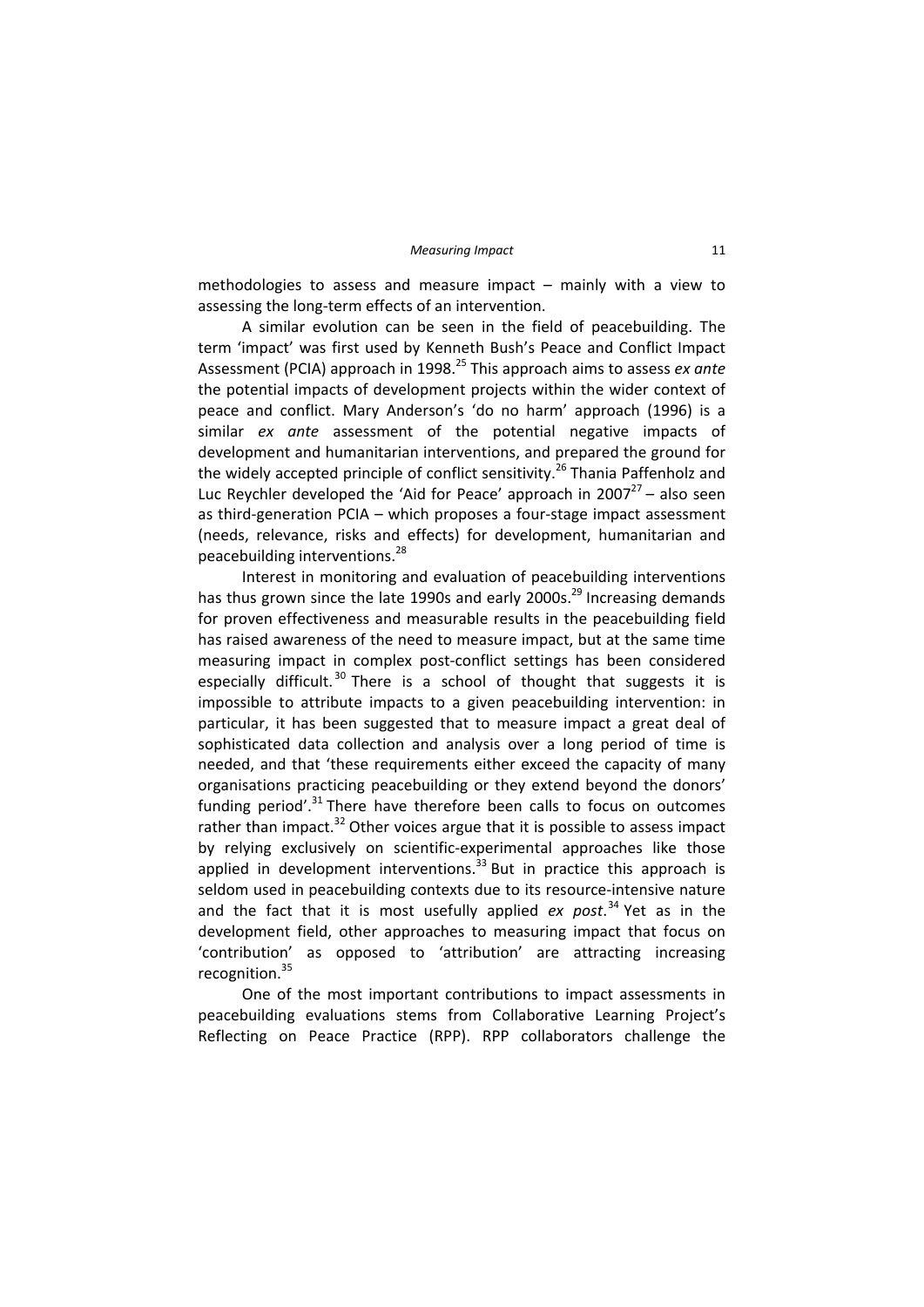resistance of many peacebuilding practitioners to assessing impacts. In particular, they point out that impact has to be 'demystified' and 'is not always elusive and unreachable, too long-term or impossible to assess'.<sup>36</sup> There can be short‐term impacts and long‐term impacts. The authors advocate that each peace project be held accountable for its contribution to the broader peace, or 'peace writ large'. $37$  The RPP approach provided the basis for new OECD DAC guidance on Evaluation of Conflict Prevention and Peacebuilding Activities.<sup>38</sup> The guidance highlights the challenges of M&E in conflict and post-conflict settings, and combines the OECD DAC evaluation criteria (relevance, efficiency, impact, effectiveness, sustainability and coherence) with a conflict-sensitive M&E approach. Most importantly, it takes up the RPP definition of impact, noting that it can also look at short-term and not just long-term impact.<sup>39</sup>

In sum, while impact assessments stem from attempts to assess future consequences of activities, they have been adopted as a tool to measure the impact of ongoing or completed projects. Moreover, while traditional understandings of evaluation at the impact level was that they had to be undertaken *ex post* (several years after an intervention is in place or completed), there is a growing view that impact can be measured in the more immediate term. This emerging approach offers opportunities for international actors that need to measure impact but cannot wait until the end of an intervention to receive much needed information on what is working, what is not, and why.

#### **Evaluation Approaches and their Relation to Impact**

Evaluation approaches refer to the principles guiding the design (and implementation) of the evaluation. In other words, they provide 'the framework, philosophy, or style of an evaluation'.<sup>40</sup> There are a large number of evaluation approaches that may frame impact assessment methodologies. This section does not seek to be exhaustive, but rather provides an eclectic overview of some of the main approaches used in the evaluations of international actors as relevant to the assessment of impact in peacebuilding contexts. It should be noted that evaluation approaches are not necessarily mutually exclusive, and can often be used in a complementary manner.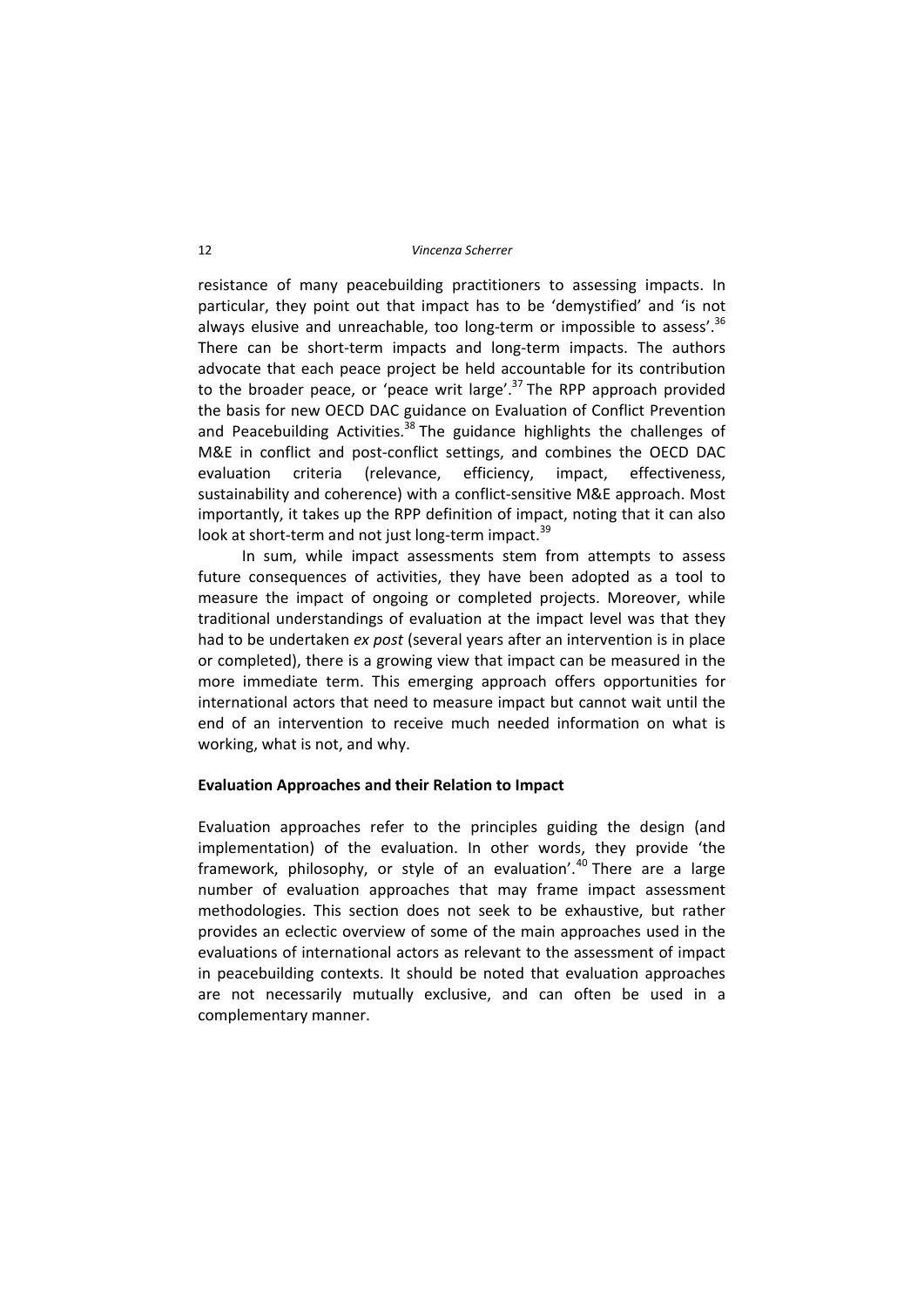#### **Table 1: Overview of Approaches Examined**

| <b>Type</b>         | Approach                    | <b>Application</b>                                                                                                                                                                                 |  |
|---------------------|-----------------------------|----------------------------------------------------------------------------------------------------------------------------------------------------------------------------------------------------|--|
| <b>Attribution</b>  | Scientific-<br>experimental | Claims attribution through use of counterfactual<br>analysis                                                                                                                                       |  |
|                     | Theory-based                | Supports contribution by testing assumptions at each<br>level of the theory of change <sup>41</sup>                                                                                                |  |
| <b>Contribution</b> | Participatory               | Supports contribution by listening to perceptions of<br>the beneficiaries of what initiatives have made a<br>difference in their lives                                                             |  |
| Non-causal          | Action<br>evaluation        | Supports the collective definition of goals – therefore<br>helps to identify jointly what impact should be<br>measured<br>Does not support attribution or contribution                             |  |
|                     | Goal-free<br>evaluation     | Examines the 'actual' impacts of an intervention by<br>deliberately avoiding knowledge of the intended<br>goals and objectives of the project team<br>Does not support attribution or contribution |  |
|                     | Results-based<br>evaluation | Seeks to measure impact to the extent that it focuses<br>on that level of the results chain (i.e. with the use of<br>indicators)<br>Does not support attribution or contribution                   |  |
|                     | Utilisation-<br>focused     | Can address impact depending on methods and the<br>designated use of the evaluation<br>Does not support attribution or contribution                                                                |  |

The approaches discussed are separated in Table 1 according to how they relate to measuring impact: whether they can demonstrate attribution, show plausible contribution, or can help to focus the evaluation on impact without necessarily seeking causality.

A range of approaches used by international actors are amenable to measuring impact. The approach claimed to provide the strongest causal link between the intervention and the impact is the *scientific-experimental approach*. <sup>42</sup> It is often considered as the 'gold standard' in assessing impact due to its ability to show attribution. It is based on counterfactual analysis that enquires what would have happened to the welfare of the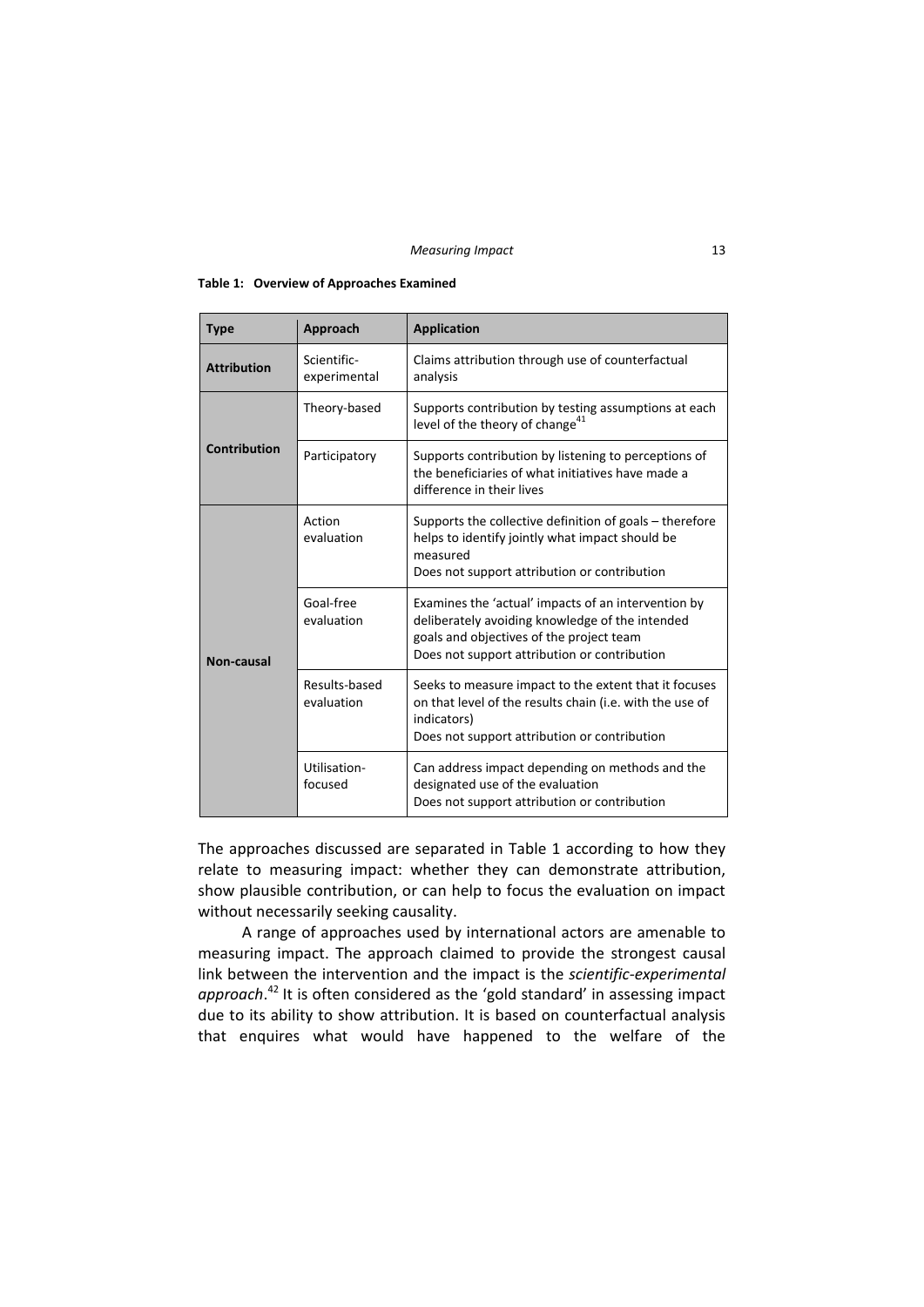beneficiaries if the intervention had not taken place. Based on statistical methods, comparison groups are established to examine the difference between those who received support from an intervention and those who did not (e.g. randomised control trials). This difference is then considered as impact, based on statistically rigorous quantitative measurement techniques. While this approach is considered standard in the development field, its relevance in post-conflict settings is increasingly questioned.<sup>43</sup> This is because complex settings often include a multitude of actors and a number of influencing factors, which make attribution difficult. Moreover logistical challenges such as the difficulty of identifying control groups in multi-site interventions and associated costs are another concern. Finally, the intention to attribute impact rather than only recognize contribution raises ethical questions in so far as such efforts may hamper national ownership. There are also ethical concerns in justifying the limitation of the intervention to a specified group when the control group has been affected by the same factors that define the group receiving the assistance.<sup>44</sup>

Given the challenges associated with this approach, techniques that seek to demonstrate contribution as opposed to attribution have gained increasing attention. These approaches aim to show the contribution of an intervention but recognise that there are many other factors and actors at play contributing to its positive or negative impact. These include participatory methods and theory‐based approaches.

*Theory‐based approaches* focus on the underpinning assumptions (theories of change) implicit or explicit in a programme design, and aim to test these. These approaches thus seek to identify 'why' and 'how' changes take place in a project, by identifying, articulating and testing the theory of change that links the results chain of a project (from outputs to outcomes and impacts).<sup>45</sup> Such evaluations go beyond conventional results-based approaches by testing whether an intervention was unsuccessful due to implementation flaws or inconsistent theories.<sup>46</sup> Theory-based evaluations are useful for both accountability and learning purposes as they provide valuable conclusions on what works, what does not and why.

*Participatory approaches* seek to involve the intervention's primary beneficiaries directly in the planning, monitoring and evaluation process.<sup>47</sup> This may be based on the use of participatory methods such as interviews, focus group discussions and workshops. Advocates of this approach to measuring impact consider local stakeholders to provide 'the single most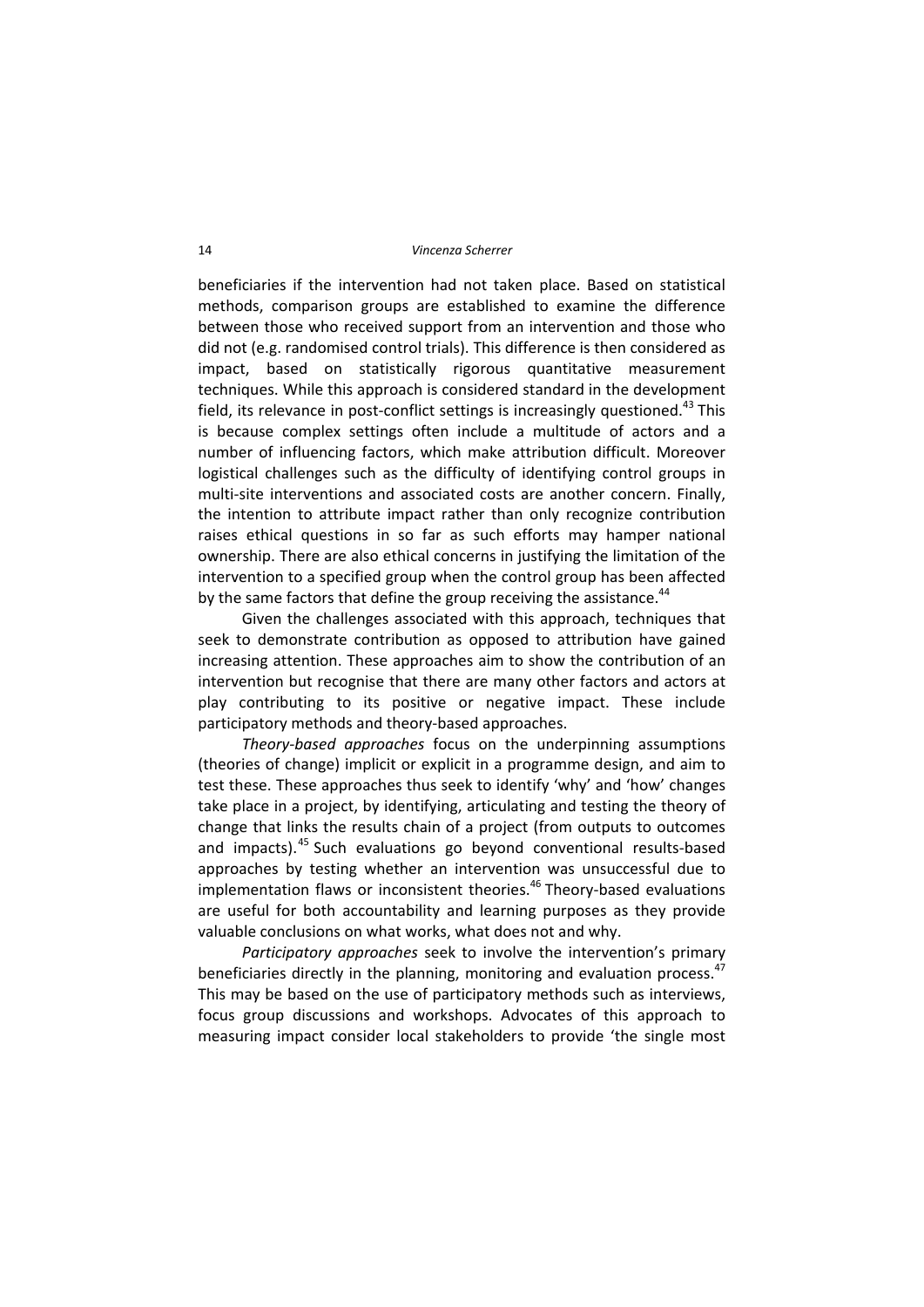valuable source of insights' on the impact of an intervention.<sup>48</sup> By listening to the perceptions of the beneficiaries on what initiatives have made changes in their lives, it is the local communities that can provide evidence of cause and effect. $49$  Participatory approaches are also recognised as extremely valuable in terms of capacity building, promoting local ownership and enhancing the use and relevance of the evaluation itself. While there may be concerns over the possibility of biased findings due to conflicts of interest among local/national stakeholders,  $50$  different levels of participation can be supported depending on what methodology is used.

Finally, there are certain other non‐causal approaches to evaluation, which although they cannot demonstrate attribution or contribution may still support evaluations by making them more 'impact-focused'. These approaches include action evaluation, goal‐free evaluation, results‐based evaluation and utilisation‐focused evaluation.

*Action evaluation* is based on the evaluator facilitating, together with the project team and key stakeholders, the identification of goals and objectives throughout the life of a programme. Progress towards the achievement of the goals/objectives is monitored and later evaluated jointly by the evaluator and project team. Essentially, this approach supports the collective identification of context-specific criteria of success according to which an intervention is then evaluated.<sup>51</sup> The advantages of this approach are that it promotes joint understanding of success, enables adaptation to changing environments and can be used to track impact. However, this may require a significant change in mind‐set if an action‐ oriented approach seeks to allow deviation from its original goals. Also, enabling local stakeholders to define the evaluation criteria may hamper the ability to evaluate an intervention against a mandate set at the international level. The value of this approach lies in its ability to define a joint vision of impact (goals) rather than its role in data collection and analysis. $52$ 

*Goal‐free evaluation* approaches aim to examine the *actual* outcomes and impacts of interventions in contrast to those intended. The external and independent evaluator/team thus deliberately avoids prior knowledge of the intended goals and objectives of the intervention and has only minimal contact with the project team. The focus is on the actual results of the intervention rather than on the intended results. $53$  The aim is to uncover the positive and negative effects of an intervention – whether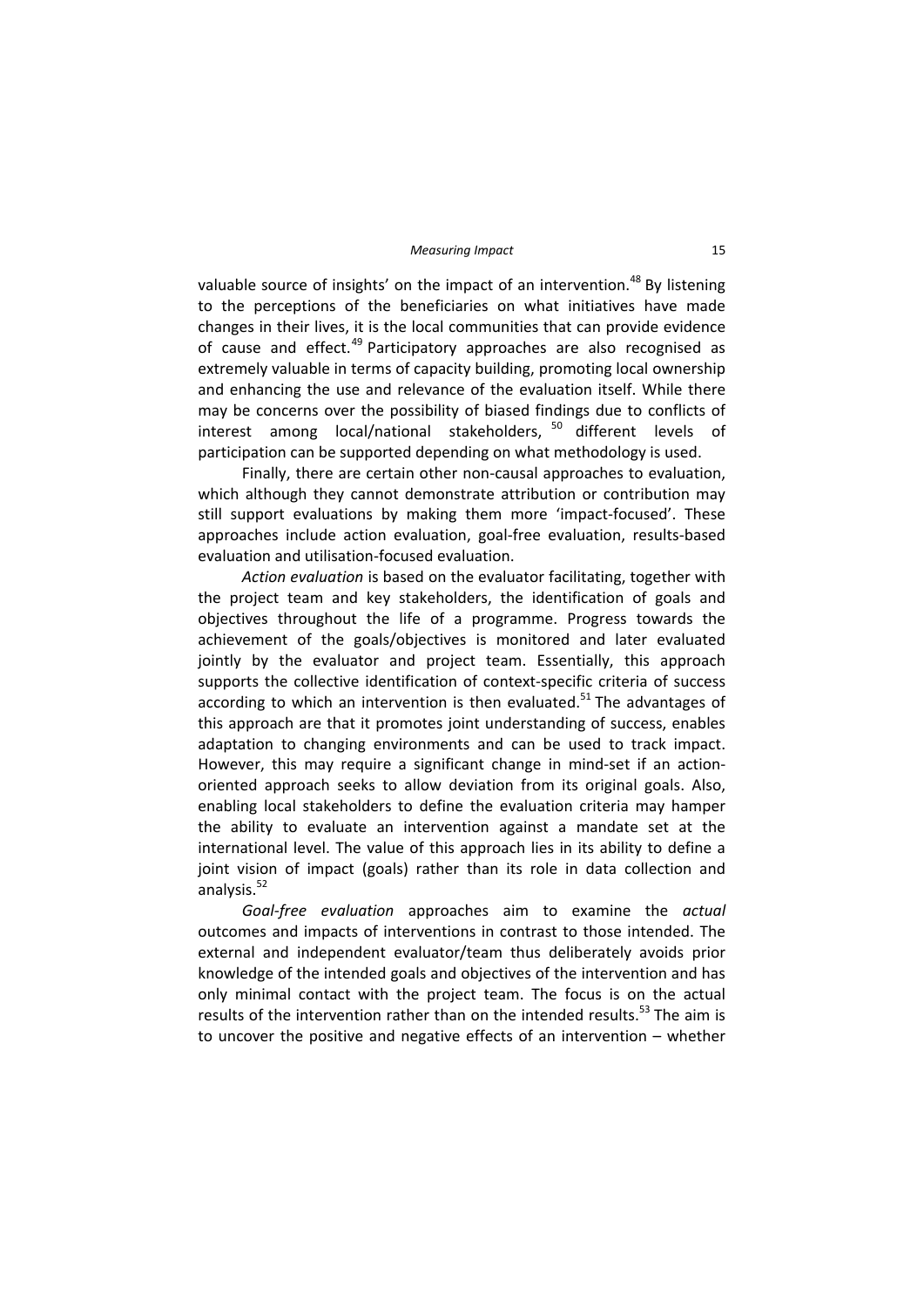intended or not  $-$  by limiting the bias of the evaluator. The evaluator collects information about programme results and then compares these with the actual needs of the beneficiaries in order to determine effectiveness.<sup>54</sup> The data collection process of a goal-free evaluation can be time‐intensive and more expensive than conventional results‐based evaluations, since the evaluator/team has to investigate a very broad range of issues, often using participatory methods involving the primary beneficiaries and other key stakeholders.<sup>55</sup> A great advantage of this approach is that it can demonstrate impact without needing a coherent logical framework that sets out the relationships between inputs, outputs, outcomes and impact. It is therefore of particular use where the programme logic is weak, as may often be the case in fast‐paced conflict environments.<sup>56</sup>

*Results‐based evaluation* is the approach most widely adopted by the international community. This approach seeks to identify to what extent the intended broad goals and specific objectives of an intervention have been met according to defined indicators, benchmarks and baseline studies. It can focus on impact only to the extent that indicators at this level are developed. While this approach does not support contribution of an intervention to an impact, it can highlight the linear relationships between outputs, outcomes and impact. Results‐based approaches do not seek to evaluate the utility of the objectives or goals set for the intervention.<sup>57</sup>

*Utilisation‐focused evaluation* is based on the understanding that evaluations 'should be judged by their utility and actual use'.<sup>58</sup> This involves a process whereby the evaluator helps users select the most appropriate approach and methods for the purpose of their evaluation.<sup>59</sup> These evaluations can thus use any type of design and methods, and can focus on any level of the results chain. $60$  Such evaluation is therefore not specifically associated with impact, but could be adapted to measuring impact if a project team were to jointly decide on the most appropriate methods for the context at hand. The underpinning idea is that the utilisation‐focused evaluation approach deepens the feeling of ownership of the project team in the evaluation process through their active involvement, and increases the utility of the evaluation  $-$  i.e. it becomes more likely that the team will actually use the evaluation results and these will effect change in the project. $61$ <sup>ch</sup> This could be of importance in the area of measuring impact where there may be reluctance to adapt to new evaluation approaches.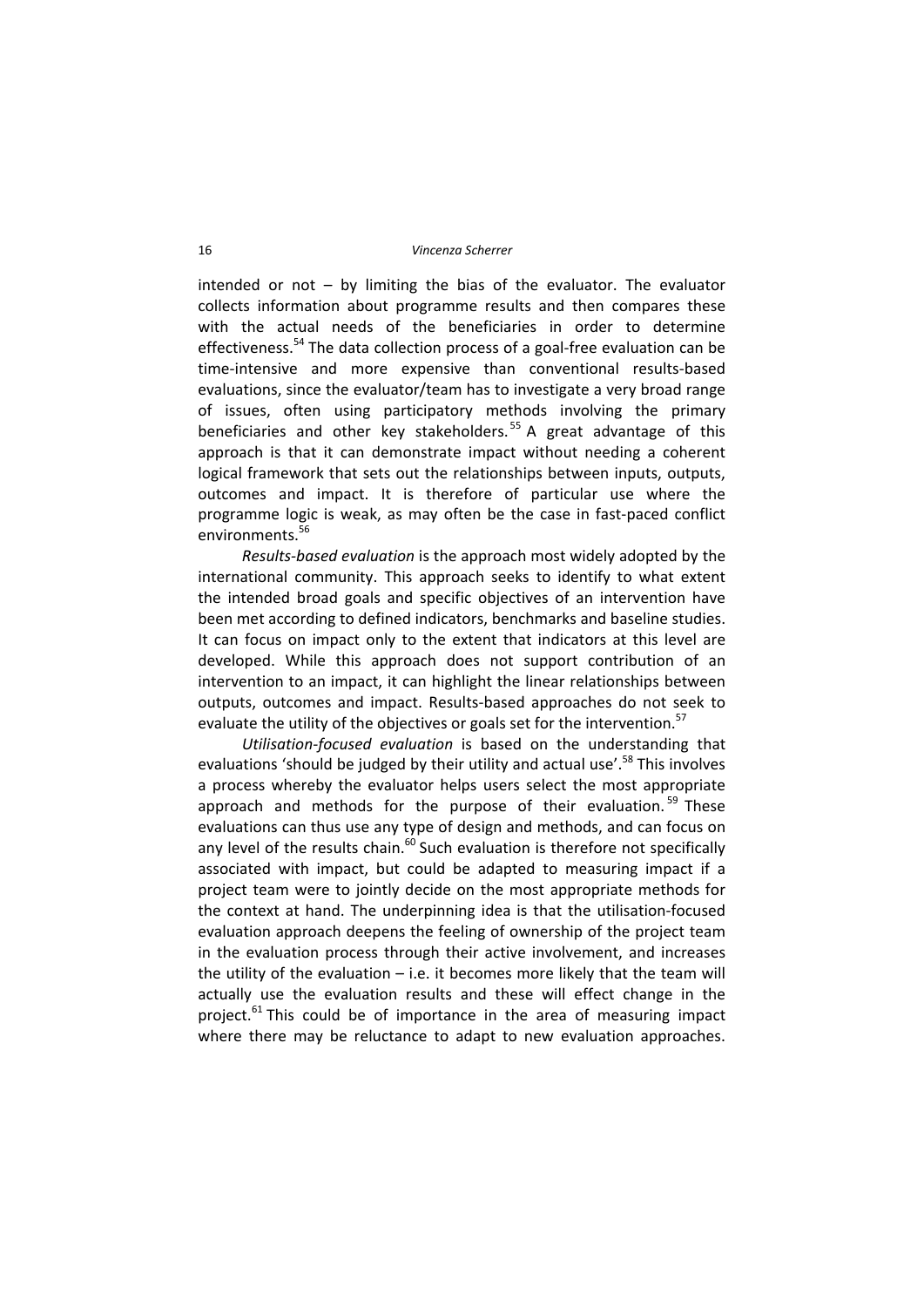This approach has often been advocated by UN entities, possibly when faced with resistance to evaluations that are perceived as externally imposed.

#### **Methodologies for Measuring Impact**

These broad approaches to evaluation are applied in practice through a number of methodologies. Evaluation methodology refers to 'the term covering the different methods to be applied to meet the overall purpose and objectives of the evaluation. The particular methodology to be used for data collection and analysis is determined by the subject and purpose of the evaluation.<sup>'62</sup> Some methodologies are more applicable as a learning tool because they seek to answer questions related to why the intervention had an impact or not while others may be more relevant in order to provide for accountability. The appropriate evaluation methodology should therefore be determined in view of its ability to answer the questions that the evaluation is seeking to answer.

Six methodologies seem applicable to measuring impact with particular relevance for rule of law and security institutions: a) impact evaluation; b) theory-based impact evaluation; c) contribution analysis; d) outcome mapping; e) RAPID outcome assessment, and f) most significant change (MSC). All of these methodologies have in common that they can be used to illustrate impact. However, they are all different in terms of the evaluation questions they can most usefully answer, and in terms of the time, cost and skills‐sets required to use them. Moreover, some of these can be used independently while others must be combined with other methodologies in order to provide a fuller picture for evaluation purposes. The following table provides an overview: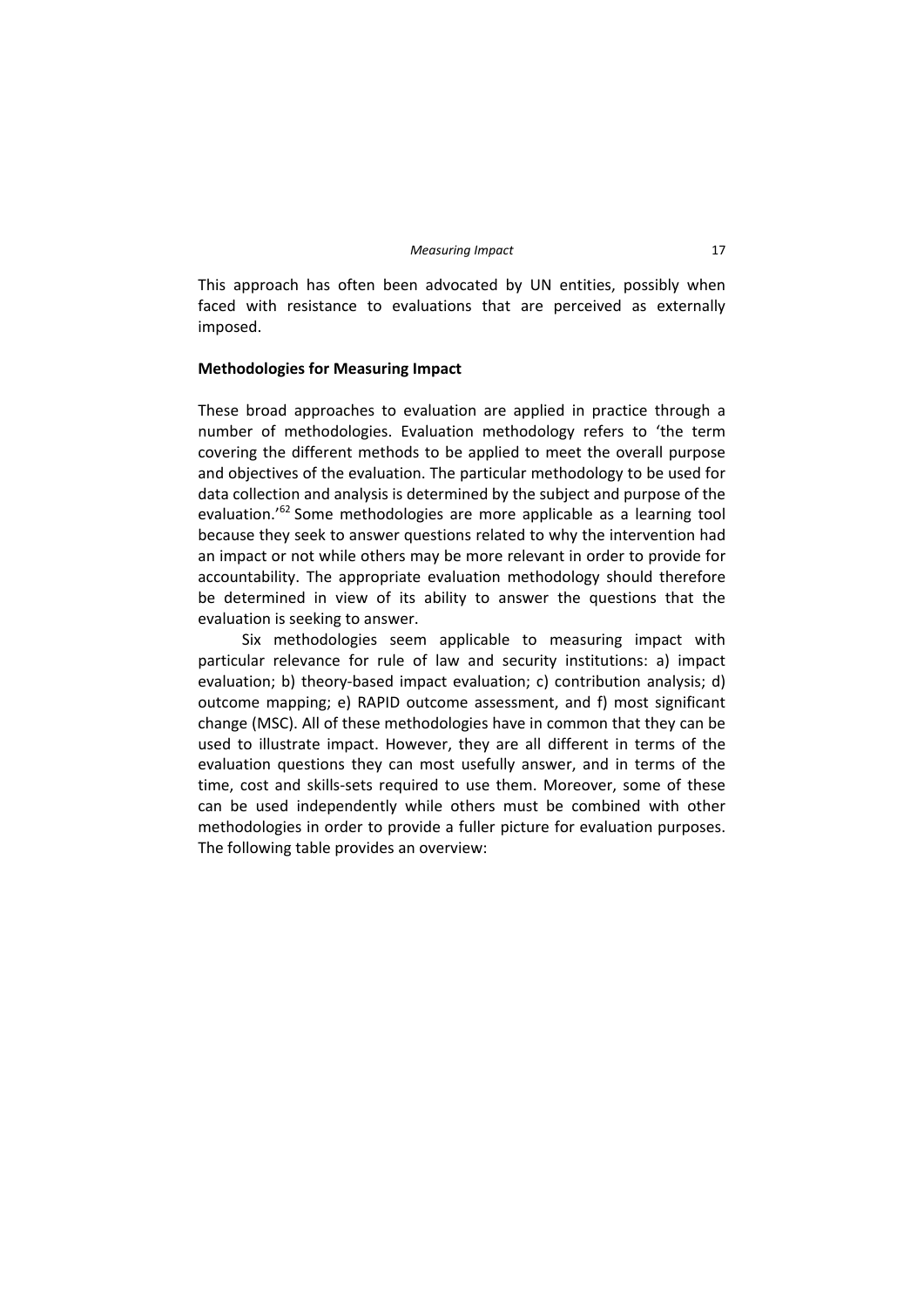#### **Table 2: Overview of Methodologies for Measuring Impact**

|                                                 | <b>Methods</b>                                                                                                                           | Relevance                                                                                                                                                                                                         |
|-------------------------------------------------|------------------------------------------------------------------------------------------------------------------------------------------|-------------------------------------------------------------------------------------------------------------------------------------------------------------------------------------------------------------------|
| <b>Impact evaluation (IE)</b>                   | Quantitative methods such as<br>control groups (e.g.<br>randomised control trials) and<br>before/after comparisons                       | Enables attribution by<br>undertaking a 'counterfactual'<br>analysis to compare what<br>actually happened with what<br>would have happened in the<br>absence of the intervention -<br>quantifies impact           |
| <b>Theory-based impact</b><br>evaluation (TBIE) | Quantitative and qualitative<br>methods - Control groups and<br>before/after comparisons<br>combined with theory of<br>change approaches | Strengthens traditional impact<br>evaluation by using theory of<br>change to understand what<br>worked, what did not, and why                                                                                     |
| <b>Contribution analysis</b>                    | Qualitative methods such as<br>case studies, MSC stories,<br>focus group discussions                                                     | Seeks to show plausible evidence<br>of effect of an intervention by<br>testing programme logic and<br>theory of change                                                                                            |
| <b>Outcome mapping</b><br>(OM)                  | Qualitative methods such as<br>focus group discussion,<br>workshops and use of<br>'progress markers'                                     | Focuses on measuring change<br>based on the premise that<br>changes in behaviour of key<br>stakeholders will ultimately<br>contribute to impact                                                                   |
| <b>RAPID outcome</b><br>assessment (ROA)        | Draws on outcome mapping<br>methodology, MSC technique<br>and episode studies to enable<br>triangulation of data                         | Seeks to assess and map the<br>contribution of a project's<br>actions to a particular change in<br>policy or the policy environment                                                                               |
| Most significant change<br>(MSC)                | Qualitative methods such as<br>group discussions, interviews<br>and workshops to support<br>systematic selection of MSC<br>story         | Collection of 'significant change<br>stories' that are perceived as<br>being the most significant in<br>contributing to impact on<br>people's lives: Illustrates change<br>rather than measuring impact<br>per se |

### *Impact evaluation*

Impact evaluations aim to measure and establish the value of impacts that can be *attributed* to an intervention. The methodology is based on the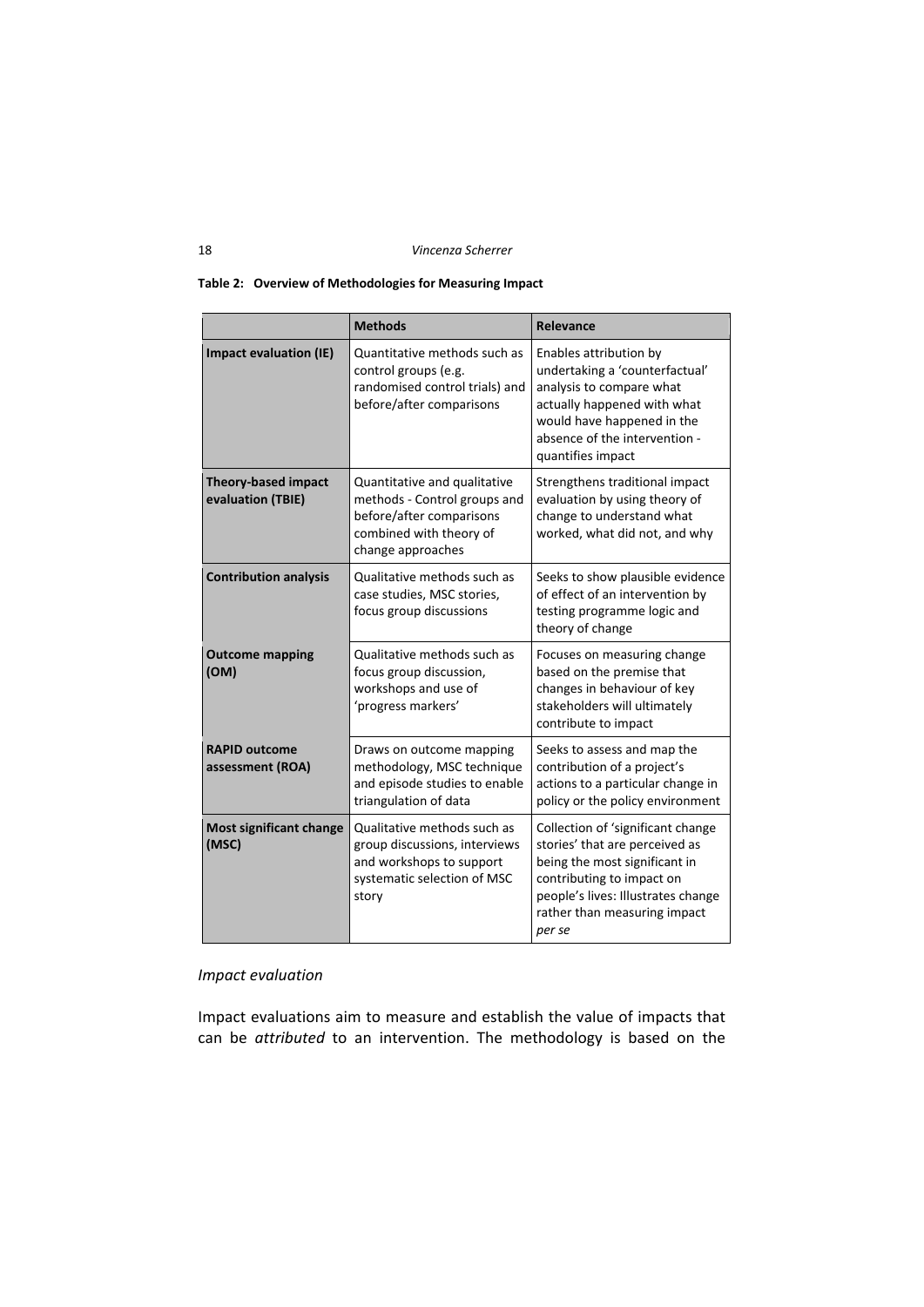definition of cause‐effect hypotheses to be tested and the use of quantitative methods for data collection and analysis.<sup>63</sup> This is done through a 'counterfactual' analysis of the impacts of an intervention, i.e. a comparison of what actually happened with what would have happened in the absence of the intervention. Impact evaluations employ experimental and quasi‐experimental quantitative methods. They are useful for answering evaluation questions relating to 'whether development interventions do or do not work, whether they make a difference, and how cost-effective they are.'<sup>64</sup>

Impact evaluations are usually *ex post*, meaning that they are conducted some time after the end of an intervention. There are two main components:

- Control groups are randomly selected along with treatment groups before the intervention starts. As a result, the differences between the two groups in terms of impacts can be attributed to the intervention without the risk of selection bias. $65$  The most popular variant of this method is *randomised control trials* (RTC).<sup>66</sup> Quasiexperimental techniques are applicable in cases where the groups were not randomly assigned.
- Before/after comparisons assess the situation at the time of the evaluation with the situation before the intervention. In complex environments, especially post-conflict settings, baseline data for comparisons are very frequently lacking, making this approach less applicable.

Applying the Impact Evaluation methodology generally involves three key  $n$ hases: $67$ 

- 1. *Preparation:* Formulation of cause‐effect hypotheses for testing and identification of the control group.
- 2. *Implementation:* Data collection (e.g. questionnaires, standardized interviews).
- 3. *Analysis:* Statistical analysis of the data followed by interpretation of the results.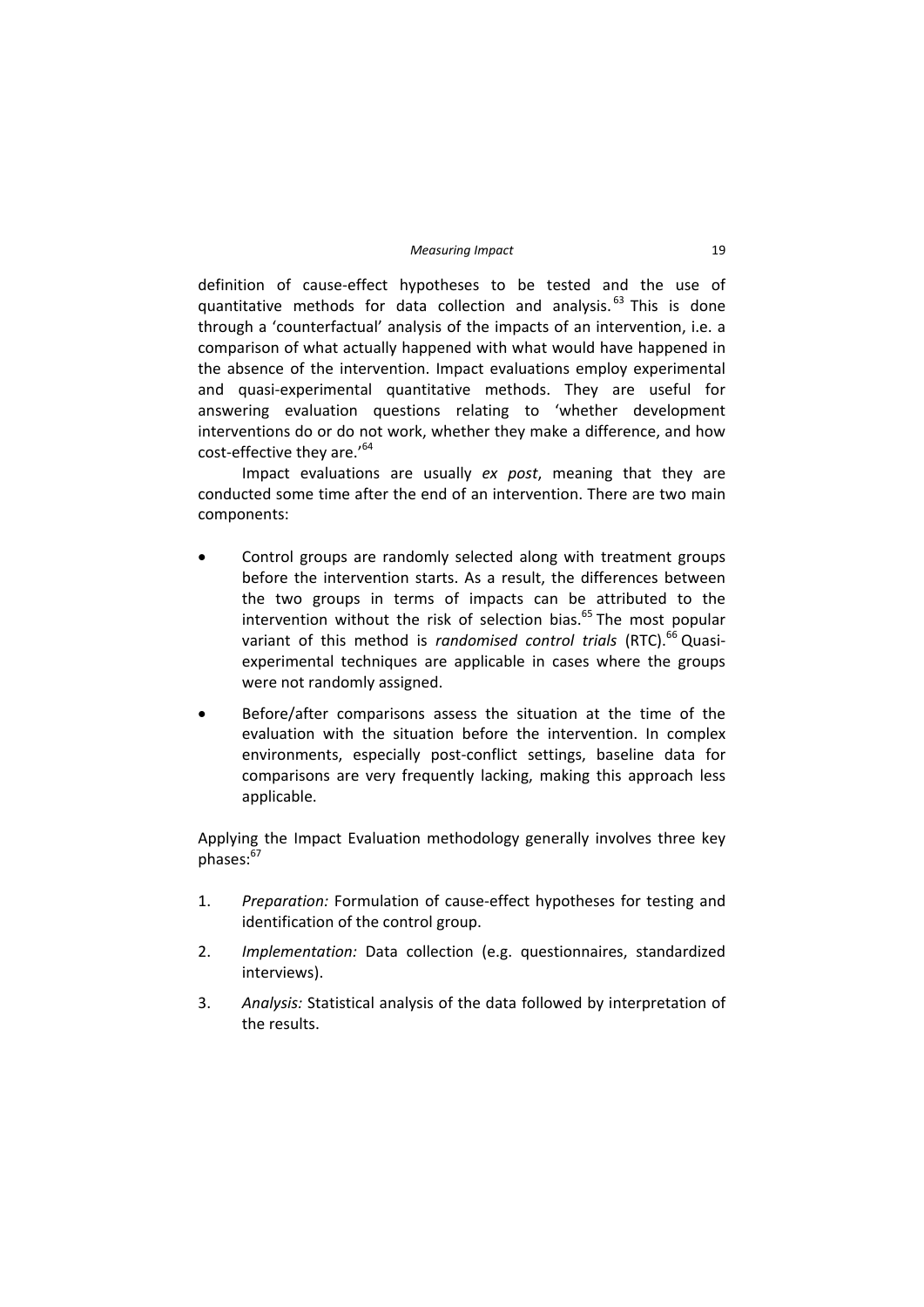An impact evaluation is generally very time intensive and the cost can be 'significant'.<sup>68</sup> The actual collection of data and observation of impacts can take years, depending on the intervention and the effects to be observed. $69$ The statistical data analysis may take several months. Finally, impact evaluations require very sophisticated scientific skill‐sets. A drawback of impact evaluation is that it cannot highlight why events evolved the way they did because it focuses more on quantifying impact. In order to adapt to the growing demand to understand how impacts emerge, theory‐based impact evaluation has been developed as a method that combines theory of change methods with quantitative techniques (see below).<sup>70</sup>

#### *Theory‐based impact evaluation*

Theory‐based impact evaluation (TBIE) takes traditional impact evaluation methods a step further by combining them with theory of change methods to generate better understanding of the underlying reasons for success (or failure). Applying the TBIE approach increases the policy relevance of scientific-experimental impact evaluations  $71$  by going beyond the determination of an impact to interpret and evaluate the findings.<sup>72</sup> Such evaluations aim not only to establish what impact a program has had but also to "understand *why* a program has, or has not, had an impact"*.* 73

Mixed methods (qualitative and quantitative) for data collection and analysis are used.<sup>74</sup> Building on the quantitative counter-factual based techniques described above, complementary qualitative methods may include for example: Document analysis (for example, analysing project documents to understand the project logic; academic and political literature to understand the context and inform the evaluation design), focus group discussions, various types of interviews with project staff, beneficiaries and key stakeholders.

The application of the TBIE approach is based on six steps: $75$ 

- 1. *Mapping the causal chain (programme theory):* This means mapping the connection between inputs, outcomes and impacts, in order to reveal the theory of change underlying the programme logic.
- 2. *Context analysis:* This step involves conducting a desk study of project documents and relevant academic literature prior to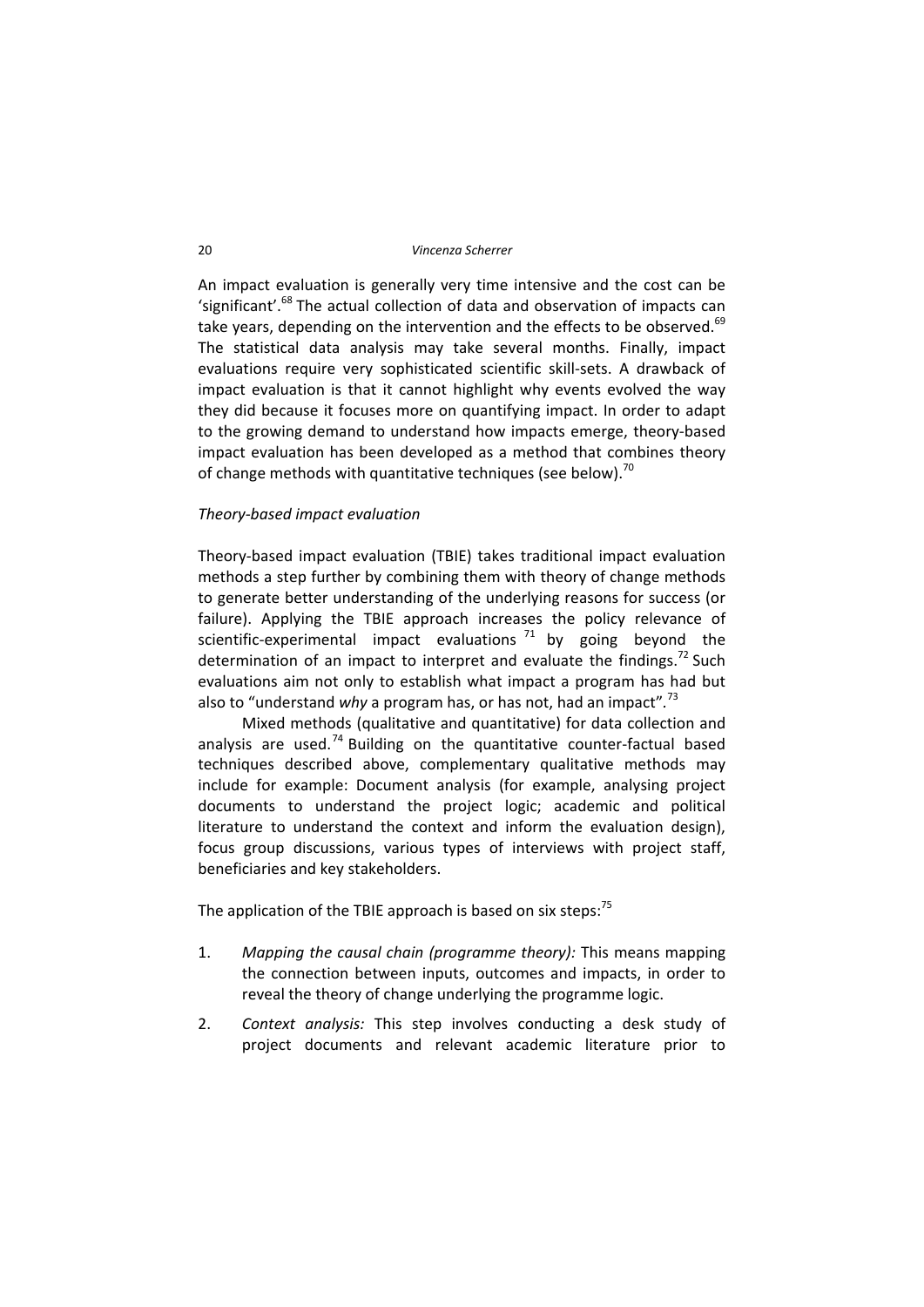designing the evaluation. It should support an awareness of the social, political and economic factors that may affect the context of the program or its evaluation.

- 3. *Anticipating heterogeneity of impact:* This involves analysing factors that may affect impact such as the socio‐economic context, the kind of beneficiaries targeted and the design of the intervention. This is important for identifying both the appropriate sample size and the sub‐groups to be tested before an evaluation takes place.
- 4. *Establishing a credible counterfactual:* A counterfactual should be identified using a control group carefully selected to avoid selection bias. Considerations include the risk of the control group being affected by the intervention in question ("spill over effects") or by other interventions ("contamination" or "contagion").
- 5. *Rigorous factual analysis:* Factual analysis to understand the logic behind the causal chain and potential breaks in the chain that may have resulted in low impact. This would include target analysis (of the beneficiaries) in order to check whether there were targeting errors.
- 6. *Use of mixed methods*: This involves considering the balance of qualitative and quantitative approaches to be used.

While this approach is widely accepted in theory,  $76$  its actual use in impact evaluations has been limited. This may be due to the significant costs in time and resources associated with implementing the methodology, given the need to combine both rigorous scientific methods and detailed analysis of theory of change. The advantage of the methodology is that if scientific methods are warranted, this version enables using the evaluation as a learning tool and not just as a means of accountability. The use of impact evaluation is also limited by the fact that sufficient time must pass before statistically relevant information can be generated.

# *Contribution analysis*

Contribution analysis aims to provide plausible evidence of the difference a programme is making (contributing) to observed outcomes. It does so by assessing the underlying theory of change and disaggregating analysis at each level of the results chain. A performance story is then built about the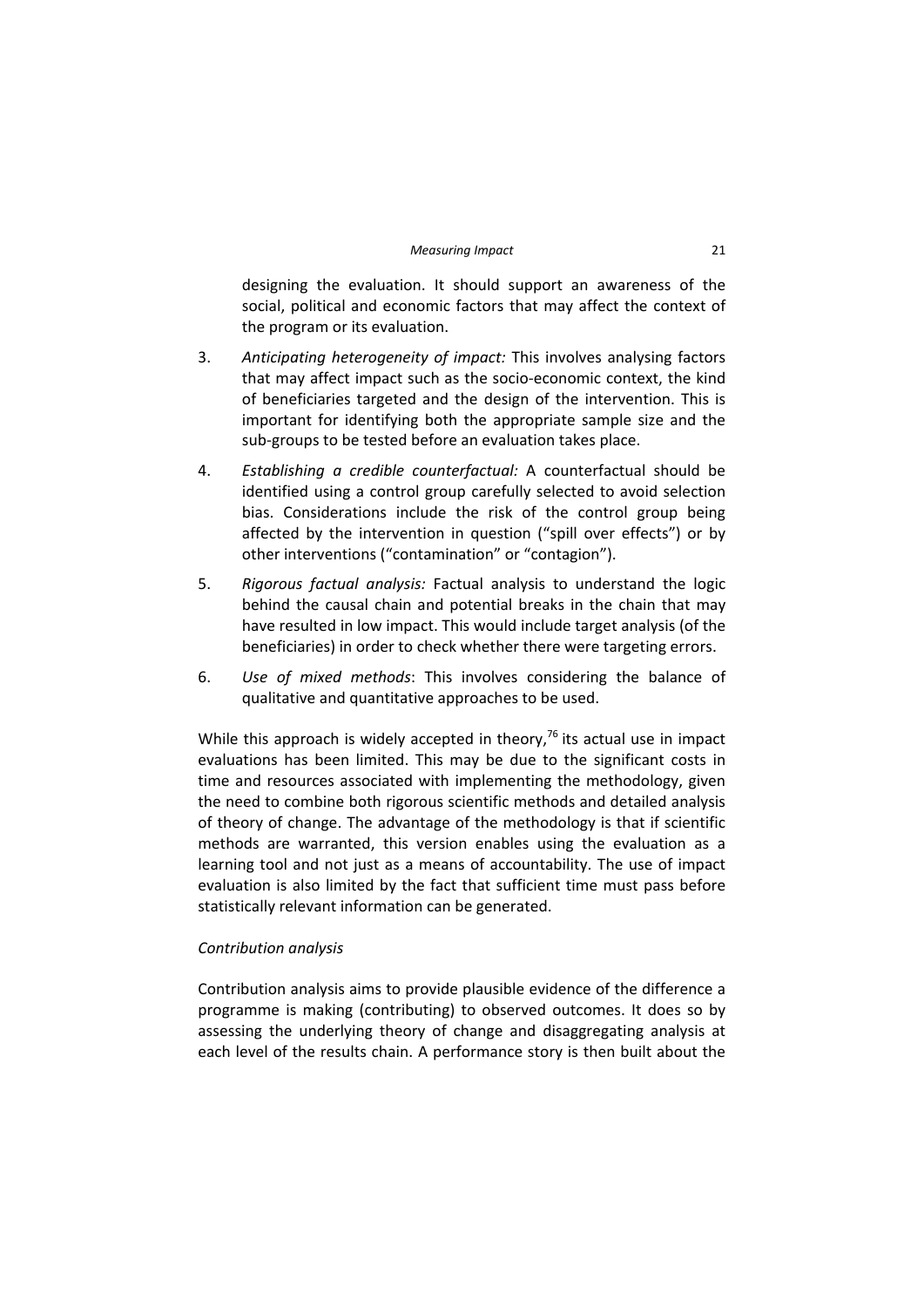#### 22 *Vincenza Scherrer*

contribution the intervention has made based on the analysis of the programme logic, results achieved and having considered alternative causal explanations for the same results (other influencing factors). Contribution analysis is different to traditional results‐based tools in that in addition to assessing evidence linking a programme to results, consideration is also given to assessing the assumptions of the theory of change and the influence of external factors and actors. A performance story is developed to explain why it is reasonable to assume that the actions of the programme have contributed to the observed outcomes. Additional evidence is then sought to support the claims. A contribution analysis is usually conducted by an independent, often external, evaluation expert or team. However, most of the aforementioned steps can also be conducted in a participatory way with some involvement of the key stakeholders and beneficiaries.<sup>77</sup> For example, the performance story can be submitted to relevant stakeholders to test their agreement with it and help identify where the weaknesses lie. A prerequisite for contribution analysis is that the programme or project has been planned and implemented within the logical framework approach, based on a specific theory of change.

The methodology employs a mixed-methods approach for data collection and analysis. In addition to quantitative and formal data sets, it is suggested that the evaluator collect qualitative data including for example case studies based on documentary analysis, various types of participant interviews or use of anecdotal and informal stories (as used in Most Significant Change technique).<sup>78</sup>

Contribution analysis involves six iterative steps: $79$ 

- 1. *Acknowledge the attribution problem.* This includes recognizing that there are problems related to attribution; determining the specific cause‐effect question to be addressed; exploring the type of contribution that can be expected; identifying the other factors and actors that could influence the outcomes of the intervention; and assessing the plausibility of the expected contribution.
- 2. *Build a theory of change.* This includes developing a programme logic that details how the intervention was intended to work; listing the assumptions underlying the theory of change; and assessing whether and how the theory of change can be challenged.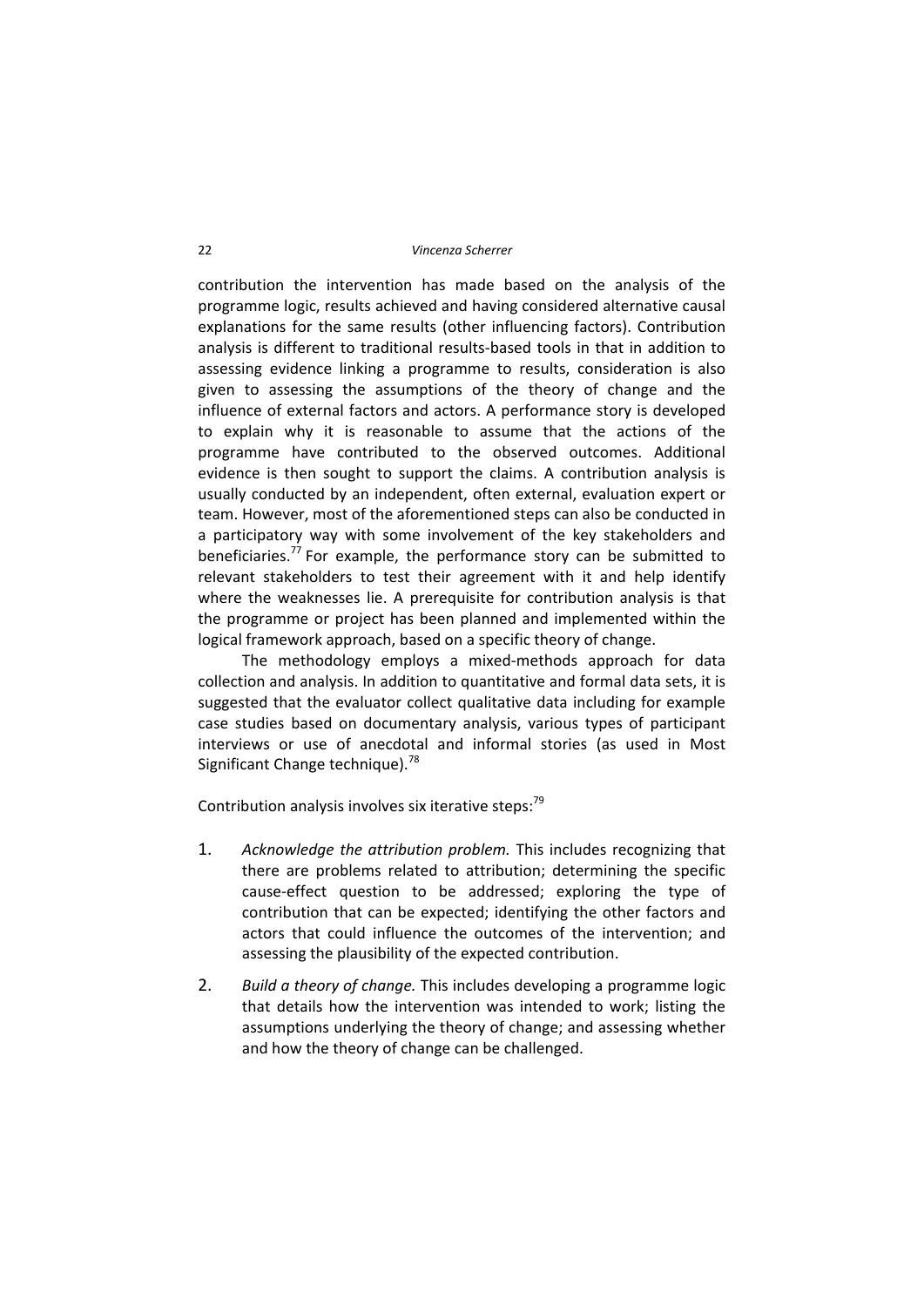- 3. *Gather evidence on the theory of change.* This includes seeking evidence that the intervention was implemented as originally planned and determining to what extent the assumptions in the theory of change are valid.
- 4. *Assemble and assess the contribution story.* Develop a performance story of why it is reasonable to assume that the actions of the program have contributed to the observed outcomes. This includes determining the strengths and weaknesses of the story and assessing to what extent stakeholders agree with the story.
- 5. *Gather additional evidence.* Gather additional evidence to improve the program's performance story. This can involve seeking information on both the extent of occurrence of specific results in the results chain and the strength of certain links in the chain.
- 6. *Revise and strengthen the contribution story.* Revision and strengthening of the performance story in order to enhance its credibility.

This methodology is easy to use, building on the logical framework approach. It requires additional information in the logical framework from the outset to support the subsequent testing of a clear theory of change for each level, the assumptions of the theory of change and potential influencing factors.<sup>80</sup>

# *Outcome mapping*

The originality of outcome mapping is that instead of aiming to measure impact, it focuses on outcomes in terms of behavioural change of individuals, groups and institutions and their relationships. $81$  Thus outcomes are defined as 'changes in the behaviour, relationships, activities, or actions of the people, groups, and organizations with whom a program works directly'.<sup>82</sup> Outcome mapping does not seek to measure impact in terms of 'tangible products', but is based on the understanding that changes in the behaviour of key stakeholders and partners will ultimately contribute to impact.<sup>83</sup>

Context‐specific progress indicators (so‐called *progress markers*) are used to document the progress of the intervention towards the desired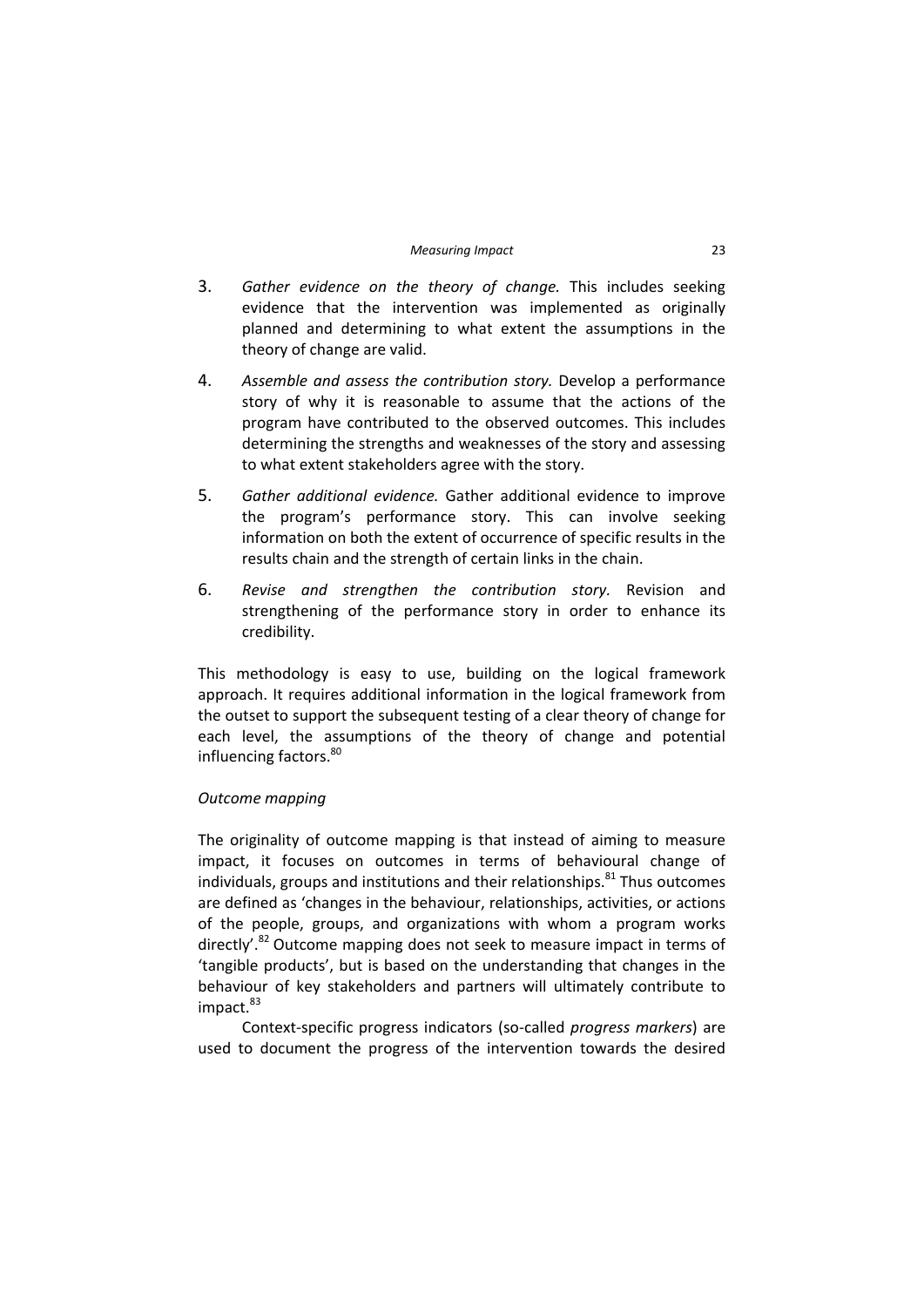outcomes. They can be seen as 'a graduated ladder of specific changes in boundary partner behaviour and relationships which define and describe progress towards each outcome challenge.<sup>84</sup> The value of these markers is that they can capture types of change that are hard to measure with more 'traditional' indicators that need to meet criteria referred to as SMART: specific, measurable, achievable, relevant and time-bound. The data collected for monitoring and evaluation purposes are mostly qualitative and anecdotal in nature. To trace changes and progress, outcome mapping suggests the use of journals (e.g. to monitor relationships) together with other data collections methods such as: different types of interviews including group techniques (interviews, focus group discussions, workshops), and document reviews. <sup>85</sup>

The outcome mapping process contains three stages: 86

- 1. *Planning phase*: The aim is to clarify and reach consensus on what behavioural changes the project or program desires to achieve. It seeks to design the intervention to achieve these outcomes and decide jointly on how to measure these outcomes (including agreement on a strategy and performance indicators). This is usually done in one or several workshops facilitated by an external expert.
- 2. *Outcome and Performance Monitoring.* This stage involves monitoring the project's progress and the stakeholders' and partners' progress toward the achievement of defined outcomes by reporting on changes in the actions of the actors involved. The M&E framework for data collection and reporting is based on the use of journals: an outcome journal (monitors actions and relations among boundary partners), a strategy journal (monitors activities and strategies) and a performance journal (monitors organisational practices).
- 3. *Evaluation Planning.* When outcome mapping is used primarily as a monitoring tool, this stage serves to identify evaluation priorities and come up with an evaluation plan.

In theory outcome mapping relies on data generated by the programme team and boundary partners, which means that the team must have the time to dedicate to such activities, and the boundary partners (national stakeholders directly linked to the programme) must also be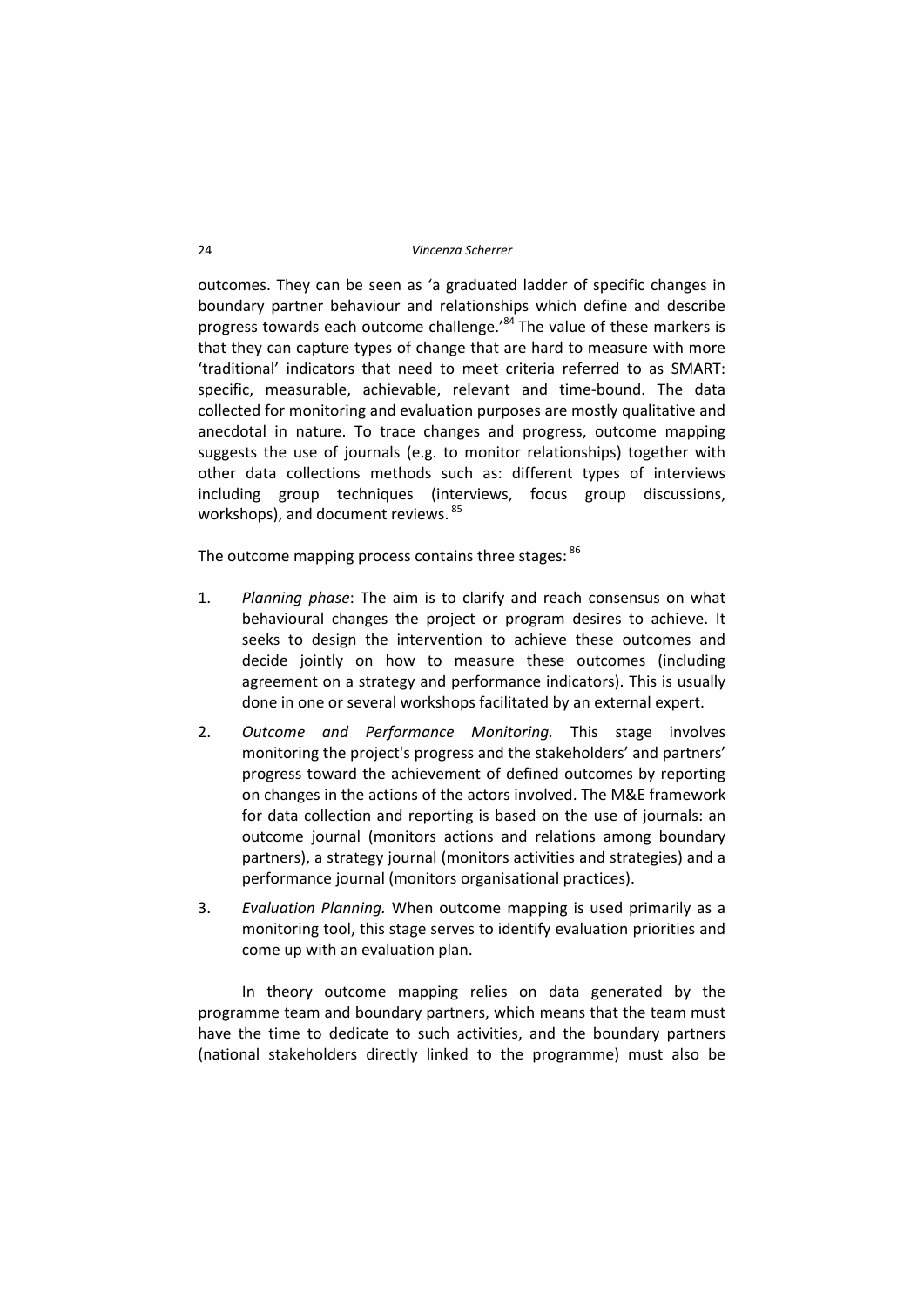willing to engage actively with the evaluation. In practice however, rather than requiring boundary partners to collect the information themselves, the approach can be adapted for use with exclusively external assessments, for example by using questionnaires that examine progress markers.<sup>87</sup>

The OECD DAC handbook on security sector reform lists outcome mapping as a potential method for measuring impact in cases where 'changes in attitudes and behaviours (e.g. among senior officials working in security and justice institutions) [are] just as important as any specific practical changes that occur'.<sup>88</sup> While outcome mapping alone is unlikely to be sufficient for conducting evaluations at the impact level, elements of this methodology can be used specifically to analyse behavioural change and then combined with other tools as part of a broader evaluation approach: For example, progress markers could be developed to supplement regular indicators. Outcome mapping can also be combined easily with the logical framework approach.

#### *RAPID outcome assessment*

RAPID outcome assessment (ROA) aims to 'assess and map the contribution of a project's actions on a particular change in policy or the policy environment'.<sup>89</sup> It is a systematic approach to collecting data in order to analyse how changes in the behaviour of key stakeholders contribute to policy changes. With the aim of learning, ROA is a flexible and adaptable methodology that can be used in combination with other M&E approaches.<sup>90</sup>

ROA draws on the outcome mapping methodology, the MSC technique and episode studies. In doing so, ROA enables triangulation of data which can therefore increase the reliability of findings.<sup>91</sup> MSC provides tools to identify and rank key changes, while episode studies provide ROA with a toolset to work backwards from an observed policy change (result) to find the most relevant factors that contributed to it. $^{92}$  The information gathered for the assessment is of a qualitative nature. Generally it involves background research, a workshop to identify change processes and the triangulation of data. Methods for data collection and analysis may include (the list is not exhaustive): participatory workshops, key informant interviews, narrative and anecdotal stories on contributions to key policy changes, and document analysis.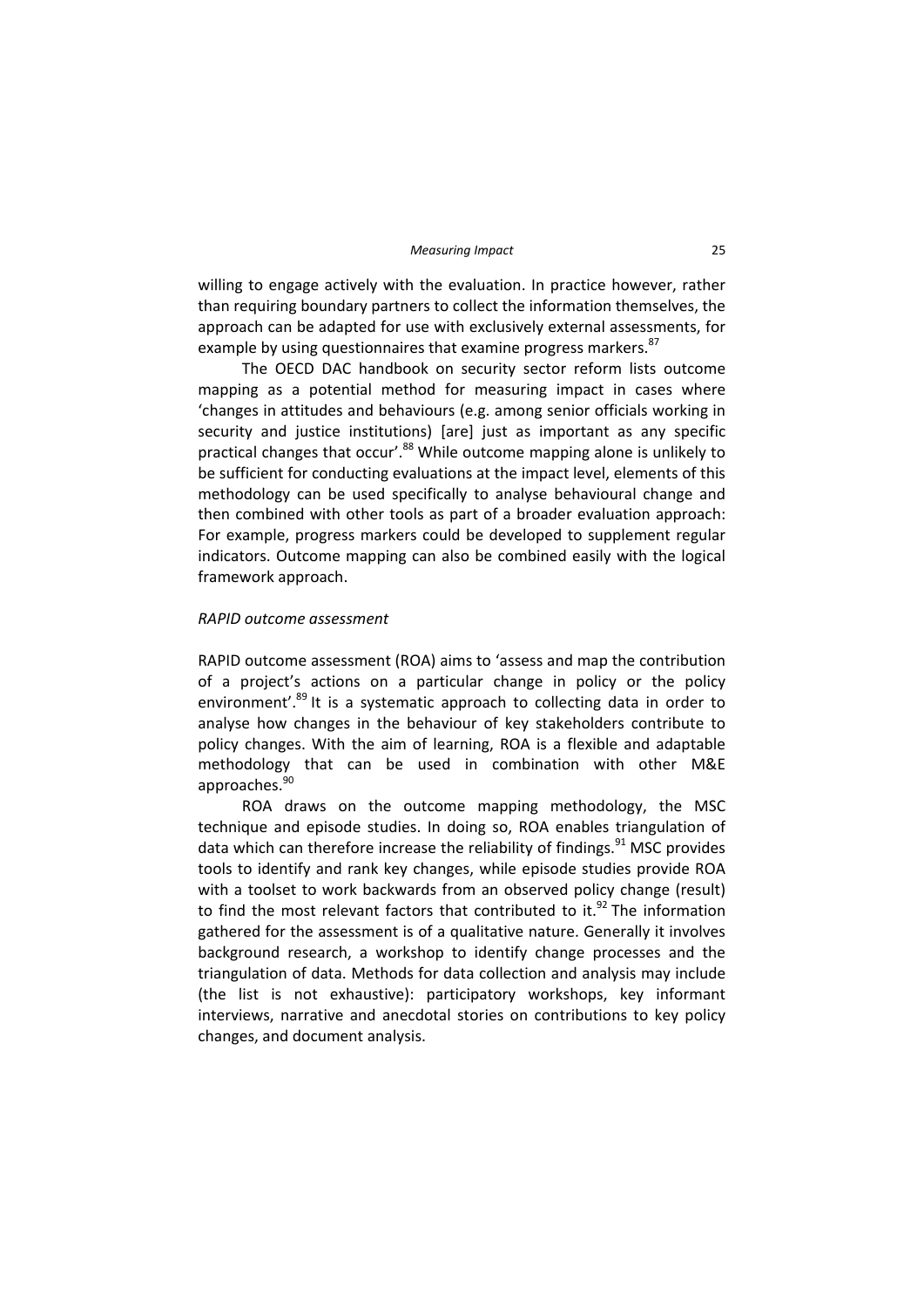The ROA methodology has three main stages: $93$ 

- 1. *Background research and preparation:* This stage involves document review and dialogue in order to understand the intervention's history and intended changes.
- 2. *The ROA workshop:* A workshop is held with stakeholders to identify the key policy change processes. Timelines are developed in order to show how behaviour has changed in line with changes in the project and external factors.
- 3. *Triangulation and refining conclusions:* This stage should enable the refining of the stories of change on the basis of the material collected during the first two stages. The aim is to identify the key policy actors, events and their contribution to the observed changes. Follow‐up interviews to refine conclusions can be conducted.

The RAPID Outcome Assessment can be done internally by the project team or by an independent external expert. It is a participatory methodology, which involves all key stakeholders and project partners in all stages of the process.

# *Most significant change (MSC)*

The MSC technique is a participatory monitoring and evaluation methodology, originally developed to illustrate change processes in community-based development projects. <sup>94</sup> The methodology aims at collecting so‐called 'significant change stories', and systematically selecting the one considered to have had the most significant impact on people's lives. The MSC approach uses participants' stories of change to spot the outcomes and impacts (intended and unintended, positive and negative) of an intervention and classify them in a hierarchical way through ongoing dialogues between the project team and the beneficiaries. It is important to highlight that MSC does not aim to measure impact with predetermined indicators, but rather to illustrate change.<sup>95</sup> The data collection, monitoring and analysis are done by those most directly involved – participants and field staff.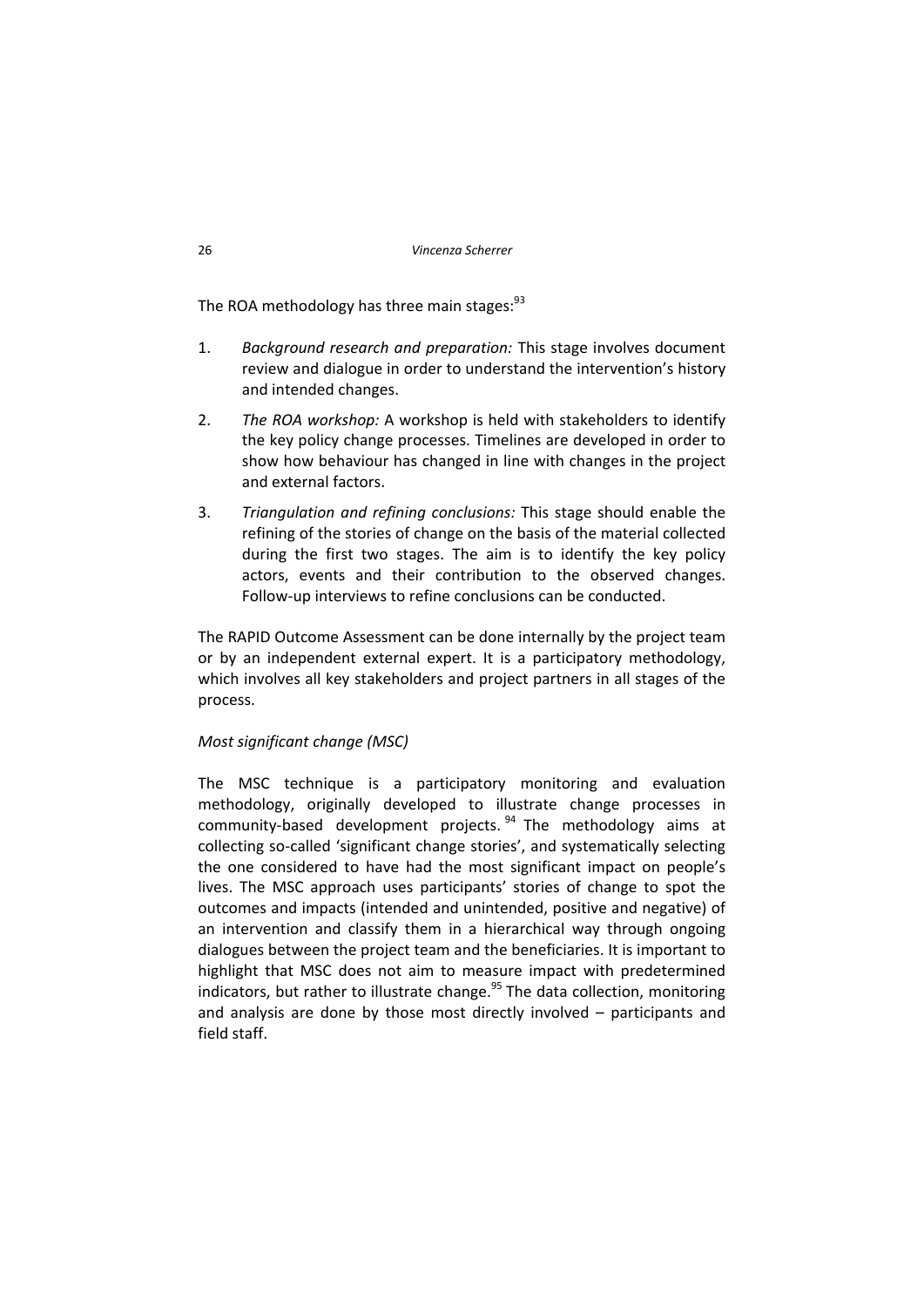The main methods for data collection and analysis may include common tools of participatory M&E approaches, such as: focus group discussions, different types of interviews and workshops. The implementation of the MSC technique generally involves the following steps, although they can be adapted to fit the needs of a specific project: $96$ 

- 1. *Introduction:* This stage involves raising interest, defining the domains of change, and defining the reporting period.
- 2. *Implementation:* This stage involves the collection of significant change stories, followed by the selection of the most significant of the stories.
- 3. *Analysis:* The stories are verified and quantified. Secondary analysis and meta‐monitoring is undertaken before the system is repeated and revised.

MSC can be useful in challenging contexts where a 'real-time' impact assessment is needed to monitor the immediate effects the intervention is having on the lives of beneficiaries.  $97$  It is also considered useful in situations where there is more emphasis on significant change being achieved than on specific original objectives being met. $98$  However, it requires 'an organizational culture where it is acceptable to discuss things that go wrong as well as success, and a willingness to try something different.<sup>'99</sup> If applied as intended, that is, as an iterative and participatory method, it is a time‐consuming approach. But it can also be simplified and adapted for use by external evaluators to supplement other evaluation methods by including questions on 'most significant change' in questionnaires or focus group meetings.

#### **Summary**

This section has demonstrated that there is a wide range of methodological approaches that can be used for measuring impact, ranging from scientificexperimental designs to participatory or utilisation‐focused designs. There is also a range of impact assessment methodologies that can be used to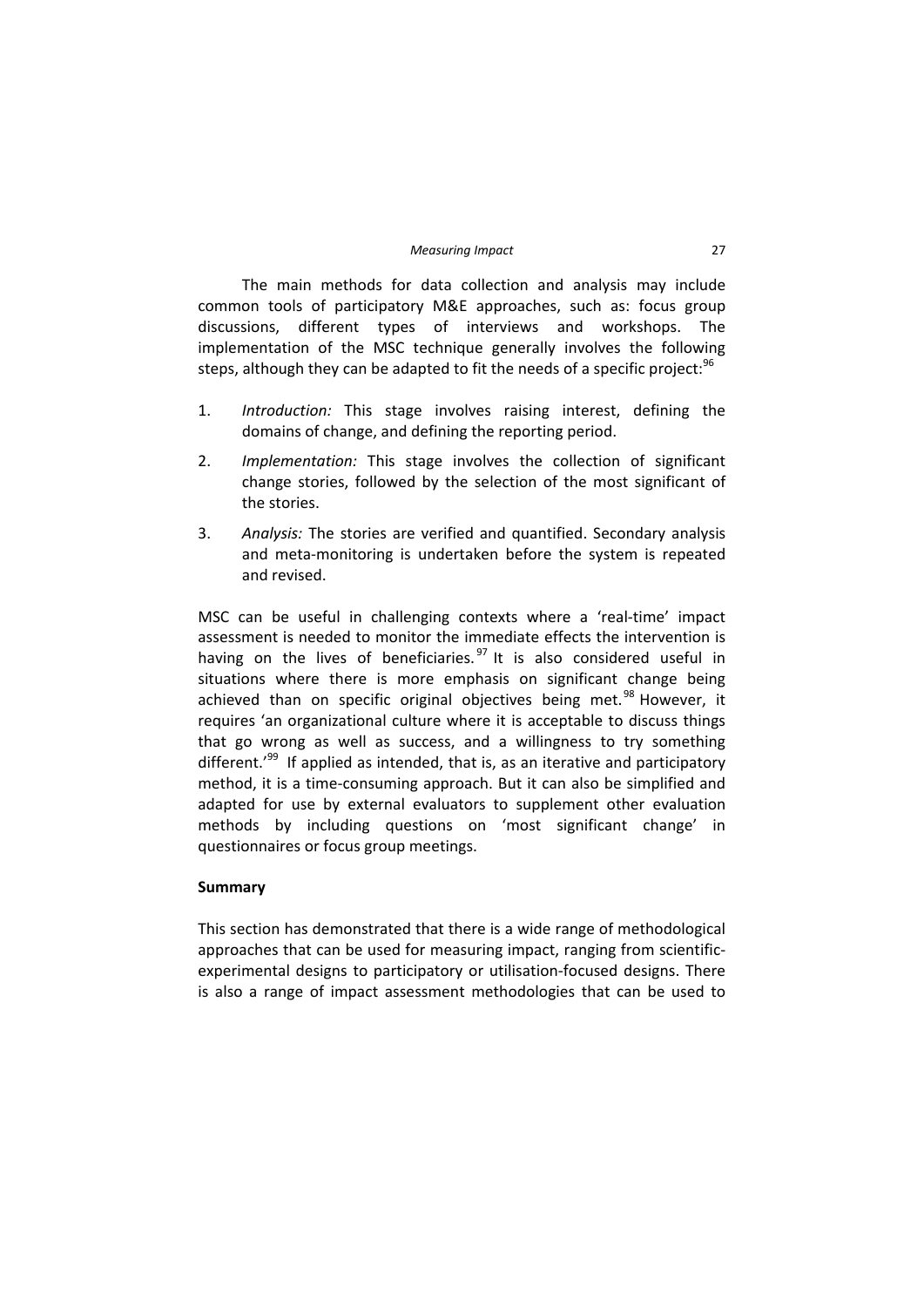| <b>Methodologies</b><br><b>Approaches</b> | Impact<br>evaluation | Theory-<br>based impact<br>evaluation | <b>Contribution</b><br>analysis | <b>Outcome</b><br>mapping | <b>ROA</b> | <b>MSC</b> |
|-------------------------------------------|----------------------|---------------------------------------|---------------------------------|---------------------------|------------|------------|
| Scientific-<br>experimental               | X                    | X                                     |                                 |                           |            |            |
| Theory-based                              |                      | X                                     | X                               | X                         | x          |            |
| Participatory                             |                      |                                       | X                               | X                         | x          | X          |
| <b>Action-oriented</b>                    |                      |                                       |                                 | X                         | X          | X          |
| <b>Results-based</b>                      |                      |                                       |                                 |                           |            |            |
| <b>Utilisation-focused</b>                |                      |                                       |                                 |                           |            |            |

| Table 3: Methodologies and Approaches $^{100}$ |  |
|------------------------------------------------|--|
|------------------------------------------------|--|

measure impact. Table 3 below shows how the impact assessment methodologies fit within the approaches discussed. This is intended to highlight which methodologies correspond to approaches that international actors would like to incorporate in how they measure impact.

The Goal-free evaluation method is the only approach where no corresponding methodology for measuring impact was found within the limits of this study, and it is therefore not reflected in the table. However, it can be considered both an approach and a methodology since the principle guiding the design of the evaluation is that there is no knowledge of the originally intended goals. This is also how the evaluation is intended to be undertaken in practice – the methods used as part of the methodology are therefore based on the need to collect information from the beneficiaries while avoiding prior knowledge of the goals. The utilisation-focused approach can be applicable to any methodology, as it depends on the purpose of the evaluation and the decision of the project team.

*Impact evaluation* is a scientific‐experimental approach to evaluation. Since Impact Evaluations are usually conducted ex‐post, several years after the completion of a project, they are generally not conducted in a participatory manner.

*Theory‐based impact evaluation* combines scientific‐experimental designs with a theory of change approach. It also draws on qualitative data,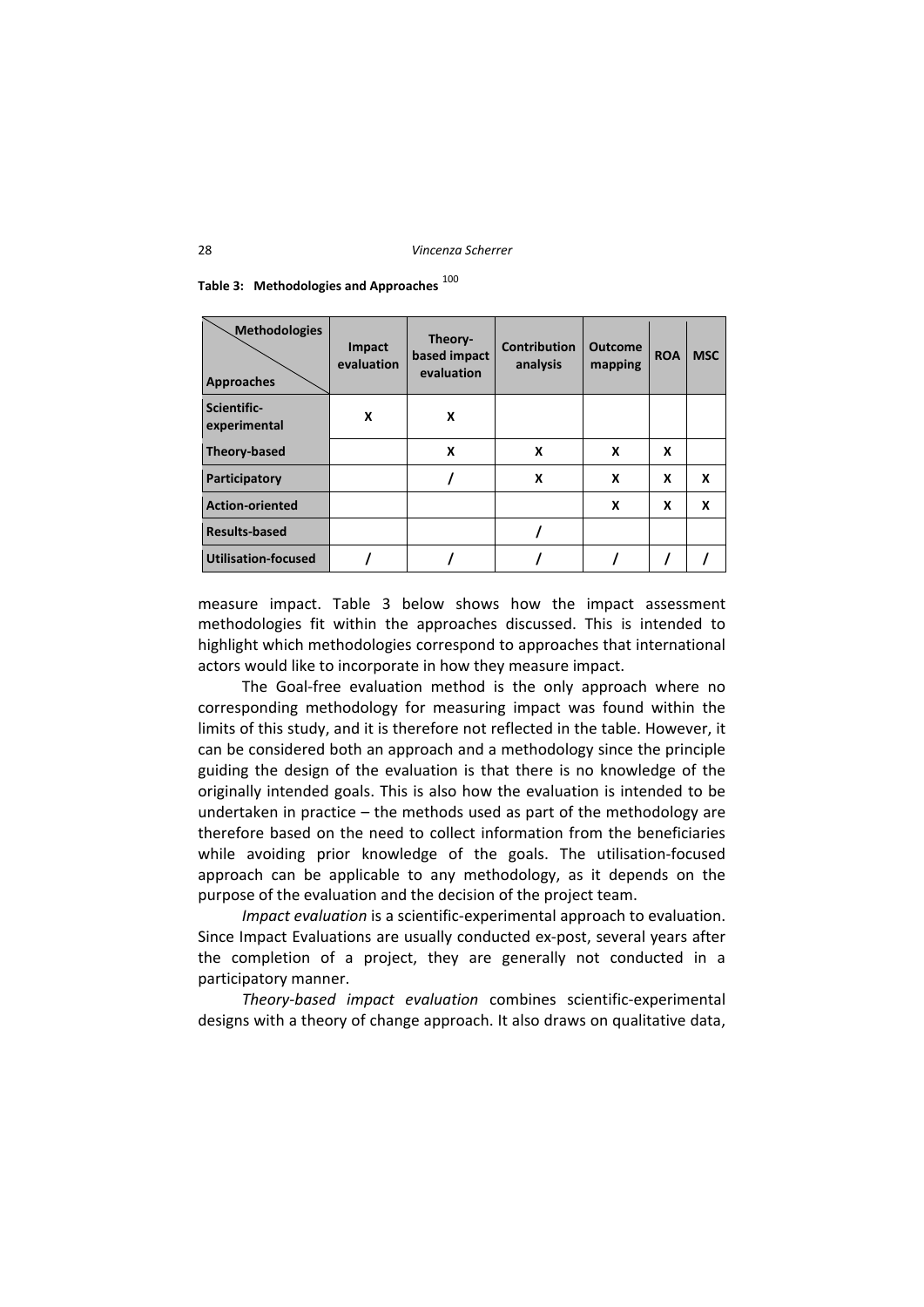provided to a certain extent by participatory methods, to enable the analysis of the underlying project assumptions and theories of change.

*Contribution analysis* is a participatory approach to the extent that the external independent evaluation team gathers the perceptions of key stakeholders and beneficiaries to test the theory of change; but it does not belong to the type of participatory approach that enables national capacity building through evaluation. Its participatory component can be strengthened by submitting a performance story to relevant stakeholders to test their agreement with it and potentially help identify where weaknesses lie. It is also a theory-based approach in so far as the concept of theory of change is a crucial component. It builds on the results‐based approach, but it is not a results‐based approach *per se* as it requires further information on the underlying assumptions of the theory of change and assessment of the influence of external factors.

*Outcome mapping* is a participatory approach that involves all key stakeholders and to a certain extent the beneficiaries in the planning, monitoring and evaluation process. Similar to MSC methods, outcome mapping processes are implemented within an action‐orientated approach: the project team and key stakeholders are assisted by an external facilitator in setting objectives and goals for behaviour change in the planning phase of the project, and decide on ways to measure and evaluate the jointly agreed goals. Also, MSC and outcome mapping feature another characteristic of action‐orientated approaches, namely the possibility to adapt the project and the corresponding monitoring and evaluation system to changing circumstances over the course of implementation. Finally outcome mapping can be considered as a theory‐based approach, since it aims to understand the change processes a project has contributed to.

*RAPID outcome assessment* is a combination of both MSC and outcome mapping and therefore, it is also considered to be a participatory as well a theory‐based and an action‐orientated approach.

*Most significant change* is a genuine participatory approach in the sense that it relies on the active engagement of stakeholders in the evaluation as well as in the planning and monitoring phase. It can also be considered as an action‐oriented approach to the extent that stakeholders (especially the project team) come together to define their criteria of success by contributing stories of what they have considered to be most important elements of impact.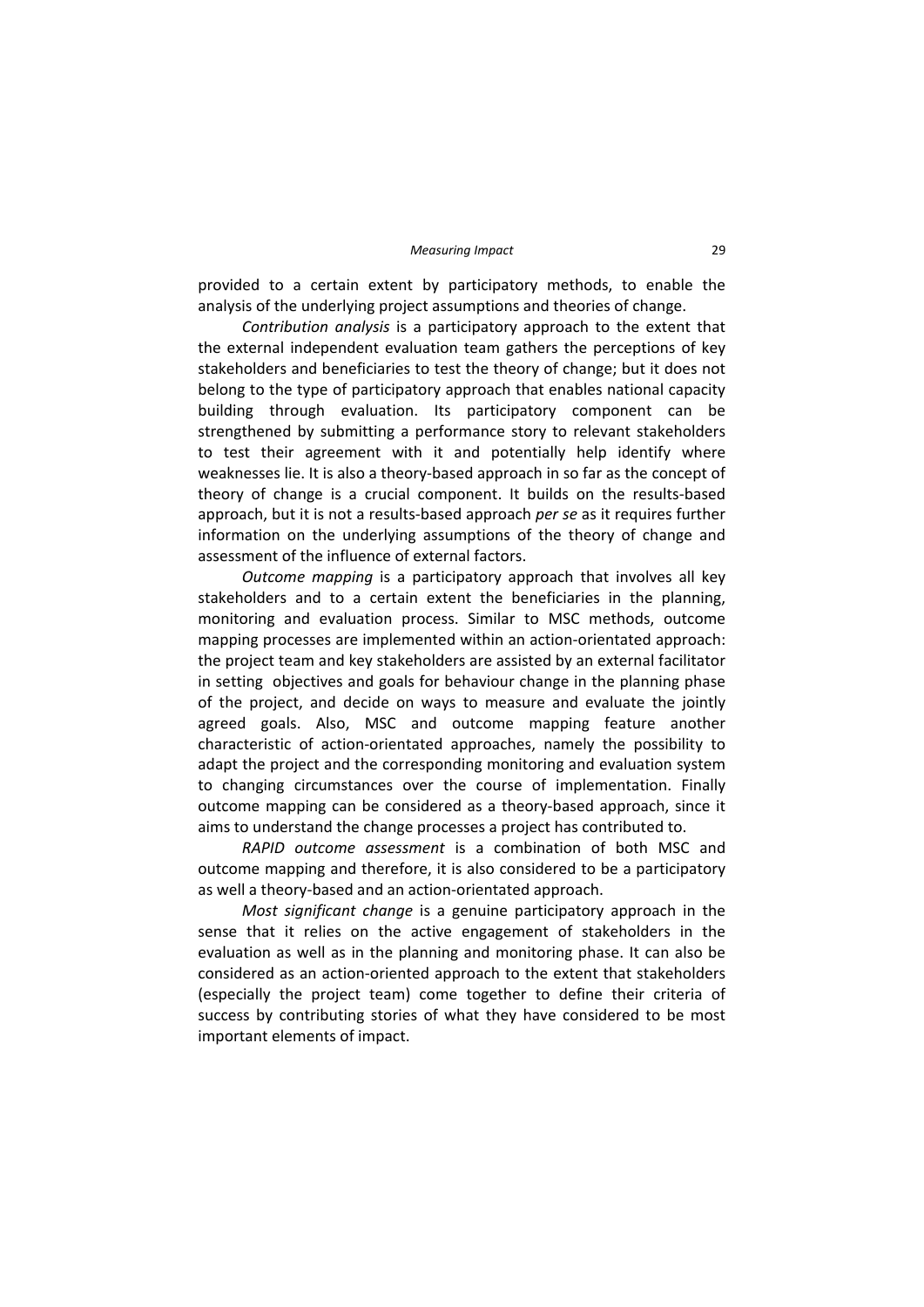#### 30 *Vincenza Scherrer*

This section has highlighted that each methodological approach and impact assessment methodology can serve different purposes. Some approaches are more suited to supporting the participation of national actors (e.g. participatory and action‐orientated evaluation approaches) while others are more fitted for testing the theory of change (e.g. theory‐based approaches). Similarly, some methodologies are better suited for measuring behaviour change (e.g. outcome mapping) while others are better geared to answer questions related to the extent of impact achieved (e.g. impact evaluation). They all have different strengths and weaknesses. Moreover, they are not mutually exclusive. Most of them can be combined and used in a complementary manner. Most can also build on traditional results‐based management approaches used by many international actors. Building on this discussion the next section turns to examine which of these approaches and methodologies international actors are using in practice to measure their impact.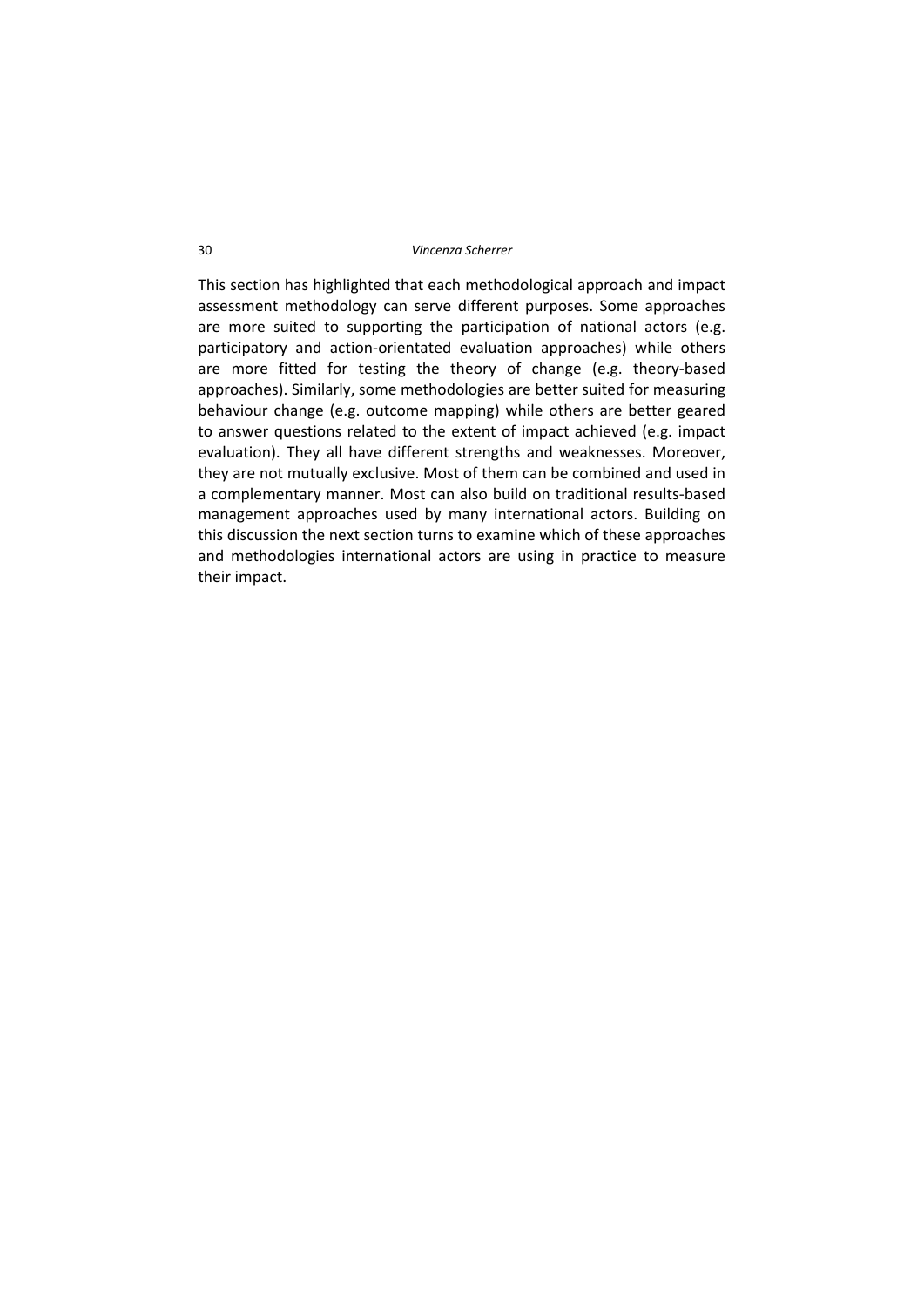## **MEASURING IMPACT: APPROACHES OF INTERNATIONAL ACTORS**

This section examines the current approaches taken by international actors to evaluations and how these relate to measuring impact.<sup>101</sup> It looks at the challenges actors face in addressing the need to measure impact and how they seek to overcome them. The discussion considers both bilateral and multilateral actors, with emphasis on UN actors. The actors covered by the analysis are those currently most proactive in the development of approaches and methods for evaluation. These actors have also made substantial information on their approaches to measuring impact publicly available.

The discussion considers the following bilateral actors:

- Australian Agency for International Development (AusAID)
- Canadian International Development Agency (CIDA)
- United Kingdom Department for International Development (DFID)
- Japan International Cooperation Agency (JICA)
- Swedish International Development Cooperation Agency (Sida)
- United States Agency for International Development (USAID).

Multilateral actors discussed include:

- African Development Bank (AfDB)
- European Commission Development and Cooperation (EuropeAid)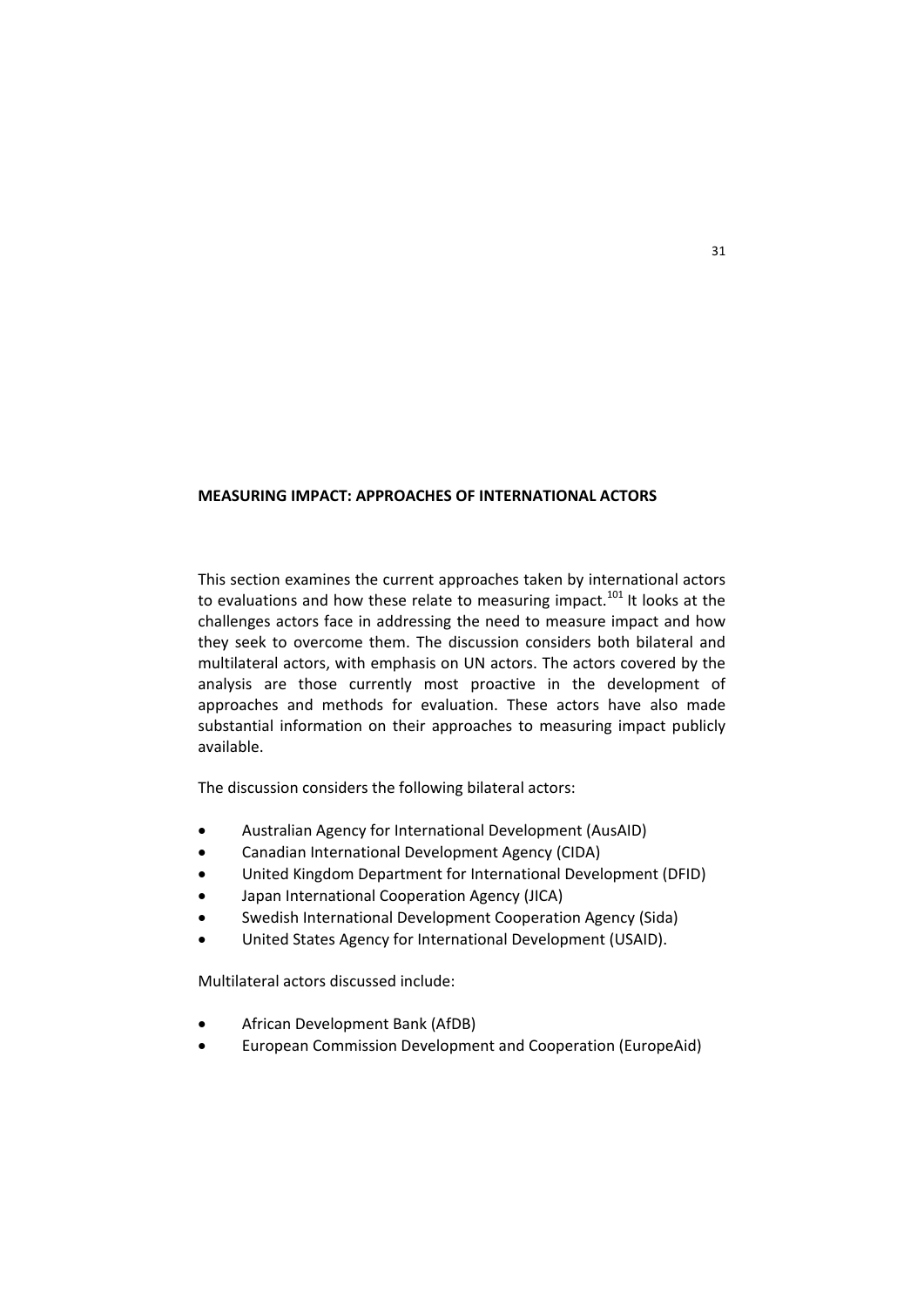#### 32 *Vincenza Scherrer*

- Organisation for Economic Co-operation and Development (OECD)
- World Bank
- United Nations.

UN actors are examined separately because it is important to highlight the differences in approaches to measuring impact within the UN system itself. The UN entities examined are members of either the UN Rule of Law Coordination and Resource Group or the UN Inter-Agency SSR Task Force.<sup>102</sup>

UN entities examined include:

- Department of Peacekeeping Operations (DPKO)
- Office of the UN High Commissioner for Human Rights (OHCHR)
- Peacebuilding Support Office (PBSO)
- United Nations Children's Fund (UNICEF)
- United Nations Development Programme (UNDP)
- United Nations High Commissioner for Refugees (UNHCR)
- United Nations Entity for Gender Equality and the Empowerment of Women (UN Women)
- United Nations Office on Drugs and Crime (UNODC).

The evaluation approaches of international actors examined are mostly generic – that is to say, they are broad approaches outlined in policies and guidelines that are applicable to a number of activities the actors are engaged in including but not limited to peacebuilding and support to rule of law and security institutions. The evaluations and meta‐evaluations examined in this section can be grouped into two main categories: cross‐ cutting generic (e.g. country programmes) and sectoral (e.g. health, gender, development). While the information from this section is therefore not specifically linked to rule of law and security institutions issues (due to the scarcity of available impact assessments focusing on these issues), there are several insights that can be drawn which are nonetheless relevant to measuring the impact of peacebuilding support for rule of law and security institutions.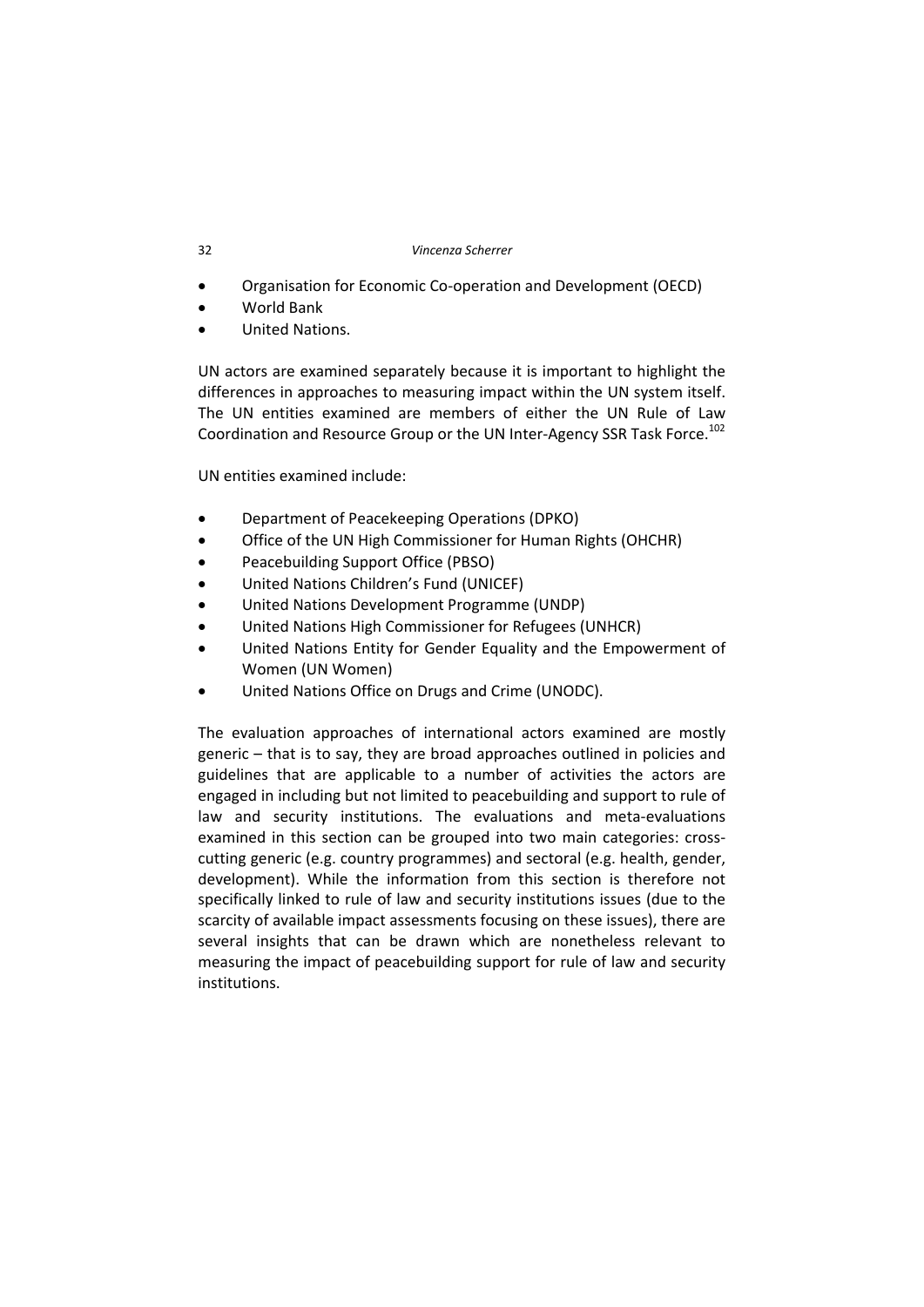#### **Bilateral Actors**

All the bilateral actors examined have recognised the importance of measuring impact in their internal policies and/or guidelines. In some cases this is for reasons of accountability: for example, AusAID is required to demonstrate impact in informing the government's budget process. $^{103}$  In other cases it is due to the recognised learning potential: for example, according to JICA's annual evaluation report, impact evaluation is considered to be important because simpler methods that compare outcomes before and after project implementation have a tendency either to over- or underestimate change.<sup>104</sup>

Many of the bilateral actors' policies and guidelines consider approaches that enable attribution as being the most 'rigorous'. For example, USAID considers the best impact evaluations to be those 'in which comparisons are made between beneficiaries that are randomly assigned to either a treatment or a control group'.<sup>105</sup> USAID requires all projects using untested hypotheses or new approaches to undergo impact evaluations where possible; if this is not possible, a detailed statement explaining why must be included in the final report and a performance evaluation can be done instead. <sup>106</sup> JICA also promotes methods that enable attribution, specifically undertaking a trial of four different techniques within impact evaluations.<sup>107</sup> These were all tested in an attempt to find alternatives to randomised control trials, which were noted as being especially difficult to conduct in certain fields.<sup>108</sup>

The extent to which advocates of experimental approaches actually use them in practice is questionable. Evaluation reviews often point to measuring impact as a weak component of evaluation approaches. For example, while USAID advocates experimental methods to evaluate impact, a sample of evaluations examined revealed that while a few took a statistical/quasi-experimental approach, the majority did not. Moreover, a meta‐evaluation of its recent evaluations noted that only 26 per cent of evaluations used the logic model in order to determine the causal relationship between inputs, outcomes and impacts.<sup>109</sup> A similar finding is reflected in a Sida assessment of 34 evaluation reports in 2008, which found that none used experimental or quasi-experimental methods. $110$ Most of the data came from document reviews and open‐ended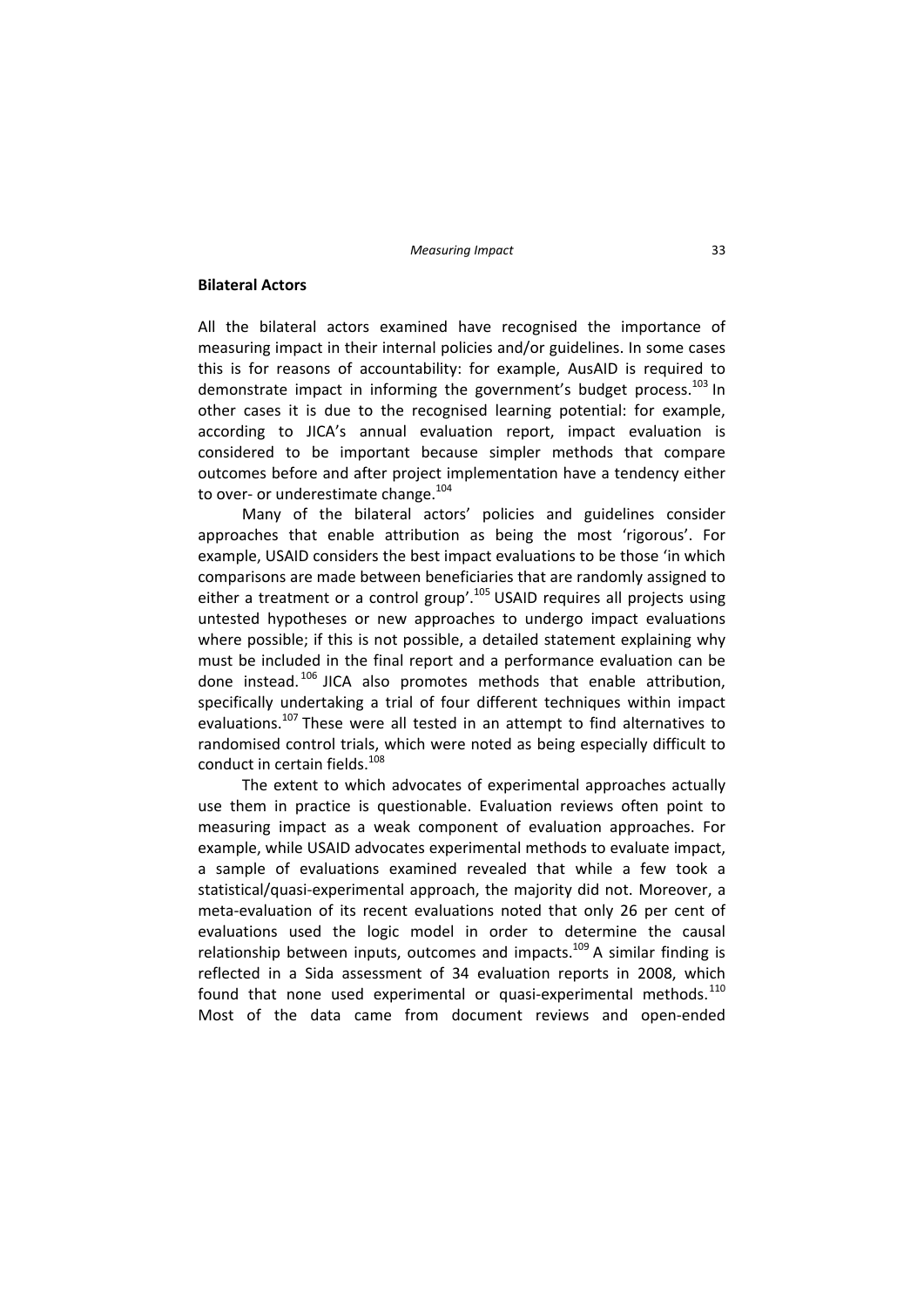interviews. $111$  The Sida study highlighted that less than half the reports provided a satisfactory analysis of impact.<sup>112</sup>

The Independent Commission for Aid Impact (ICAI), which is an important player in evaluating UK aid impact, notes that in general statistical methods such as randomised control trials are not to be used due to the time they take to implement and the fact that they would need to be built into the project design. $113$  However, where there are concerns about the results of a project, quantitative analysis may be used, including statistical techniques that 'construct a suitable "counterfactual" in place of a control group, so as to test for attribution more rigorously'.<sup>114</sup> In practice, several reviews of DFID evaluations concluded that M&E were 'not sufficiently focused on impact' and 'not able to attribute results to DFID support'.<sup>115</sup> Challenges in establishing counterfactuals have been noted, particularly concerning the need to identify a counterfactual from the outset of the intervention as opposed to searching for one retrospectively.<sup>116</sup>

The majority of actors therefore promote experimental and quasiexperimental approaches but also note that these may be too challenging for their needs. Challenges raised relate to logistical obstacles: for example, proving attribution has been raised by CIDA as a challenge due to the difficulty in finding a robust methodology that is feasible to use.<sup>117</sup> Sida's Evaluation Manual acknowledges that a plausible counterfactual may be difficult to establish, and in those situations weaker arguments based on expert knowledge would be acceptable.<sup>118</sup> Similarly an AusAID evaluation also pointed to the difficulty of relying on impact evaluation due to the fact a lack of baseline and parallel activities rendered attribution difficult.<sup>119</sup> Cost‐related disincentives have also been raised: for instance, AusAID's best practice brief recognises that the greatest cost‐benefit in the area of impact assessment can be achieved by limiting itself to a 'handful' of experimental or quasi-experimental impact evaluations.<sup>120</sup>

There is a general recognition among bilateral actors that in practice it may be more realistic to rely on 'best extent possible' approaches that seek to show contribution by other methods.<sup>121</sup> Such methodologies increasingly being used by international actors include outcome mapping, contribution analysis and MSC while few examples were found of ROA. Concerning the use of qualitative methods more generally, AusAID in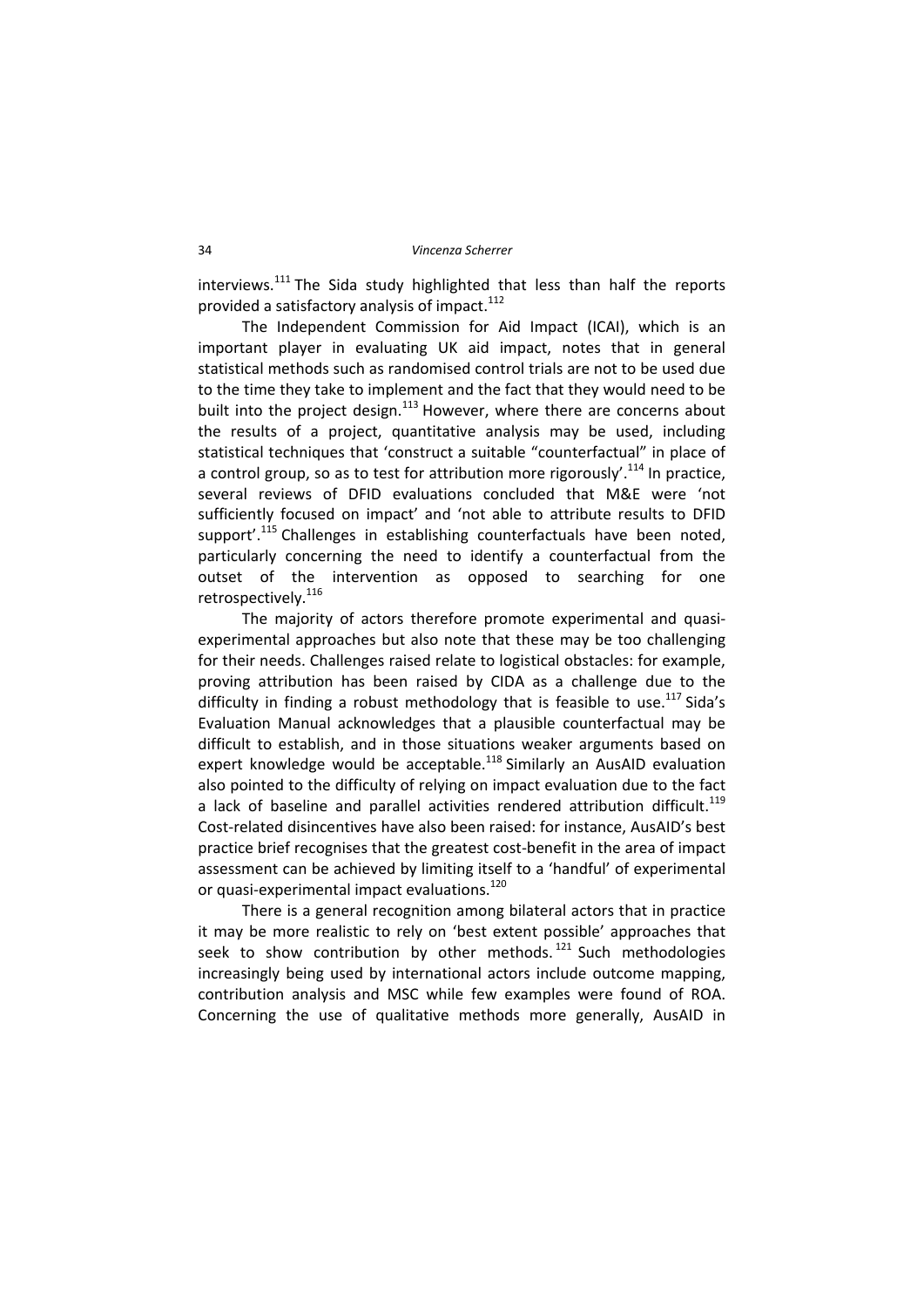|  | Table 4: Examples of Bilateral Actors' Approaches to Measuring Impact |  |  |
|--|-----------------------------------------------------------------------|--|--|
|--|-----------------------------------------------------------------------|--|--|

|               | Approaches advocated in theory                                                                                                                                                                                 | Approaches demonstrated in<br>practice <sup>122</sup>                                                                                                                                                                                                                                                                                                                                                                                                                            |
|---------------|----------------------------------------------------------------------------------------------------------------------------------------------------------------------------------------------------------------|----------------------------------------------------------------------------------------------------------------------------------------------------------------------------------------------------------------------------------------------------------------------------------------------------------------------------------------------------------------------------------------------------------------------------------------------------------------------------------|
| <b>AusAID</b> | Impact evaluations using both<br>qualitative and quantitative<br>methods, randomly chosen<br>subjects, counterfactuals and<br>statistically simulated<br>counterfactuals <sup>123</sup>                        | • Recent evaluation reports all<br>address impact in a limited<br>way; $^{124}$ in practice, impact was<br>sometimes measured<br>anecdotally <sup>125</sup> and sometimes<br>deemed impossible <sup>126</sup><br>Impact evaluation of a HIV/AIDS<br>project. <sup>127</sup><br>• Contribution analysis was used in<br>Fiji <sup>128</sup> and Papua New Guinea in<br>the law and justice sector <sup>129</sup><br>• MSC methodologies used in<br>Papua New Guinea <sup>130</sup> |
| <b>CIDA</b>   | • Commitment to the<br>International Initiative for<br><b>Impact Evaluation</b><br>• Attribution is considered a<br>challenge, so a 'best extent<br>possible' approach is advocated                            | • Multi-country impact evaluation<br>conducted for a large<br>telecommunications project <sup>131</sup>                                                                                                                                                                                                                                                                                                                                                                          |
| <b>DFID</b>   | Randomised control trials are<br>advocated where possible and<br>ethical <sup>132</sup><br>• Qualitative approaches,<br>including participatory ones,<br>also advocated for measuring<br>impact <sup>133</sup> | • Impact evaluations relating to<br>health projects in Malawi <sup>134</sup> and<br>Bangladesh <sup>135</sup><br>• Outcome mapping used, e.g. for<br>climate change adaptation<br>projects in Africa <sup>136</sup><br>RAPID outcome assessment used<br>at least once to measure impact<br>on health sector <sup>137</sup>                                                                                                                                                       |
| <b>JICA</b>   | • Participatory evaluation is<br>promoted, based on<br>stakeholder-based evaluation,<br>utilisation-focused evaluation<br>and empowerment<br>evaluation <sup>138</sup>                                         | Impact is measured six months<br>$\bullet$<br>prior to completion of project or<br>ex post for up to seven years<br>following completion<br>• Currently devising methods for<br>measuring impact<br>• Impact evaluation piloted with<br>four irrigation projects <sup>139</sup>                                                                                                                                                                                                  |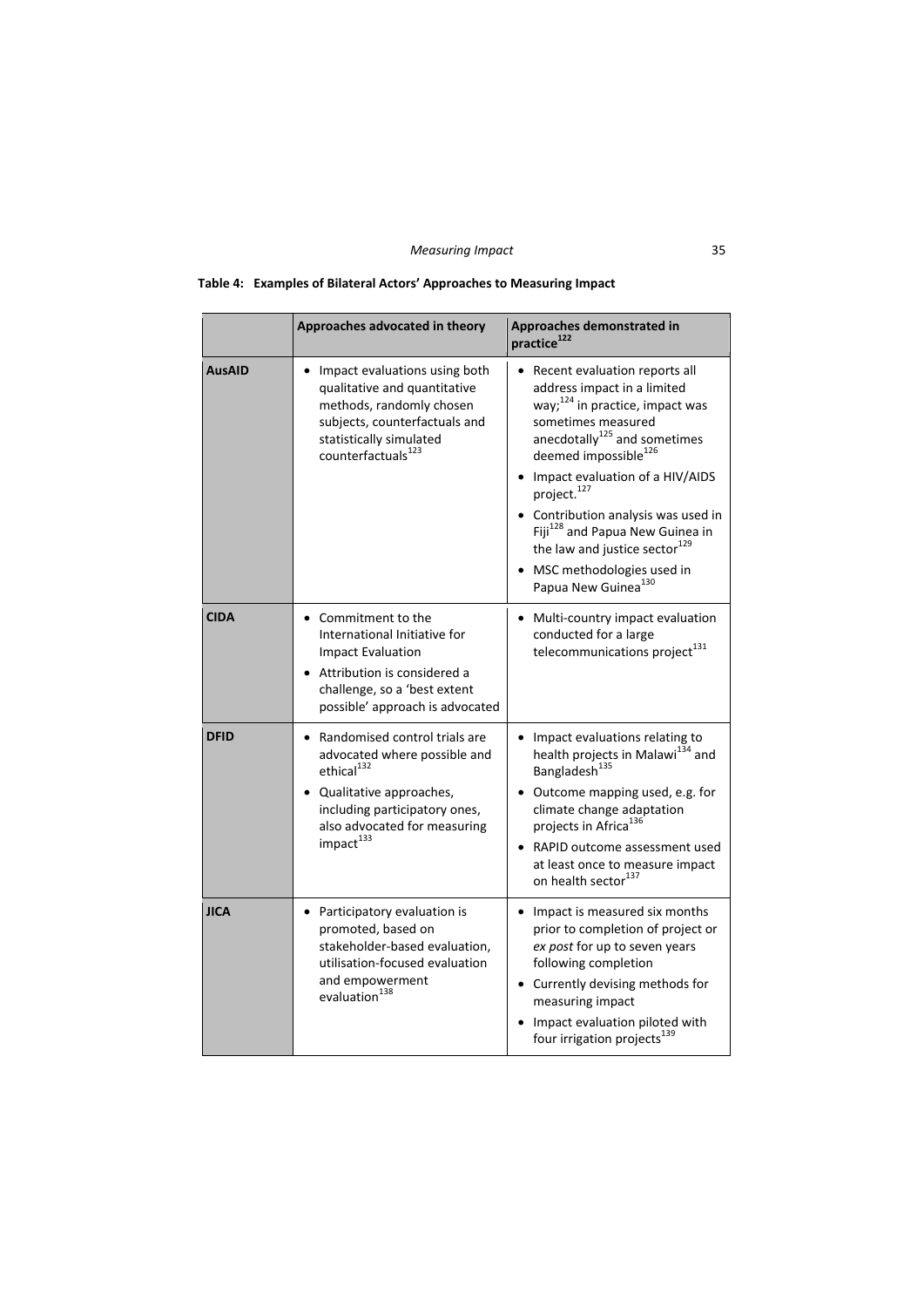| 36 | Vincenza Scherrer |
|----|-------------------|
|    |                   |

| Sida         | Advocates scientific-<br>experimental measurement of<br>impact, but recognises that<br>other methods may be more<br>realistic<br>Promotes utilisation-focused<br>and participatory approaches                                                                           | Impact assessment conducted in<br>Belarus <sup>140</sup><br>Outcome mapping <sup>141</sup> |
|--------------|-------------------------------------------------------------------------------------------------------------------------------------------------------------------------------------------------------------------------------------------------------------------------|--------------------------------------------------------------------------------------------|
| <b>USAID</b> | Observational, quasi-<br>experimental and experimental<br>methods should all be<br>considered <sup>142</sup><br>Requires all projects using<br>untested hypotheses or new<br>approaches to undergo impact<br>evaluations; advocates methods<br>which use control groups | Impact evaluations conducted in<br>Africa <sup>143</sup> and Serbia <sup>144</sup>         |

particular recognises their value specifically in addressing the reality that AusAID programmes are often delivered over short timeframes. To meet this challenge alternative approaches were sought that would show progress towards results as opposed to establishing rigorous causal links. On this basis for example contribution analysis was selected as a methodology to evaluate the impact of an education programme in Fiji. $145$ Australia is among the first bilateral donors to use contribution analysis in its evaluations.<sup>146</sup> Among others, it was found to have supported donor harmonisation by focussing on developing alternative explanations for progress and thereby allowing a greater appreciation of other donor activities and supporting synergies.<sup>147</sup> Moreover, contribution analysis was also considered to generate significant improvements in programme  $logic.<sup>148</sup>$  Sida has also used outcome mapping in an evaluation of civil society projects in Bosnia‐Herzegovina, and recognised its benefits over the logical framework approach.<sup>149</sup>

# **Multilateral Actors**

The multilateral actors examined have all recognised the importance of measuring impact. The AfDB, the OECD's Development Assistance Committee (OECD DAC) and the World Bank are all members of NONIE, a 'Network of Networks for Impact Evaluation comprised of the OECD DAC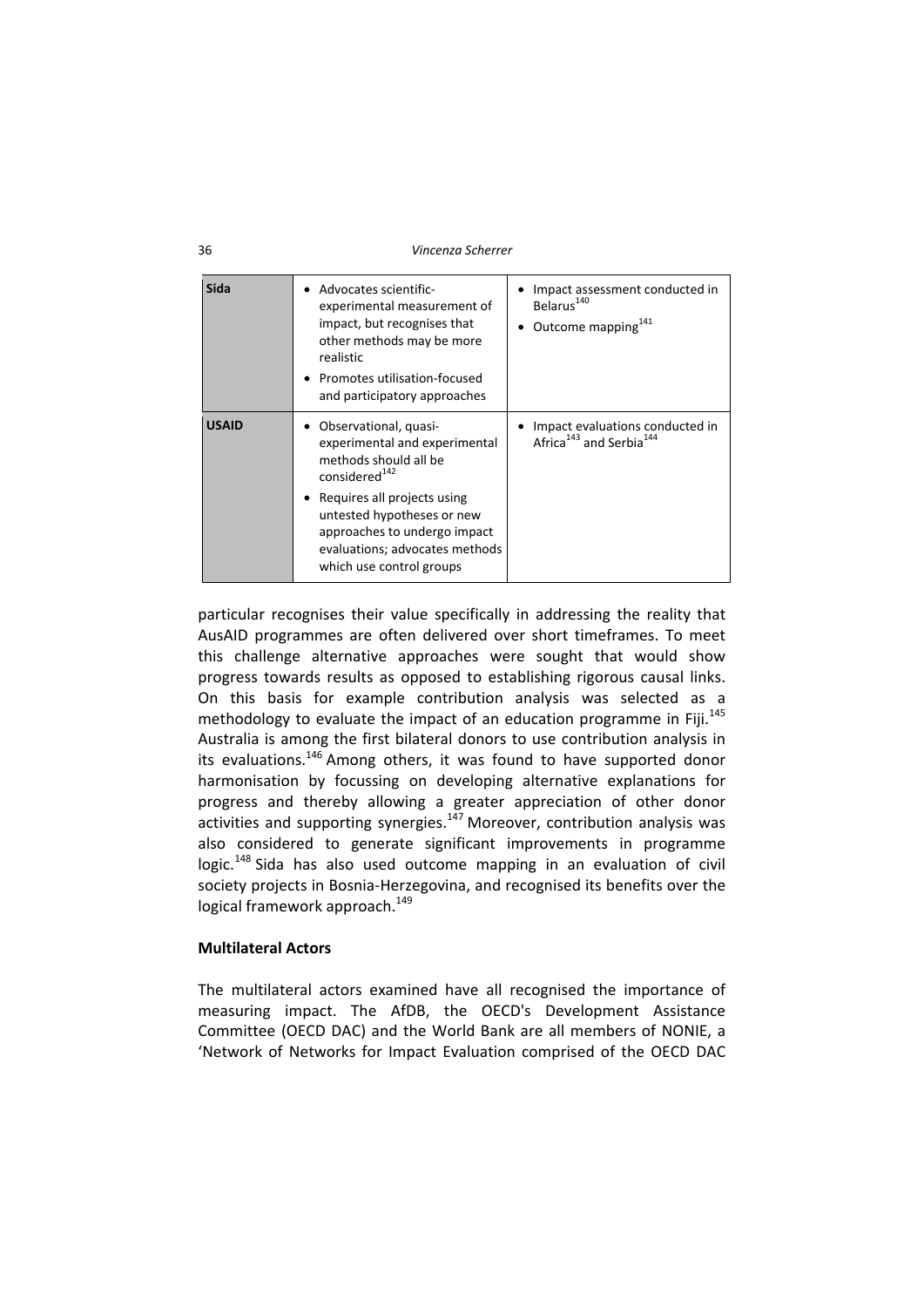#### *Measuring Impact* 37

Evaluation Network, the United Nations Evaluation Group (UNEG), the Evaluation Cooperation Group (ECG), and the International Organization for Cooperation in Evaluation (IOCE) – a network drawn from the regional evaluation associations'.<sup>150</sup> A key element is the focus on experimental design as the main approach to measuring impact. NONIE is one of the lead actors promoting the 'impact evaluation' methodology outlined in the previous section, and is a proponent of attribution analysis based on the counterfactual. It does note that in certain cases contribution analysis may be the most realistic approach, but it only addresses alternative methods in its annex. In its annex, there is one page on qualitative methods for assessing the effects of interventions including outcome mapping and MSC among others.<sup>151</sup> Outcome mapping and MSC are methodologies that, as discussed above, are relevant to international actors engaged in support to rule of law and security institutions. The following provides examples of the approaches relevant multilateral actors have taken in practice:

|                  | Approaches advocated in theory                                                                                                                         | Approaches demonstrated in<br>practice                                                                                                                                                                                                                                                                                                                           |
|------------------|--------------------------------------------------------------------------------------------------------------------------------------------------------|------------------------------------------------------------------------------------------------------------------------------------------------------------------------------------------------------------------------------------------------------------------------------------------------------------------------------------------------------------------|
| <b>AfDB</b>      | Focus on impact evaluations is<br>emerging <sup>152</sup><br>Promotes attribution with<br>'before-and-after' methods<br>Member of NONIE <sup>153</sup> | Several impact assessments<br>٠<br>carried out in areas of poverty<br>alleviation, <sup>154</sup> energy sector <sup>155</sup><br>and water supply <sup>156</sup> although<br>they do not all use quantitative<br>methods<br>$MSC^{157}$                                                                                                                         |
| <b>EuropeAid</b> | Guidelines mention impact <sup>158</sup><br>Counterfactuals, contribution<br>analysis and attribution<br>analysis are mentioned <sup>159</sup>         | There appear to be no reports<br>٠<br>or sections of reports<br>addressing impact in isolation<br>Isolated examples of most<br>$\bullet$<br>significant change <sup>160</sup> and<br>contribution analysis <sup>161</sup> .<br>Impact is mentioned as a<br>criteria in many evaluations<br>although they are not explicitly<br>impact evaluations <sup>162</sup> |

| Table 5: Examples of Multilateral Actors' Approaches to Measuring Impact |  |
|--------------------------------------------------------------------------|--|
|--------------------------------------------------------------------------|--|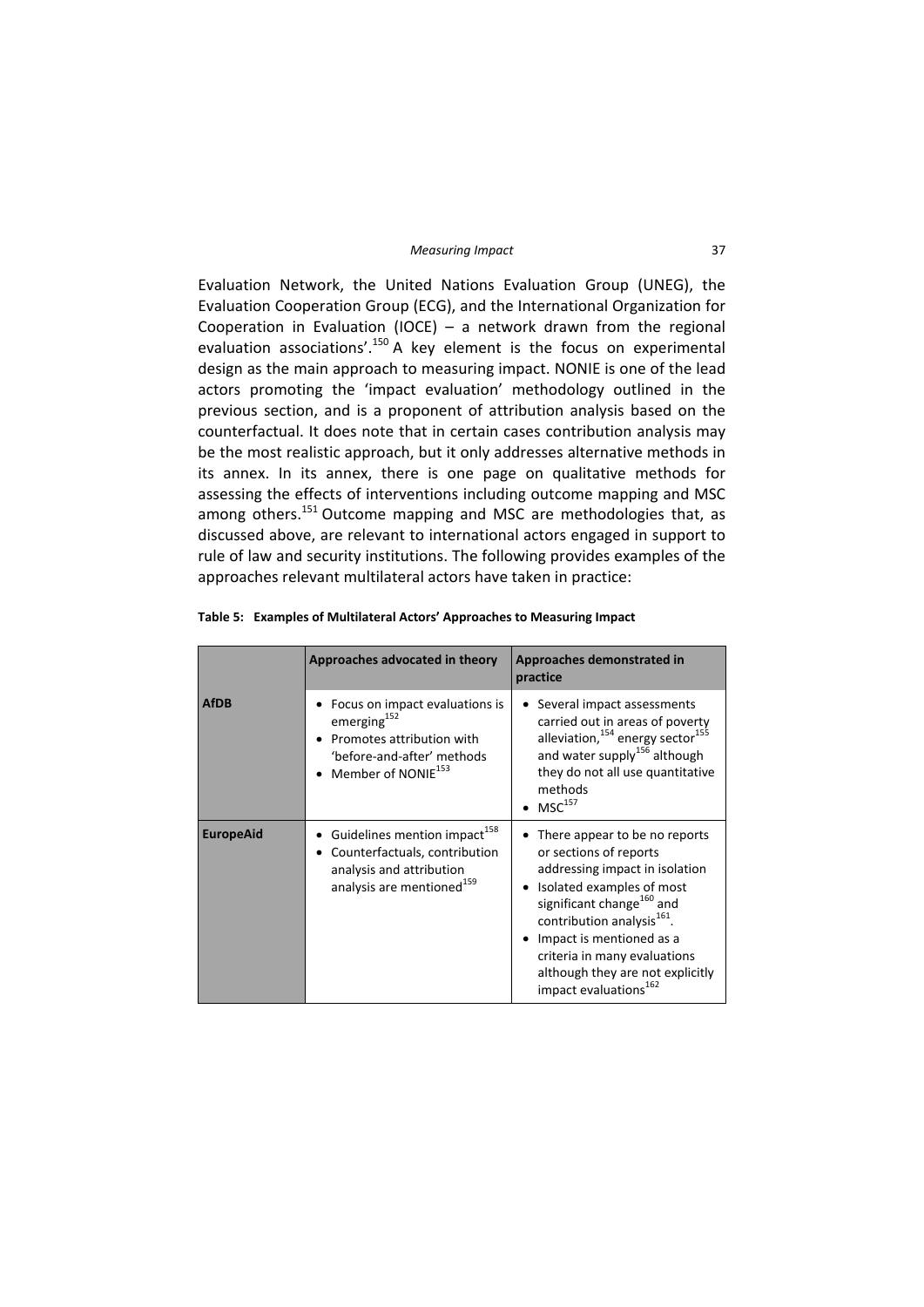#### 38 *Vincenza Scherrer*

| <b>OECD</b>       | Impact evaluation <sup>163</sup><br>Member of NONIE                                                                                                                                                      | Evaluations conducted by the<br>$\bullet$<br>aid agencies of member<br>states <sup>164</sup>                                                                       |
|-------------------|----------------------------------------------------------------------------------------------------------------------------------------------------------------------------------------------------------|--------------------------------------------------------------------------------------------------------------------------------------------------------------------|
| <b>World Bank</b> | • Overall evaluation approach is<br>objective-based <sup>165</sup> but also<br>undertakes scientific-<br>experimental evaluations<br>• Member of NONIE with a<br>similar theoretical approach as<br>OECD | Multiple impact evaluations<br>$\bullet$<br>available online <sup>166</sup> including<br>quasi-experimental <sup>167</sup> and non-<br>experimental <sup>168</sup> |

The AfDB promotes self-evaluations that assess attribution of socioeconomic and policy changes.<sup>169</sup> The guidelines suggest that modified 'before‐and‐after' methods should be used to deduce attribution based on both quantitative and qualitative data.<sup>170</sup> In practice, it has considered conducting impact evaluations to be challenging at times due to the need for pre-evaluation studies and the lack of available baseline data.<sup>171</sup> The MSC approach has been used for the evaluation of an AfDB decentralisation strategy to identify 'difficult to quantify changes' that are not easily captured by traditional M&E. In this context stakeholder stories were developed to support the testing of the theory of change.<sup>172</sup>

EuropeAid's evaluation guidelines recognise the need to focus on attribution and contribution. The guidelines put forward four strategies: change analysis, meta‐analysis, attribution (counterfactual) analysis and contribution analysis.  $173$  While the choice of analysis is left to those conducting the evaluation, the guidelines mention the usefulness of the latter three strategies when answering cause-and-effect questions such as measuring the EC's attribution or contribution to an effect, the sustainability of that contribution and whether it is being achieved at a reasonable  $cost.<sup>174</sup>$  It has used both MSC and contribution analysis in its evaluations.

The OECD DAC has a subsidiary body called the Network on Development Evaluation. The network's overall goal is to 'increase the effectiveness of development‐cooperation policies and programmes by promoting high-quality, independent evaluation'. <sup>175</sup> The OECD DAC definition of impact developed by the network is the most widely used and accepted in the field of international development cooperation, as well as in peacebuilding.<sup>176</sup> In the area of development the network promotes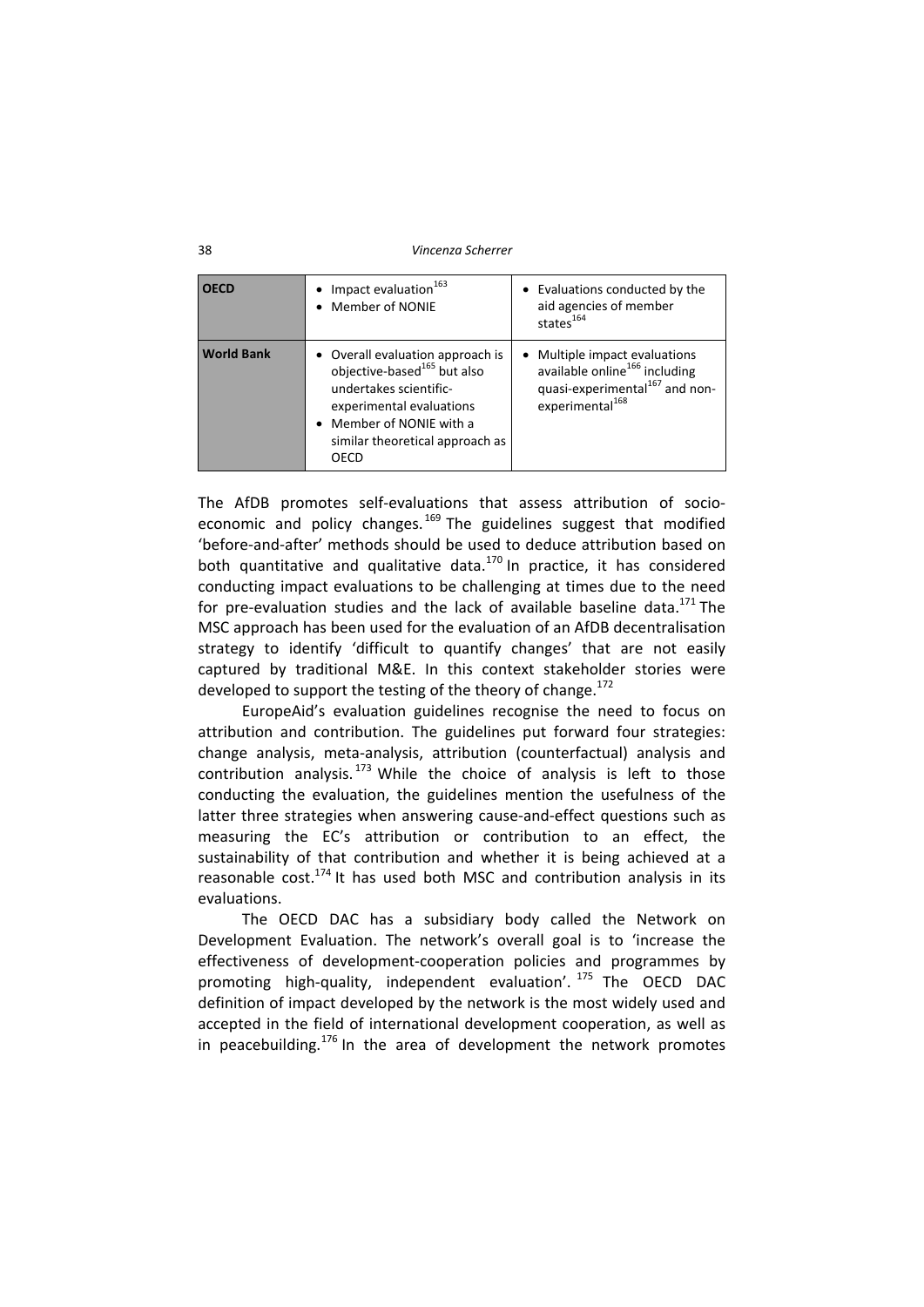rigorous impact evaluation, as a member of NONIE.<sup>177</sup> In the area of peacebuilding its Guidance on Evaluating Conflict Prevention and Peacebuilding Activities proposes a further range of different approaches, which can be adapted in peacebuilding settings. <sup>178</sup> Mixed-method approaches are promoted to deal with the complexity of peacebuilding interventions.  $179$  The guidelines also recognise that in peacebuilding contexts impacts can be longer term or relatively immediate.<sup>180</sup>

The World Bank's independent evaluation group (IEG) works towards quality improvement of impact evaluation.<sup>181</sup> IEG conducts *ex post* impact evaluations several years after the end of a project, using scientificexperimental and quasi-experimental designs.<sup>182</sup> IEG considers that 'good evaluations are almost invariably mixed method evaluations', and therefore uses qualitative data to inform the design and interpretation of quantitative  $impact$  evaluations.<sup>183</sup> Both experimental and non-experimental designs have been used in practice to create counterfactual groups (see Table 4).

### **UN Actors**

Evaluation within the UN system takes place at different levels and follows a diverse set of arrangements. There are some UN entities that have specific evaluation roles, such as the Joint Inspection Unit, the Office of Internal Oversight Services and the UN Evaluation Group. While the JIU has no mandate for measuring impact, the OIOS can measure the impact of Secretariat programmes.<sup>184</sup> For OIOS, impact refers to 'the ultimate, highest level, or end outcome that is desired.<sup>'185</sup> It advocates three types of evaluation design, namely experimental (using counter-factuals), quasiexperimental and non-experimental.<sup>186</sup> According to its Inspection and Evaluation Manual, '[n]on‐experimental designs are the most commonly used evaluation design' by its evaluation division.<sup>187</sup> In general, it has been recognised that measuring impact is a major weakness in evaluations across the UN system, which can account for the increasing efforts to focus on this issue.<sup>188</sup> The need to measure impact has increasingly been addressed in UN reports. A 2009 report of the Committee for Programme and Coordination recommended that the General Assembly request the Secretary‐General to ensure that relevance and impact are the major focus of self-evaluations.<sup>189</sup> Moreover, it was recommended that the various secretariats are made aware of 'the imperative of impact assessment'.<sup>190</sup>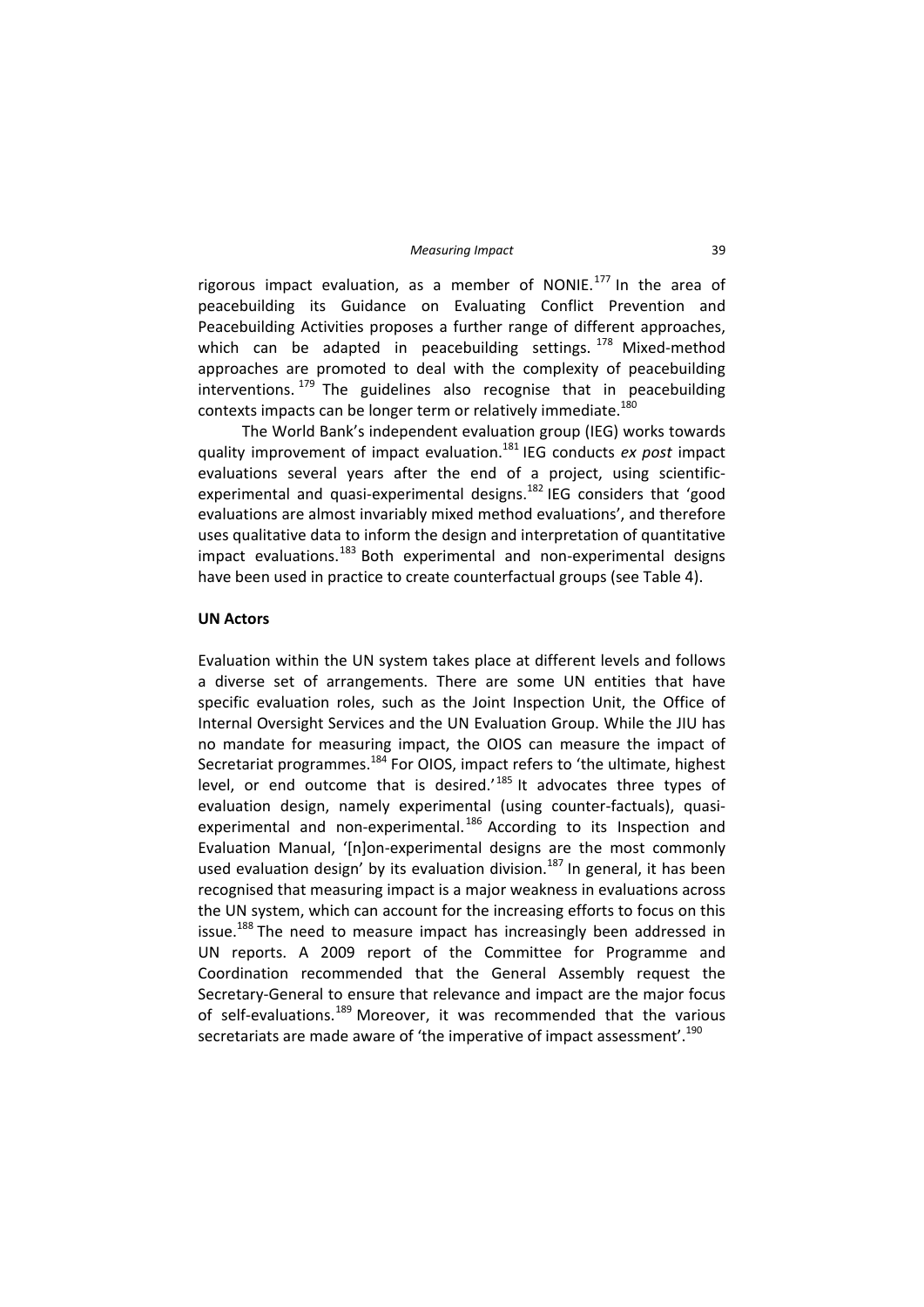Table 6 outlines what methods UN entities are increasingly promoting for the measurement of impact, and how they have addressed this issue in practice.

|              | Approaches advocated in theory                                                                                                                                                            | Approaches demonstrated in<br>practice                                                                                                                                       |  |
|--------------|-------------------------------------------------------------------------------------------------------------------------------------------------------------------------------------------|------------------------------------------------------------------------------------------------------------------------------------------------------------------------------|--|
| <b>DPKO</b>  | N/A                                                                                                                                                                                       | • Impact assessment to measure<br>the ten-year impact of UNSCR<br>1325 in peacekeeping based on a<br>participatory approach <sup>191</sup>                                   |  |
| <b>OHCHR</b> | • Results-based management with<br>a focus on evidence-based<br>reporting and contribution<br>analysis <sup>192</sup>                                                                     | $\bullet$ N/A                                                                                                                                                                |  |
| <b>PBSO</b>  | M&E approach under<br>development<br>• Approach will be based on<br>understanding that results<br>should be 'attributable' <sup>193</sup>                                                 | N/A                                                                                                                                                                          |  |
| <b>UNDP</b>  | • Impact evaluations mentioned in<br>M&E handbook although<br>challenges are recognised <sup>194</sup><br>Contribution and attribution<br>mentioned but not<br>methodology <sup>195</sup> | • Joint or UNDP country office-<br>commissioned impact<br>assessments <sup>196</sup>                                                                                         |  |
| <b>UNFPA</b> | Participatory evaluations are<br>advocated                                                                                                                                                | • Recognised as weak in UNFPA<br>meta-evaluation <sup>197</sup>                                                                                                              |  |
| <b>UNHCR</b> | • Promotes participatory and<br>utilisation-focused approaches,<br>and is striving to foster a results-<br>based management culture <sup>198</sup>                                        | Independent impact evaluation<br>commissioned in southern Sudan <sup>199</sup>                                                                                               |  |
| UNICEF       | • Contribution analysis and<br>participatory performance story<br>reporting are all promoted <sup>200</sup> as<br>are utilisation-focused<br>approaches $^{201}$                          | • Impact evaluations carried out,<br>e.g. in Mozambique <sup>203</sup><br>MSC approaches used in India <sup>204</sup><br>$\bullet$<br>and the Solomon Islands <sup>205</sup> |  |

**Table 6: Examples of UN Entities' Approaches to Measuring Impact**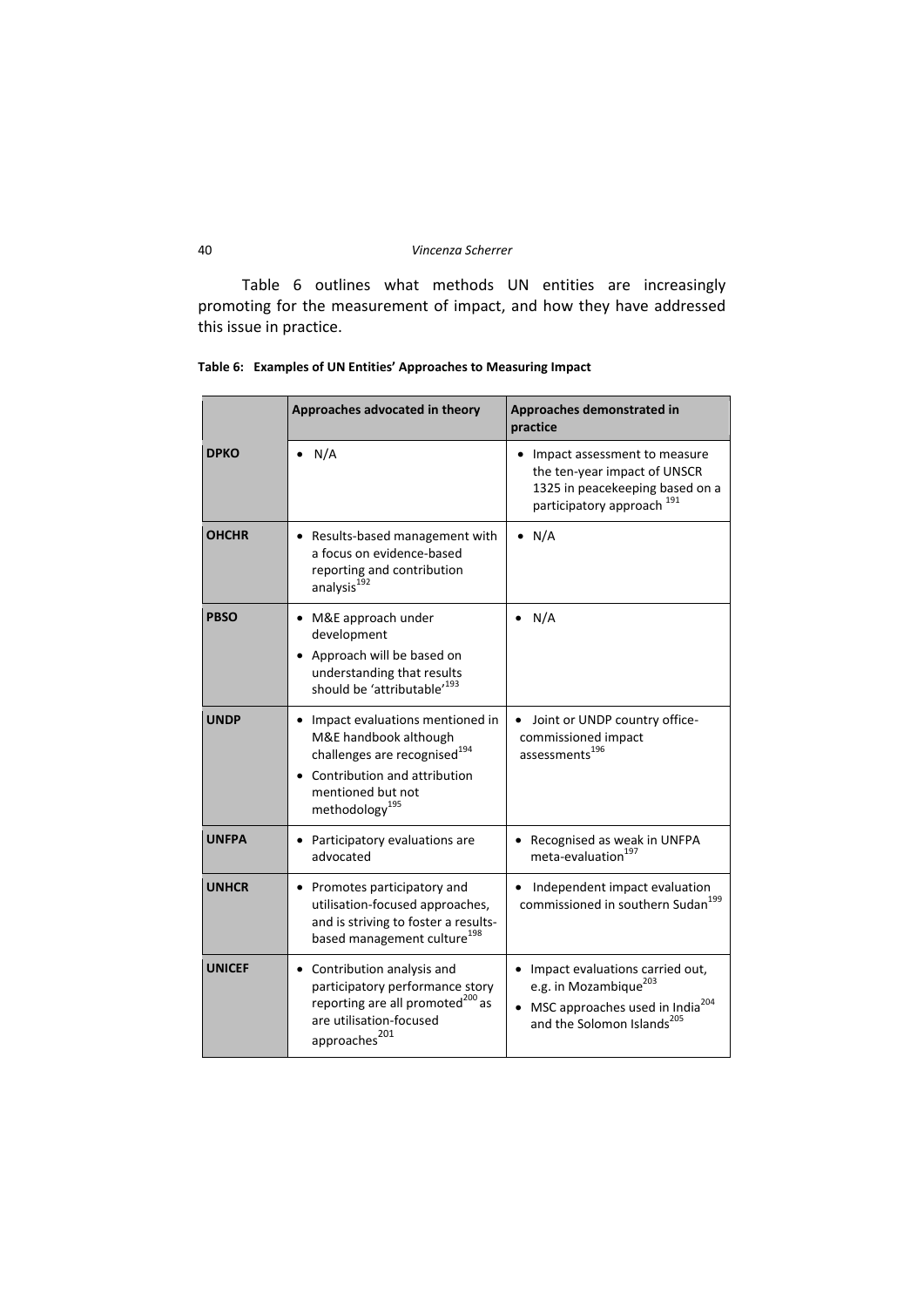|                 | MSC techniques are also<br>promoted <sup>202</sup>                                                            |                                                                                                                                                                                                                                                                              |
|-----------------|---------------------------------------------------------------------------------------------------------------|------------------------------------------------------------------------------------------------------------------------------------------------------------------------------------------------------------------------------------------------------------------------------|
| <b>UNODC</b>    | Advocates utility-focused and<br>participatory approach                                                       | Considered weak in UNODC<br>report, but efforts being made<br>MSC used for a criminal justice<br>reform programme <sup>206</sup> and an<br>anti-drug-trafficking coordination<br>centre <sup>207</sup>                                                                       |
| <b>UN Women</b> | Participatory approaches<br>advocated <sup>208</sup><br>Methodologies used are under<br>review <sup>209</sup> | Recognised as weak in UNIFEM<br>meta-evaluation; noted that<br>measuring impact would require<br>participatory and innovative<br>approaches and more resources<br>Outcome mapping <sup>210</sup><br>Impact evaluation strategy being<br>implemented in a global<br>programme |

Several UN entities advocate impact measurement in their policies and various guidelines: for example, according to a UNDP handbook, impact evaluations are useful when the 'project or programme is functioning long enough to have visible effects' and 'has a scale that justifies a more thorough evaluation'.  $212$  For UN WOMEN, demonstrating evidence of impact is considered to be the primary goal of M&E activities at the thematic level, especially regarding progress towards the goals of the Fund for Gender Equality. <sup>213</sup> According to UNHCR's evaluation policy, the 'primary concern of all evaluations is the impact of UNHCR's work on the rights and welfare of beneficiaries, even when the evaluation relates to entities and functions that do not have a direct impact on people of concern to the organization'.<sup>214</sup>

Approaches to measuring impact vary significantly across the entities examined. Methods that support attribution have at times been promoted but are rarely used by the UN in practice. UNICEF's equity‐focused evaluation resource centre presents a list of seven basic impact evaluation designs that include the use of randomized control trials or quasi‐ experimental designs, the latter using comparison groups that may or may not be statistically matched.<sup>215</sup> Where experimental designs are not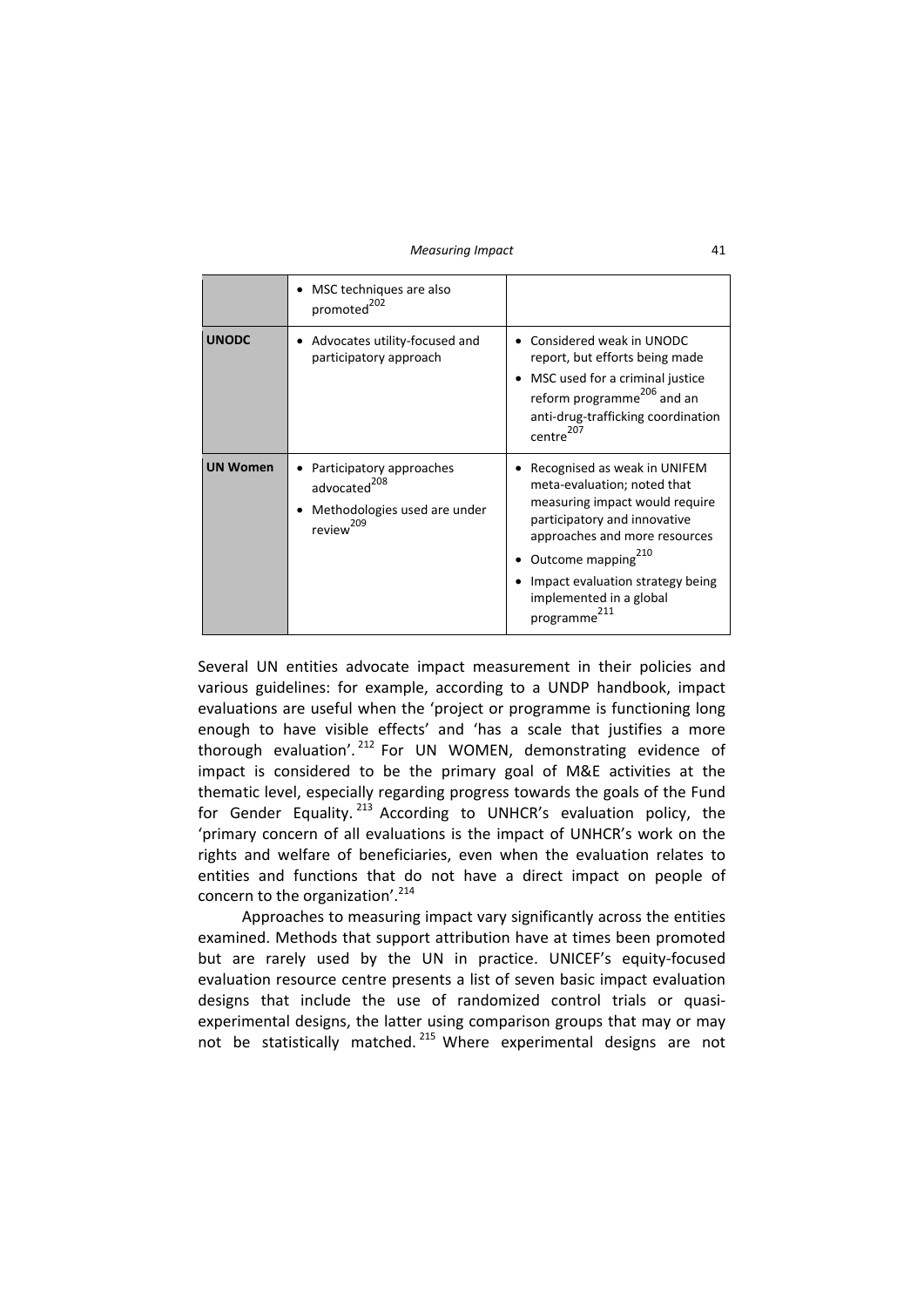feasible, non-experimental designs are also advocated.<sup>216</sup> In practice however, the majority of UNICEF evaluations examined do not use rigorous scientific-experimental approaches.<sup>217</sup>

A common theme among UN actors is the fact that practical evaluations at the impact level are less abundant than other types of evaluations even while the need to measure impact is often recognised in policy guidance: for example, although little public information is available regarding DPKO approaches to impact assessment, a recent review of DPKO arrangements for M&E of SSR suggests that mechanisms for measuring impact are generally lacking.<sup>218</sup> This is considered to be due to a focus on measuring internal performance instead of external impact on the delivery of security and access to justice.<sup>219</sup> In addition to lacking the capacities or mandates for measuring impact, the actual challenges of completing evaluations have also been raised. For instance, a UNIFEM meta‐evaluation noted that evaluations often maintain 'impact was not possible to assess due to insufficient passage of time, lack of baselines and/or problems inferring causality'. $220$ 

Other evaluations refer to impact, but the methodological basis for doing so is questionable: for example, the term 'impact' might be used, but not in accordance with the OECD DAC definition. It is therefore noted that 'some terms of reference and reports use the term "impact" loosely or incorrectly'.<sup>221</sup> Similarly, a meta-evaluation conducted in 2005 of over 60 UNFPA evaluations noted that they tended to focus on the output level and therefore did not cover the criteria of impact and sustainability well.<sup>222</sup> This is echoed in a 2008 UNODC report that noted that there has been 'too much emphasis on process rather than impact'.<sup>223</sup>A global UNIFEM metaevaluation also notes that neglecting impact is a key weakness in UNIFEM's approach to evaluations. It notes that the evaluation of impact should be more consistently applied (alongside the other OECD DAC criteria) when conditions are favourable, and that the assessment of impact would 'require the use of participatory and innovative evaluation approaches – which in turn would typically require additional resources for evaluations'.<sup>224</sup> The only DPKO impact assessment found publicly available was commissioned by its gender unit to examine the impact of the implementation of UN Security Council Resolution 1325 in peacekeeping. It used a participatory approach based on the perceptions of contribution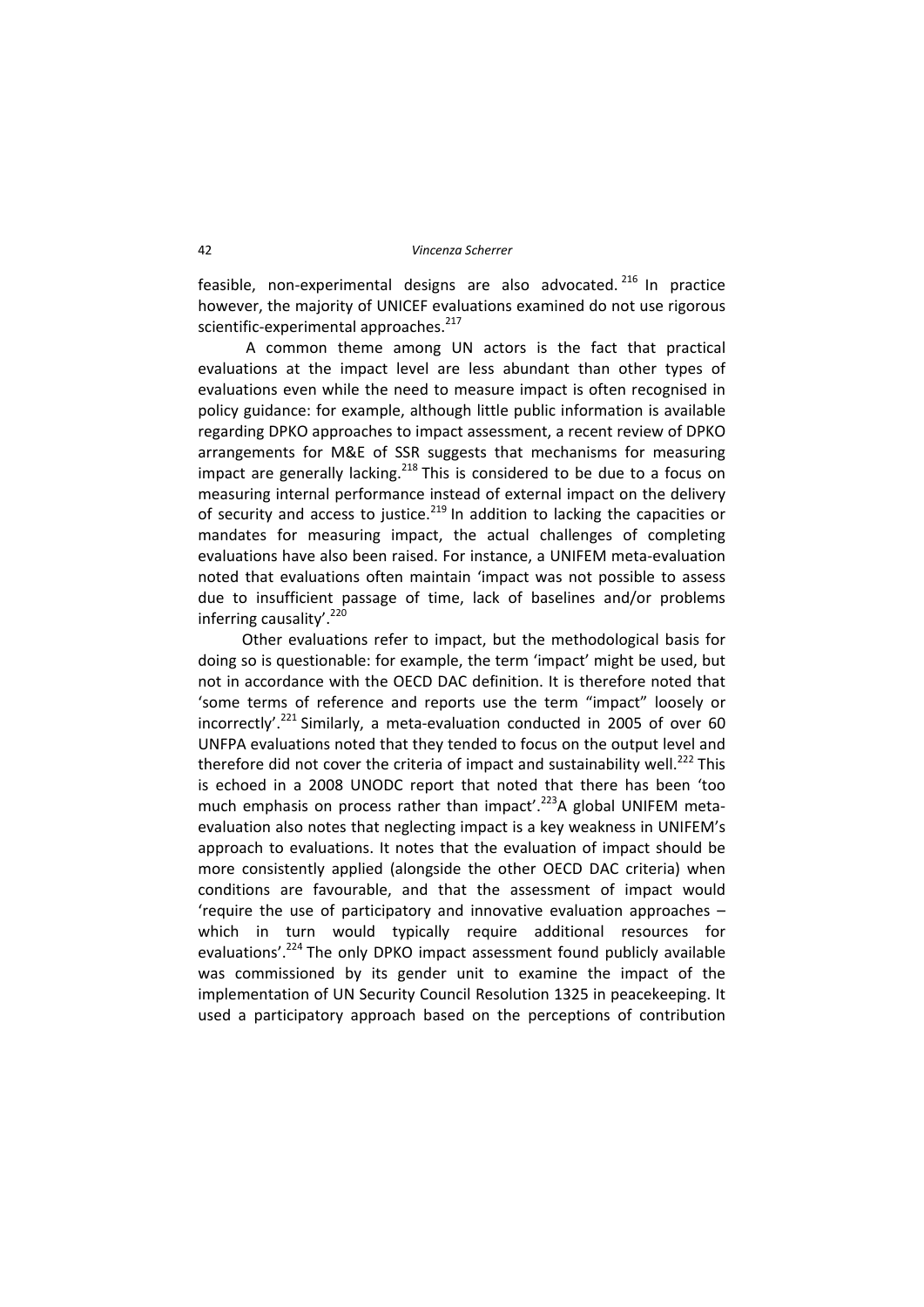identified by government and civil society respondents, as well as comparison with pre-mission conditions.<sup>225</sup>

In the humanitarian world there has been increasing interest in the idea of adopting a joint impact assessment approach for interventions. To this end an Inter‐Agency Consultation Group was created to define such an approach.<sup>226</sup> This was based on consultations with a wide group of actors to identify what the best approaches for measuring impact would be. The consultations were based on interviews with affected communities in 'Sudan, Bangladesh and Haiti, and local government and local NGOs in the same countries; with national government and international humanitarian actors in Haiti and Bangladesh; and with 67 international humanitarian actors, donors and evaluators in New York, Rome, Geneva, London and Washington'.<sup>227</sup> While this group was specifically looking at humanitarian interventions, it is of relevance given the inclusive consultation process it used as a basis for its development of a joint approach to evaluation.

A key element that came out of the process was the lack of support for quasi-experimental design because of both ethical and practical challenges.<sup>228</sup> While it was noted that quasi-experimental design is the preferable approach when seeking to determine attribution, it was recognised that 'the trade‐offs between appropriateness and rigour need to be taken into consideration. Quasi-experimental design, usually involving large‐scale surveys where enumerators have limited interaction with affected people but rather fill out pre‐set questionnaires, is not conducive to participation.<sup>'229</sup> In terms of the approaches that were identified as most useful for measuring impact in the field, these were mainly participatory. Goal‐free evaluation was also raised as being an important approach due to its participatory nature and ability to capture unintended and indirect results.<sup>230</sup>

### **Summary**

While the information from this section is not specifically linked to rule of law and security institutions issues (due to the challenge of finding impact assessments focusing on these issues), there are several insights that can be drawn that are nonetheless relevant to this sector.

First, it is evident that all the actors examined are struggling with the same need to measure impact. For the bilateral actors this is sometimes a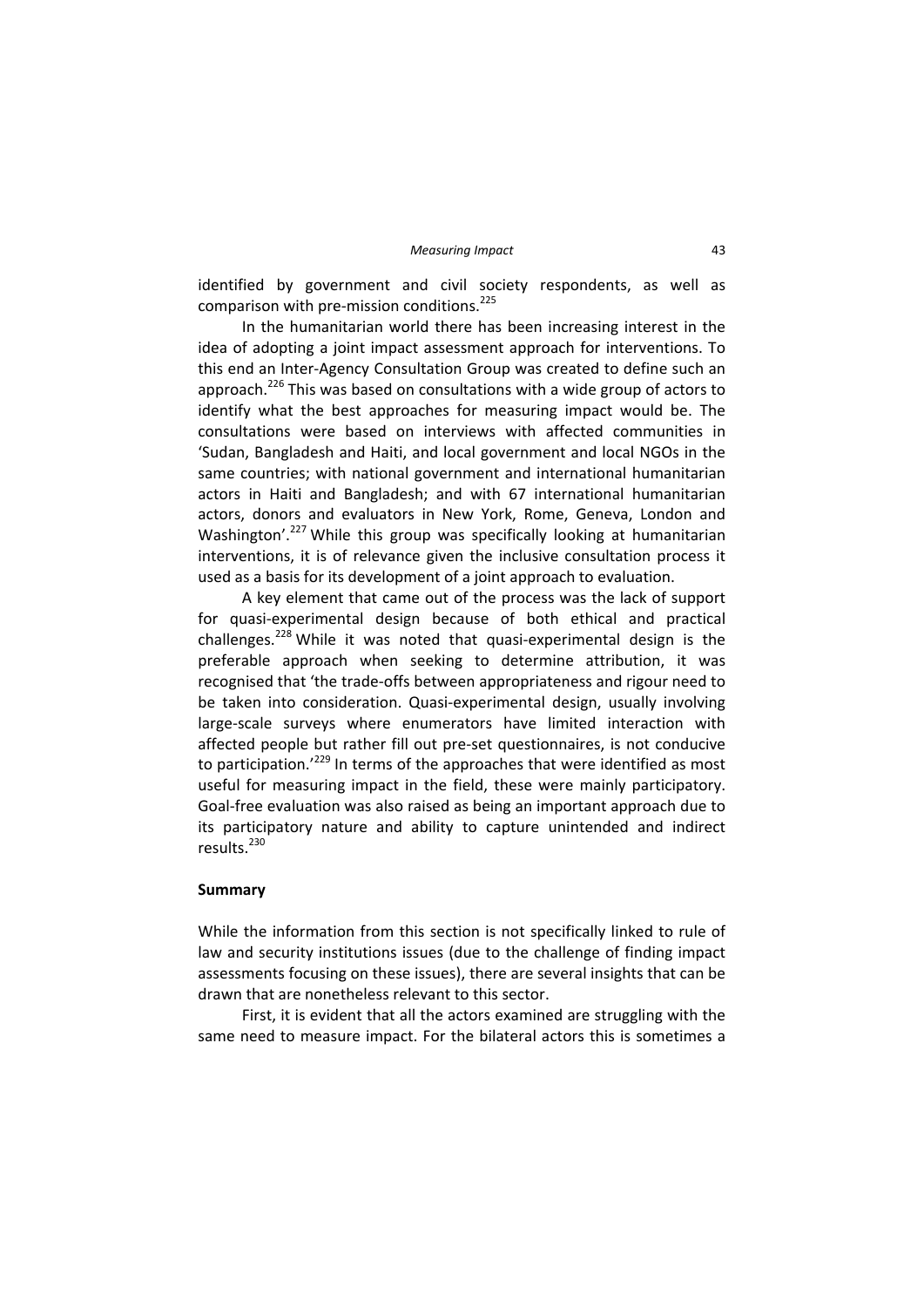#### 44 *Vincenza Scherrer*

result of budgetary and oversight requirements set out by their respective governments. For UN entities it is often related to the increased recognition of the importance of measuring impact from a policy perspective as well as pressure from member states to justify the use of resources.<sup>231</sup> For multilateral actors, the steps towards measuring impact can be inscribed within the efforts of the international networks they belong to that promote impact evaluation. While in most cases attribution is promoted due to the perception that it is a more rigorous approach, in practice demonstrating contribution is often seen as more feasible. However, even examples of impact measurement through contribution are limited.<sup>232</sup> In fact, it is often noted that more focus is needed on innovative approaches for the measurement of impact through contribution. For example, a UNIFEM meta‐evaluation has promoted the use of outcome mapping and MSC approaches as options to consider and in addition to contribution analysis, multilateral and bilateral actors are also increasingly using these two techniques. Participatory approaches in particular have gained increasing recognition as a way to enhance impact measurement.<sup>233</sup> However together with utilisation‐focussed approaches participatory approaches are also most commonly singled out in UN and non‐UN actors' policy documents and handbooks as needing more attention.

Second, this brief review highlights that in cases where experimental or quasi‐experimental scientific evaluation methods were employed to demonstrate attribution, these were very rarely undertaken in the area of rule of law and security institution activities: these approaches were mostly used in sectors such as rural development, education and health. This is reflected in a USAID meta‐evaluation noting that other approaches were often used in the area of peace and security. The explanation put forward was that 'education, health, and economic sectors rely to a greater extent on quantitative data than do evaluations in other sectors, and are therefore more inclined to statistical/quasi-experimental designs'.<sup>234</sup> A similar finding is evident from the overview of the approach promoted by the OECD. In terms of evaluations in the area of development, it advocates the use of scientific-experimental impact evaluation. In the area of peacebuilding, however, the guidance recognises the utility of mixed approaches depending on the context at hand. $^{235}$ 

Finally, in the few documented cases of scientific-experimental approaches being used in the area of peacekeeping, notable challenges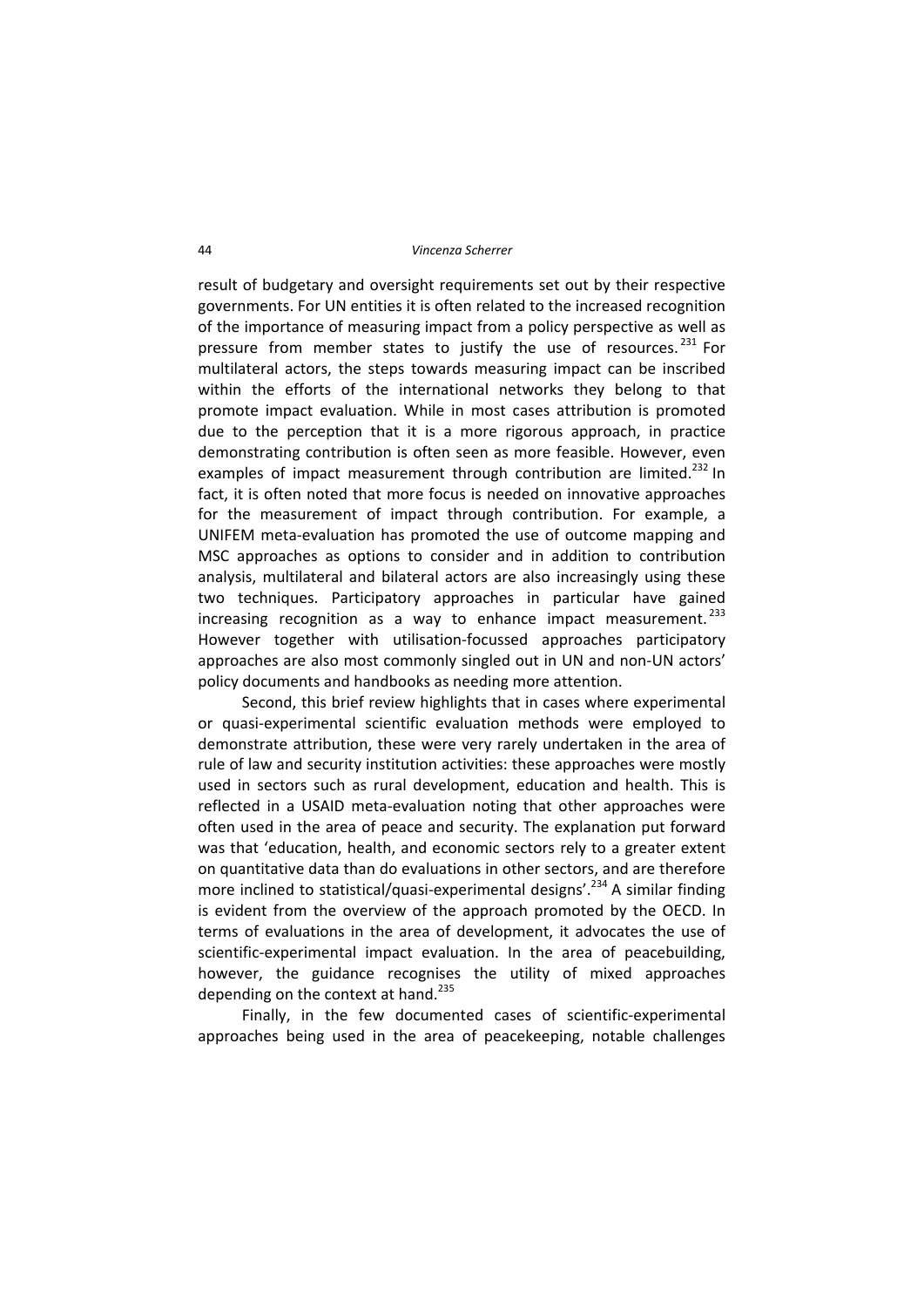were identified. For example, one study on the impact of UNOCI on the population pointed to the challenge of there being 'no catch‐all way to separate the effects of an intervention, on the one hand, from effects of the factors of an area that prompted the intervention there in the first place'.<sup>236</sup> As the assignment of peacekeeping presences to particular areas is based on necessity, it is difficult to construct a counterfactual comparison.<sup>237</sup> Despite these constraints, the authors of these impact evaluations nonetheless noted the value of such scientific‐experimental approaches in measuring the impact of peacekeeping missions. However even though these evaluations considered an area closely related to support for rule of law and security institutions, they still did not focus specifically on such support and as a result are of limited relevance in understanding the challenges of measuring this kind of impact specifically. For example, the impact evaluation on UNOCI examined how the presence of the peacekeeping mission has given citizens a greater sense of security rather than how the mission's support to institution building has affected the well‐ being of the population while an evaluation report on the impact of UNMIL examined whether 'proximity to deployments is associated with more or less crime'.<sup>238</sup> Hence, while the evaluations were able to point to whether the presence of a peacekeeping mission had a direct impact on their intended beneficiaries, they did not examine the value of specific activities. Moreover, in line with the limitations posed by such methods, the evaluations were restricted in their ability to substantially explain why specific impacts were achieved or not.

This section has shown that although most international actors recognize the importance of measuring impact, there is no agreement on the most effective approach to doing so. While scientific‐experimental approaches are often promoted in policy guidance as being more 'rigorous', in practice, other approaches to measuring impact have gained recognition. Moreover, these other approaches (e.g. theory-based, participatory, utilisation‐focused) are increasingly considered to provide significant advantages when measuring impact in complex environments. This is because they may be more apt at answering the questions international actors are seeking to understand and because they are based on more accessible skill‐sets and more modest resources.

The next section will take this analysis further by highlighting how impact can be measured in practice in peacebuilding contexts. In particular,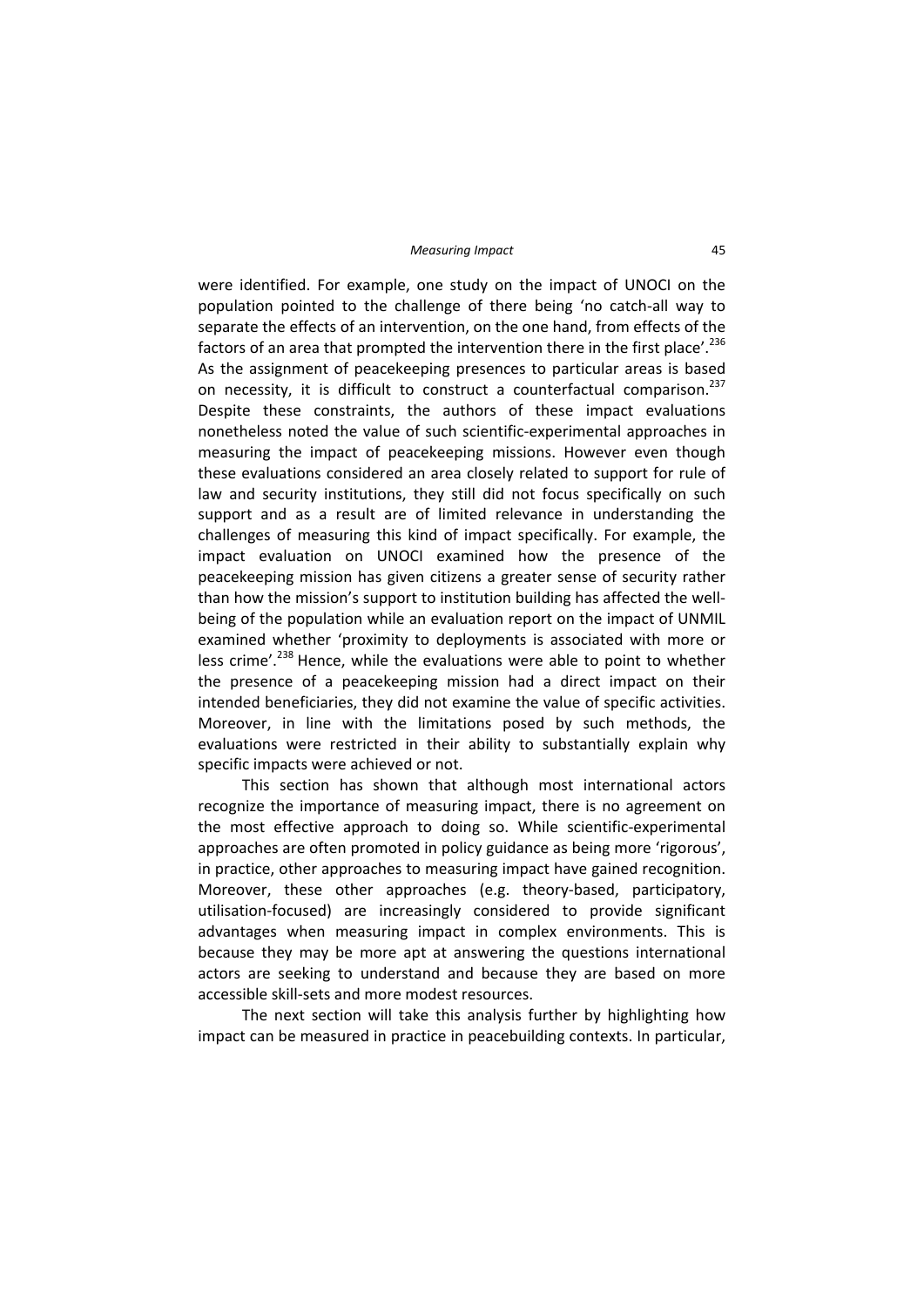it will examine questions such as the level at which impact should be measured, the human and financial resource constraints that affect how impact can be measured, the use of indicators in measuring impact, and engagement among international and national actors when measuring impact.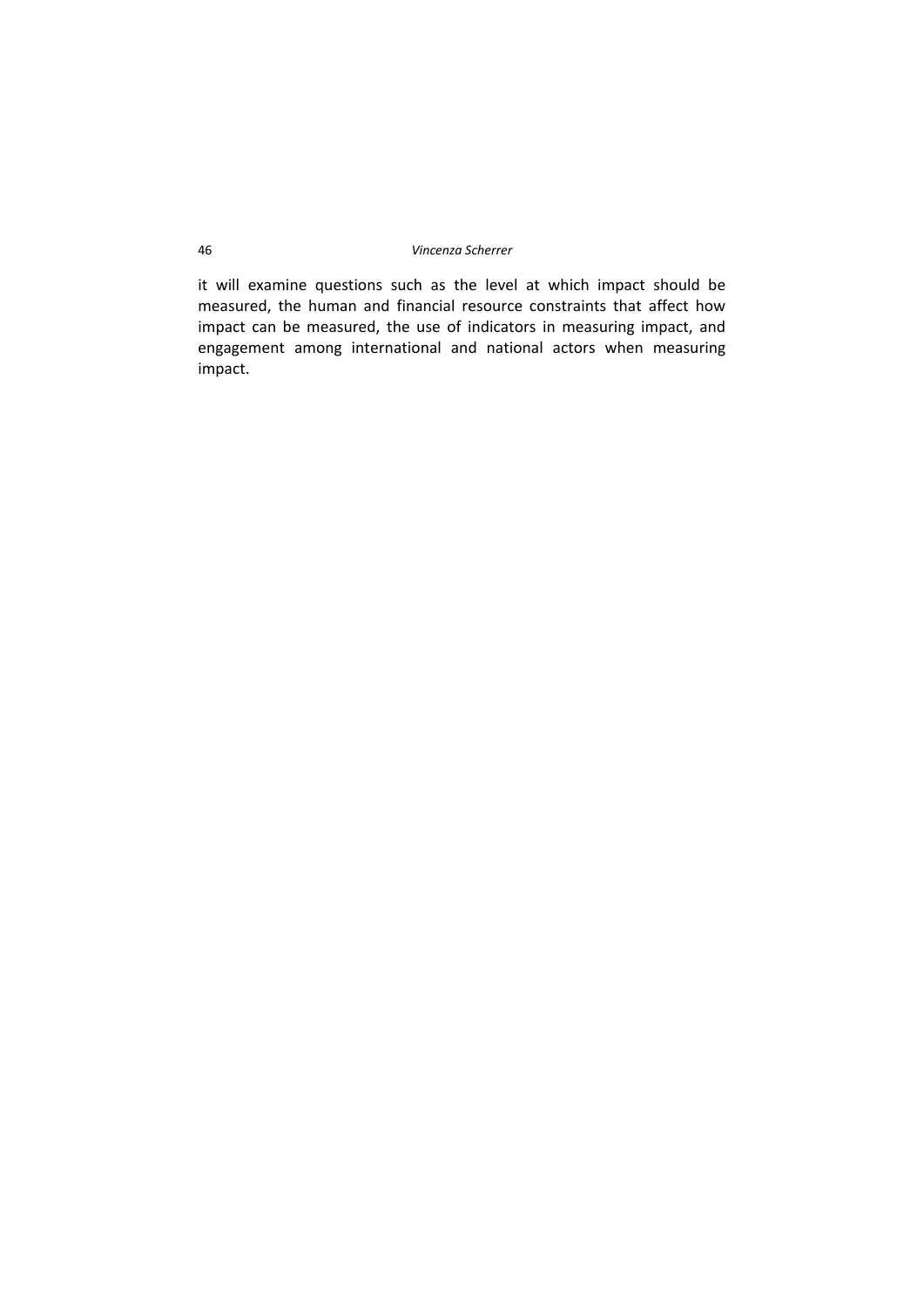### **MEASURING IMPACT: KEY ISSUES FOR PEACEBUILDING SUPPORT**

There is no single best practice for measuring the impact of peacebuilding interventions on rule of law and security institutions in host countries. Rather it is important that actors and institutions adapt methodologies based on their own requirements and specificities. In doing so there is a need to understand the lessons and good practices that have already been developed by the international community. Moreover, the particularities of peacebuilding contexts that can influence the how impact can be measured need to be taken into account. This section takes the analysis set out in the previous sections further reflecting on the key issues that international actors often grapple with when considering impact measurement. The discussion looks at several key questions from a peacebuilding perspective in order provide the building blocks of an individualised approach to measuring impact.

The key questions that focus the discussion are:

- 1. What to measure and when?
- 2. How to measure impact in practice?
- 3. What role is there for indicators in measuring impact?
- 4. Which actors should be engaged, how and why?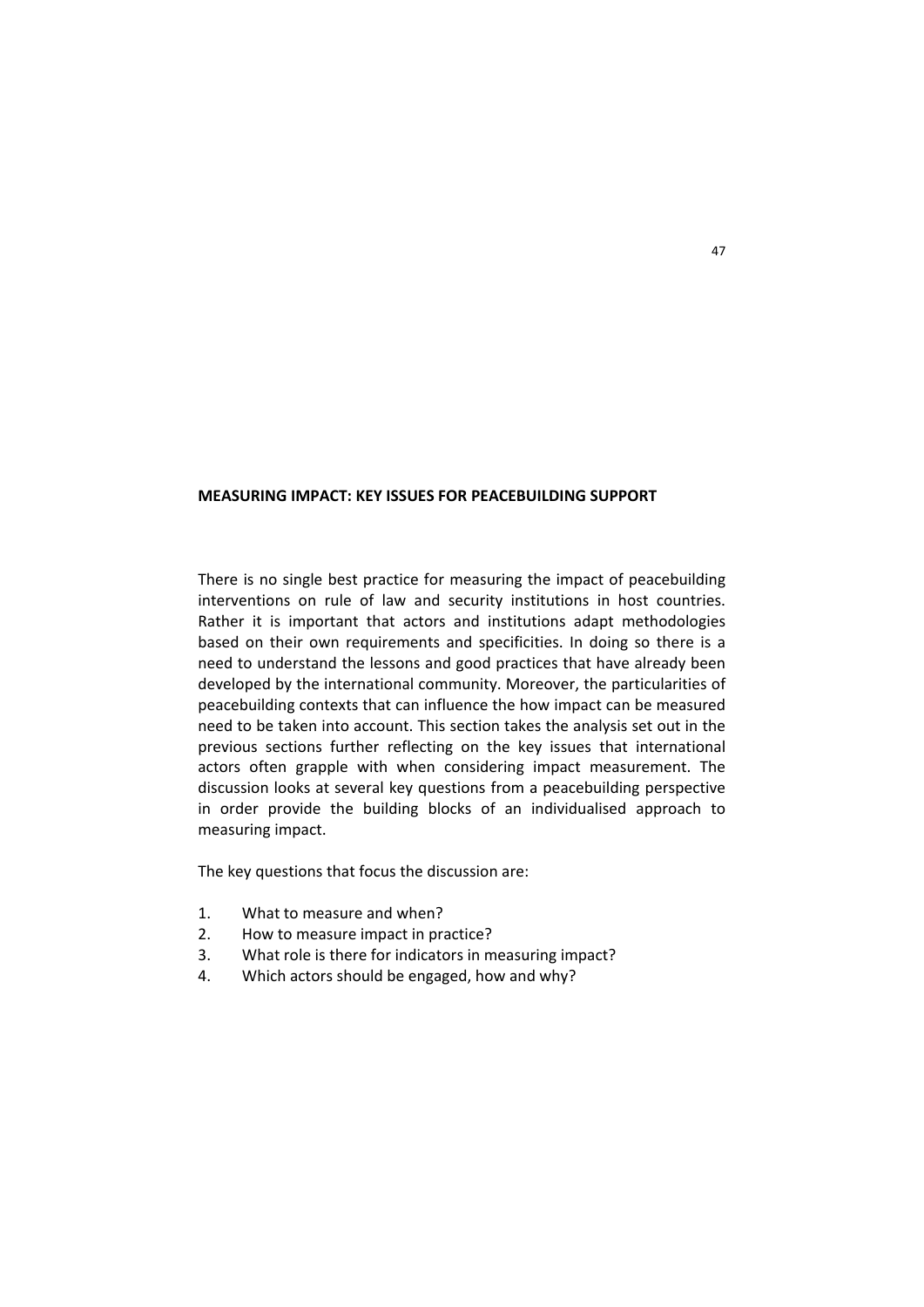#### **What to measure and when?**

There is often a lack of clarity within the literature on what should be measured and when. This relates to basic theoretical disagreements on the level of the results chain at which impact is located. Similarly, the fact that many international actors need to measure support efforts on a yearly basis has led to an assumption that impact should also be measured on this basis. This sub-section attempts to clarify some of these concerns.

### *What to measure?*

There is often confusion among international actors between measuring outcomes and impact.<sup>239</sup> Impact should be measured in accordance with the definition outlined in the OECD DAC guidance. This means focussing on impact at the level of goals while outcome is located at the lower level of the objectives of an intervention. Impact is widely considered more difficult to measure than outcomes because it is harder to show the connection between the intervention and the effect. That is why in practice a majority of evaluations are focused at lower levels of the results chain. If the aim is to measure impact, then outcomes will nonetheless be measured, but efforts have to be made to go beyond measuring outcomes in order to attempt to demonstrate how an outcome has led to an impact.

A certain realism is required as to what it is possible to measure and how this measurement squares with the potential impact a project can achieve: that is to say, it would be unfair to expect one small project in the area of rule of law and security institutions to have an impact at the level of enhanced security and justice for all. This also relates to the question of which level an impact is being measured at, whether the institutional level, the beneficiary level, or some other level? For the development community, impact is primarily focused at the beneficiary level.<sup>240</sup> Tracing impact at this level is still likely to involve measuring impact at the institutional level, but would have the added value of looking beyond that. This approach is reflected in the UNDP's evaluation handbook, which notes that an impact evaluation 'includes the full range of impacts at all levels of the results chain, including ripple effects on families, households and communities; on institutional, technical or social systems; and on the environment'.<sup>241</sup> Therefore, rather than being limited to evaluating direct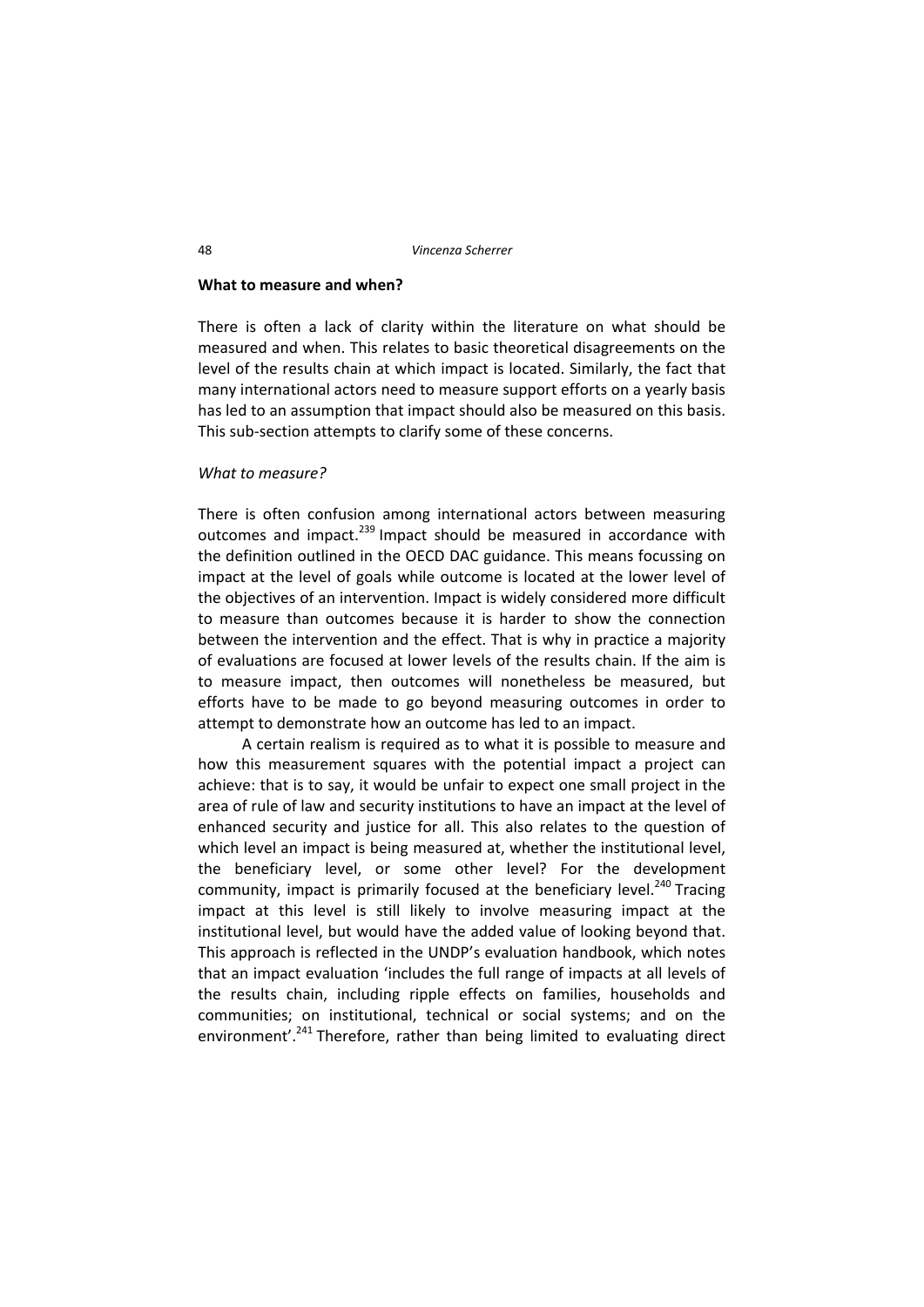#### *Measuring Impact* 49

effects on intended beneficiaries, it would look at effects on a second layer of beneficiaries. A similar understanding is reflected in the area of peacebuilding: the OECD DAC proposes a definition of impact for peacebuilding contexts which reads as 'the results or effects of any conflict prevention and peacebuilding intervention that lie beyond its immediate programme activities or sphere and constitute broader changes related to the conflict'.<sup>242</sup> This definition would meet needs in the area of rule of law and security institutions, which entails that impact should be measured in terms of behaviour and attitudinal change as well as institutional change.<sup>243</sup>

Another related issue is that of who should define the impact to be measured? That is to say, there are arguments that national actors should define the impact they are striving to achieve while in practice it is often international actors or donors that set the tone of the evaluation. The question is relevant because the impact that an international actor sets out to achieve may not correspond to stakeholders' expectations.<sup>244</sup> Identifying criteria for success in collaboration with national stakeholders would have the advantage of enhancing the relevance and context‐specificity of programmes. This could be supported through participatory or action‐ oriented approaches determining what is to be measured on a case‐by‐case basis, that is, essentially collectively defining the criteria for success. This requires, however, flexibility in being able to accept potential deviance from the originally intended goals.

### *When should impact be measured?*

There is a tendency for impact to be perceived as so long-term that there is a need to wait years to measure impact. However, if one takes the definition of impact to include both longer‐term and shorter‐term impact, then evaluations at the impact level can also take place relatively soon after and even within the lifespan of an intervention. In practice, many international actors must report on their progress towards achieving expected accomplishments on a yearly basis. However this should not be confused with the need to measure impact. Impact assessments do not need to take place on a yearly basis, as they are complex undertakings that may require some time to have passed in order to show visible effects. Moreover, even within the same intervention, there may be certain components that lead to long‐term impact while others lead to short‐term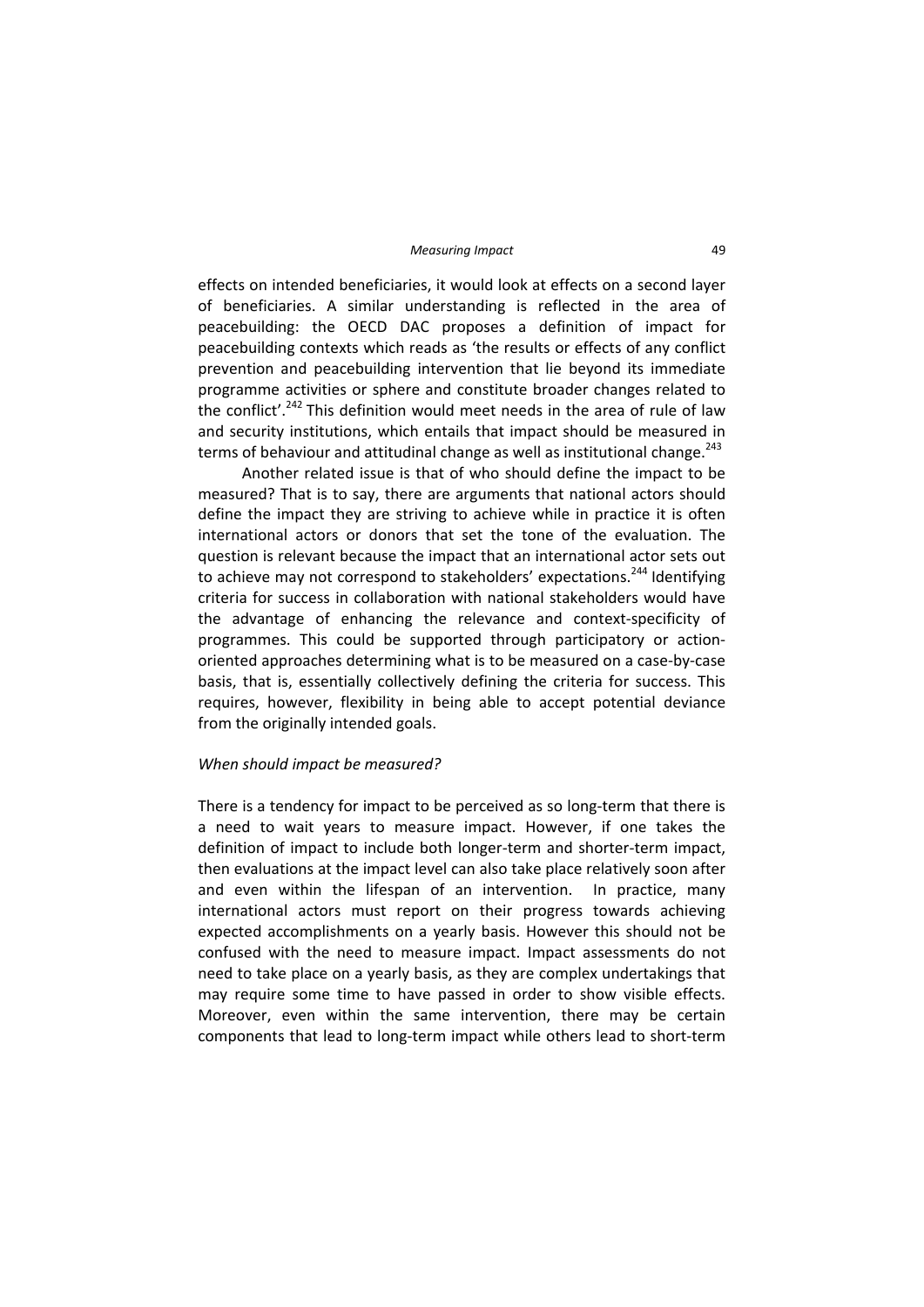impact. These issues raise the question of when and with what frequency international actors should be attempting to measure impact.

Options for when to measure impact include starting points both before and after the end of an intervention. Measuring impact ex‐post would entail the evaluation taking place at the end of the intervention or even several years later. This is less useful if the purpose of measuring impact is to learn and especially to allow adjustments in programming during the intervention.

An alternative option is therefore to measure impact during the intervention. This can include several scenarios. The first would be to measure impact at the terminal phase (e.g. in the end phase of an intervention but before completion). This would have the advantage of giving more time for impacts to occur while still allowing for minimal adjustments. Furthermore, the lessons identified can be fed into a final evaluation report that will improve future policy and planning. The second option would be to measure impact within a broader evaluation on a yearly basis, but only including impact as one component to be measured alongside other OECD DAC criteria. However, based on the overview of experiences of international actors, this risks watering down efforts to specifically focus on impact as in these kinds of approaches specific methodologies for measuring impact are rarely used. In fact, impact is often addressed as an 'add‐on' in these evaluations. A third option would be to measure impact on a yearly basis, but restricting the assessment to smaller, more limited elements, which cumulatively support a final more general impact assessment: for example, in the case of contribution analysis this could involve selecting a few strands of theory of change to test per year. Finally, a last option would be to conduct impact assessments on an ad hoc basis, for instance every three to five years depending on the needs of the intervention. This latter approach would provide the most flexibility for international actors, while at the same time ensuring that impact is being measured when there is really a need. This may best satisfy cost‐efficiency concerns however it also means giving up the potential advantages of strategically planning for evaluation as an integral part of an intervention and could lead to poorly planned and hastily executed assessments.

Ideally, there should be clear criteria in place on when impact should be measured. Guidance on impact evaluation suggests assessments at the impact level should be undertaken when:the intervention has taken place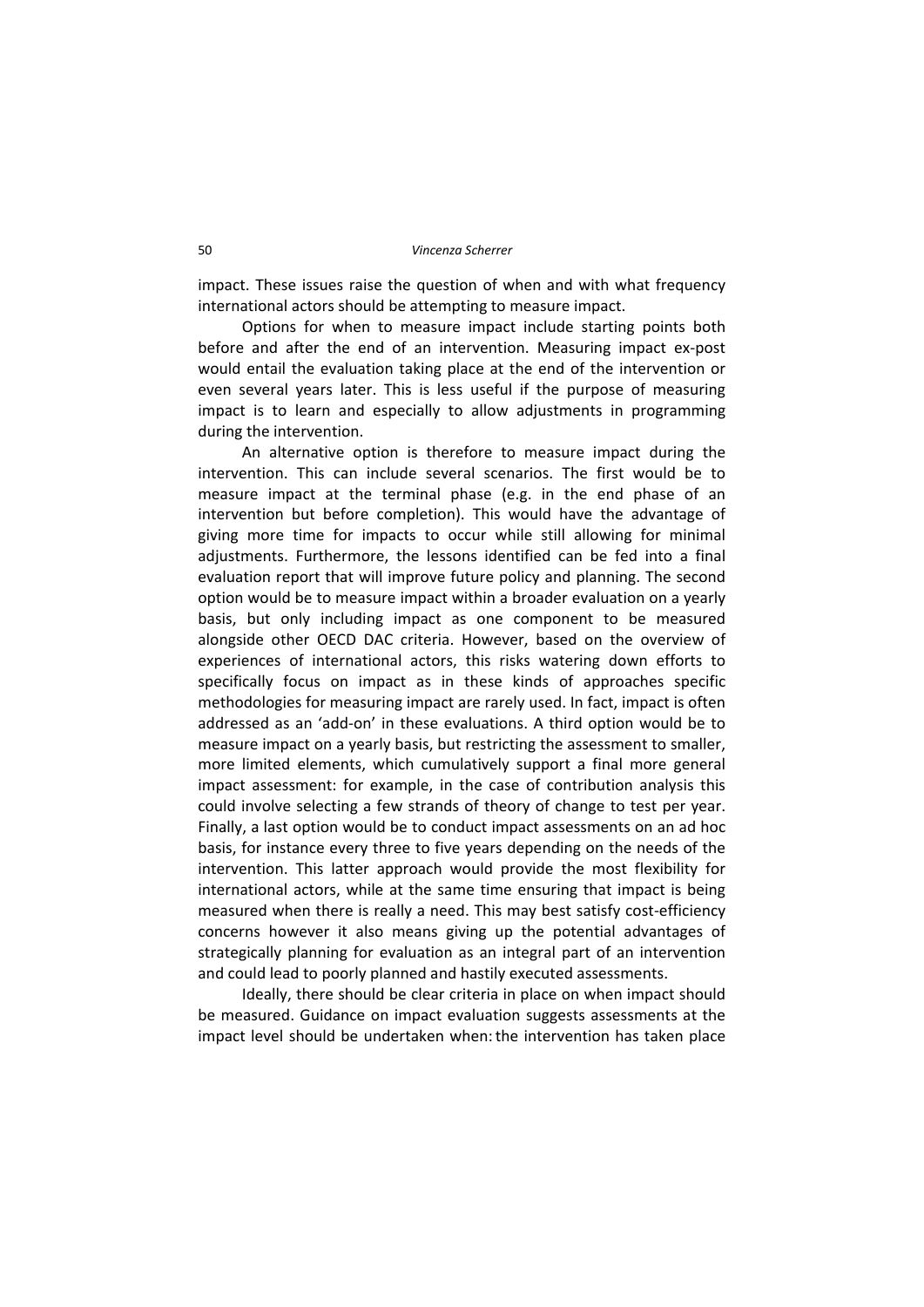for enough time to show visible effects; the scale of the intervention in terms of numbers and cost is sufficient to justify a detailed evaluation; and/or the evaluation can contribute to 'new knowledge' on what works and what does not work  $245$ 

# **How to measure impact in practice?**

While international actors have used a variety of approaches and methodologies for measuring impact, there is no general agreement on how best to broach this question in practice. Common questions include: whether to choose an approach that enables attribution or contribution? Which approach or methodology to select? How to factor in the time, human and financial resource considerations? This sub-section looks at these questions in detail in order to highlight the advantages and disadvantages of the different approaches from a peacebuilding perspective.

# *Attribution or contribution?*

When it comes to measuring impact, there is much debate between the value of measuring attribution or evaluating contribution. There is no right or wrong answer and essentially the answer to this question should depend on a range of factors, including the purpose of the evaluation, costeffectiveness, and peacebuilding concerns, each of which is discussed below.

- *Purpose of the evaluation:* If the evaluation is being conducted solely for accountability reasons then 'proving' impact on the basis of attribution may be more important than seeking to understand the contribution of an intervention. If the purpose is to learn from the intervention in order to 'improve' support efforts then approaches that enable contribution may be more adequate as they can capture the bigger picture by identifying the factors that affected the success of the intervention.<sup>246</sup>
- *Evaluation questions:* If the evaluation questions centre on quantifying impact (e.g. How much impact has been achieved? What difference has this intervention made?), then the scientific-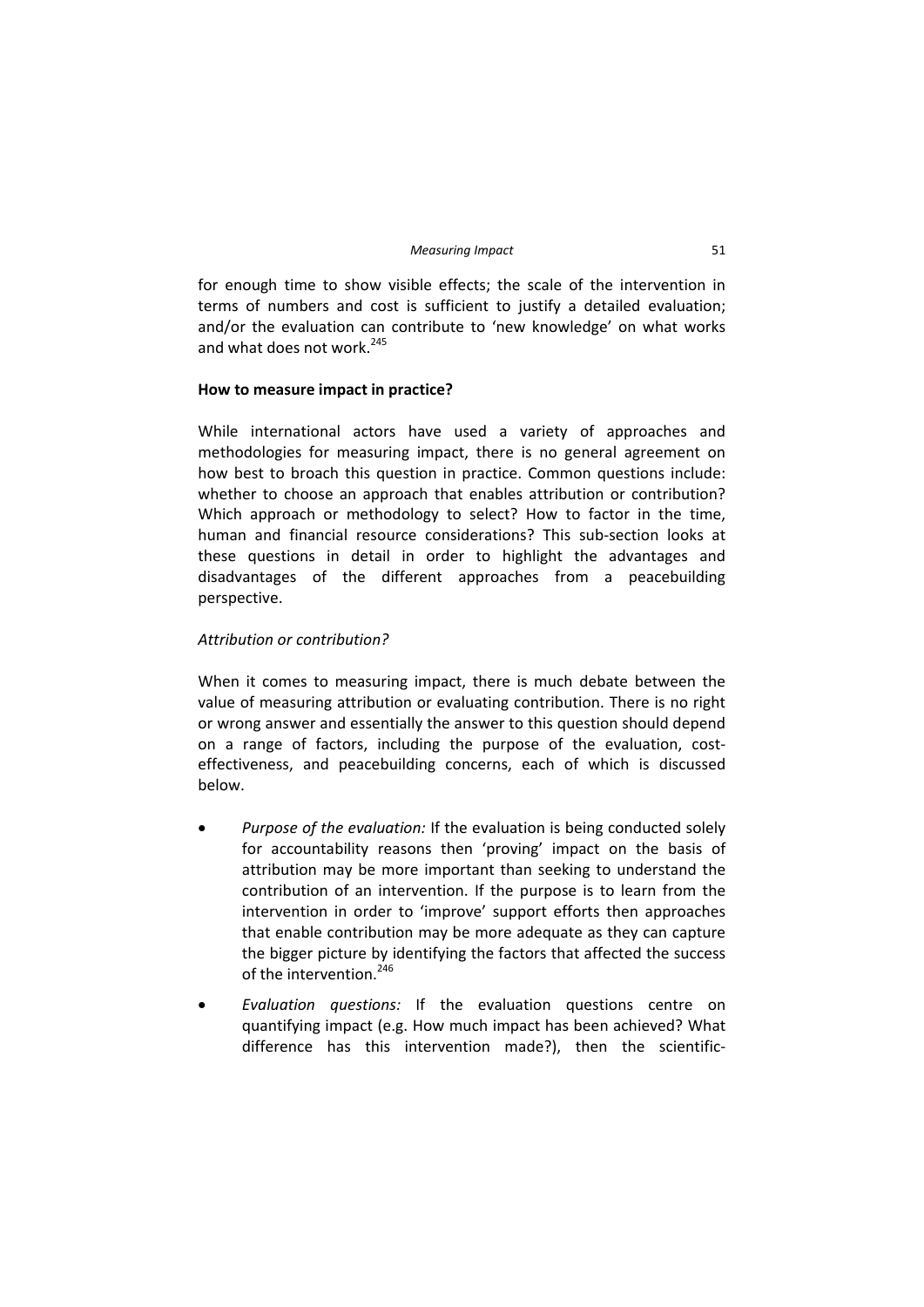experimental approach that shows attribution may be useful. However, if the purpose is to answer evaluation questions aimed at learning (e.g. What went right/wrong? Why did this invention work or not work?), then methodologies supporting contribution would be more suitable (except in the case of theory‐based impact evaluation which can answer both sets of questions).

- *Balancing cost‐effectiveness:* Cost‐effectiveness needs to be considered based on the purpose of the impact assessment. Attribution approaches are generally more expensive than measuring contribution and are likely to require greater justification for their undertaking.
- *Peacebuilding constraints:* In most post‐conflict contexts there are multiple actors working in the same sector making attribution harder to demonstrate. There are also ethical and logistical questions surrounding the selection of target groups to receive benefits.
- *Considerations of national ownership:* Seeking to prove attribution can undermine national ownership in that there is an attempt to claim success through international interventions, thus minimising the effects of national engagement towards national goals.

Table 7 recapitulates some of the advantages and disadvantages of attribution versus contribution as discussed in previous sections: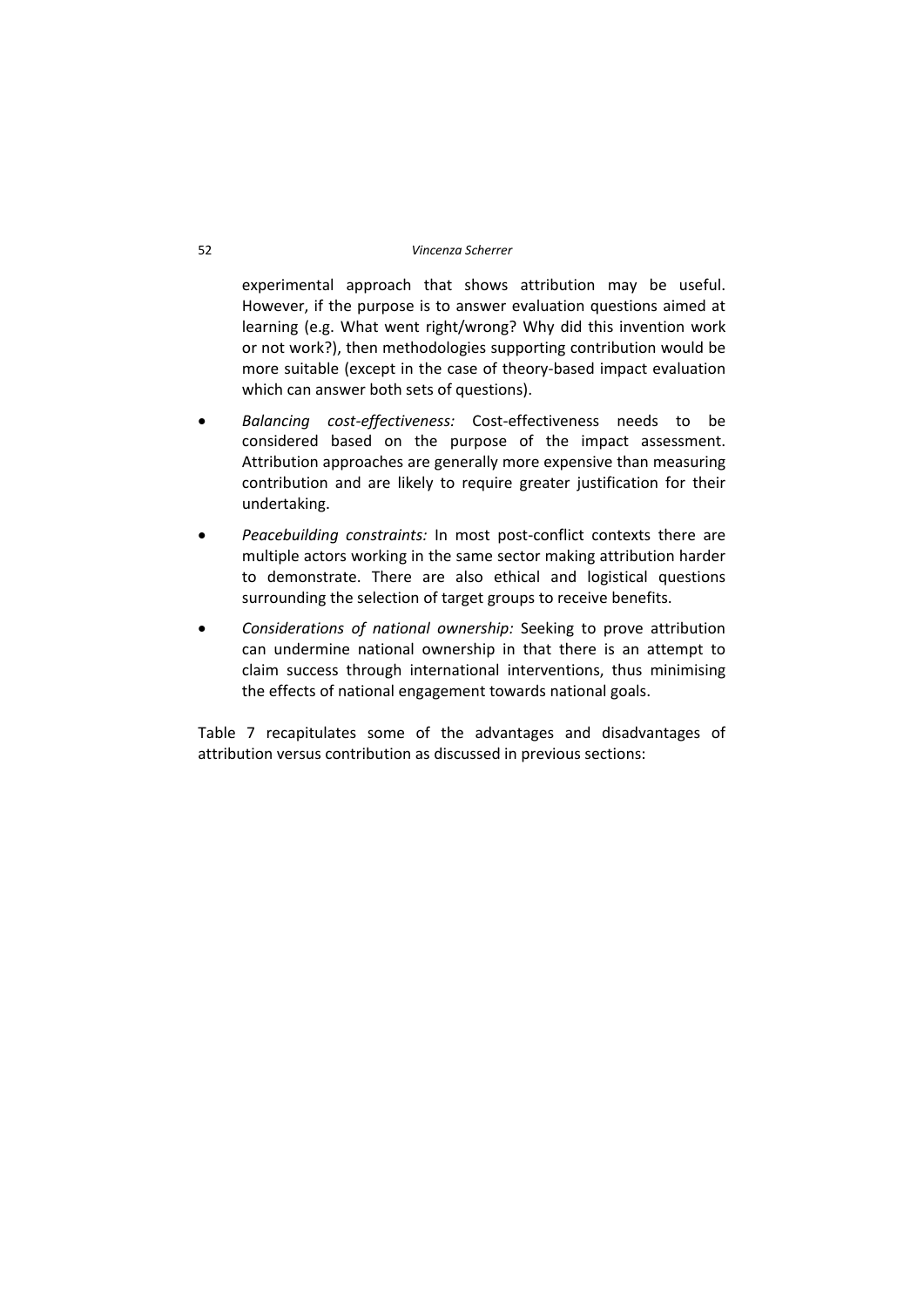#### *Measuring Impact* 53

|                                                                            | <b>Attribution</b>                                                                                                                                                                                                                                                              | <b>Contribution</b>                                                                                                                                                                                                                                               |                           |
|----------------------------------------------------------------------------|---------------------------------------------------------------------------------------------------------------------------------------------------------------------------------------------------------------------------------------------------------------------------------|-------------------------------------------------------------------------------------------------------------------------------------------------------------------------------------------------------------------------------------------------------------------|---------------------------|
| <b>Advantages</b>                                                          | <b>Disadvantages</b>                                                                                                                                                                                                                                                            | <b>Advantages</b>                                                                                                                                                                                                                                                 | <b>Disadvantages</b>      |
| <b>Develops</b><br>quantitative<br>proof of an<br>intervention's<br>impact | May undermine<br>national<br>ownership<br>Less suited for<br>considering the<br>role of other<br>international<br>actors<br>Ethical questions<br>Less suited for<br>complex, multi-<br>site, integrated<br>programmes<br>Costly<br>Requires highly<br>specialised skill-<br>set | Demonstrates<br>plausible contribution<br>to an impact<br>Supports learning by<br>understanding what<br>worked/did not work<br>and why<br>Generates stronger<br>understanding of<br>various roles of<br>international and<br>national stakeholders<br>Less costly | Cannot quantify<br>impact |

#### **Table 7: Advantages and Disadvantages of Attribution versus Contribution**

*Which methodological approaches should be adopted?*

The choice of methodological approach is dictated by the decision to establish attribution or to demonstrate contribution (see discussion above). If attribution is to be established, the scientific-experimental approach must be adopted, and can be combined to a certain extent with other approaches such as theory‐based evaluation. If contribution is to be demonstrated, options include combining elements of participatory, theory‐based or results‐based approaches among others.

Combining participatory and theory‐based approaches may be the most appropriate approach for adapting to the complex environments typical of peacebuilding. Several of the methodologies identified in section 2 combine participatory and theory‐based approaches (e.g. outcome mapping, contribution analysis). In terms of the scientific-experimental approach, there is an emerging consensus among the evaluation community that experimental and quasi‐experimental methods 'are useful only for discrete and relatively simple interventions geared to precise and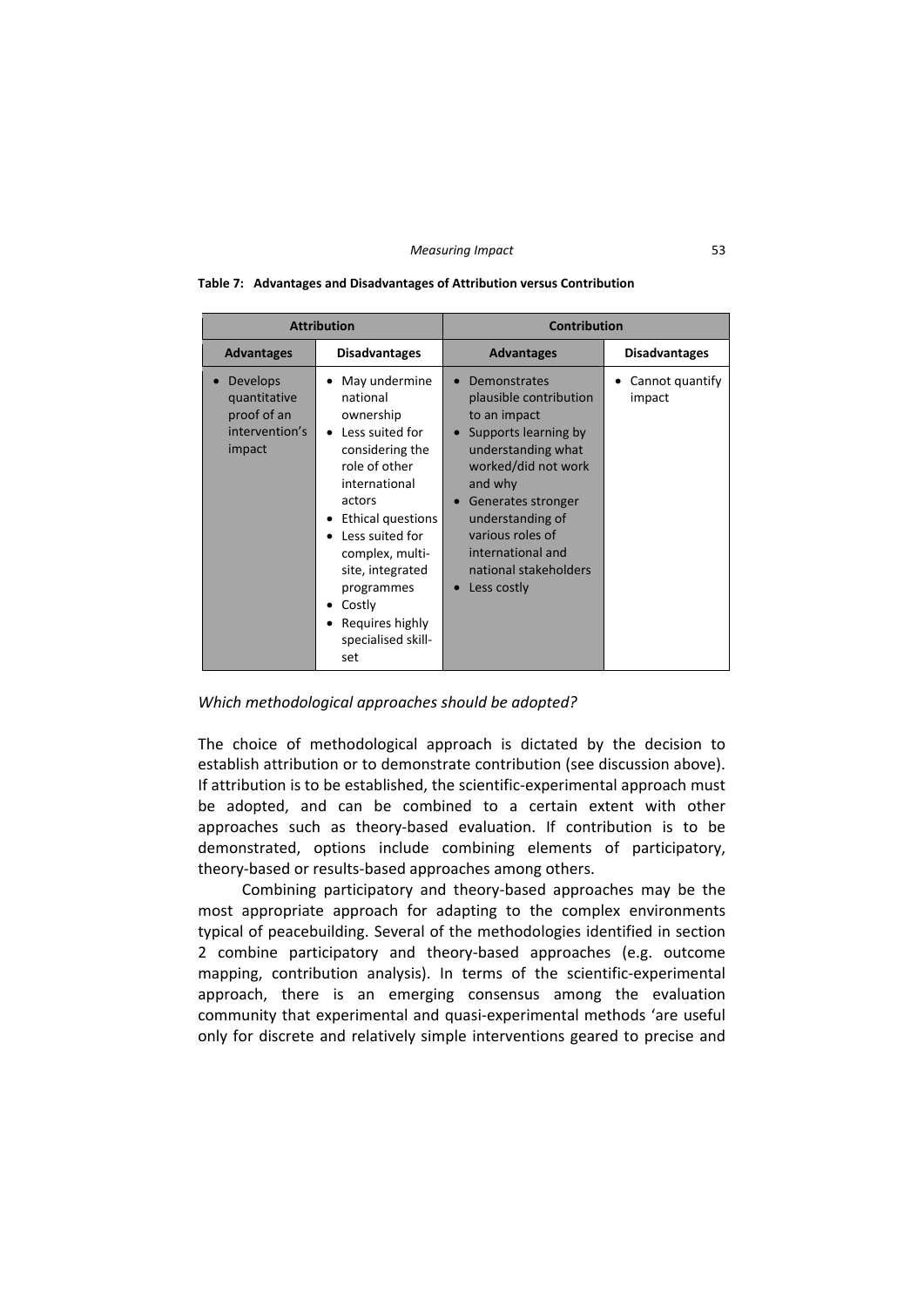measurable objectives and characterized by well‐defined "treatments" that remain constant throughout program implementation'.<sup>247</sup> A further option is to use these methods to answer carefully limited and well defined questions within a broader qualitative evaluation.

When thinking about approaches to use it is helpful to consider those currently being promoted by other international actors. Compatibility of approaches is useful in pursuing joint assessments. A review of international actors' policy and practice suggests that the approaches that are gaining increasing recognition are participatory and utilisation‐focused evaluation approaches. This is reflected in the major consultation undertaken in the humanitarian community on how it should approach joint impact measurement. Clear preference was given to participatory approaches as well as potentially goal‐free evaluation, due to the participatory nature of these methods and their ability to capture unintended and indirect results. Scientific‐experimental approaches were deemed to be too logistically and ethically challenging. Utilisation‐focused approaches have also drawn increased attention due to their ability to enhance the ownership of the evaluation process by the project team, and their flexibility in adapting to diverse evaluation needs.

Table 8 recapitulates some of the advantages and disadvantages addressed in previous sections: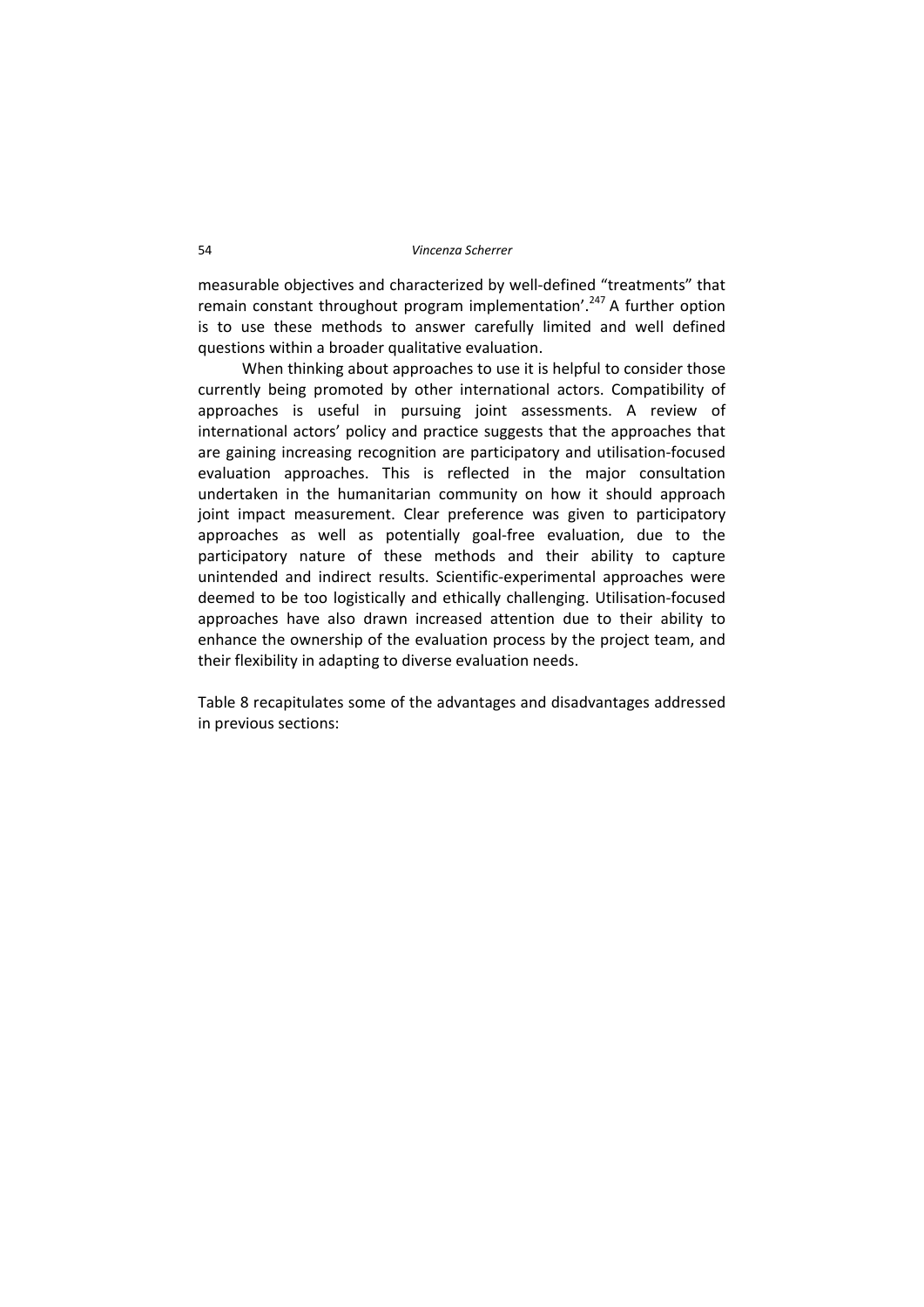| Approach                     | <b>Advantages</b>                                                                                                                                                                                                                                                       | <b>Disadvantages</b>                                                                                                                                                                                                                                                          |  |
|------------------------------|-------------------------------------------------------------------------------------------------------------------------------------------------------------------------------------------------------------------------------------------------------------------------|-------------------------------------------------------------------------------------------------------------------------------------------------------------------------------------------------------------------------------------------------------------------------------|--|
| Scientific-<br>experimental  | <b>Enables attribution</b>                                                                                                                                                                                                                                              | • Costly<br>• Time-intensive<br>• Requires very specialised skill-sets<br>• Ethical challenges<br>Difficulties in identifying a<br>counterfactual                                                                                                                             |  |
| <b>Theory-based</b>          | Supports contribution analysis<br>Supports identification of<br>$\bullet$<br>unintended side-effects<br>Supports understanding of<br>whether implementation was<br>poor or if the theory of change<br>was flawed                                                        | • Medium cost<br>Can be complex to use in large-<br>$\bullet$<br>scale programmes with multiple<br>theories of change                                                                                                                                                         |  |
| Participatory                | Supports contribution<br>Supports national capacity<br>building<br>Supports broader ownership<br>of evaluation and encourages<br>follow-up action<br>Uncovers unintended and<br>indirect impacts<br>Relatively inexpensive<br>(depending on extent of<br>participation) | • Subjective (although can be made<br>more rigorous by combining<br>different methods)<br>• Risk of bias and conflict of<br>interest among national<br>stakeholders                                                                                                           |  |
| <b>Action-</b><br>orientated | • Enables consensus on goals to<br>be measured<br>• Of relevance if broad goals<br>found in project documents<br>need to be broken down into<br>smaller goals that can be<br>monitored and evaluated                                                                    | • Does not enable either attribution<br>or contribution<br>• Requires a significant change in<br>mind-set to enable a deviation<br>from original goals<br>• Less useful as a data collection<br>method, more as a tool for<br>collectively identifying criteria of<br>success |  |
| Goal-free                    | • Uncovers unintended and<br>indirect impacts<br>Minimises bias                                                                                                                                                                                                         | • Quite costly<br>• Time-intensive<br>Results may not be concrete<br>enough to be used for learning<br>and accountability purposes                                                                                                                                            |  |

# **Table 8: Advantages and Disadvantages of Different Methodological Approaches**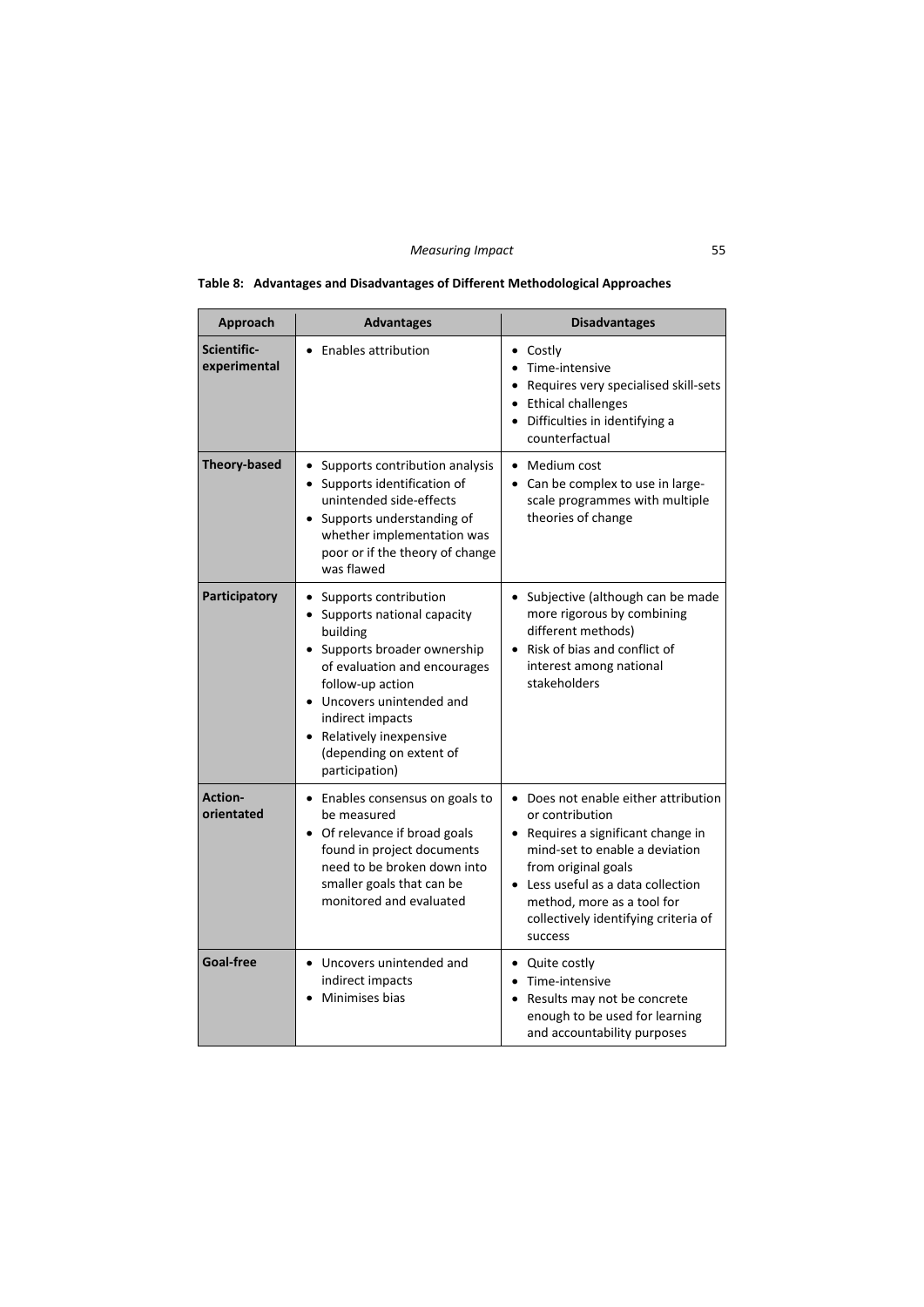| <b>Results-based</b>         | Easy to use<br>Part of most international<br>approaches to evaluation                                                                                   | Does not support either<br>attribution or contribution<br>Medium cost (depending on<br>number of indicators defined)<br>Can be difficult to adapt to<br>$\bullet$<br>changing circumstances (static)<br>Difficulty in establishing adequate<br>indicators for measuring impact<br>Difficulty in establishing verifiable<br>data sources<br>Risk of neglecting the 'how' and<br>'why' by only focusing on results |
|------------------------------|---------------------------------------------------------------------------------------------------------------------------------------------------------|------------------------------------------------------------------------------------------------------------------------------------------------------------------------------------------------------------------------------------------------------------------------------------------------------------------------------------------------------------------------------------------------------------------|
| <b>Utilisation-</b><br>based | Offers the most leeway for<br>compatibility with<br>international actors as the<br>methodologies selected<br>depend on the purpose of the<br>evaluation | Depends on the methodologies<br>selected.                                                                                                                                                                                                                                                                                                                                                                        |

# *Which methodologies/methods could be considered?*

There is no common agreement among international actors on the best approach to measuring impact. This is because there is no single right way to measure impact. In fact, it may be necessary to combine several methodologies and their associated techniques in order to overcome weaknesses and build on the strengths of individual methodologies. Once there is an agreement on the broad approach, specific methodologies can be considered.

Issues to consider when selecting a methodology include the challenges of conducting evaluations in peacebuilding environments. Significant material has been written on these challenges, so this paper does not dwell on them,<sup>248</sup> but rather sets out how some of the challenges may affect the selection of methodology.

 *Difficulty in conducting data collection.* Common challenges include security conditions hampering the ability to travel to certain sites in order to undertake data collection, baseline information not being available and data being hard to find. This speaks against methods relying on baselines (e.g. impact evaluation using experimental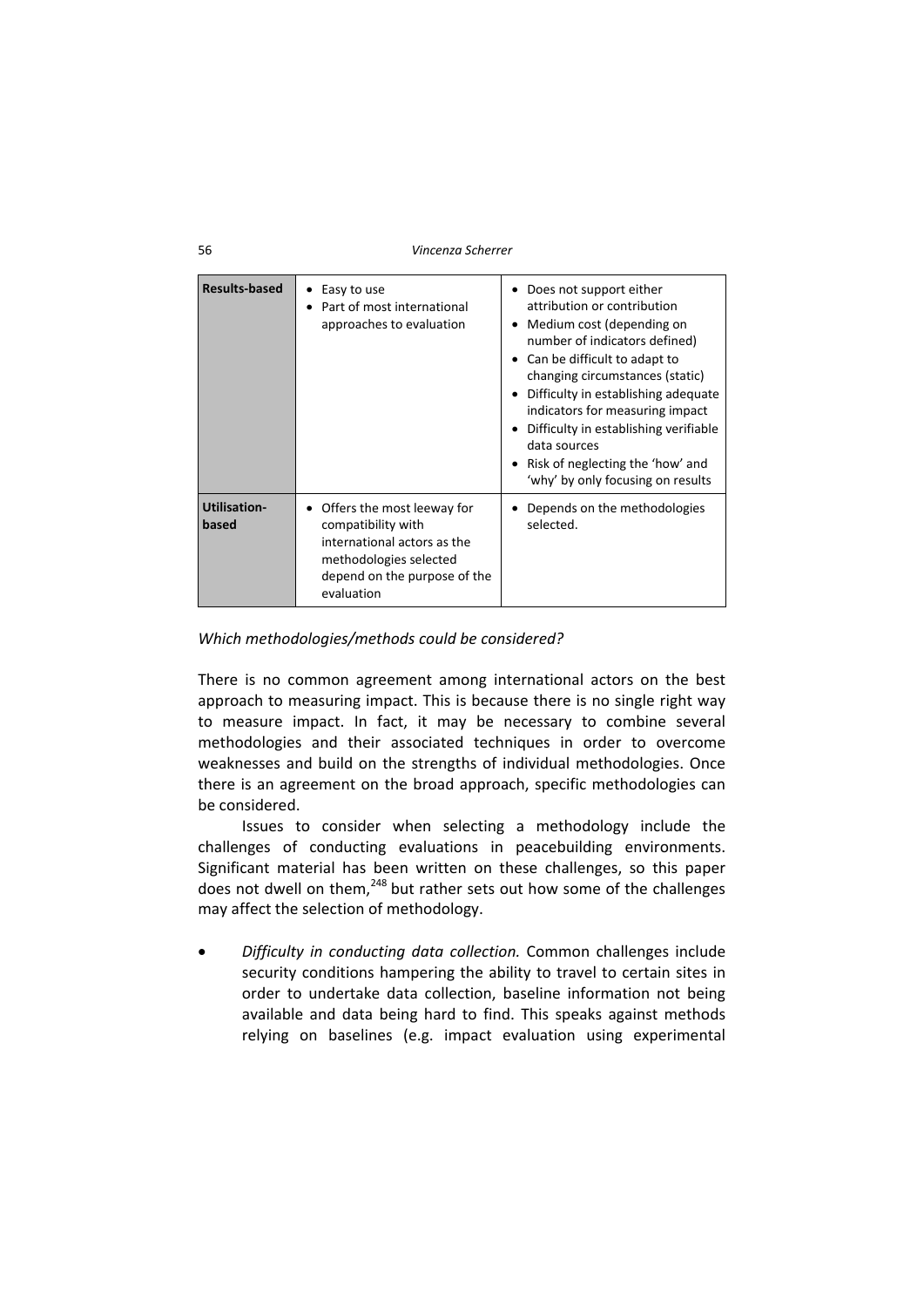design) and speaks for techniques that do not necessarily require a baseline (e.g. MSC technique or non experimental designs).

- *Importance of unintended and negative effects.* In peacebuilding settings it is of central importance to identify unintended and negative effects due to the nonlinear conditions and constantly evolving political and security situations, all of which can impact how interventions are implemented in practice. Close attention must be paid to how the intervention affects those it is intended to support, as well as other vulnerable communities. Methodologies that address this need and are therefore better suited to peacebuilding contexts include contribution analysis, MSC and outcome mapping.
- *Financial resource challenges.* For actors operating in peacebuilding environments, the issue of cost is often of great importance. This relates to, on the one hand, the evaluation approach selected (i.e. if it relies on extensive and time‐consuming data collection) and, on the other hand, the skill‐sets needed to collect the data (i.e. the number of evaluators and their cost). As noted elsewhere, impact evaluation methodologies based on scientific‐experimental approaches are often the most expensive and alternative methodologies are often cheaper to use.
- *Human resource challenges.* Some of the methodologies discussed take up a lot of staff time, such as those techniques that rely mainly on participatory methods or that require constant monitoring as for example with outcome mapping if applied internally (although this approach can also be adapted for use as an external assessment tool). The feasibility of using certain methodologies where there may or may not be resistance from staff in adapting to new approaches also needs to be considered. For instance, contribution analysis is fairly easy to embrace because it is based on the logical framework used in results‐based approaches, and simply requires some additional information be collected during the planning phases and tested during the evaluation.
- *Level of complexity.* In complex environments such as post‐conflict peacebuilding contexts, there are likely to be different theory of change strands with various interrelationships that make up a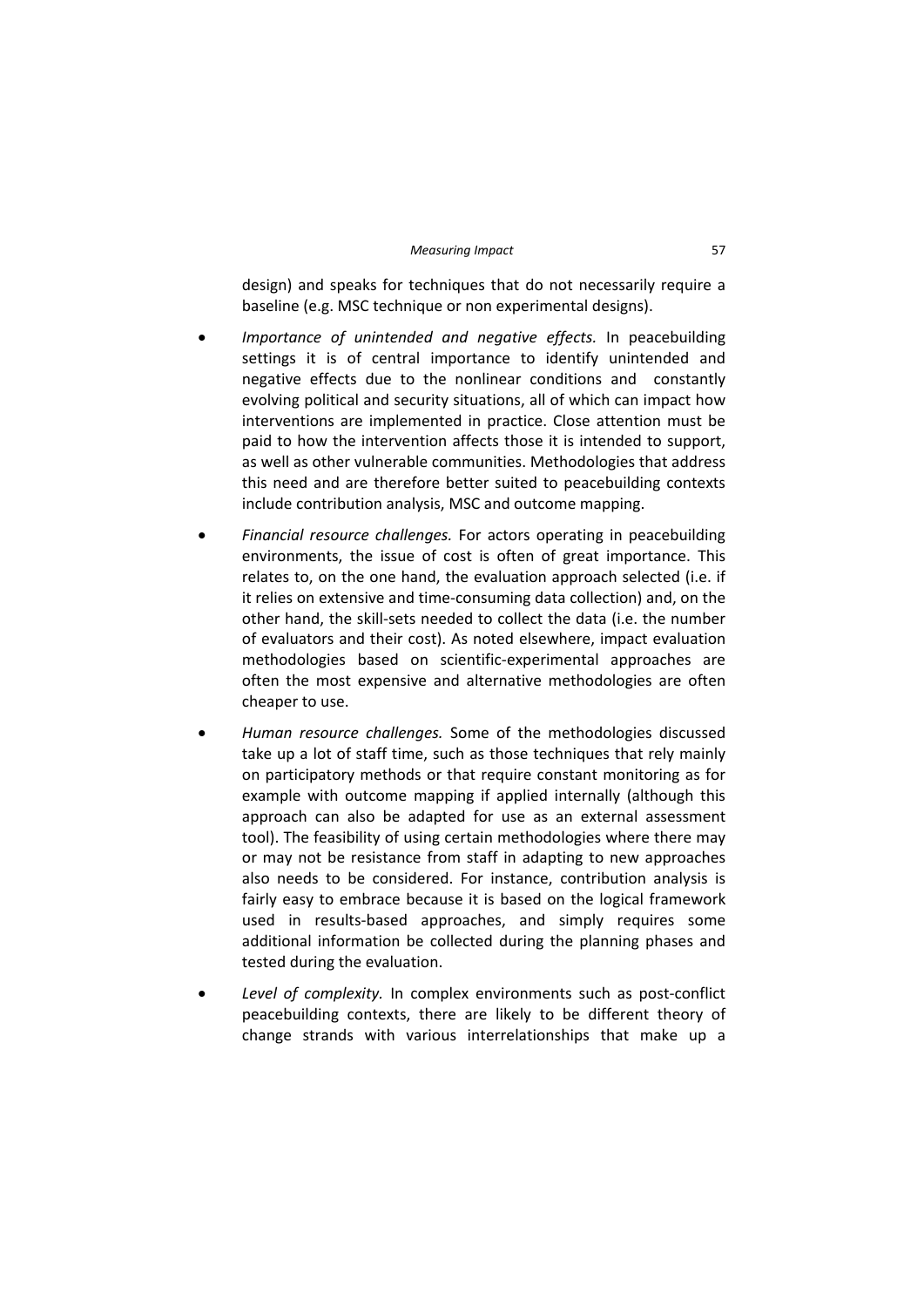general theory of change for a sector in the country in question. Contribution analysis is particularly well suited for such complex interventions. Individual strands can be tested at different points in time to enable an iterative contribution analysis.<sup>249</sup> For instance, feedback could be provided on a yearly basis on some of the individual strands comprising the global theory of change.<sup>250</sup> This would enable rapid adjustments where needed on the individual strands while feeding into a comprehensive impact assessment that brings all the strands together. It would also allow for differential timing of individual evaluations in the recognition that some elements of the theory of change need more time to produce effects than others.

There are also characteristics of rule of law and security institutions that make some methodologies more suitable than others.

- *Political nature of rule of law and security.* SSR programmes often have vague, hidden, ambiguous and highly ambitious goals and objectives, which make performance measurement or effective results‐based evaluation very challenging, especially at the impact level.<sup>251</sup> There are various reasons for this among which is the highly political nature of SSR and the fact that politically sensitive objectives might not be openly stated.<sup>252</sup> In order to conduct an evaluation of programmes with vague and hidden goals, goal‐free evaluations could prove useful, since they do not look at the programme logic and its stated objectives, but at the actual outcomes and impacts.
- *The need to measure long‐term impact such as behavioural change.* It is often difficult to measure tangible outcomes and a lot of support is geared towards achieving long-term change: for example, much international support is about facilitation, coordination and capacity building. This is less the case for mine action and DDR, but is particularly true for SSR and rule of law support. Outcome mapping may be well suited to measuring this kind of change since it defines impact as changes in the behaviour of key partners and stakeholders.
- *Multiple linkages between interventions within the security and rule of law sector.* There may be multiple causal chains that need to be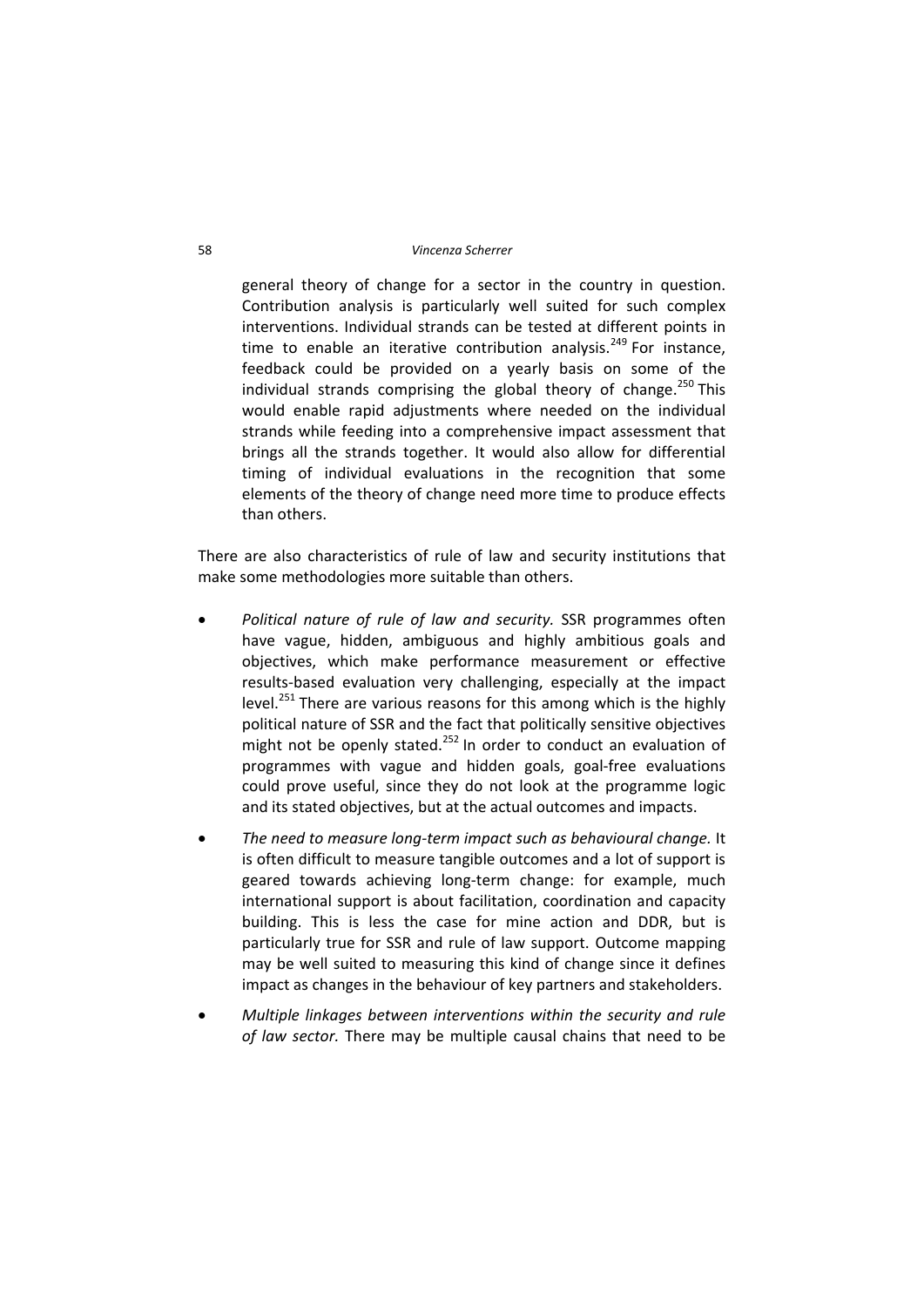#### *Measuring Impact* 59

examined, often beyond the intervention itself: For example, activities in the area of DDR may affect the way that support to SSR is provided and its results. Contribution analysis may be the most adequate approach for dealing with this type of challenge, as it enables the examination of multiple theories of change with different contribution strands that can be tested at different moments of the lifespan of the intervention.

 *Strengthening national ownership and capacity building*. These are core principles of most rule of law and security institutions components: in the area of SSR, for instance, it has been recognised that there is 'an urgent need to broaden the range of voices heard in most evaluations so that they more accurately represent the views of the populations that are meant to be the ultimate beneficiaries of SSR programmes.'  $253$  Participatory methodologies such as contribution analysis, MSC and outcome mapping would therefore be useful in these contexts.

This discussion has highlighted that each methodology has its strengths and weaknesses for measuring certain elements of support to rule of law and security institutions, and they can be combined to create a more complete picture of impact (see table 9 below on the advantages and disadvantages of the various methodologies). For example, ROA is suited to looking at projects that involve support to policy changes. Outcome mapping is better suited for those projects that focus on enabling behavioural change and where outcomes may be unpredictable. When measuring the impact on a sector such as rule of law and security institutions not every project will be able to be covered. Rather, certain projects/programmes are likely to be selected for assessment to provide a snapshot of the bigger picture. The selection of interventions to be assessed is likely to depend on whether the cost of the project merits special examination, whether the project is likely to generate important lessons learned, or whether the contribution to impact is questionable.<sup>254</sup> On this basis different methodologies may be best thought of as a set of tools to be drawn upon for measuring impact according to their appropriateness for the interventions selected for assessment.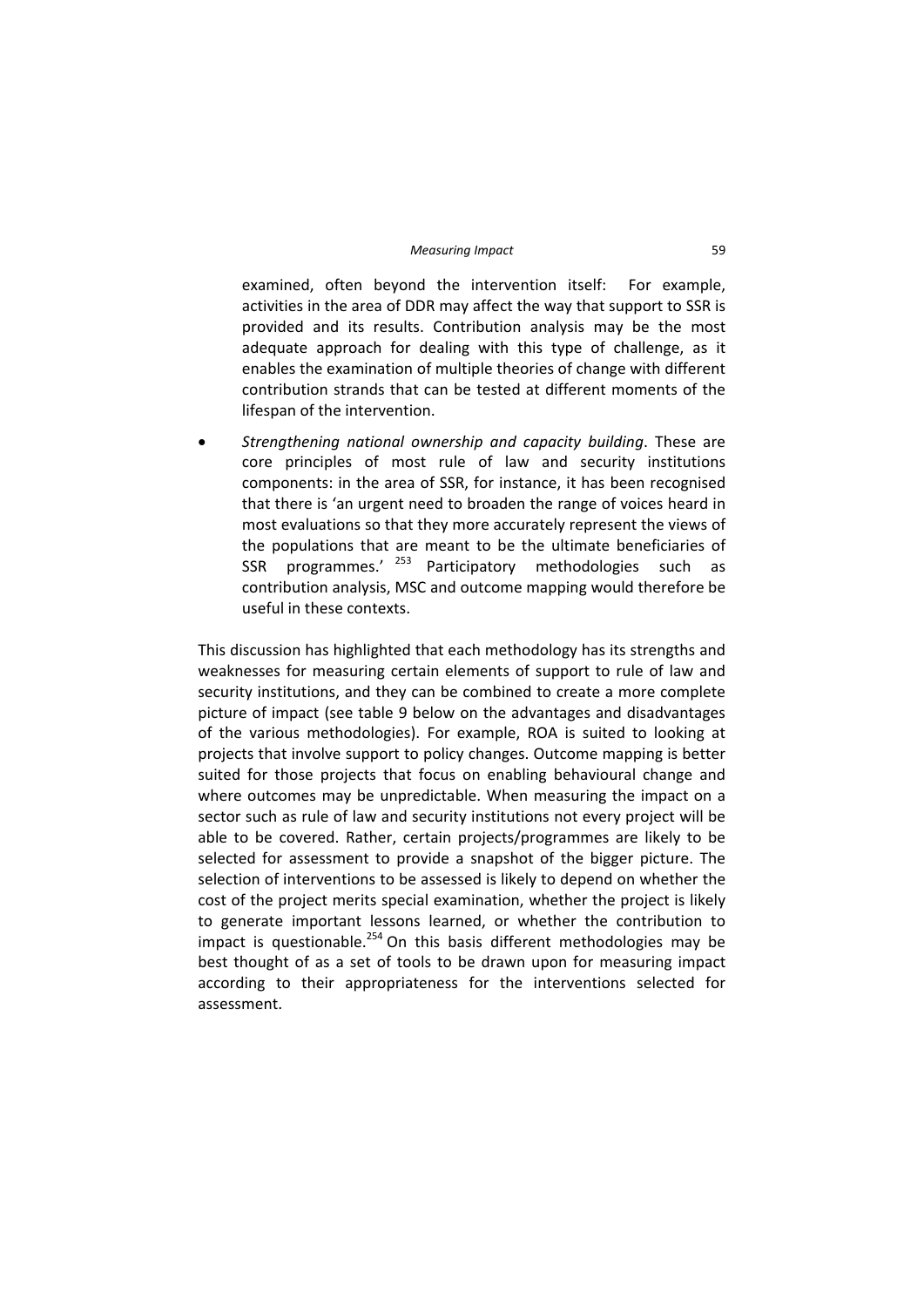| <b>Methodology</b>                       | <b>Advantages</b>                                                                                                                                                                    | <b>Disadvantages</b>                                                                                                                                                                                                                                                                                                                                                                 |
|------------------------------------------|--------------------------------------------------------------------------------------------------------------------------------------------------------------------------------------|--------------------------------------------------------------------------------------------------------------------------------------------------------------------------------------------------------------------------------------------------------------------------------------------------------------------------------------------------------------------------------------|
| <b>Impact evaluation</b>                 | • Enables attribution<br>Enables quantification<br>of impact and provides<br>statements for donors                                                                                   | Establishing control groups may be<br>$\bullet$<br>challenging<br>Sufficient baseline data may be<br>missing<br>• Cost can be 'significant'<br>Requires sophisticated skill-sets<br>(limits availability of consultants)                                                                                                                                                             |
| <b>Theory-based</b><br>impact evaluation | Combines quantitative<br>methods with<br>qualitative methods<br>that enable an<br>understanding of why<br>impact has or has not<br>occurred in addition to<br>supporting attribution | The same challenges as faced by<br>impact evaluation                                                                                                                                                                                                                                                                                                                                 |
| <b>Contribution</b><br>analysis          | Enables contribution<br>$\bullet$<br>Enables identification of<br>unintended and<br>negative impacts<br>Provides opportunity to<br>learn                                             | Does not support attribution                                                                                                                                                                                                                                                                                                                                                         |
| <b>Outcome mapping</b><br>(OM)           | Supports contribution<br>Useful in situations<br>where outcomes are<br>unpredictable<br>Flexible and adaptable                                                                       | If used as originally intended, can<br>be time-consuming and relies on an<br>open organisational culture; but<br>can be adapted for use in a less<br>'invasive' manner as a tool for<br>external consultants<br>Can be used to evaluate projects or<br>programmes, but these must be<br>specific enough to enable the<br>identification of groups that will<br>change <sup>255</sup> |
| <b>RAPID outcome</b><br>assessment (ROA) | • Useful in assessing<br>contribution to policy<br>changes (through use of<br>episode studies)<br>Flexible and adaptable                                                             | Can be time-consuming and relies<br>$\bullet$<br>on an open organisational culture.                                                                                                                                                                                                                                                                                                  |

### **Table 9: Advantages and Disadvantages of Impact Assessment Methodologies**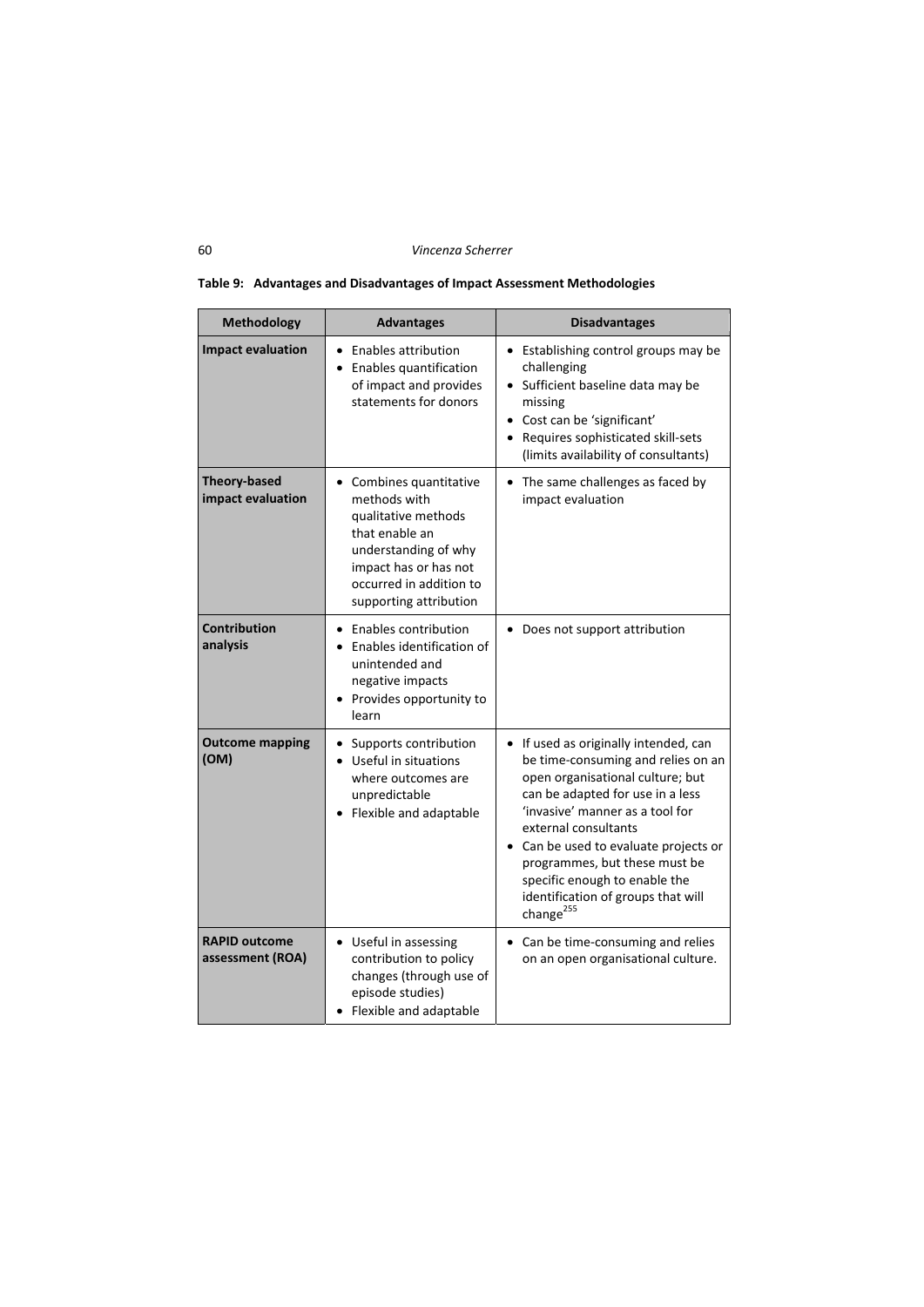*Measuring Impact* 61

| <b>Most significant</b><br>change (MSC)<br>building | • Useful in situations<br>where outcomes are<br>unpredictable<br>Identifies how change<br>has come about and<br>what change has been<br>the most important<br>Supports participatory<br>identification of impact<br>and provides capacity<br>Can be used to<br>supplement other<br>techniques in order to<br>highlight change | Does not measure attribution but<br>can support contribution<br>• Requires an open organisational<br>culture<br>• Less useful when there are well-<br>defined and measurable outcomes<br>Time-consuming when used as<br>originally intended<br>Requires combination with other<br>methodologies/approaches |
|-----------------------------------------------------|-------------------------------------------------------------------------------------------------------------------------------------------------------------------------------------------------------------------------------------------------------------------------------------------------------------------------------|------------------------------------------------------------------------------------------------------------------------------------------------------------------------------------------------------------------------------------------------------------------------------------------------------------|
|-----------------------------------------------------|-------------------------------------------------------------------------------------------------------------------------------------------------------------------------------------------------------------------------------------------------------------------------------------------------------------------------------|------------------------------------------------------------------------------------------------------------------------------------------------------------------------------------------------------------------------------------------------------------------------------------------------------------|

The selection of methodology will depend on the priorities of the international actor (focus on accountability versus learning, cost versus benefits, etc.). Moreover, the ideal approach would be to triangulate results by using several methods and indeed there are commonalities among several of the methodologies, which facilitate triangulation. Some commonalities include: the use of baselines, theory of change, indicators or progress markers, change stories, workshops, and qualitative data collection methods (e.g. focus groups, interviews, observation). There are also common principles, which should be used to guide impact assessments: for example, inclusiveness, testing of the underlying theory of change, mix‐methods approaches using both qualitative and quantitative methods, and attention to unexpected impacts.<sup>256</sup>

# *How to factor in time, human and financial resource considerations?*

Several evaluations point to the prohibitive costs of measuring impact  $$ primarily due to the challenges of data collection for impact as opposed to performance.<sup>257</sup> This section provides an overview of some of the human and financial resource considerations (table 10) and then highlights how methodologies can be made less expensive and time‐consuming.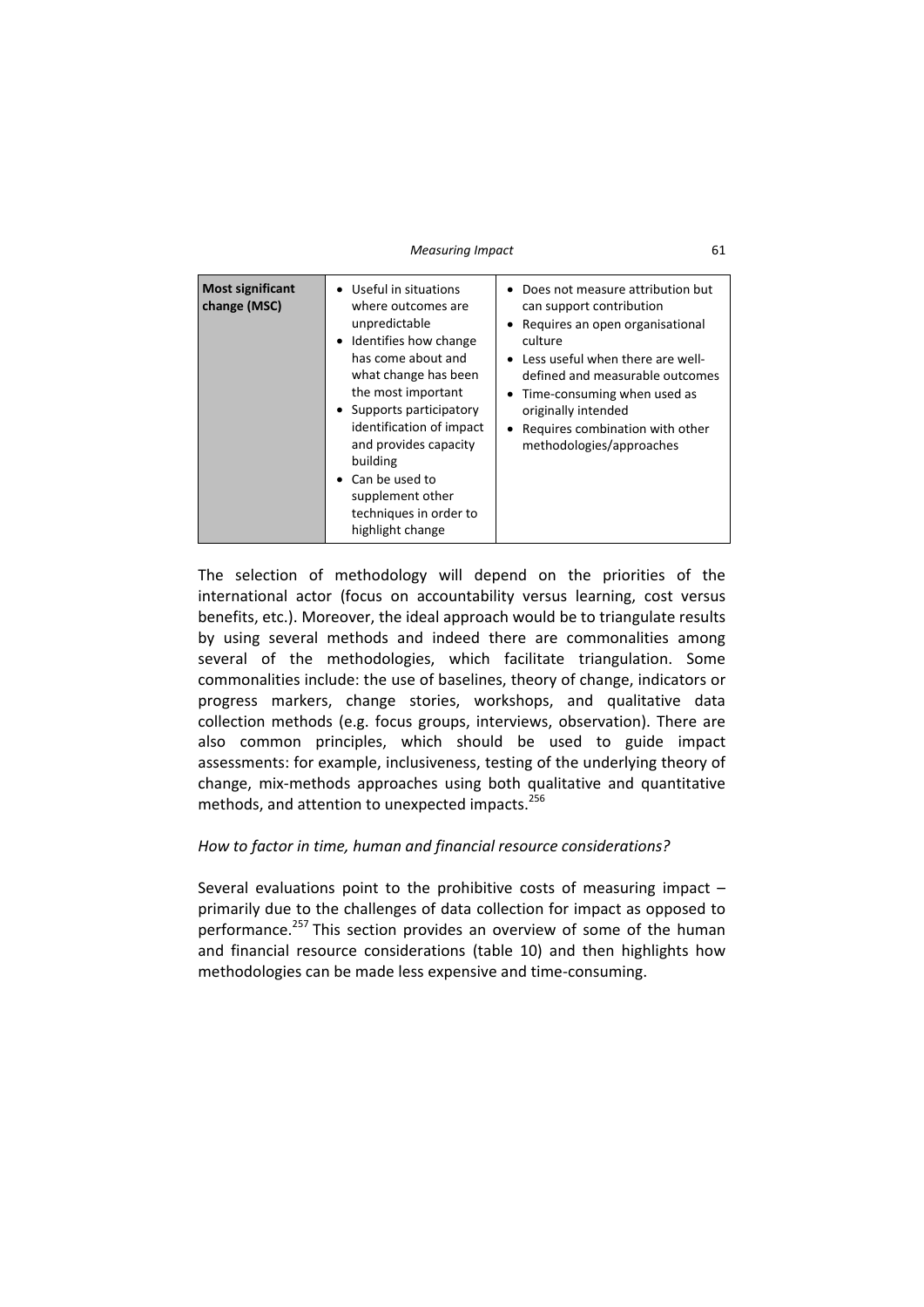# **Table 10: Time/Cost/Skills**<sup>258</sup>

| <b>Methodology</b>                             | <b>Time</b>                                                                                                                                                                                                             | Cost                                                                                                                                                                                                   | <b>Skills</b>                                                                                                                                      |
|------------------------------------------------|-------------------------------------------------------------------------------------------------------------------------------------------------------------------------------------------------------------------------|--------------------------------------------------------------------------------------------------------------------------------------------------------------------------------------------------------|----------------------------------------------------------------------------------------------------------------------------------------------------|
| Impact<br>evaluation<br>(IE)                   | Time-consuming<br>$\bullet$<br>to conduct <sup>259</sup>                                                                                                                                                                | Very expensive <sup>260</sup>                                                                                                                                                                          | Requires an<br>$\bullet$<br>evaluation expert<br>with quantitative<br>and qualitative<br>evaluation skills                                         |
| <b>Theory-based</b><br>impact<br>evaluation    | • Similar to impact<br>evaluation                                                                                                                                                                                       | Similar to impact<br>evaluation                                                                                                                                                                        | Requires an<br>evaluation expert<br>with quantitative<br>and qualitative<br>evaluation skills                                                      |
| <b>Contribution</b><br>analysis                | $\bullet$ N/A                                                                                                                                                                                                           | $\bullet$ N/A                                                                                                                                                                                          | Requires an<br>evaluation expert<br>with qualitative<br>skills, familiar with<br>the methodology                                                   |
| <b>Outcome</b><br>mapping<br>(OM)              | Time-consuming:<br>the whole<br>iterative process<br>requires a 2-3<br>day workshop<br>plus several<br>sessions at the<br>different stages <sup>261</sup><br>Can be conducted<br>internally or by an<br>external expert | Low expense if<br>OM process<br>conducted<br>internally $^{262}$<br>If evaluation is<br>conducted by<br>external<br>evaluators, an<br>example of cost<br>of evaluation is<br>US\$46,000 <sup>263</sup> | Requires an<br>$\bullet$<br>evaluation expert<br>or external<br>facilitator familiar<br>with the<br>methodology<br>Qualitative<br>research methods |
| <b>RAPID</b><br>outcome<br>assessment<br>(ROA) | $\bullet$ N/A                                                                                                                                                                                                           | $\bullet$ N/A                                                                                                                                                                                          | Requires an<br>evaluation expert<br>or external<br>facilitator familiar<br>with the<br>methodology                                                 |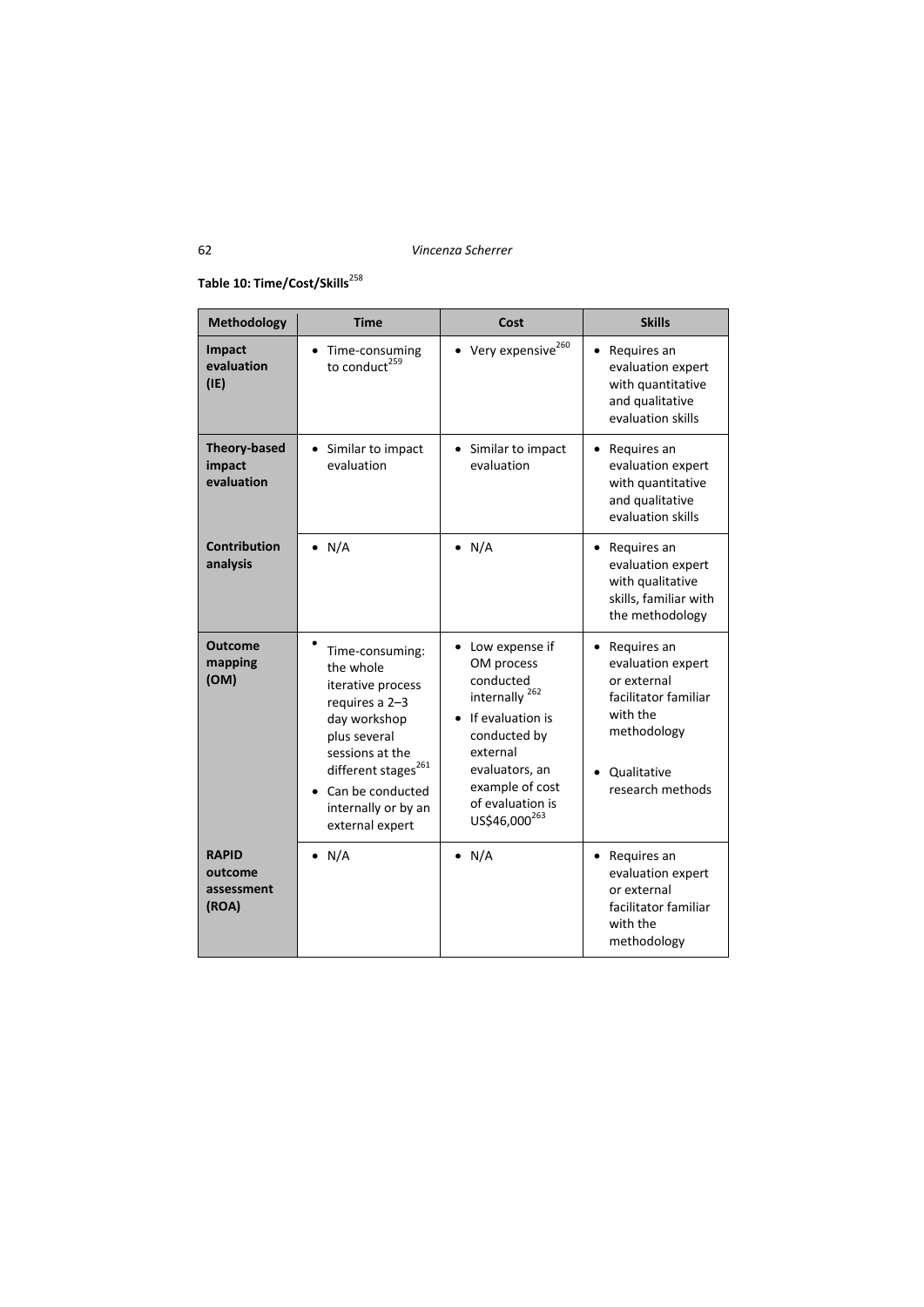*Measuring Impact* 63

| <b>Most</b><br>significant<br>change (MSC) | Time-consuming:<br>requires<br>workshop or<br>internal training<br>on use of<br>technique, plus<br>running several<br>cycles of selection<br>of significant<br>changes and<br>feedback in order<br>to reveal its full<br>potential <sup>264</sup> | $\bullet$ N/A | Requires external<br>facilitator familiar<br>with methodology<br>but is relatively<br>easy to implement |
|--------------------------------------------|---------------------------------------------------------------------------------------------------------------------------------------------------------------------------------------------------------------------------------------------------|---------------|---------------------------------------------------------------------------------------------------------|
|                                            | Can be modified<br>٠<br>for integration<br>into an external<br>evaluation as part<br>of a questionnaire                                                                                                                                           |               |                                                                                                         |

In practice, several of the methodologies can be adapted so that they are less time‐intensive or cost‐intensive: for example, while impact evaluation based on genuine experimental design is promoted as the most rigorous measurement of impact, the situations where it can feasibly be used are limited. In fact, a 2006 study estimates that randomised control trials have only been used in 1‐2 per cent of impact evaluations, approximately less than 25 per cent use baseline surveys, and robust quasi‐experimental designs are adopted in less than 10 per cent.<sup>265</sup> There have therefore been broad attempts to make impact evaluation more adaptable to "real world" conditions, with options of techniques identified that can reduce time and costs.<sup>266</sup> One technique, which could be relevant for international actors is *post‐intervention project and comparison groups with no baseline data*. This design uses the post‐intervention group as the counterfactual based on the assumption that any differences between the pre‐intervention group and post-intervention group are due to the effects of the intervention.<sup>267</sup> Bv eliminating baseline data collection, such evaluations cost significantly less than comparable studies using experimental or quasi‐experimental designs.<sup>268</sup> However, the disadvantage with such simplified evaluation designs is that the results will be less reliable and robust from a methodological and statistical perspective.<sup>269</sup>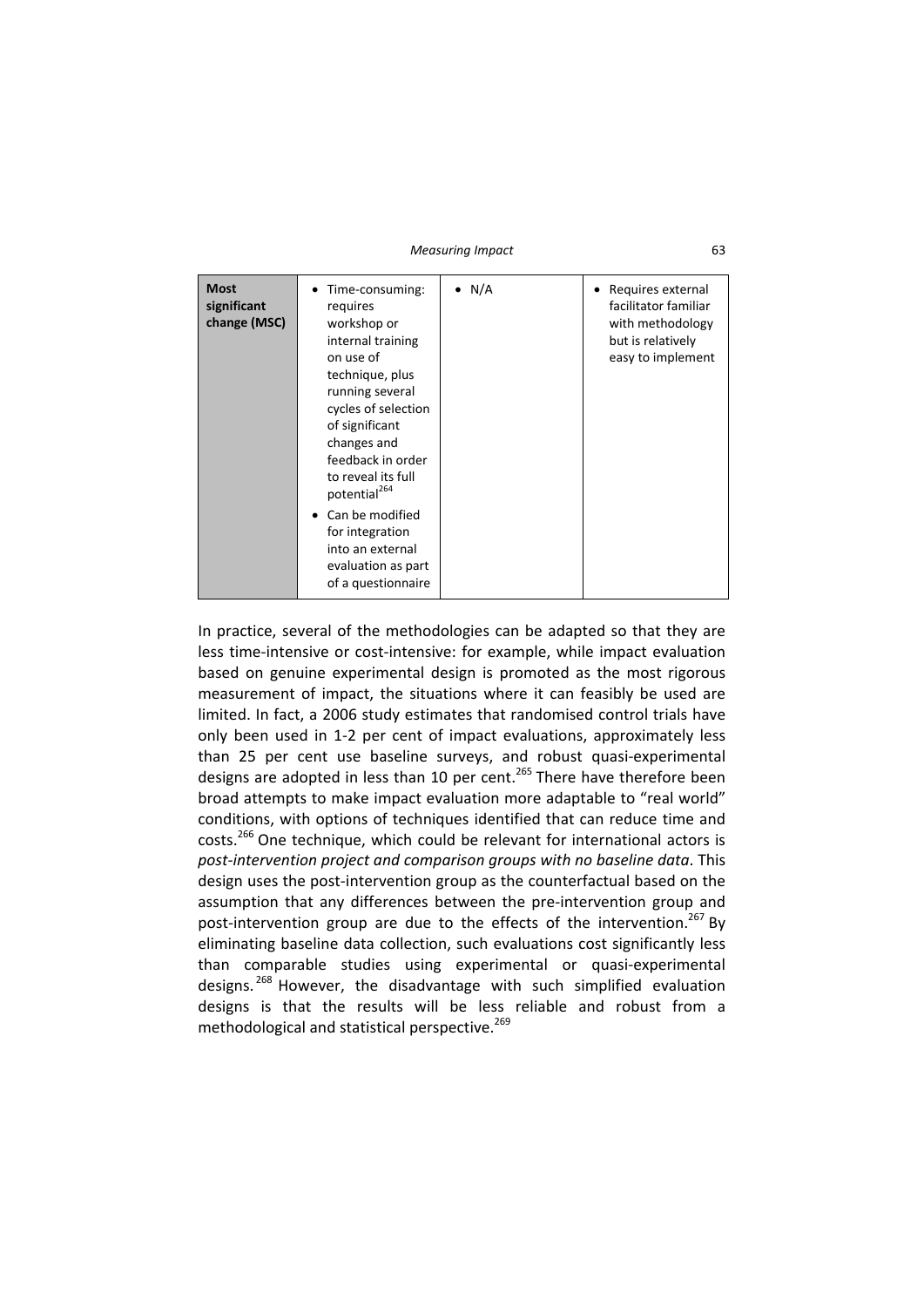#### 64 *Vincenza Scherrer*

The participatory methodologies that enable capacity building of national stakeholders (e.g. outcome mapping and MSC) can also be adapted to be less time consuming by relying on external evaluation approaches as opposed to highly participatory ones. For example, the approach taken by MSC of asking beneficiaries several questions regarding the MSC can be adapted for use by external evaluators in their interviews or focus group meetings, without requiring training to be provided to beneficiaries to collect data in an iterative manner. The same goes for outcome evaluation, which can be adapted to be used at the end of an intervention by translating the intervention documents into behavioural terms to support the identification of boundary partners to be interviewed and outcome challenges to be tested.<sup>270</sup> In the case of a Sida evaluation, for example, external evaluators adapted the methodology to use progress markers in their surveys/questionnaires rather than relying on the generation of data by stakeholders.<sup>271</sup>

While this may not be the way the methodologies were intended to be used, in cases where there is a need to be pragmatic about what is feasible and adapting methodologies can still strengthen traditional evaluation approaches to focus more on impact.

### **What role for indicators in measuring impact?**

Indicators are at the heart of the monitoring and evaluation approaches commonly used by international actors, in particular as part of the results‐ based management framework. Against this background, some examination is required of how indicators can be used at the impact level. While indicators should be perceived as part of a methodology for measuring impact, this question is addressed separately due to the importance often granted to indicators in M&E systems. Nevertheless it must be emphasised that indicators are not adequate tools for measuring impact on their own. They can support efforts to understand impact, but they cannot replace a robust methodology for measuring impact.

### *How can indicators measure impact?*

Impact indicators are part of an organisation's performance measurement system.<sup>272</sup> They are located at the final goal level, and aim to measure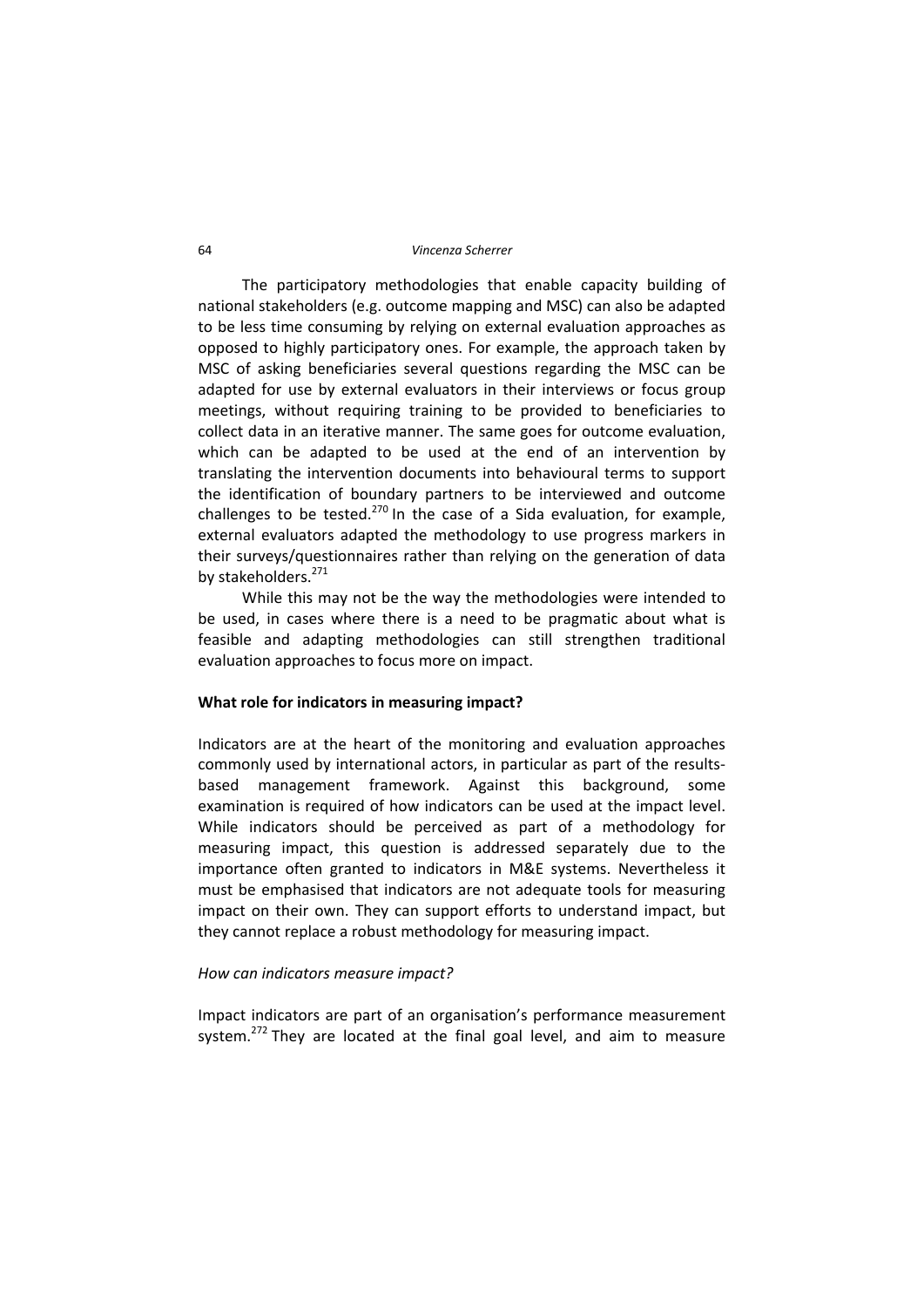highest-level changes in the results chain. Indicators at the impact level have been used by several organisations. The usage of the term 'impact indicators' differs among them: for example, the UNDP lists three levels of indicators, impact, outcome and output. $273$  In contrast, EuropeAid lists three different levels of impact indicators (in addition to regular output and outcome indicators): specific impact, intermediate impact and global impact.<sup>274</sup> Specific and intermediate impacts both cover the OECD standard definition of positive and negative, primary and secondary, direct or indirect, intended or unintended long‐term effects produced by a development intervention, with the slight difference that intermediate impacts are longer term in nature and the last cause-and-effect chain level that can be monitored effectively and at the same time demonstrate sufficient attribution.  $275$  For the health sector, for example, impact indicators would include data on child mortality, life expectancy, etc. However, EuropeAid does not develop indicators for the global impact level, which corresponds to the highest-order goals, such as poverty reduction, as it considers that attribution and reasonable cause-effect linkages are impossible to establish at this level.<sup>276</sup>

Finally a third example can be drawn from the field of DDR**.** The IDDRS Module 3.50 on Monitoring and Evaluating DDR Programmes classifies indicators another way.<sup>277</sup> The two broad categories of indicators are performance and impact. A third category is proxy indicators, which can also be related to impact. Accordingly, *performance indicators* seek to measure outputs and outcomes.<sup>278</sup> *Impact indicators* measure the 'overall changes in the environment that DDR aims to influence'. It is noted that 'impact indicators often use a composite set (or group) of indicators, each of which provides information on the size, sustainability and consequences of a change brought about by a DDR intervention. Such indicators can include both quantitative variables (e.g., change in homicide levels or incidence of violence) or qualitative variables (e.g., behavioural change among reintegrated ex‐combatants, social cohesion, etc.).' <sup>279</sup> *Proxy indicators* can be used in situations where data for impact measurement cannot be reliably collected, or are completely missing. They 'are variables that substitute for others that are difficult to measure directly [and] may reveal performance trends and make managers aware of potential problems or areas of success'.<sup>280</sup>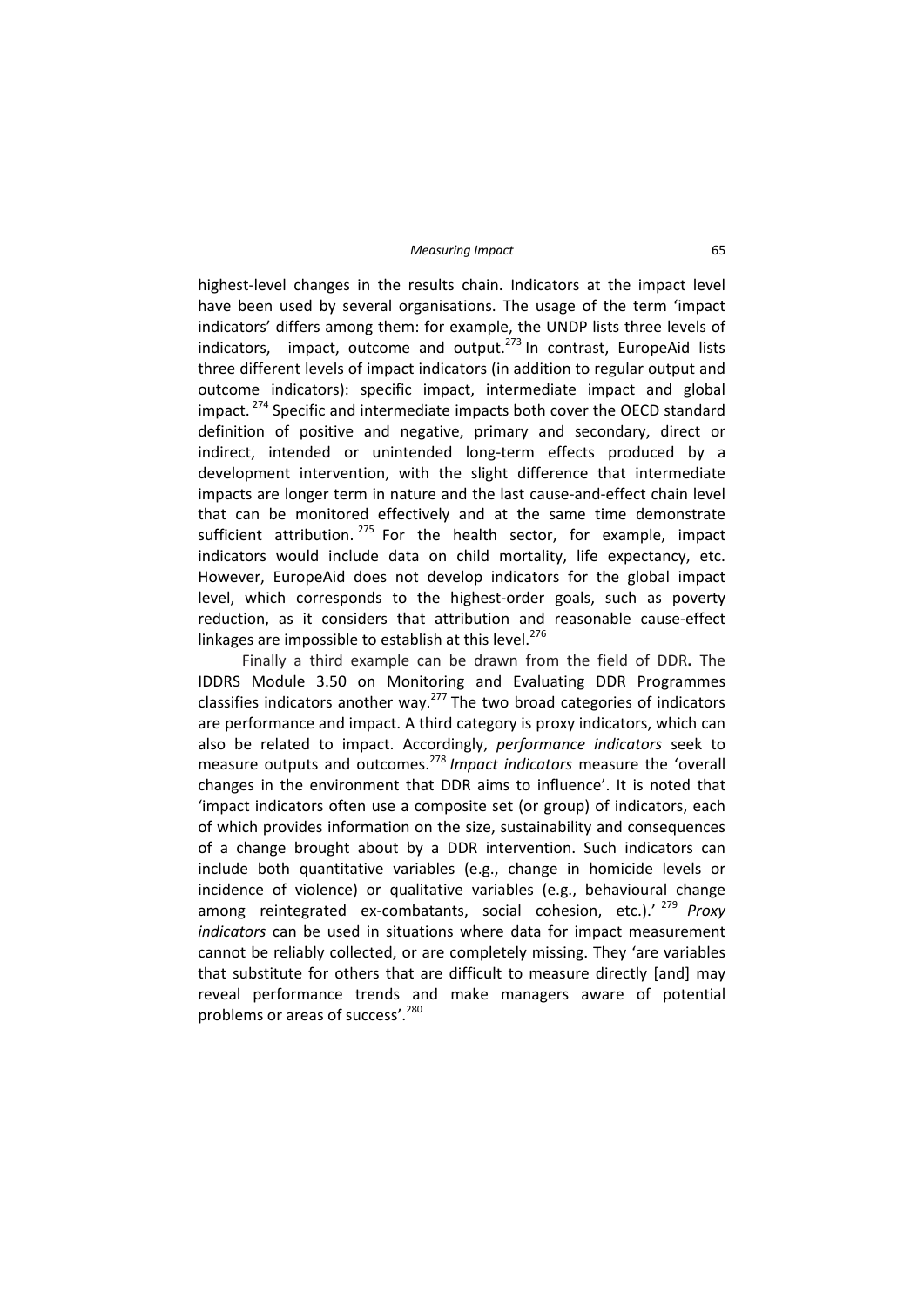UNDP/BCPR also discusses proxy indicators in its 'How To Guide' for DDR, and notes that indirect or proxy indicators are typically used in cases when 'a result is an abstract concept. For example, a DDR programme measures impact ("security situation improved") by using four proxy indicators (violence, confiscated ammunition, confiscated weapons, suspects detained). Indirect indicators are also used if data for direct indicators is not collected frequently enough (e.g. household surveys are often conducted only every five years), or if data for direct indicators is too difficult, dangerous or expensive to collect.<sup>'281</sup>

In sum, while there are challenges to the development of impact indicators, experience shows that these challenges can be overcome in a number of satisfactory ways. A solution adopted by several actors is to divide impact indicators into those that can be realistically measured and those that would be more challenging. For example, one option would be to develop a list of intermediate indicators, which can be feasibly measured, and a list of longer-term indicators, which might not be measurable in the immediate term but can serve to track progress over a longer time span. Another interesting approach is that of developing proxy indicators as an additional category to support the capture of some of the more intangible elements of impact at the highest level. Progress on the intermediate and proxy indicators would therefore suggest progress in reaching the higher level of impact.

# *What are the considerations when developing impact indicators in the area of peacebuilding support to rule of law and security institutions?*

In peacebuilding contexts, many practitioners feel that it is extremely difficult – if not impossible – to define indicators at the impact level.<sup>282</sup> Challenges in this task can be linked to two main themes: the difficulty of measuring results at such a high level, and the fact that the indicators are weakly designed to measure impact from the planning stage.

First, the issue of measuring the intangible is amplified in the area of rule of law and security institutions because issues such as 'peace, communal trust, and good governance are intangibles.<sup>'283</sup> It is therefore considered that peacebuilding interventions cannot be compared to development interventions in the field of health or education. This is particularly the case in the area of rule of law and security institutions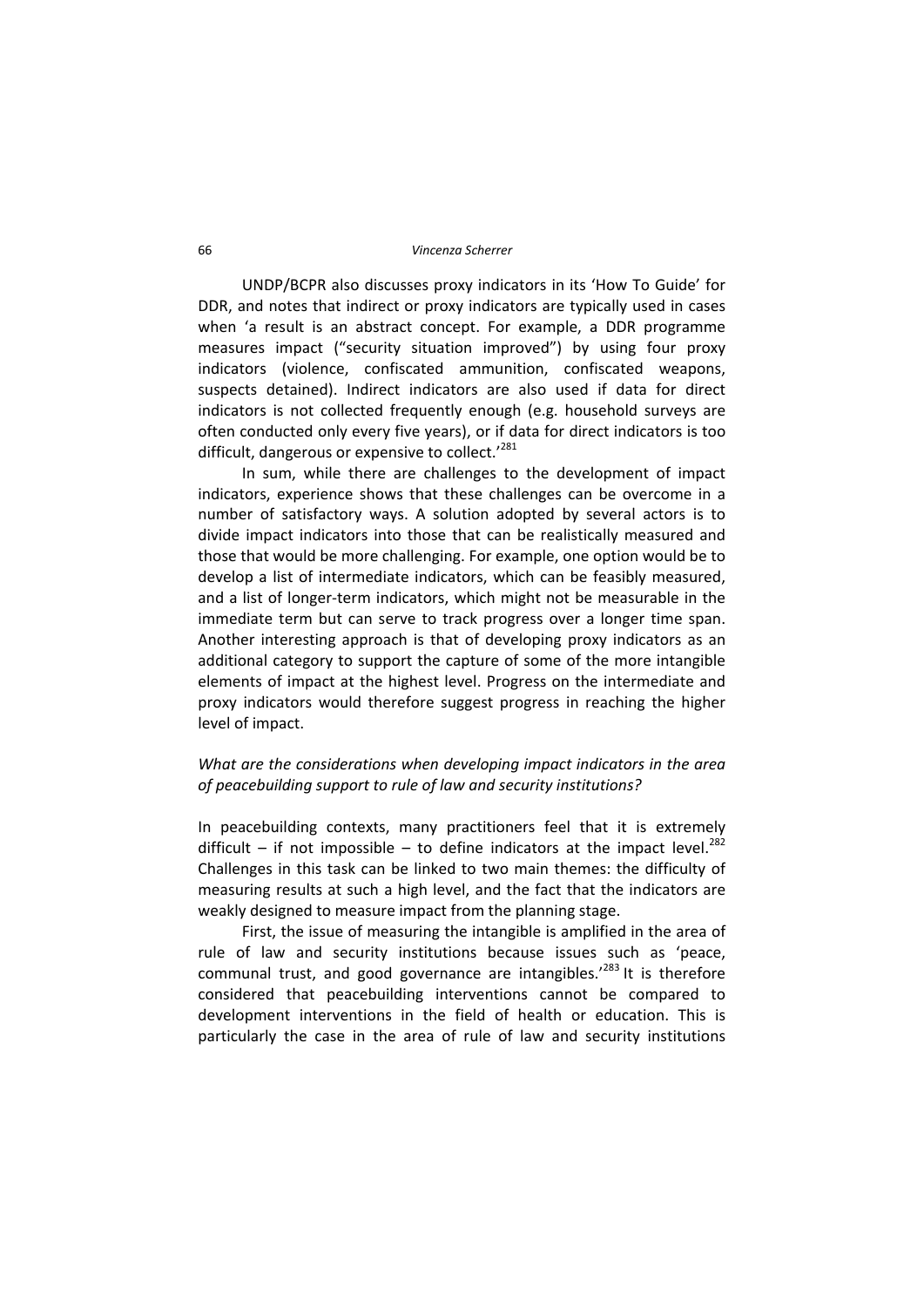where broad goals are often affected by a plethora of factors, for example at the political and social levels. Furthermore, indicators at the impact level are often of only limited usefulness because an intervention's contribution to impact is likely to be very small and abstract: 'The project might, for example, contribute to an increase in a democracy indicator by three points, but what does this really tell the project leadership?'284

Second, there is a sense among practitioners that even in circumstances where indicators at the impact level are identified, they are not really adequate representations of the impact level. For example, 'number of soldiers demobilised' has been used as an impact indicator but it is not able to demonstrate improvement to beneficiaries' lives. It could more adequately be considered an output indicator.<sup>285</sup> This is linked to a broader challenge with the use of indicators in general in so far as there are often 'design flaws'.<sup>286</sup> Such flaws have been reflected in many reports of evaluations: for example, UNIFEM's 2009 meta‐evaluation notes that 'the quality of the indicators in the logical frameworks varies considerably' and in some cases 'the indicators are too specific so that regular reports contain frequent repetitions of activities having been achieved. In others the indicators contain broad, unqualified statements.<sup>'287</sup> This problem is also mentioned in individual evaluations, which have recognised that indicators are often not tracked in practice and the right indicators are not always selected.<sup>288</sup> Challenges in developing appropriate indicators and using them in a regular and effective way are linked to broader difficulties in using the results‐based management framework in peacebuilding contexts.

In the area of measuring performance of law and justice institutions specifically, the World Bank has advocated for the use of a "mix of indicators".<sup>289</sup> This appears to be even more important when attempting to measure impact, as elements of impact may be difficult to capture and therefore must rely on a mix of indicators to adequately track progress. Impact indicators need to be specifically developed at the design stage to ensure that they enable measurement at the highest level of the results chain and are not relegated to the output or outcome levels.

Finally and as discussed above, an essential consideration in the area of peacebuilding support to rule of law and security institutions is the need to be able to capture behavioural change. This is an important component of effects at the impact level and indicators are often challenged in this respect. The progress markers discussed in the context of the outcome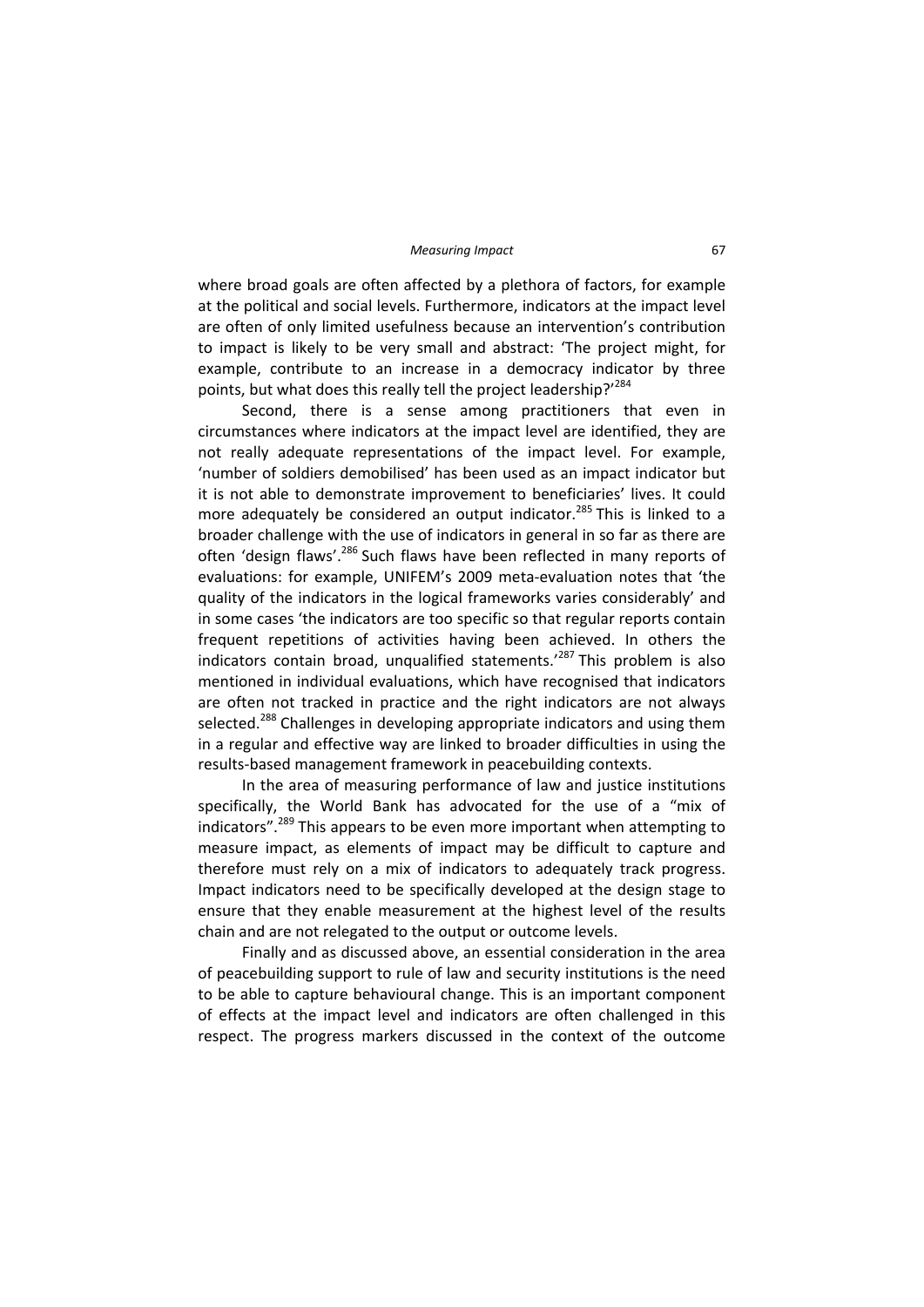#### 68 *Vincenza Scherrer*

mapping methodology provide an interesting example as they could be used to supplement regular indicators that are not as capable of assessing behavioural change. Progress markers are not as rigorous as regular indicators in that they are not intended to follow all of the recognized criteria promoting specific, measurable, achievable, relevant and time‐ bound (SMART) indicators. However, they can capture changes in behaviour and relationships that are difficult to perceive with the use of more traditional SMART indicators. In particular, they enable telling the 'story of change' as opposed to providing 'one-off snapshots of change'.<sup>290</sup>

### **Who should be engaged, how and why?**

While effective and sustainable peacebuilding efforts rely on international actors coming together to provide support in a coherent manner, their roles and responsibilities in this area are highly fragmented. In an ideal world, a sector-wide approach to measuring impact would be promoted to help address this challenge, as well as to measure the extent to which the support followed an integrated approach. Moreover, national actors would be engaged in order to support national ownership and capacity‐building in the area of M&E. This sub‐section will examine the question of who should be involved in measuring impact within the sector, what type of engagement should be promoted among international actors, and how engagement with national actors can be promoted when measuring impact.

# *Who should be involved in measuring impact within the sector?*

Evaluating support to rule of law and security institutions can be done in a sector‐wide or component‐based approach. Sector‐wide means that the whole sector is examined, while a component-based approach would focus on individual evaluations, for example, for mine action, rule of law, DDR etc. The rationale for sector-wide evaluations can be linked to the challenges of attributing impacts to any single project or programme, given the number of actors operating in post‐conflict environments. Focusing on these higher levels therefore allows examination of the contribution of different actors to the impact observed on national institutions and beneficiaries. Moreover, sector‐wide evaluation at the impact level is important in seeing the bigger picture and understanding how particular components have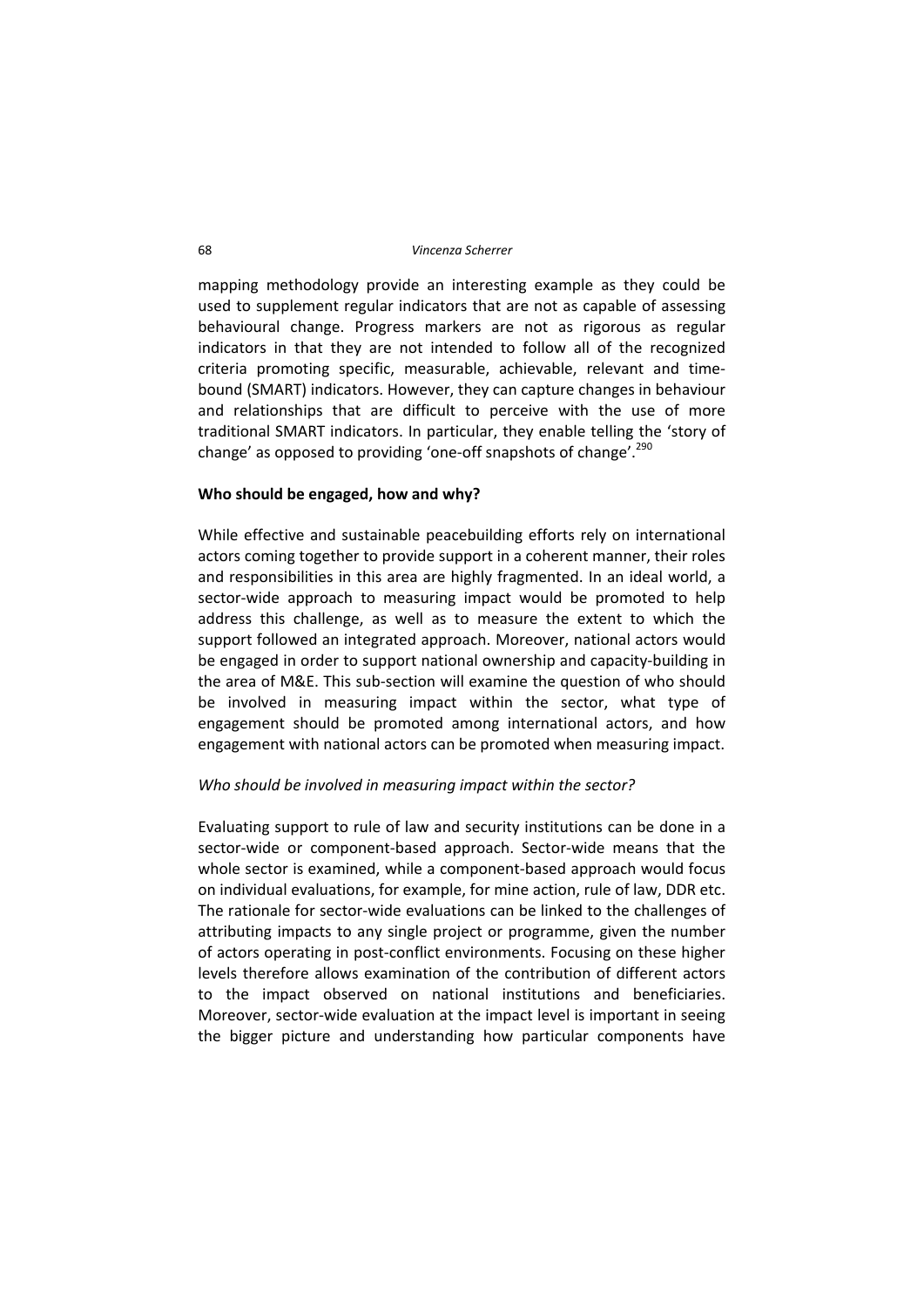complemented or undermined one another. For example, it has been noted that in the area of DDR, evaluations would benefit from being undertaken across a number of related sectors.  $291$  This is because DDR requires achievements to have taken place in other sectors (e.g. SSR) for it to be sustainable. Similarly, the European Commission has since 2001 centred its conflict prevention and peacebuilding strategy on an integrated approach encompassing 'different types of activity', 'different time dimensions', 'the activities of different actors' and 'different geographical dimensions'.<sup>292</sup> It found that while the impact of its activities had not yet fully materialised and therefore could not be assessed, the integrated nature of its approach was crucial to the positive contribution it made to mitigating the root causes of conflict in three different countries.<sup>293</sup>

Sector-wide approaches can sometimes be broken down into component parts. That is to say, for example, if contribution analysis was used to measure the impact at the sector level, multiple theories of change would have to be examined, each of which belongs to individual components. The final assessment would then look at how the individual strands relate to one another in order to form the 'big picture' on the sector-wide level. In the area of SSR, it has been noted that most M&E is conducted at the project or programme level – often because the project level is considered to provide a more feasible unit of analysis due to the availability of specific project documents and related logframes.<sup>294</sup> However, even at this component‐level, there is a growing consensus 'on the need to move M&E beyond the project level to the sector and strategic level in fragile states'.<sup>295</sup>

The selection of approach has different implications. Sector‐wide evaluations often rely on joint evaluations (see discussion below on international actors). Moreover, a sector‐wide approach would imply the need for clear terms of reference and a joint understanding of criteria of success etc. This is because there needs to be a coordination mechanism at the strategic level. A number of obstacles remain to developing such an approach, including bureaucratic disincentives, different institutional cultures and timelines, and the reality that donors may prefer to account for the impact of each actor individually in order to enhance accountability over resources invested. There are nonetheless opportunities to enhance the coherence of evaluation efforts in the sector, and given the significant human and financial investments involved it is important not to reinvent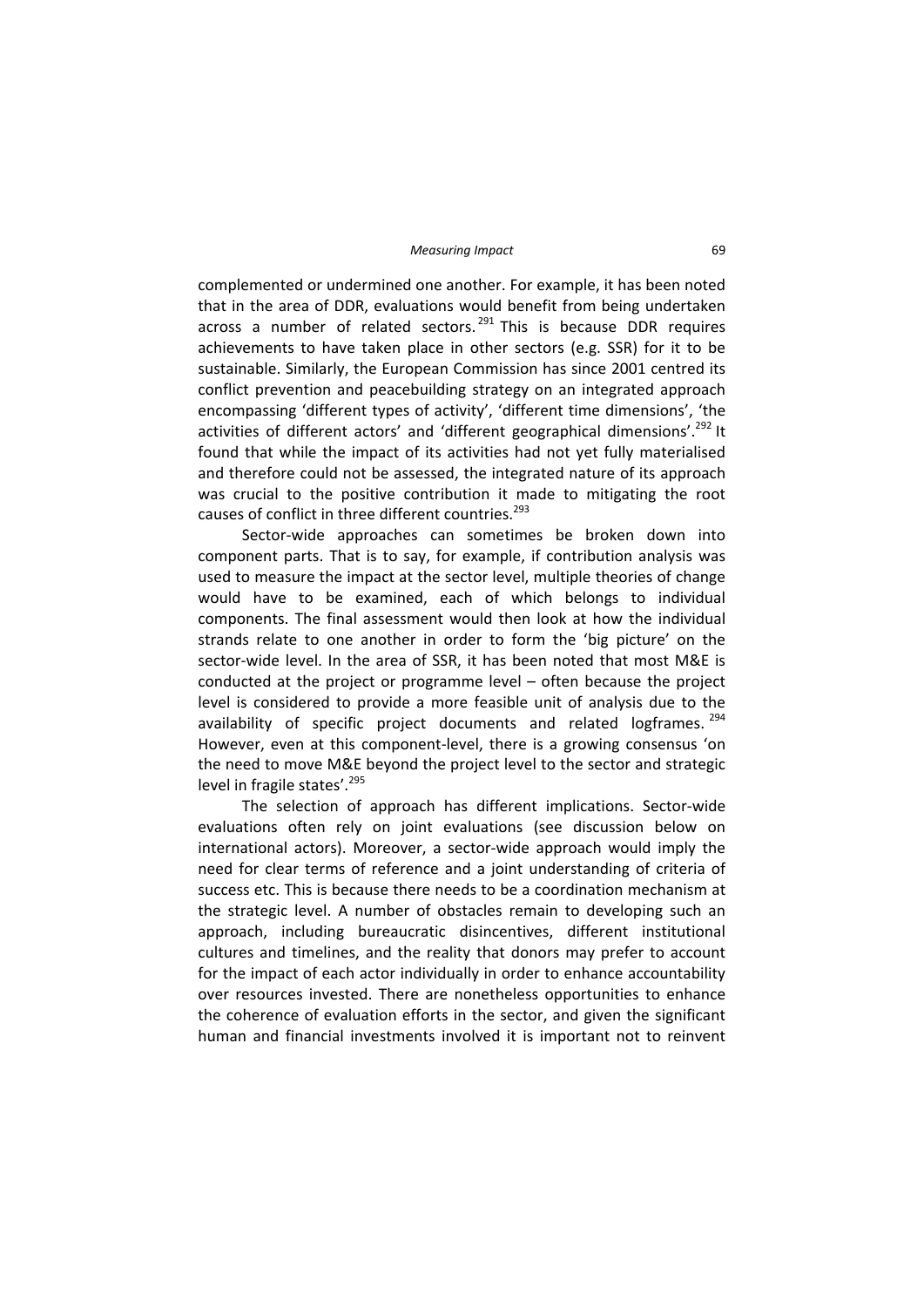the wheel but to look for synergies and avoid duplication to the greatest extent possible. Actors may consider building on approaches that have been recognised as useful by other international actors, such as participatory and utilisation‐based approaches. Simple efforts such as informing other actors of an intention to undertake a perception survey and allowing them to contribute to it or subsequently use it can reduce costs and ensure that actors are working on the basis of the same information.

# *What type of engagement should be envisaged among international actors?*

While evaluations are often conducted by individual actors, the value of conducting joint evaluations is also gaining increasing recognition, particularly establishing impact in areas where multiple actors are engaged. When focusing on sector-wide approaches, the value of joint evaluations is further enhanced due to the challenges of differentiating between different entities' impacts in conflict prevention and peacebuilding contexts.<sup>296</sup> Therefore, joint evaluations have been said to 'provide the best way of assessing the cumulative and overall impacts of international programming in a single conflict context'.<sup>297</sup> A further advantage of joint evaluations is the ability to pool resources. For instance, to address budgetary constraints, UNICEF's meta‐evaluation notes that where there is common interest, a good approach may be 'to institute a series of joint evaluations of intervention strategies in key areas with one or more partners among the international agencies'.<sup>298</sup>

While there are advantages to such approaches, there are also challenges. First, if an impact assessment is conducted with the sole purpose of proving attribution to an individual actor in an effort to justify resources, there is less likely to be room for joint evaluations that look at cumulative impact. This is less of a challenge for evaluations that seek to show plausible contribution. However, in cases where the joint approach is favoured, there can still be challenges when different theories of change are used by different entities, when planning and programming timelines do not correspond, or when methodologies used are not compatible with one another (e.g. a goal‐free approach would not necessarily be compatible with a theory-based approach). Finally, in the case of joint evaluations, there is also a greater need to make special efforts to strengthen local ownership given the overburdening nature of joint efforts.<sup>299</sup>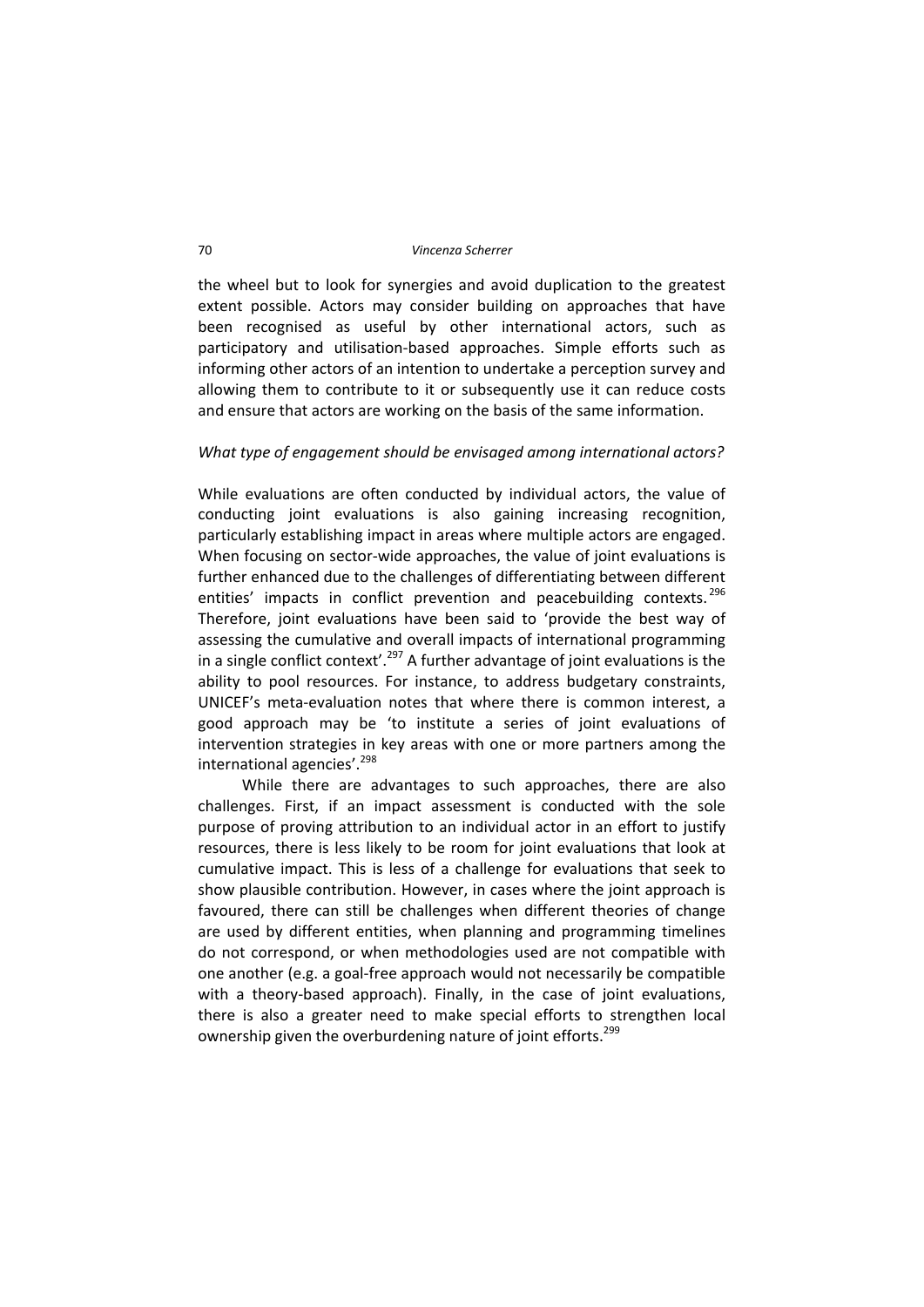Compatibility of approach must be considered and embracing the OECD DAC definition of impact goes a long way towards promoting compatibility given that a majority of international actors use the OECD DAC's understanding of impact (based on intended, unintended, positive and negative consequences). Further issues to consider are other entities' need to follow certain rules and regulations. Ultimately utilisation‐focused approaches for joint evaluations may leave the greatest leeway for establishing compatibility, as the approach selected depends on the specific purpose of the evaluation.

*What type of engagement should international actors envisage with national actors?*

International actors have increasingly recognised the need to engage with national actors when conducting evaluations. For example, a General Assembly resolution of 2004 'recognizes that national governments have primary responsibility for coordinating external assistance, including that from the United Nations system, and evaluating its impact in contributing to national priorities'. $300$  This imperative must be contextualised in the growing trend towards supporting national ownership of evaluations through participatory approaches, as well as increasing joint and partner‐ led evaluations. For example, the OECD DAC's quality standards for development evaluation note the importance of partnership, coordination and alignment with national actors, as well as supporting capacity development.<sup>301</sup>

In evaluations of support to rule of law and security institutions, national actors can take on many different roles. A minimal approach would be to ensure that key stakeholders are engaged throughout the evaluation process: an example would be consulting with national authorities when developing the terms of reference for evaluation, including securing agreement on goals and theory of change. This could be extended by reaching out to those stakeholders that may be affected by the evaluation to make them aware of the evaluation and support their willingness to engage with the process. Ultimately, efforts should be made to ensure that the evaluation process recognises national and local evaluation plans and considers potential synergies.<sup>302</sup>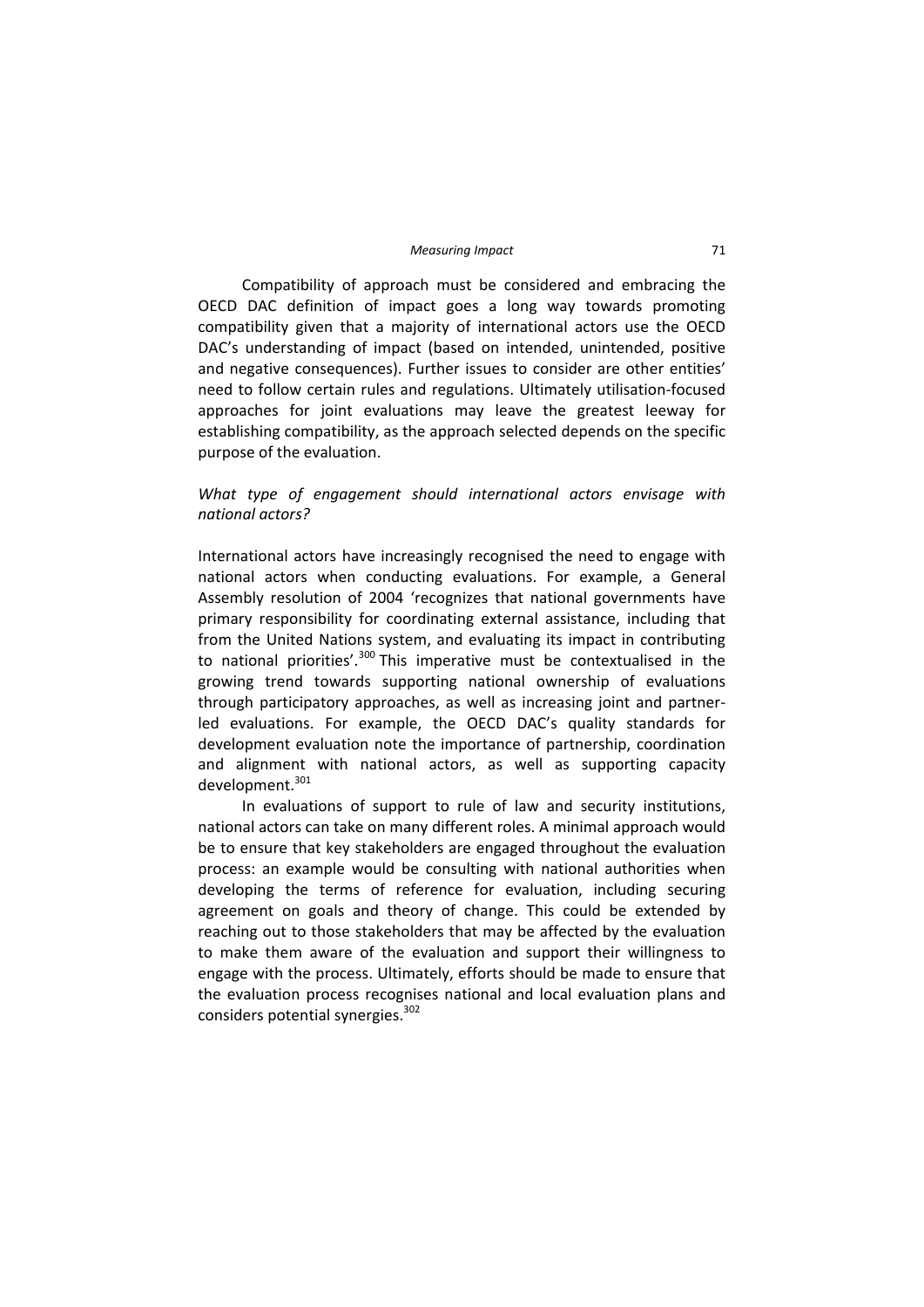Other approaches with a higher degree of participation include involving national evaluators directly in the evaluation team itself which could mean ensuring that there are national experts on a team, or actively facilitating national actors to collect and monitor data (e.g. in the case of outcome mapping or MSC). The rationale for including national actors in such teams is simple: they have greater knowledge of local culture and politics, including stakeholders and how to engage with them, and often possess the necessary language skills. It also supports efforts to build the evaluation capacity of the country. Furthermore, it would reduce the common perception that evaluations are 'donor‐centric', aiming solely to accommodate the needs of international actors. If evaluation results are not produced with support from national partners, the actual use of the evaluation findings will often be very limited.<sup>303</sup>

However, participatory evaluation approaches pose risks and challenges, especially in conflict and post‐conflict settings. A significant challenge is the potential for biased and distorted findings when beneficiaries, partners and stakeholders have been involved in an armed conflict.<sup>304</sup> The culture of secrecy in rule of law and security institutions in host countries can also be a major obstacle for the collection of data and use of evaluation results.<sup>305</sup> The lack of sufficient evaluation expertise on the national level is another challenge often encountered<sup>306</sup> and one that highlights the need for increased focus on national capacity‐building for evaluation. Finally, one of the most significant challenges is finding a way to accommodate the different evaluation needs and perspectives of national partners, international donors and beneficiaries.<sup>307</sup> Action-orientated, goalsetting approaches and utilisation-focused evaluation can prove useful in aligning all stakeholders behind common goals and objectives.

The exact degree of participation and ownership should be carefully calibrated to the specific intervention and context. The OECD Guidance on Peacebuilding Evaluations suggests some questions to consider when deciding on the extent to which local beneficiaries, stakeholders and partner governments should be included in the design and conduct of the evaluation. These include reflecting on the degree of politicisation in the country, the potential for bias in the evaluation of success based on power relations, the feasibility of supporting the collective definition of theory of change, indicators, etc., and the ability to ensure that all relevant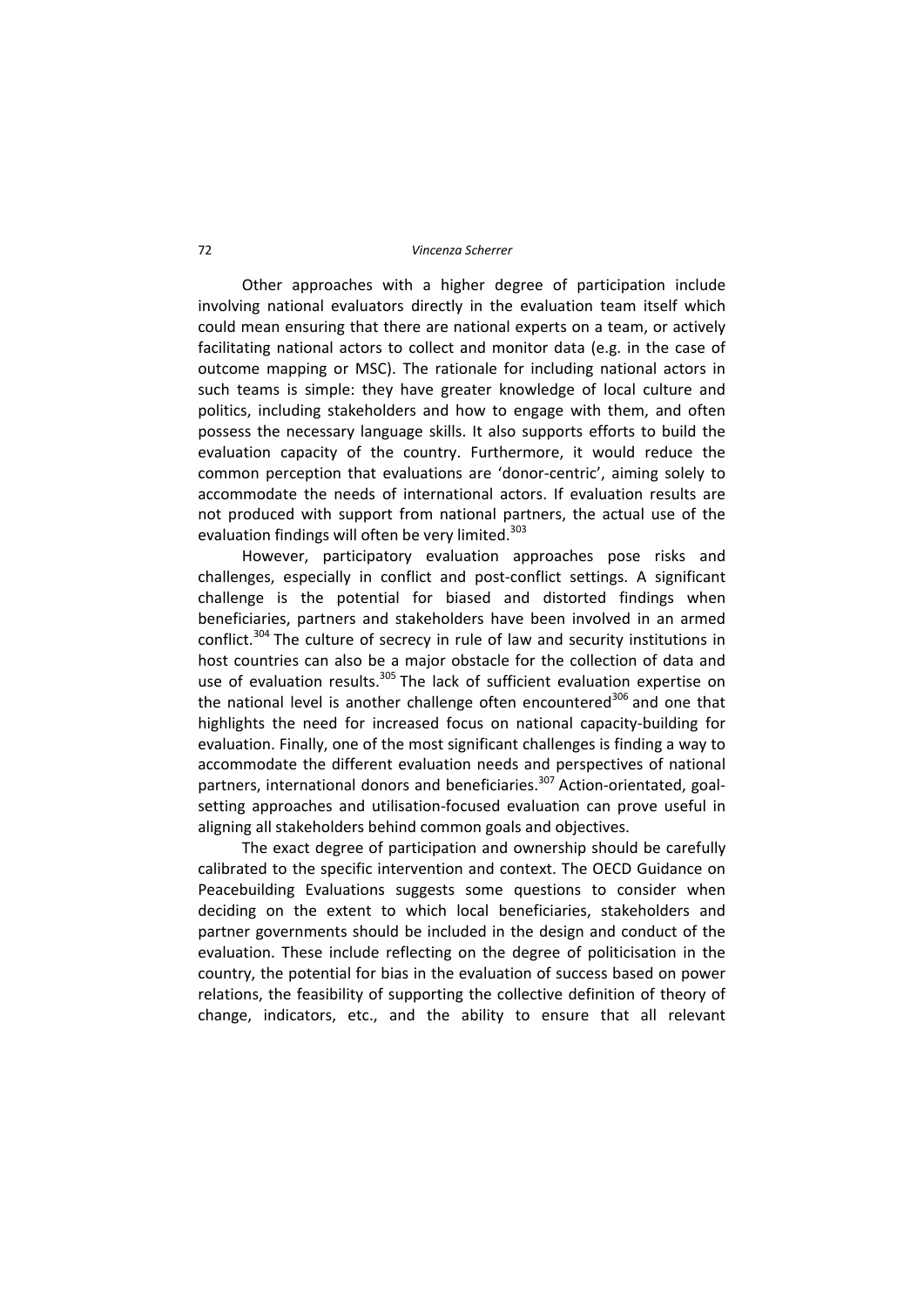stakeholder views can be included in the evaluation in a meaningful manner $308$ 

### **Summary**

This section has examined some of the key concerns for international actors seeking to measure impact in peacebuilding contexts. First, it examined the level and frequency at which impact should be measured. It has highlighted that it is not necessary to measure impact on a yearly basis but should instead be measured when there is a need to learn new information on what works and what does not work or when there are doubts about the extent to which the intervention is achieving expected results. Second, this section examined the advantages and disadvantages of different evaluation approaches and methodologies from a peacebuilding perspective. In particular, the discussion highlighted that there are significant differences in terms of resources and time required to conduct an evaluation depending on the methodology selected. It was also underlined nonetheless that there are ways to adapt methodologies to suit the demands of complex contexts and limited resources thereby making them more accessible for international actors. Third, this section reflected on the role of indicators in measuring impact. In particular, it was noted that while there are numerous challenges to establishing appropriate indicators at the impact level, these challenges have been overcome in several instances by various international actors. One approach is to divide indicators at the impact level into those that can realistically be measured and those that would be more difficult to use. Finally, this section considered who should be engaged in measuring impact, how and why. It was noted that there are increasing calls to promote sector‐wide approaches to measuring impact that would require joint approaches to measuring impact. There is also an increasing recognition of the need to engage national actors when measuring impact in order to support national ownership and capacity‐ building. In sum, this section highlights that while there are genuine challenges to measuring impact in peacebuilding contexts, it can be done. Successful impact measurement begins with an understanding of the good practices that have already been developed as well as recognition of the fact that any approach should be based on the individual needs and specificities of each actor and intervention.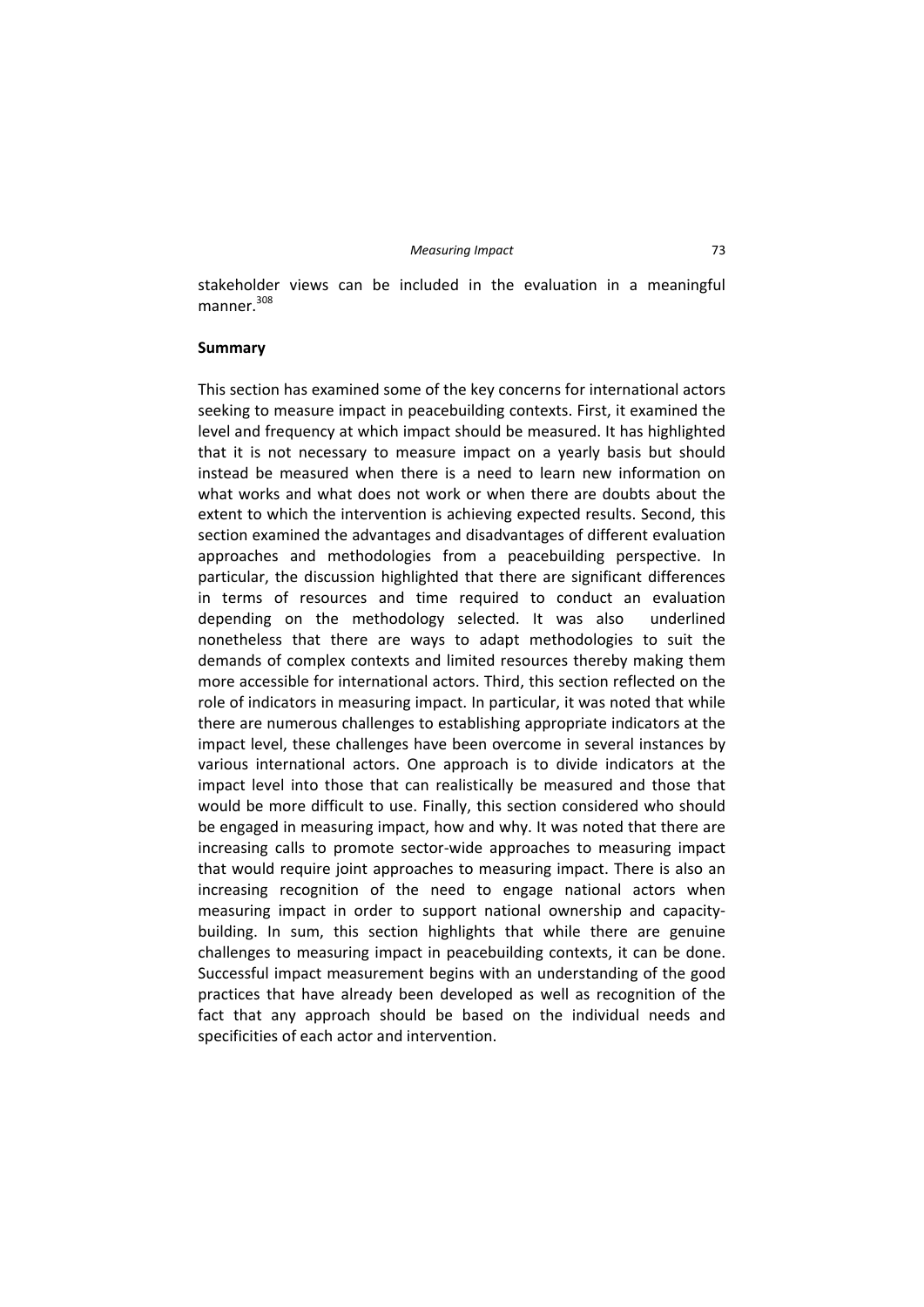## **CONCLUSION**

Understanding impact is necessary and desirable for international actors engaged in peacebuilding interventions. Support to rule of law and security institutions is a particularly important part of this peacebuilding agenda, but although closely linked these two activities are often promoted in a disconnected manner. Measuring the impact of international support in this area can therefore help to identify synergies, build coherence, and maximise the potential positive impacts they can achieve. Focusing on peacebuilding contexts and interventions, this paper has explored a range of approaches to measuring the impact of support to rule of law and security institutions and how these approaches and methods have been applied in practice. Approaches range from those that can demonstrate attribution to those that can evaluate contribution. The specific impact assessment methodologies identified include impact evaluation, theory‐ based impact evaluation, contribution analysis, outcome mapping, MSC, and ROA.

While acknowledging that much remains to be learnt in this area, the study nonetheless offers some key findings. First, there is no common agreement among international actors on the best approach to measuring impact. This is because there is no 'best' approach. Each approach and methodology has its strengths and weaknesses. In fact, the best way to measure impact is to combine several approaches and methodologies in order to build on their individual strengths and mitigate their weaknesses according to the context at hand. This recognizes that the triangulation of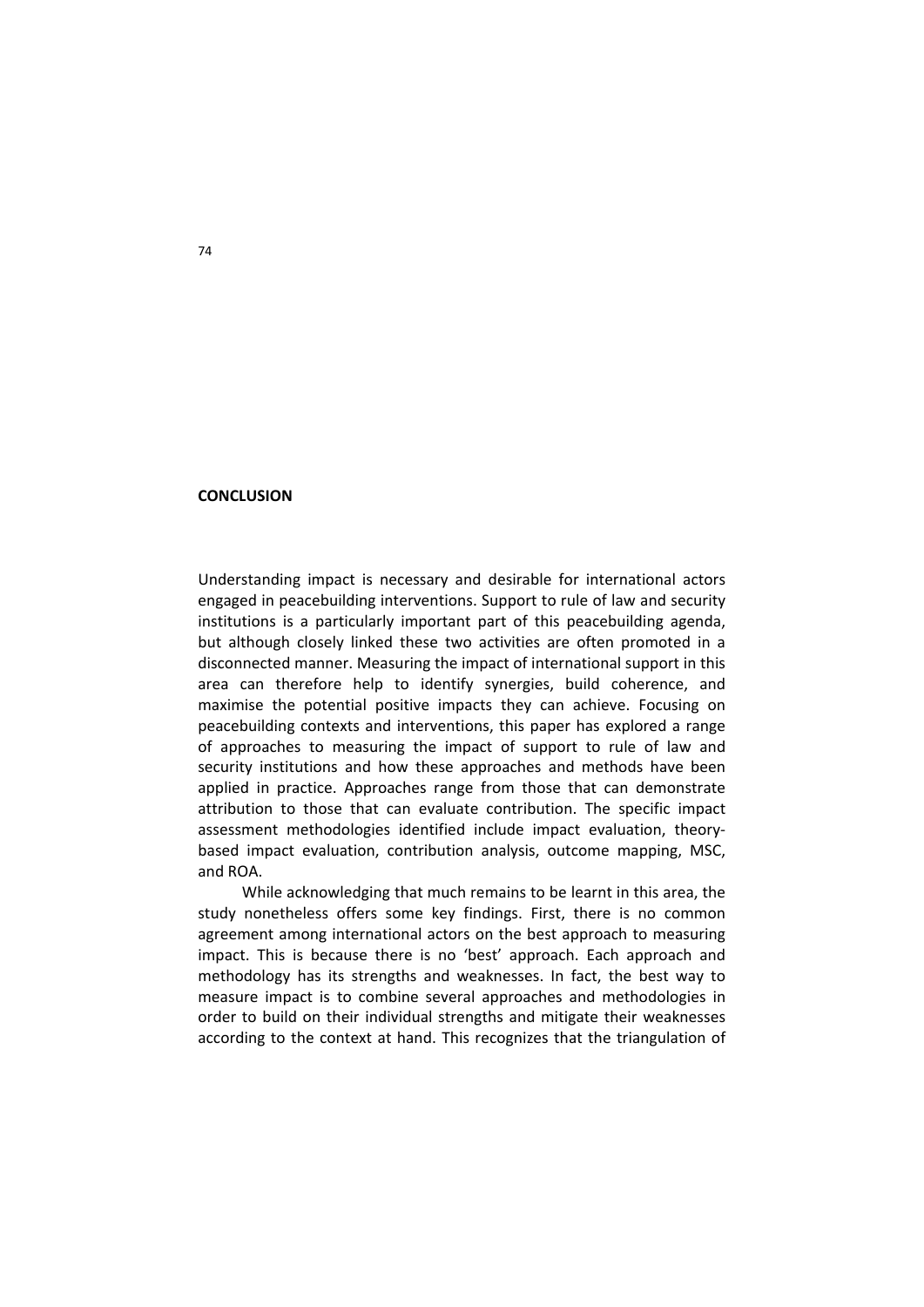#### *Measuring Impact* 75

methods offers the most valuable approach to developing strong impact statements. Moreover, this paper argues that the selection of a combination of approaches and methodologies to be applied should be based on four criteria: firstly, the purpose of the evaluation (accountability or learning); secondly, the questions the evaluation seeks to answer (What impact? Why was the impact such?); thirdly, cost-effectiveness in view of the task at hand; and fourthly, the specific constraints of the peacebuilding context.

A second key finding relates to the scientific‐experimental approach to evaluations, which has often been promoted in the development field as the only 'rigorous' approach to measuring impact. This is because it is based on counterfactual analysis – that is to say an understanding of the situation of the beneficiaries had the intervention not taken place – substantiated by control trials and subject to statistical analysis. While a counterfactual is necessary for measuring impact in the sense of attribution, this paper has also shown that impact can be measured on the basis other evaluation approaches. Theory‐based approaches (i.e. testing the theory of change) and participatory approaches (looking to beneficiaries in order to hear practical examples of what has changed in their lives) can also provide the basis for establishing a suitable counterfactual. Actors seeking to measure impact can therefore adopt a host of alternative approaches that may be more amenable to the complexities of peacebuilding environments and the goals and resources of the evaluation. This entails being able to use methodologies that might have lesser costs or skill requirements than those traditionally promoted as a basis for impact measurement.

A third key finding is the understanding that there are small steps that can be taken to strengthen traditional evaluation approaches to focus more on impact. For instance, if the capacity or will to invest in fully‐fledged impact assessments is lacking, it is possible nonetheless to adapt these methodologies to be less costly and less time consuming. Impact evaluation can be rendered less expensive by using alternative techniques such as post‐intervention project and comparison groups with no baseline data. Participatory methodologies, which are often dismissed as being too time consuming, can also be made more user‐friendly: for instance, in the case of the MSC technique, rather than relying on numerous participatory workshops and storytelling, an external evaluator can insert the 'most significant change' question into interviews or focus group meetings. This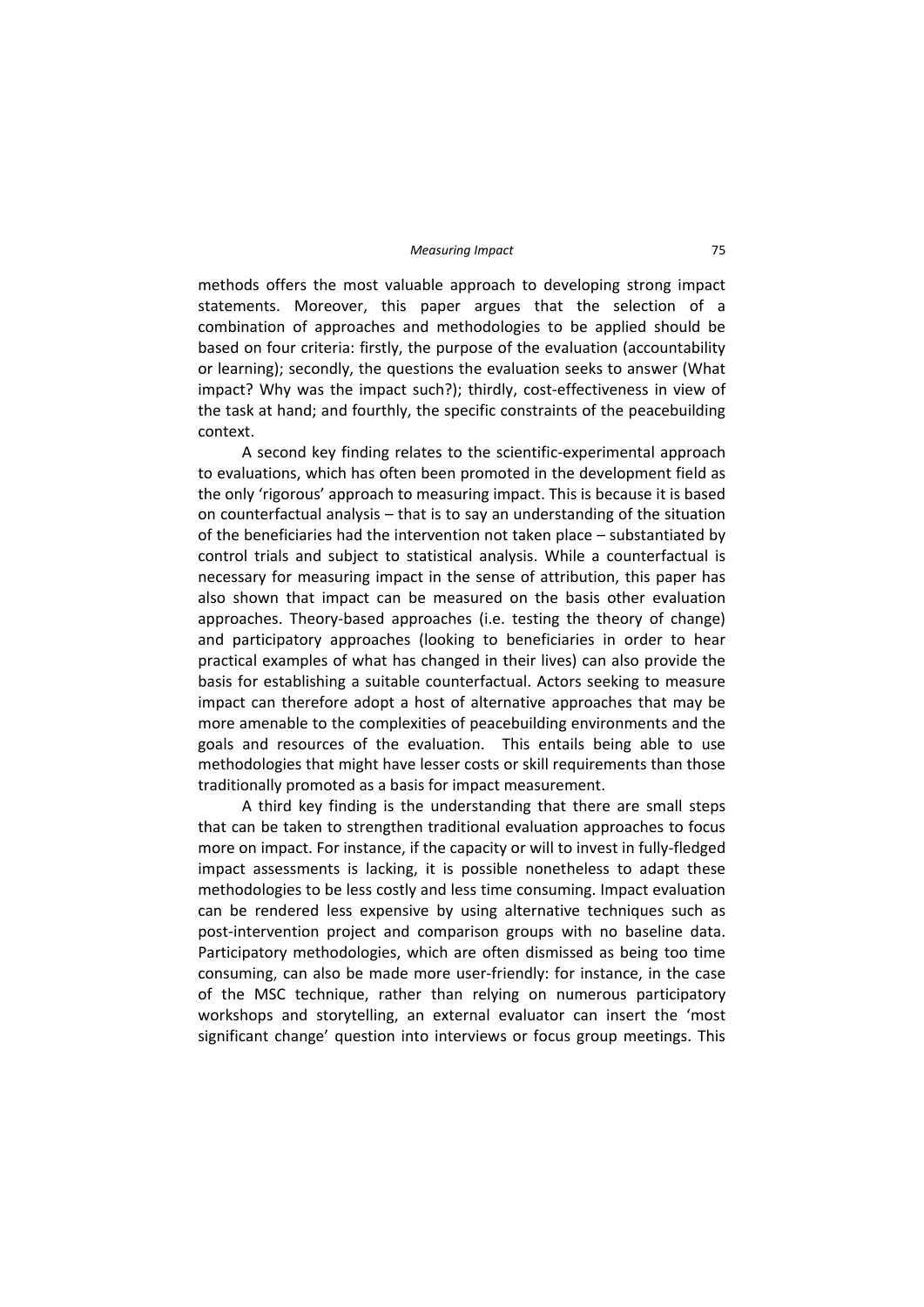also removes the need to provide training to beneficiaries on data collection and analysis. The same goes for outcome mapping: progress markers can be integrated into surveys rather than relying on the generation of data by stakeholders. While this is not the way these methodologies were originally developed for use, such adaptation allows international actors to focus more on impact by supplementing their traditional evaluations with new techniques.

A fourth key finding notes that measuring impact can be a significantly political undertaking. There is a risk that an evaluation may shed light on the failings of an intervention to achieve its desired impact, and in that case there needs to be clarity on whether all actors are willing to confront this reality and what they can do with this information. This requires a certain realism in terms of the expectations of both the intervention and of the evaluation. Concerning the intervention, it must be clear that a relatively small project cannot be expected to have a huge or even a significant impact. Nor is it likely that it will have an impact at the level of broader peace and security. Clarity and agreement are needed from the outset on what type of impact can be reasonably expected. Second, an evaluation cannot be both rigorous and 'quick and dirty'. That is to say that there is a risk that assessments that have not been conducted with sufficient planning, time and resources, may be placed on a pedestal and used to make important decisions simply because they were labelled impact assessments. However, a proper impact assessment requires significant resources and goes beyond a basic evaluation at the output level. Actors must understand what can realistically be expected from the range of available methodologies but also from the resources invested.

Finally, and against this background, attempting to measure impact is – or ought to be – more expensive and time‐consuming that an evaluation at a lower level of the results chain. It should be clear that there is no need to measure impact on a yearly basis. In fact, it has been suggested that impact should be measured when the intervention has been in place for long enough to show observable effects, that the scale of the intervention (numbers and cost) justifies measuring impact, and/or the evaluation can contribute to new understandings on what works and what does not.<sup>309</sup> The same logic can be applied to what should be measured within a large intervention – not every project needs to undergo an impact assessment, freeing resources to target those areas of the theory of change which are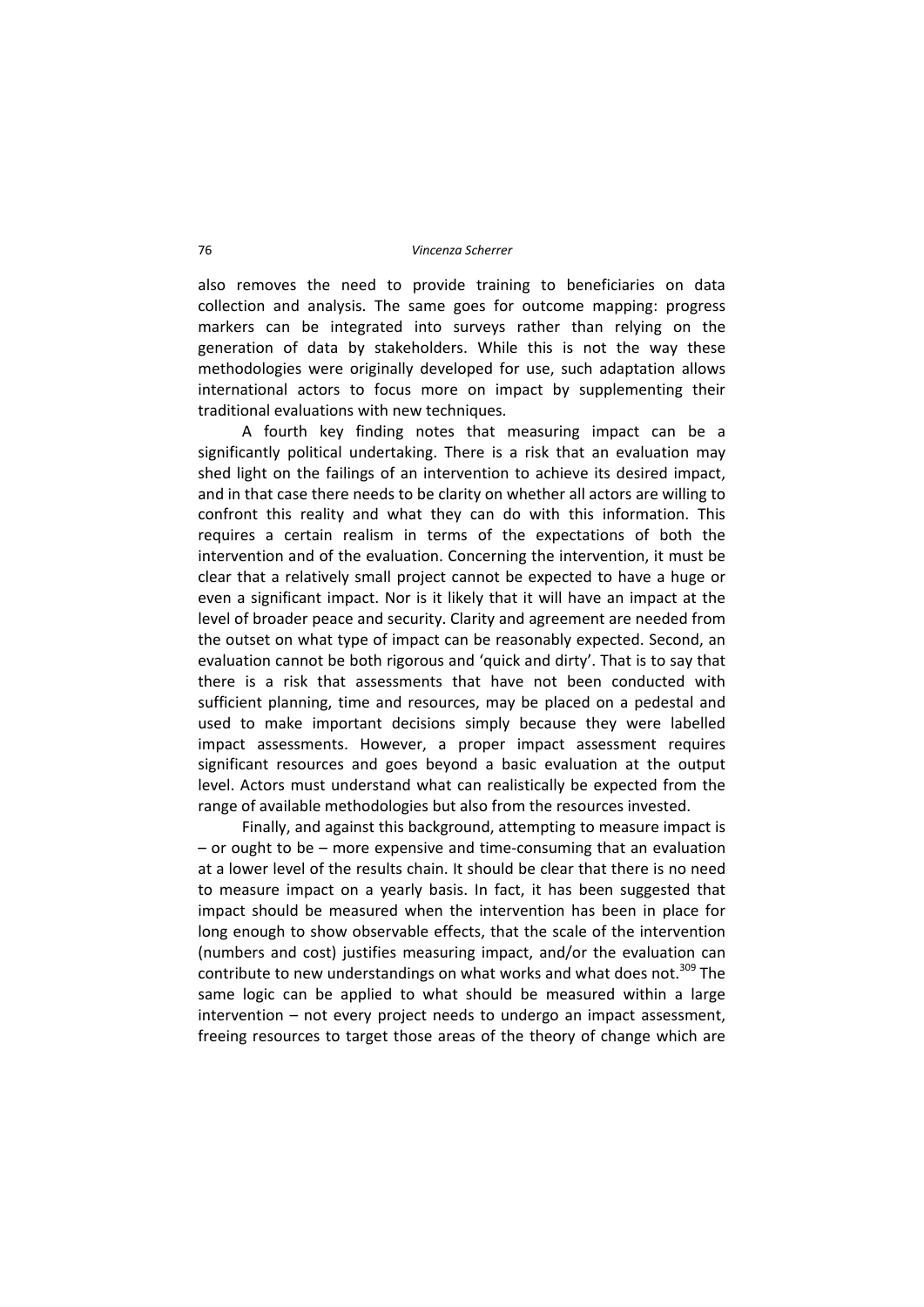least clear and would benefit most from a more thorough assessment. An informed distribution of resources would help to mitigate a common critique of peacebuilding activities, which is that there is a lack of clarity as to whether an intervention is achieving its expected results due to an inconsistent theory of change or challenges in the way the intervention is being carried out.

In terms of the way ahead, there is a need to recognise that measuring impact provides an opportunity to engage with national actors. There have been increasing calls within the policy community to support national capacity‐building through evaluations. Building capacity for evaluations is fundamental for the professionalism and effectiveness of security and justice institutions, and yet is an oft-neglected component of such programmes. Using elements of participatory approaches can help to build this national capacity, as well as foster an understanding among national actors of M&E as a normal and useful component of such activities. While supporting national ownership through impact assessments should be encouraged, the extent of this kind of capacity-building should be decided according to the conditions of each context.

In moving forward there is also a need to promote a 'culture of learning' as opposed to a 'culture of blame' in evaluations.<sup>310</sup> This is likely to resonate strongly in the case of impact assessments, which as discussed above can be highly political and politicised undertakings. International actors should take this challenge into account when developing their approach to measuring impact, and should accompany their attempts to measure impact with an effective communications strategy that highlights the importance of evaluations as a learning mechanism. Establishing a culture of learning also relates to the need to ensure that the results of an evaluation are actually used to support adjustments in policy and practice based on an enhanced understanding of what is working and what not. Procedures for ensuring this is the case should be included in any approach to measuring impact – including timelines and responsibilities. Moreover, mechanisms for sharing findings with national (and other international partners) should be developed.

This paper has highlighted that measuring impact is essential in the area of peacebuilding support to rule of law and security institutions. Moreover, it shows that there are a range of feasible approaches and methodologies to support international engagement in this area. Ultimately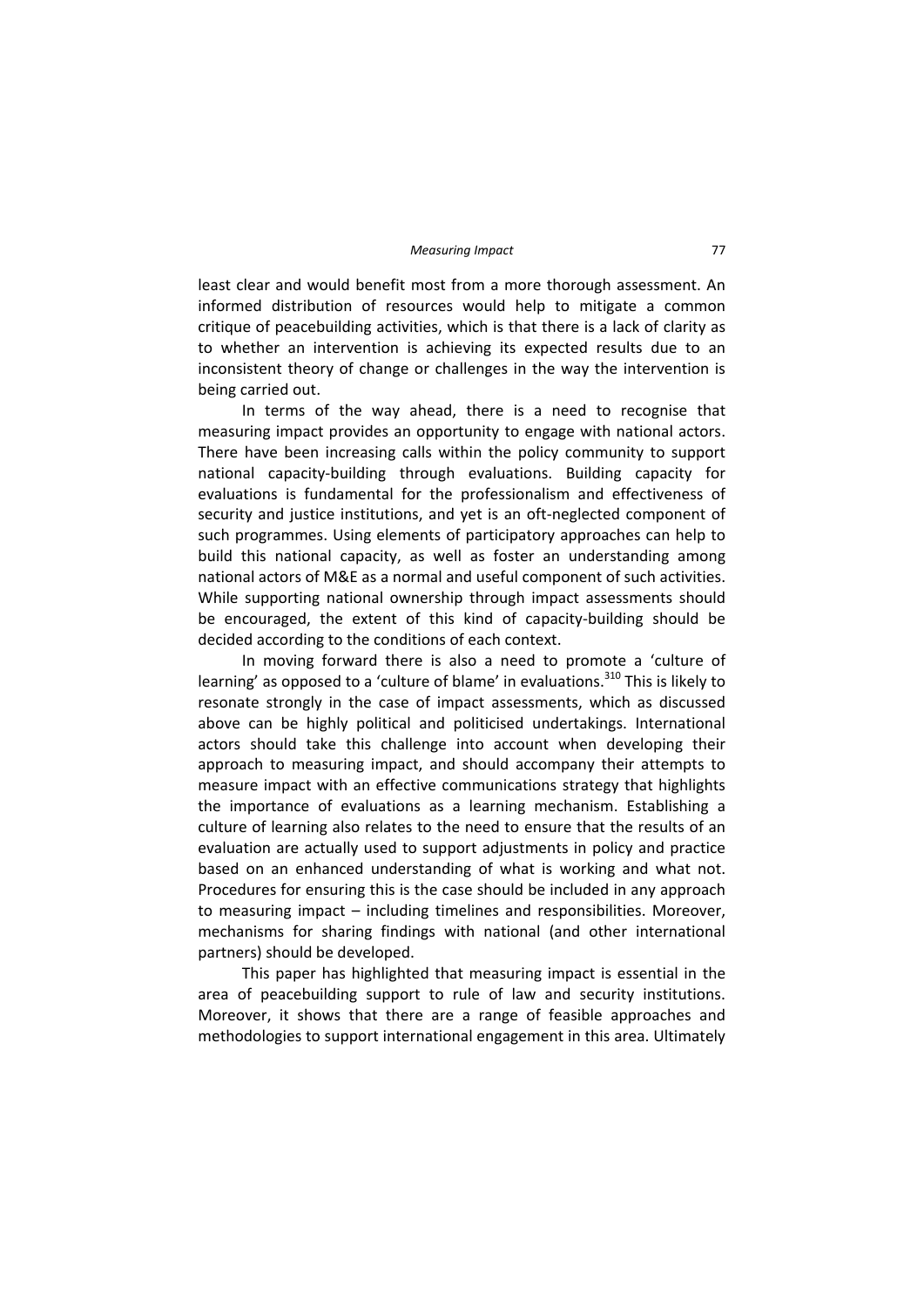the approach taken will vary from case to case. Piloting various approaches will lead to a better understanding of what works for different actors operating in quite distinct contexts. There is also a need for applied research on the practical implementation of theoretical and methodological approaches to measuring impact. This includes the compilation of detailed knowledge on evaluations that have used different techniques in the area of support for rule of law and security institutions. Only then can we grasp the quite distinct challenges encountered as well as achieve a more sophisticated understanding of the methodologies that can be best applied to learning about the impact of peacebuilding interventions on rule of law and security institutions.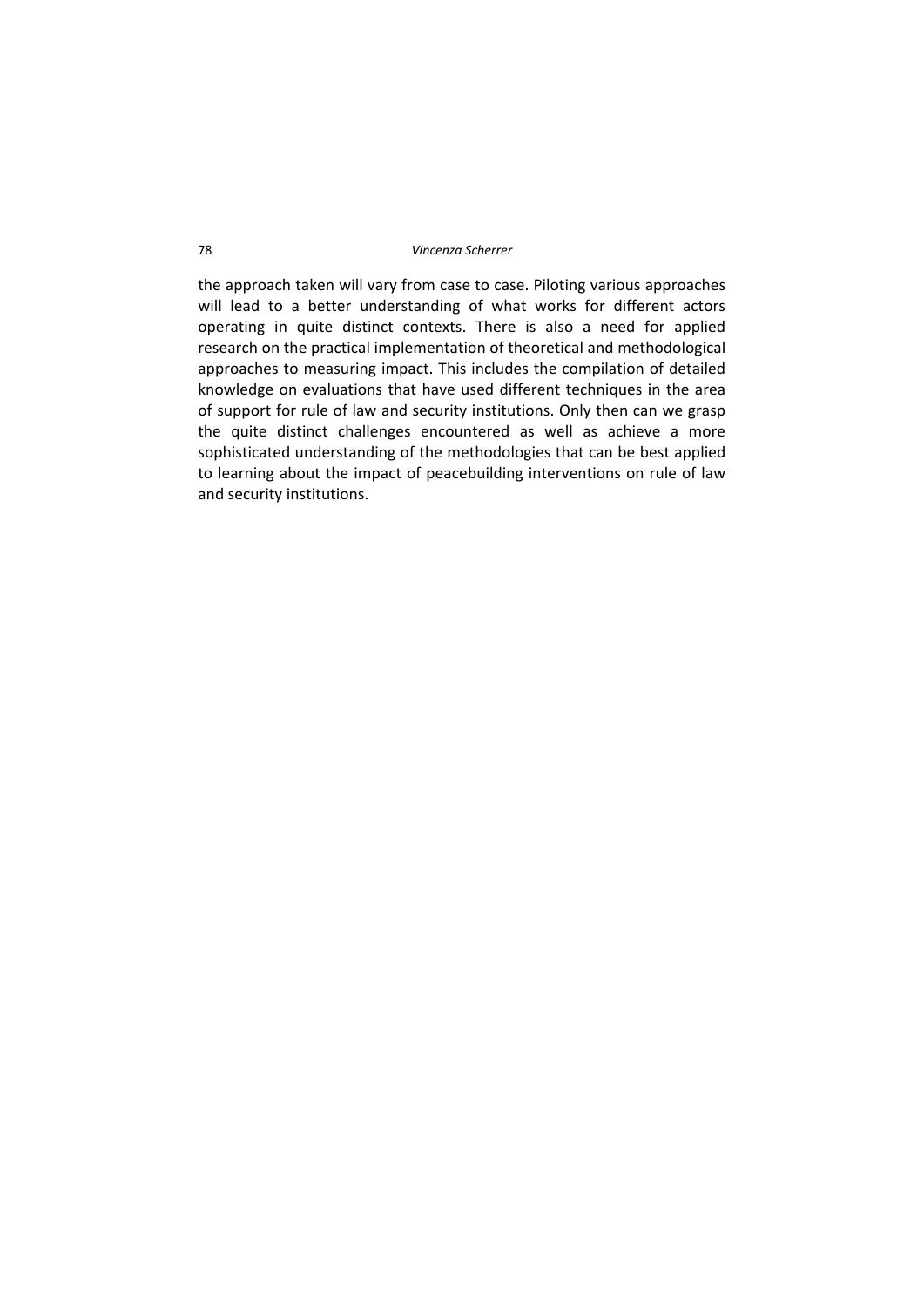## **NOTES**

- <sup>1</sup> This paper is adapted from a mapping study on impact assessment methodologies provided for the Office of Rule of Law and Security Institutions (OROLSI) at the United Nations Department of Peacekeeping Operations (DPKO) and was first presented at a workshop convened by DPKO with the support of DCAF on 'Measuring the Impact of Peacekeeping Missions on Rule of Law and Security Institutions' on 12 March 2012. The author is grateful to Alan Bryden, Mpako Foaleng, Antoine Hanin, Heiner Hänggi, Albrecht Schnabel, Victoria Walker and an anonymous reviewer for their insightful comments on this and previous versions of the draft and to Cherry Ekins, Simon Kläntschi and Callum Watson for their valuable research and editing support. The author is grateful to have benefited from useful comments provided by experts at the DPKO workshop, and in particular to Michael Bamberger for having reviewed the study in preparation for the expert workshop. Finally, the author wishes to thank Ilene Cohn, Annika Hansen and Anna Shotton from DPKO OROLSI for their fruitful collaboration on this project. The views in this paper are those of the author alone and do not reflect the views of the institutions or experts named.<br>
<sup>2</sup> Decision of the Secretary-General's Policy Committee, May 2007, cited in United
- Nations, *UN Peacebuilding: an Orientation,* (New York: United Nations Peacebuilding Support Office, 2010), 5. Available at: http://www.un.org/en/peacebuilding/
- pbso/pdf/peacebuilding\_orientation.pdf <sup>3</sup> United Nations, *United Nations Peacekeeping Operations. Principles and Guidelines* (United Nations Department of Peacekeeping Operations / Department of Field Support,
- 2008), p. <sup>26</sup>‐27. <sup>4</sup> United Nations, *Uniting our strengths: Enhancing United Nations support for the rule of law,* Report of the Secretary‐General, Document No. A/61/636–S/2006/980, 14
- December 2006, para. 53.<br><sup>5</sup> United Nations, Securing peace and development: the role of the United Nations in supporting security sector reform, Report of the Secretary-General, Document No.
- 
- 
- $A/62/659-S/2008/39$ , 23 January 2008, para. 14.<br>
France footnote 1.<br>
See http://www.un.org/en/peacekeeping/about/dpko/.<br>
See http://www.un.org/en/peacekeeping/about/dpko/.<br>
Sovernance and Social Development Resource Centr Helpdesk Research Report, (Birmingham, UK: University of Birmingham, October 2007), p. 1.<br><sup>9</sup> See for instance recent efforts by the UN Inter-Agency Working Group on DDR to
- examine the linkages between DDR and SSR and DDR and Transitional Justice in the UN Integrated DDR Standards.<br><sup>10</sup> For example, DPKO OROLSI has received requests from member states to consider
- further ways to measure the impact of its peacekeeping components in the area of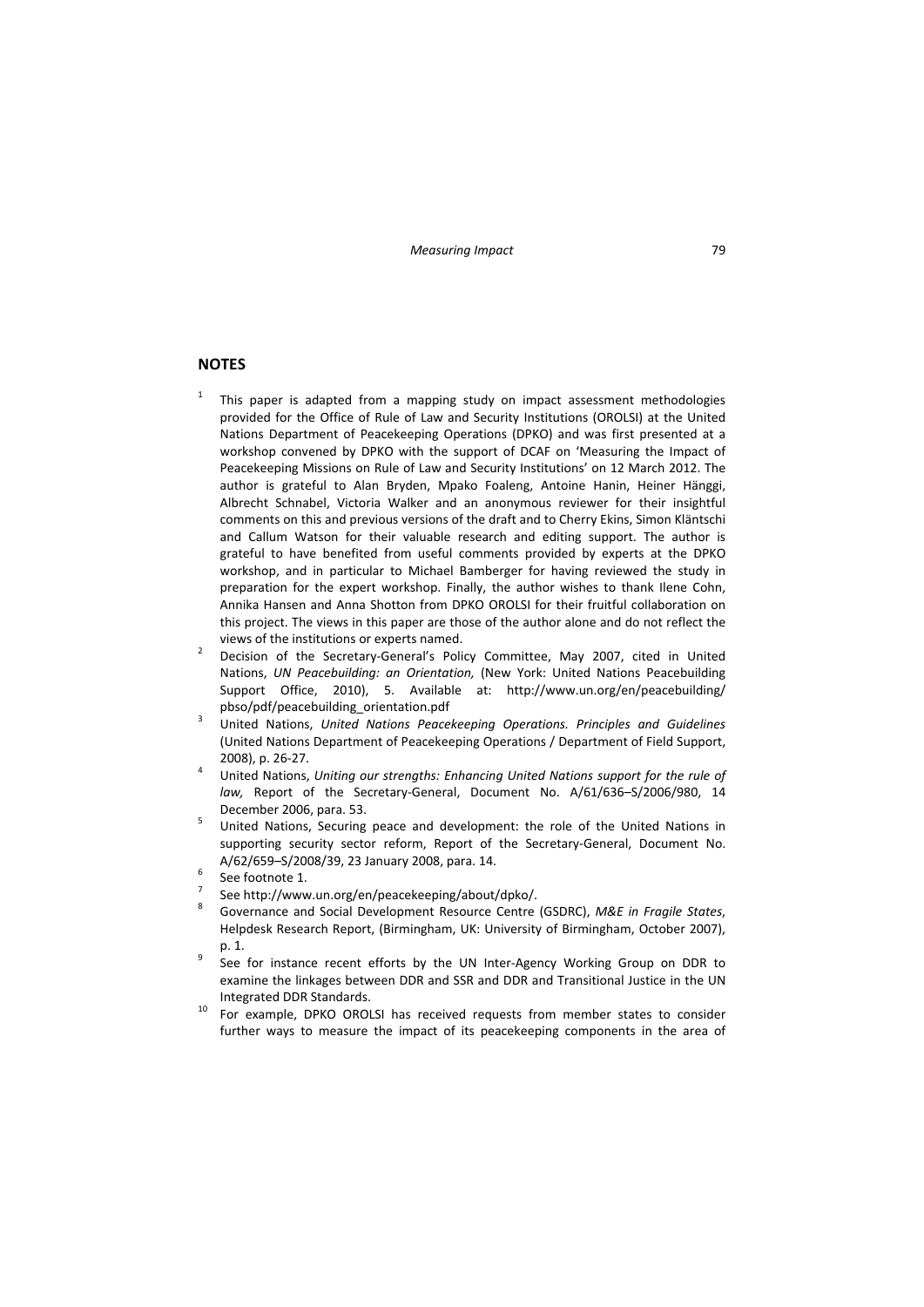support to rule of law and security institutions. The need to measure impact is also reflected in the policies and guidance of numerous international actors: see section 3.<br><sup>11</sup> See discussion in: Diana Chigas and Peter Woodrow, 'Demystifying Impacts in Evaluation

- 
- Practice', *New Routes* 13, no. <sup>3</sup> (2008): <sup>19</sup> 22. <sup>12</sup> Diana Chigas and Peter Woodrow, 'Demystifying Impacts in Evaluation Practice', *New Routes,* vol. 13, no. 3, autumn 2008, pp. <sup>19</sup> – 22. <sup>13</sup> Frans Leeuw and Jos Vaessen, *Impact Evaluations and Development ‐ NONIE Guidance on*
- 
- *Impact Evaluation* (Washington DC: NONIE, 2009), p. 47.<br><sup>14</sup> This paper is based on a background paper prepared for DPKO-OROLSI that was presented at a workshop in New York on the 12<sup>th</sup> of March 2012.
- 
- <sup>15</sup> Selection criteria are described in section 3.<br><sup>16</sup> DCAF established an internal review team that provided feedback on the study. A previous version of the study was also presented at a UN DPKO OROLSI workshop in New York where a number of experts were able to provide feedback. (see Workshop convened by DPKO in collaboration with DCAF, 'Measuring the Impact of Peacekeeping Missions on Rule of Law and Security Institutions', 12 March 2012, New York). Limitations of this study include the very short timeline available to conduct the research and draft the original study in preparation for the DPKO workshop (see footnote 1). A more systematic study covering all relevant evaluation reports could thus not be conducted within the time available. This limiting factor was mitigated by the use of meta‐evaluations to provide an analysis of a broader sample of evaluation approaches,
- as well as examining individual reports.<br><sup>17</sup> The Annex of the NONIE guidance note identifies a range of possible methodologies, including for example MAPP (Method for Impact Assessment of Programmes and Projects). The approaches covered in this study have been selected on the basis that they hold the most promise for measuring support to rule of law and security institutions because they consider specific constraints such as among others the complex and political nature of this kind of support and the need to measure behavioural change. See:
- Frans Leeuw and Jos Vaessen, NONIE Guidance on Impact Evaluation.<br><sup>18</sup> OECD DAC, Glossary of Key terms in Evaluation and Results Based Monitoring (Paris: OECD, 2002), p. 24. <sup>19</sup> OECD‐DAC, *Guidance on Evaluating Conflict Prevention and Peacebuilding Activities*
- (Paris: OECD, 2008), p. 65. <sup>20</sup> Cedric de Coning and Paul Romita, *Monitoring and Evaluation of Peace Operations*, (New
- 
- 
- York: International Peace Institute, 2009), p. 4.<br><sup>21</sup> OECD DAC, *Glossary of Key Terms*, pp. 21-22.<br><sup>22</sup> The International Association for Impact Assessment (IAIA) defines Impact Assessment as "the process of identifying the future consequences of a current or proposed action."
- See http://www.iaia.org/aboutiaia.aspx. <sup>23</sup> Chris Roche, *Impact Assessment for Development Agencies: Learning to Value Change* (Oxford: Oxfam/Novib, 1999), p. 18.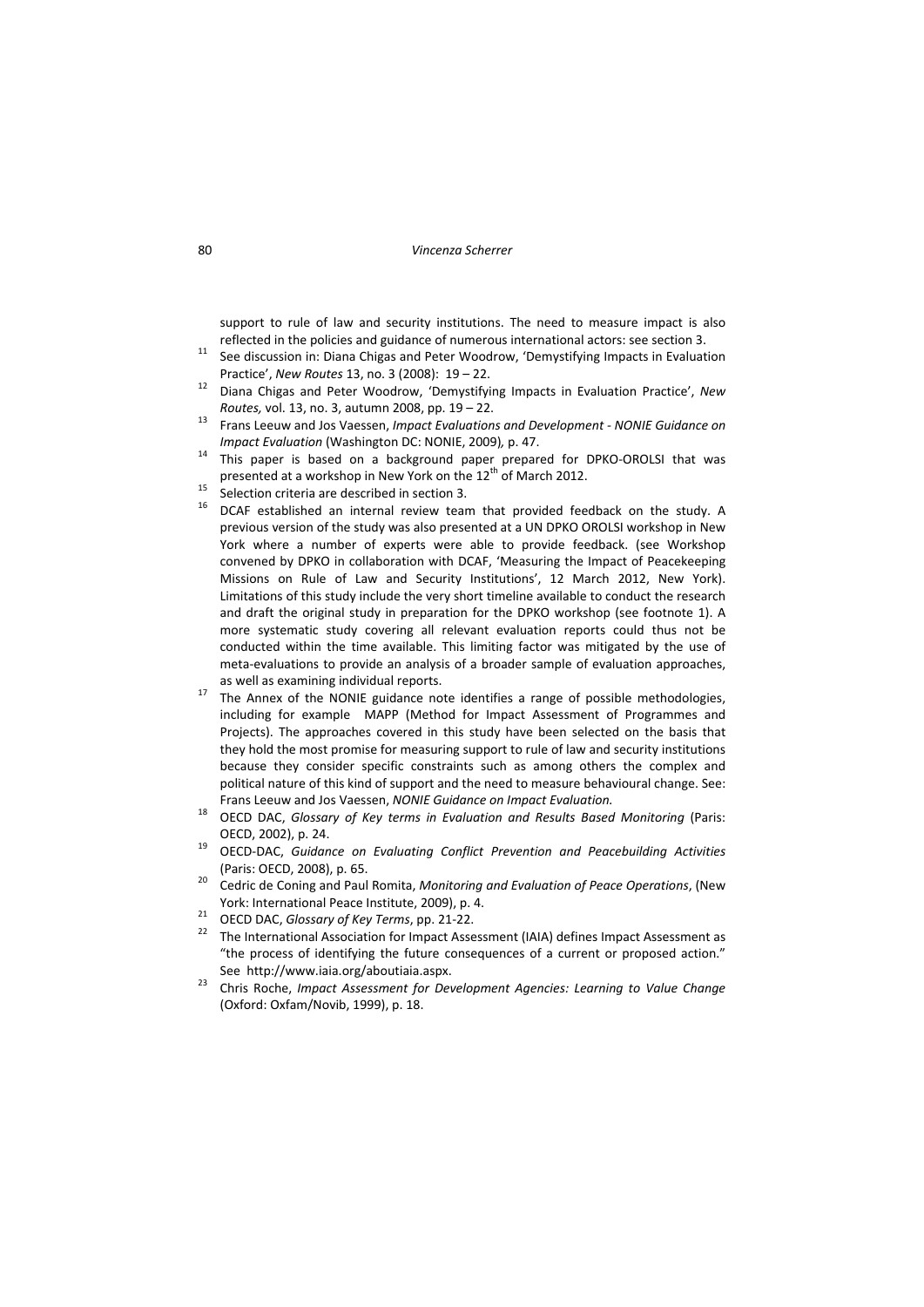- $24$  Broad international initiatives in the past decade that highlighted the need for a global shared approach to international cooperation as well as increased aid effectiveness and better development results, include: The Millennium Development Goals, the OECD DAC Paris Declaration of Aid Effectiveness (2004) as well as the Accra High Level Forum for Aid Effectiveness (2008). <sup>25</sup> Kenneth Busch, *<sup>A</sup> Measure of Peace: Peace And Conflict Impact Assessment (PCIA) Of*
- *Development Projects In Conflict Zones,* Working Paper No. 1, The Peacebuilding and Reconstruction Program Initiative & The Evaluation Unit (Ottawa: International Development Research Centre, 1998). Research and guidance on PCIA were advanced in the early 2000s by the Berghof Conflict Research Center. For a collection of articles on PCIA between 2000 – 2003, see: Alex Austin, Martina Fischer and Oliver Wils (eds.), *Peace and Conflict Impact Assessment. Critical Views on Theory and Practice,* Berghof Handbook Dialogue Series 1 (Berlin: Berghof Research Center for Constructive Conflict
- Management, April 2003). <sup>26</sup> Mary B. Anderson, *Do No Harm: How Aid Can Support Peace ‐ or War* (Boulder/London:
- Lynne Rienner Publishers, 1999). <sup>27</sup> Thania Paffenholz and Luc Reychler, *Aid for Peace – <sup>A</sup> Guide to Planning and Evaluation*
- *for Conflict Zones* (Baden‐Baden: Nomos, 2007). <sup>28</sup> The Aid for Peace Approach is one of the first step‐by‐step process frameworks to guide project planning, monitoring and evaluation for peacebuilding interventions. Two other major contributions to guidance on peacebuilding evaluations include: John Paul Lederach, Reina Neufeldt and Hal Culberton, *Reflective Peacebuilding: A Planning, Monitoring and Learning Toolkit* (Notre Dame, IN/Manila, Philippines: The Joan B. Kroc Institute for International Peace Studies, University of Notre Dame/Catholic Relief Services Southeast Asia Office, 2007); Cheyanne Church and Mark M. Rogers, *Designing for Results: Integrating Monitoring And Evaluation In Conflict Transformation Programs*
- (Washington DC: Search for Common Ground, 2006).<br><sup>29</sup> Cheyanne Scharbatke-Church, 'Evaluating Peacebuilding: Not Yet All It Could Be', in Alex Austin, M. Fischer and H.J. Giessmann (eds.), *Advancing Conflict Transformation ‐ The* Berghof Handbook II, (Leverkusen: Barbara Budrich Publishers, 2011), pp. 461 - 462<br><sup>30</sup> Cheyanne Church and Mark M. Rogers, *Designing for Results*, p. 103.<br><sup>31</sup> An overview of these views is described in: Cheyanne Church
- 
- *Designing for Results,* p. 12. <sup>32</sup> Christoph Spurk, 'Forget impact: concentrate on measuring outcomes: lessons from
- recent debates on evaluationof peacebuilding programmes', *New Routes,* vol. 13, no. 3, autumn 2008, pp. 11 – 14.<br>33 Isak Svensson and Erik Brattberg, 'Randomisation: A New Approach to Measure Impact
- 
- of Peacebuilding Interventions', *New Routes*, vol. 13, no. 3, autumn 2008, pp. 23 24.<br><sup>34</sup> For example, the challenges of using impact evaluation in peacekeeping contexts were illustrated by the problems encountered in an assessment of UNOCI when the limited reintegration activities in DDRRR (early stages) hampered the ability to measure impact.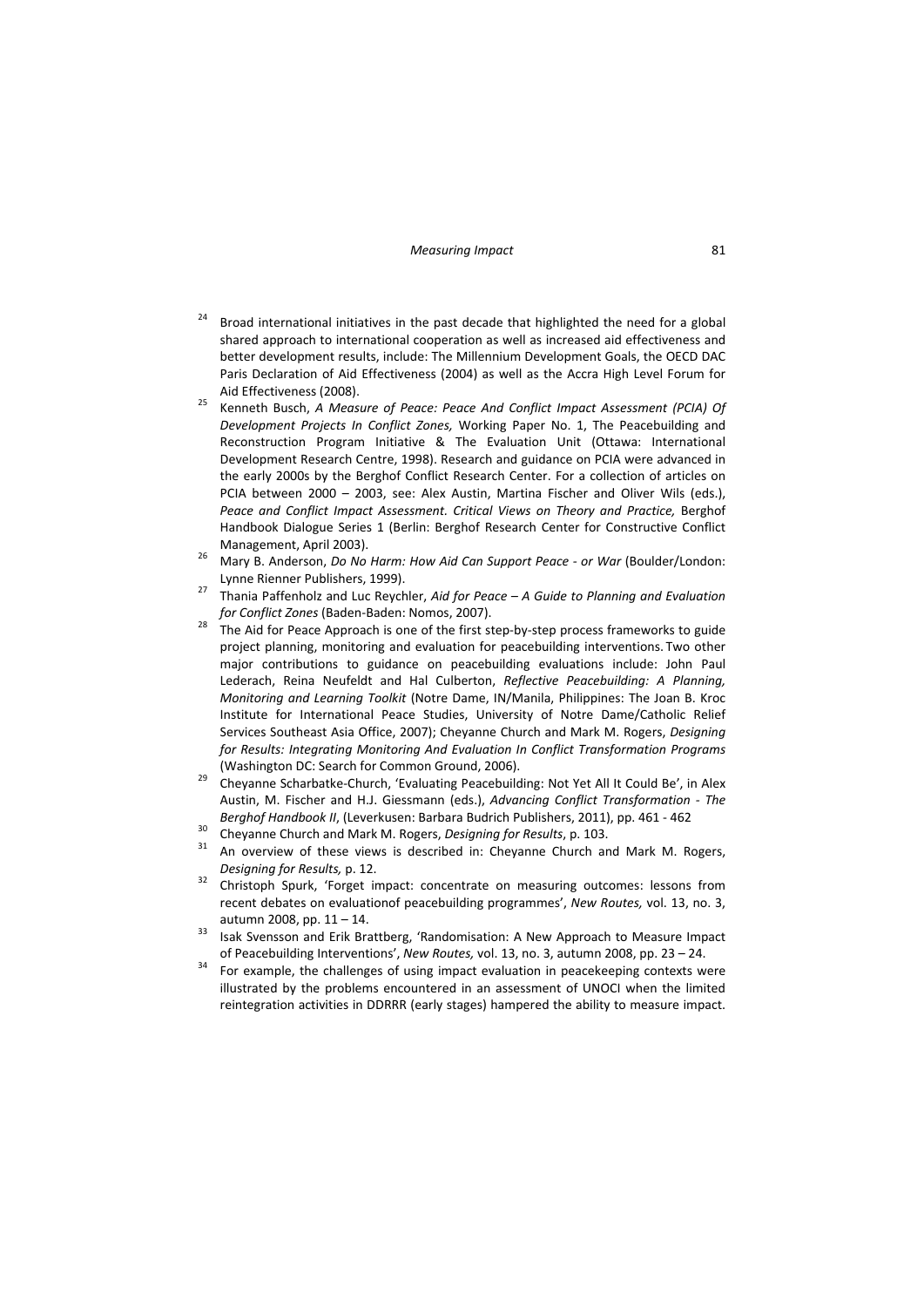Eric Mvukiyehe and Cyrus Samii, *Laying a Foundation for Peace? A Quantitative Impact* Evaluation of the United Nations Operation in Cote d'Ivoire,, December 2008.<br><sup>35</sup> In the field of SSR, for example, there is increasing recognition of the fact that "security

- and justice programmes should be seeking to *contribute* towards positive change at the impact level, but should not expect the M&E system to *attribute* such changes to the programme". Duncan Hiscock and Simon Rynn, 'Monitoring and Evaluation', *OECD* Handbook on SSR, p. 17.<br><sup>36</sup> Diana Chigas and Peter Woodrow, 'Demystifying Impacts in Evaluation Practice'.<br><sup>37</sup> See: Mary Anderson and Lara Olson. *Confronting War: Critical Lessons for Peace*
- 
- 
- Practitioners, (Cambridge, MA: CDA, 2003).<br><sup>38</sup> OECD DAC, *Guidance on Evaluating Conflict Prevention and Peacebuilding Activities.*<br><sup>39</sup> *Ibid.* p. 42.<br><sup>40</sup> Cheyanne Church and Mark M. Rogers, *Designing for Results*, p.
- 
- 
- achieve overall goals. Linkages are established between the various levels to understand what is needed to produce the next level of results. Definition adapted from sources available on the internet resource site dedicated to theory of change:
- http://www.theoryofchange.org/about/what-is-theory-of-change/;<br><sup>42</sup> See for instance: Frans Leeuw and Jos Vaessen, *NONIE Guidance on Impact Evaluation.*<br><sup>43</sup> See for example: Martin Prowse, *Aid effectiveness: the role of*
- *impact evaluation*, Background Note (London: Overseas Development Institute (ODI), 2007), pp. <sup>1</sup> – 2. <sup>44</sup> Nicola Jones, Harry Jones, Liesbet Steer and Ajoy Datta, *Improving Impact Evaluation*
- 
- 
- 
- production and use, ODI Working Paper 300 (London: ODI, March 2009), p. 7.<br><sup>45</sup> Cheyanne Church and Mark M. Rogers, *Designing for Results*, p. 118.<br><sup>46</sup> Ibid. p. 119.<br><sup>47</sup> For general information on participatory M&E appr Estrella (ed.), *Learning from Change: Issues and Experiences in Participatory Monitoring and Evaluation* (Ottawa: International Development Research Centre, 2000); GSDRC, *Participatory M&E and Beneficiary Feedback*, Helpdesk Research Report, (Birmingham,
- UK: University of Birmingham, September 2010). <sup>48</sup> Ken Menkhaus, *Impact Assessment in Post‐Conflict Peacebuilding: Challenges and Future Directions,* Paper Commissioned by International Peace Alliance, Interpeace, July 2004,
- 
- p. 10. <sup>49</sup> Mary Anderson quoted in: *Ibid*. p. 11. <sup>50</sup> OECD DAC, *Guidance on Evaluating Conflict Prevention and Peacebuilding Activities*, Annex 7, p. 86. **51** Marc Howard Ross, 'Action Evaluation in the Theory and practice of Conflict Resolution',
- 
- May 2001, http://www.gmu.edu/programs/icar/pcs/Ross81PCS.htm.<br>
<sup>52</sup> Cheyanne Church and Mark M. Rogers, *Designing for Results*, p. 121.<br>
<sup>53</sup> *Ibid.*<br>
<sup>54</sup> *Ibid.*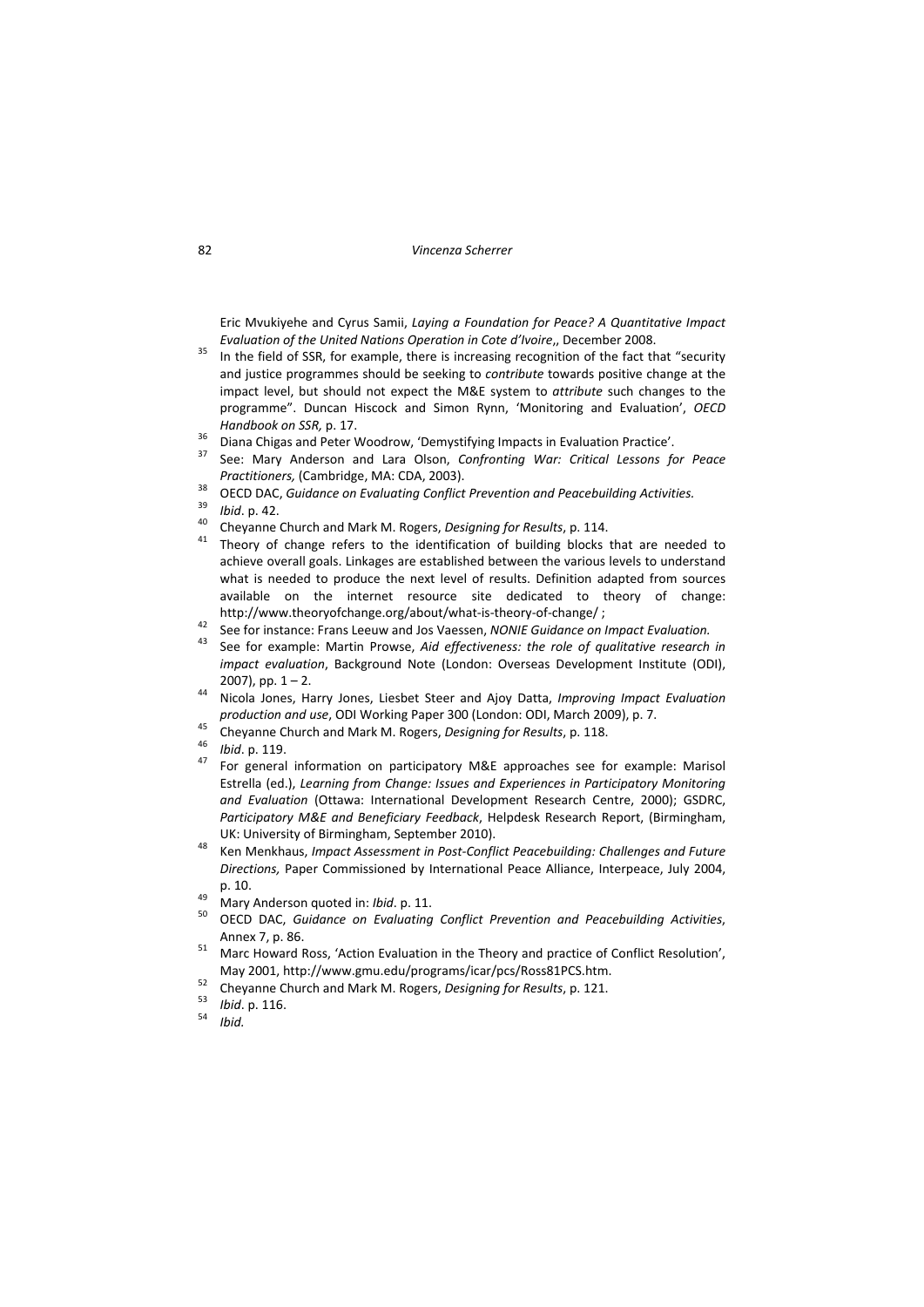- <sup>55</sup> OECD DAC, *Guidance on Evaluating Conflict Prevention and Peacebuilding Activities*,
- Annex 7, p. 88. <sup>56</sup> Cheyanne Church and Mark M. Rogers, *Designing for Results*, p. 117; OECD DAC,
- Guidance on Evaluating Conflict Prevention and Peacebuilding Activities, Annex 7, p. 88.<br><sup>57</sup> Judith Wilde and Suzanne Sockey, Evaluation Handbook (Albuquerque, NM: New Mexico
- Highlands University, 1995), p. 6. <sup>58</sup> Michael Quinn Patton, *Utilization‐focused Evaluation (U‐FE) Checklist,* January 2002, p. 1. http://web.idrc.ca/uploads/user-S/10905198311Utilization\_Focused\_Evaluation.pdf<br>
For thid.<br>
60 Ibid.<br>
61 Ibid.<br>
62 Danish International Development Agency (Danida). *Danida Evaluation Guidelines*
- 
- 
- 
- (Copenhagen: Ministry of Foreign Affairs of Denmark, January 2012), p. 20. <sup>63</sup> For detailed account please refer to: Frans Leeuw and Jos Vaessen, *NONIE Guidance on*
- *Impact Evaluation.*<br>
<sup>64</sup> *Ibid.* p. ix.<br>
<sup>65</sup> Nicola Jones et al., *Improving Impact Evaluation*, p. 4.<br>
<sup>66</sup> See for example: Ester Duflo, Rachel Glennerster and Michael Kremer, *Using*
- 
- 
- *Randomization in Development Economics Research*: *A Toolkit*, NBER Technical Working Papers <sup>0333</sup> (Cambridge, MA: National Bureau of Economic Research, 2006). <sup>67</sup> Eberhard Gohl, Carsta Neuenroth, Alexandra Huber and Verena Brenner, *<sup>A</sup> Guide to*
- *Assessing Our Contribution to Change* (Geneva: Acting by Churches Together for Development (ACT Development), 2009), p. 70.<br>
<sup>68</sup> Frans Leeuw and Jos Vaessen, *NONIE Guidance on Impact Evaluation*, p. 48.<br>
<sup>69</sup> Jones et al., *Improving Impact Evaluation*, pp. 5 – 6.<br>
<sup>70</sup> See: Howard White. *Theory-*
- 
- 
- Working Paper 3 (New Delhi: 3ie, June 2009).<br>
<sup>71</sup> Ibid. p. 18.<br>
<sup>72</sup> Frans Leeuw and Jos Vaessen, *NONIE Guidance on Impact Evaluation*, p. 30.<br>
<sup>73</sup> Howard White, *Theory-Based Impact Evaluation*, p. 1. TBIE is usually c
- 
- 
- 'black box' approach, which "often simply reports an impact being interested in the statistical significance of the coefficient for the average treatment effect, but makes no attempt to answer the why question". *Ibid.* p. 7.<br>
<sup>74</sup> *Ibid.* p. 15.<br>
<sup>75</sup> Drawn from: Howard White, *Theory-Based Impact Evaluation*, pp. 7 – 17. For more detail
- 
- on these key steps, please refer to this working paper. <sup>76</sup> *Ibid*. p. 1. For example, the NONIE guidance favours the "symbiosis between theory‐
- based evaluation and quantitative impact evaluation." Frans Leeuw and Jos Vaessen, NONIE Guidance on Impact Evaluation, p. 31.<br>John Mayne, Contribution analysis: An approach to exploring cause and effect, ILAC Brief,
- No. 16*,* (Fiumicino: Institutional Learning and Change (ILAC) Initiative c/o Bioversity International, July 2008), p.1.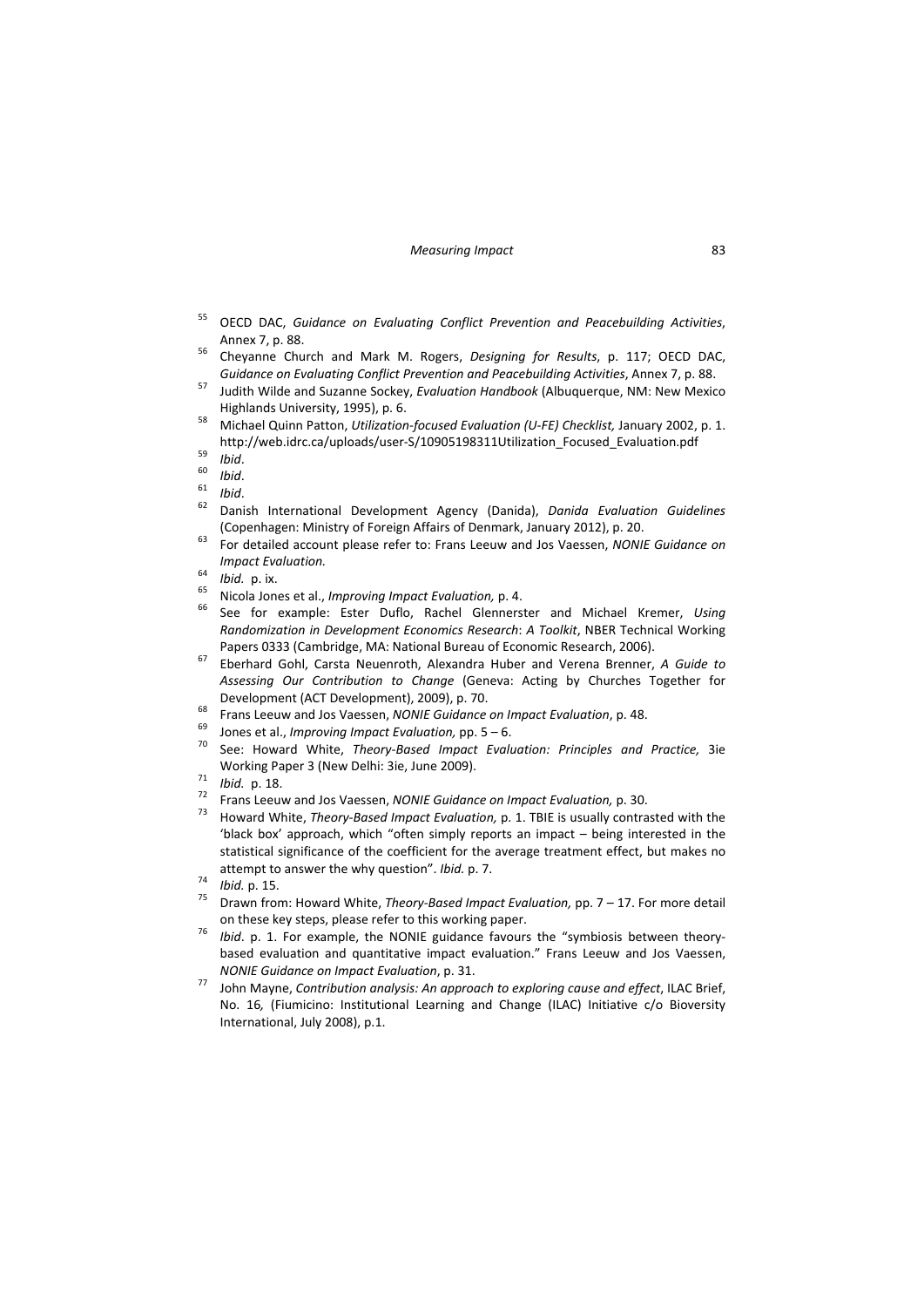- <sup>78</sup> John Mayne, 'Addressing attribution through contribution analysis', *Discussion Paper*,
- Office of the Auditor general of Canada, June 1999, pp. <sup>19</sup> 20. <sup>79</sup> Adapted from: John Mayne, *Contribution analysis: An approach to exploring cause and*
- 
- effect, ILAC Brief 16, May 2008. For a full overview of these steps please see this article.<br><sup>80</sup> John Mayne, 'Contribution Analysis', pp. 71-72.<br><sup>81</sup> Sarah Earl. Fred Carden and Terry Smutylo. *Outcome Mapping: Building L Reflection into Development Programs* (Ottawa: International Development Research
- 
- 
- Centre, 2001), p. 1. <sup>82</sup> *Ibid*. p. 1. <sup>83</sup> *Ibid*. p. 1. <sup>84</sup> Steve Powell and Ivona Čelebičić, *Outcome Mapping Evaluation of Six Civil Society Projects in Bosnia and Herzegovina,* Evaluation Summary Report. (Stockholm: Swedish International Development Cooperation Agency (Sida), 2008), 10. <sup>85</sup> For <sup>a</sup> detailed account of the methods used see: Sarah Earl et al., *Outcome Mapping,*
- Appendix B, pp. 129 30.<br><sup>86</sup> The three stages are adapted from: Terry Smutylo, *Outcome mapping: A method for*
- *tracking behavioural changes in development programs*, ILAC Brief 7, (Fiumicino: ILAC c/o Bioversity International, August 2005), p. 2. <sup>87</sup> *Ibid.* p. 16. This was the case with the OM evaluation conducted by SIDA. Steve Powell
- and Ivona Čelebičić, *Outcome Mapping Evaluation in Bosnia.* <sup>88</sup> Duncan Hiscock and Simon Rynn, 'Monitoring and Evaluation', *OECD Handbook on SSR*,
- 
- 
- 
- p. 46.<br><sup>89</sup> ODI, *RAPID Outcome Assessment* (London: ODI, 2010), p. 1.<br><sup>90</sup> *Ibid*.<br><sup>91</sup> Triangulation refers to 'the use of three or more theories, sources or types of information, or types of analysis to verify and substantiate an assessment.' OECD DAC, Glossary of Key Terms.<br><sup>92</sup> Ibid.<br><sup>93</sup> These stages are adapted from ODI, RAPID Outcome Assessment, p. 1 – 2.<br><sup>94</sup> See: Rick Davies and Jess Dart, *The 'Most Significant Change' (MSC) Technique – A Guide*
- 
- 
- 
- to its Use, 2005. http://www.mande.co.uk/docs/MSCGuide.htm.<br><sup>95</sup> Maureen O'Flynn, *Impact Assessment: Understanding and assessing our contributions to*
- 
- 
- 
- 
- change, M&E Paper 7, (Oxford: INTRAC, 2010), p. 10.<br>
<sup>96</sup> The steps are adapted from Davies and Dart, The MSC Technique, 10.<br>
<sup>97</sup> Rick Davies and Jess Dart, *The 'Most Significant Change' (MSC) Technique,* p. 79.<br>
<sup>98</sup> the specific context. For instance, theory-based impact evaluation can correspond to the participatory approach to evaluations to the extent that efforts are made to support the participatory nature of the evaluation.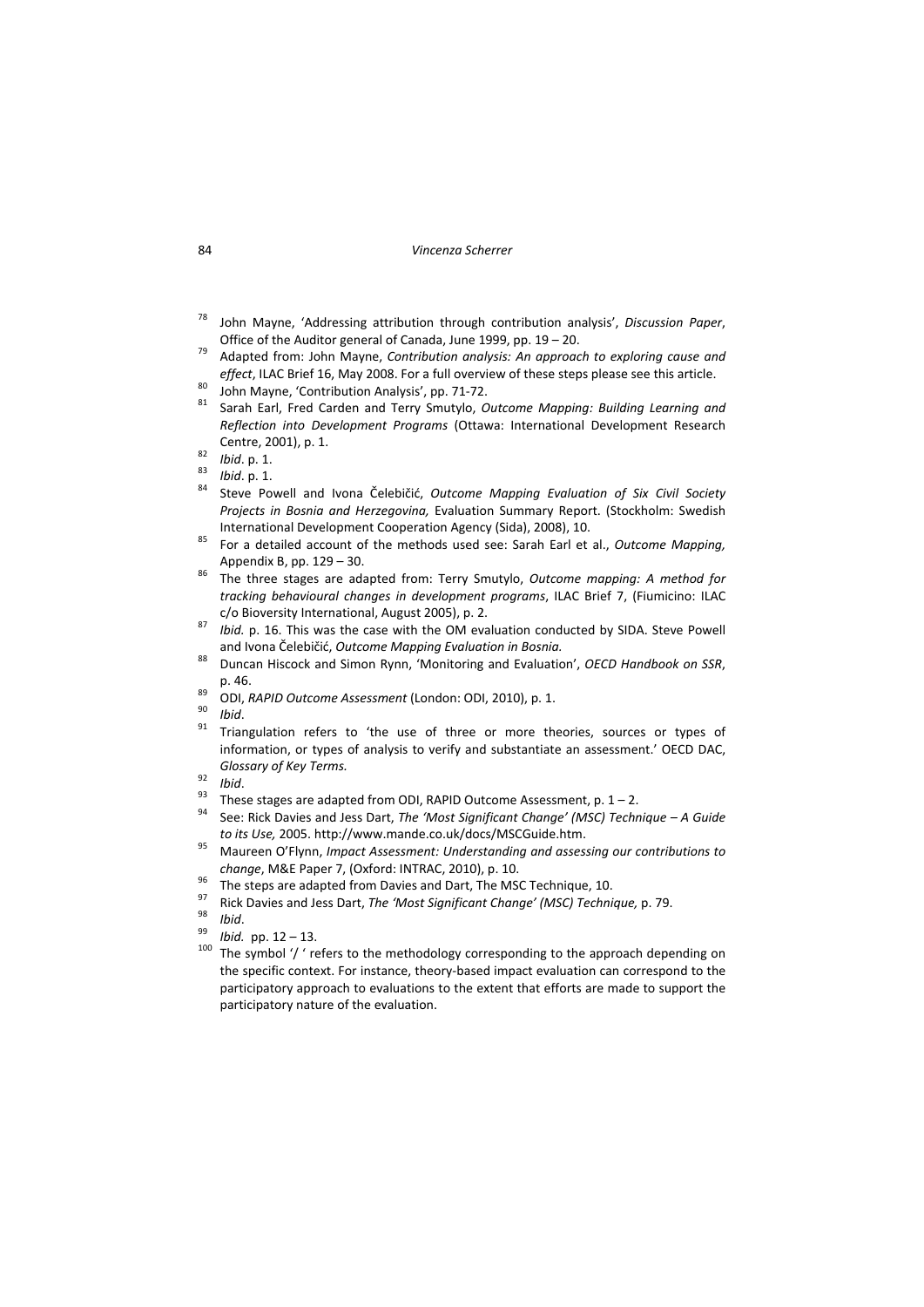- <sup>101</sup> This section provides an overview of the main results from the desk study on international actors' approaches to evaluation and how they have tried to address the need for impact measurement. It was not possible to access information for each actor discussed on their specific approaches to evaluating the impact of support for rule of law and security institutions. This is because the evaluation policies and guidelines of international actors are generic and do not usually single out specific areas of their work, but also because examples of evaluations of rule of law and security institutions components at the impact level were extremely difficult to come by. This section therefore limits itself to providing an overview of how international actors approach evaluation more broadly (beyond rule of law and security institutions issues, so as to
- include general evaluations of country programmes for instance).<br><sup>102</sup> These two groups have been selected because they contain the actors within the UN system that are most likely to be working on rule of law and security institutions issues. Members of the SSR task force are: DPA, DPKO, ODA, OHCHR, OSAA, PBSO, UNICEF, UNDP, UNU Women, UNODC, UNFPA. Members of the UN RoL Coordination and Resource Group are: DPA, DPKO, OHCHR, OLA, UNDP, UNHCR, UNICEF, UN Women, UNODC. Actors that are part of these groups but not considered in the mapping are the Office of Legal Affairs (OLA) and the Office of the Special Adviser on Africa (OSAA), because they either do not have evaluation policies and guidance or we had no access to information on them. <sup>103</sup> Office of Development Effectiveness, *Impact Evaluation*, Evaluation Best Practice Brief,
- 
- 
- 
- 
- (Canberra: AusAID, Australian Government, November 2006), p. 3.<br>
<sup>104</sup> JICA, *Annual Evaluation Report 2010*, (Tokyo: JICA, 2010), p. 11.<br>
<sup>105</sup> USAID, *Evaluation Policy, Ibid,* (Washington DC: USAID, 2011), p. 2.<br>
<sup>106</sup> discontinuity design and natural experiment. JICA, *Annual Evaluation Report 2010,* p. 56. <sup>108</sup> *Ibid.* p. 56. <sup>109</sup> United States Agency for International Development (USAID), *<sup>A</sup> Meta Evaluation of*
- 
- *Foreign Assistance Evaluations,* Office of the Director of U.S. Foreign Assistance (Washington DC: US Department of State, June 2011), p. 37.<br><sup>110</sup> Kim Forss, Evert Vedung, Stein Erik Kruse, Agnes Mwaiselage and Anna Nisdotter, 'Are
- Sida Evaluations Good Enough? An Assessment of 34 Evaluation Reports', *Sida Studies in*
- 
- 
- *Evaluation,* 2008:1, p. 49.<br>
<sup>111</sup> *Ibid.* p. 54.<br>
<sup>112</sup> *Ibid.* p. 72.<br>
<sup>113</sup> Independent commission for Aid Impact, 'ICAI's Approach to Effectiveness and Value for

Money', Report 1, (London: ICAI, November 2011), p. 14.<br>
<sup>114</sup> Ibid. p. 15.<br>
Roger Drew, Synthesis Study of DFID's Strategic Evaluations 2005 – 2010: A report *produced for the Independent Commission for Aid Impact* (London: ICAI, 2011), p. 59.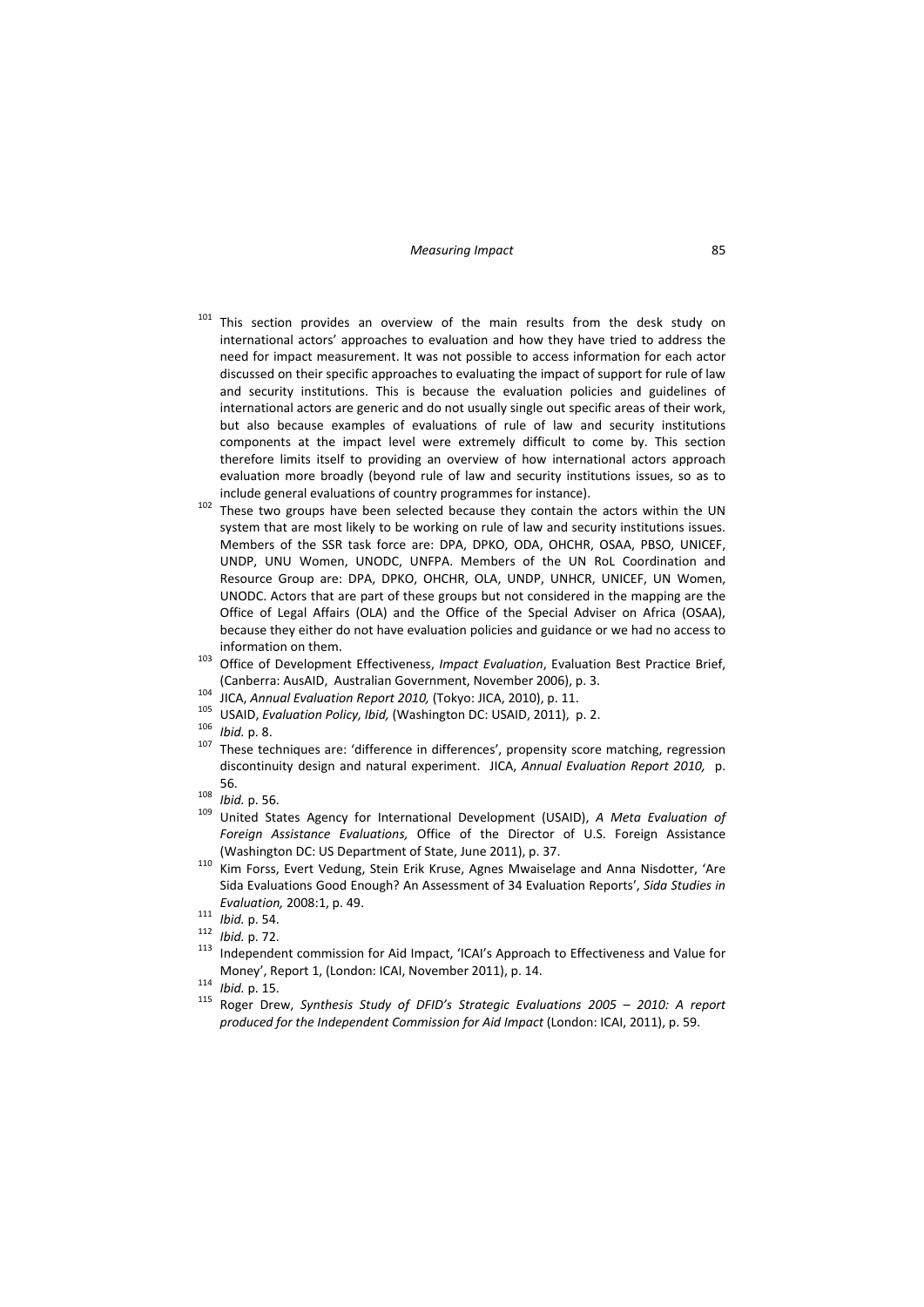#### 86 *Vincenza Scherrer*

- <sup>116</sup> Mark Pearson, *Impact Evaluation of the Sector Wide Approach (SWAp), Malawi*, Final
- Report (London: DFID, <sup>22</sup> June 2010), p. 16. <sup>117</sup> *Canadian International Development Agency (CIDA), CIDA Evaluation Guide, (Gatineau,*
- *QC: CIDA, 2004),* p. <sup>E</sup>‐13. <sup>118</sup> Stefan Molund and Görun Schill, *Looking Back, Moving Forward : Sida Evaluation*
- *Manual,* 2nd Ed. (Stockholm: SIDA, 2007), p. 34. <sup>119</sup> See: Kate Butcher and Shane Martin, *Independent Progress Report of PNG Australia Sexual Health Improvement Program (PASHIP) AidWorks Initiative Number ING918*
- 120 Peter Ellis, *Impact Evaluation*, Office of Development Effectiveness (Canberra: Australian
- 
- Agency for International Development, November 2006), p. 3.<br><sup>121</sup> CIDA, *Evaluation Guide*, p. E-13.<br><sup>122</sup> Note that in this table, as with tables 5 and 6, efforts are made to determine to what extent actors are using methodologies relevant for measuring impact. However, not in all cases have these methodologies been used for examining impact, they are at times used as well as components of more general evaluations. The tables are not intended to
- 
- be exhaustive but highlight examples of methodologies used.<br><sup>123</sup> Ellis, *Impact Evaluation*, pp. 1-2.<br><sup>124</sup> AusAID, 'Evaluation Reports', http://www.ausaid.gov.au/publications/pubs.cfm?
- Type=PubEvaluationReports. <sup>125</sup> Robyn Renneberg, Yvonne Green, Memafu Kapera and Jean‐Gabriel Manguy, *Papua New Guinea Media Development Initiative 2 AidWorks Initiative No: INF757*, Evaluation
- 
- Report (Canberra: AusAID, 12 May 2010), p. 30.<br><sup>126</sup> Kate Butcher and Shane Martin, *Independent Progress Report of PASHIP.*<br><sup>127</sup> AusAID. *Impact evaluation of the Thailand-Australia HIV/AIDS Ambulatory Care Project,*
- Evaluation and Review Series no. 37, May 2005. <sup>128</sup> AusAID, *Fiji: Annual program performance update <sup>2006</sup>‐<sup>07</sup>* (Canberra: AusAID, 2006), p.
- vii. <sup>129</sup> AusAID, 'Papua New Guinea: Annual program performance update <sup>2006</sup>‐07' (Canberra:
- AusAID, 2006), p. 32. <sup>130</sup> Sue Emmott, Ken Lee, Paul Weelen, *The Capacity Building Service Centre in Papua New*
- 
- Guinea Independent Evaluation Report (Canberra: AusAID, December 2009), p. 26.<br><sup>131</sup> CIDA, Evaluation Study of the PANAFTEL Project (Gatineau, QC: CIDA, 1999).<br><sup>132</sup> This is referenced by an ICAI, not a DFID document. Howe to evaluate DFID reports except at the project level. Independent Commission for Aid Impact, 'ICAI's Approach to Effectiveness and Value for Money', Report 1, (London: ICAI,
- 
- 
- November 2011), p. 8.<br>
<sup>133</sup> *Ibid.*<br>
<sup>134</sup> Pearson, *Impact Evaluation of SWAp Malawi*,<br>
<sup>135</sup> Howard White, Nina Blöndal, Edoardo Masset and Hugh, Waddington, *Maintaining Momentum Towards the MDGs: An Impact Evaluation of Interventions to Improve*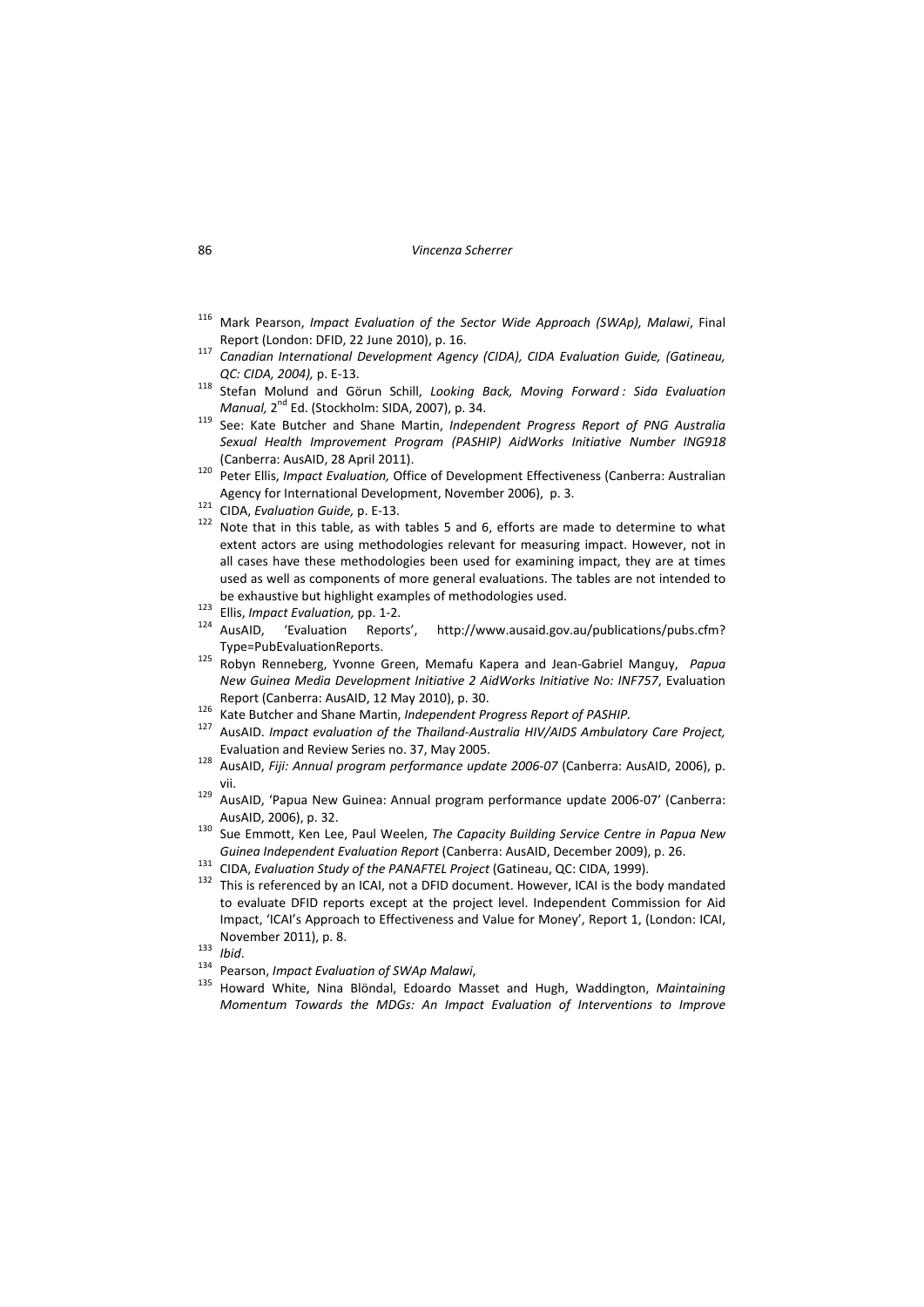*Maternal and Child Health and Nutrition Outcomes In Bangladesh* (London: DFID,

- September 2005).<br>
<sup>136</sup> DFID, 'Research for Development Project Record: Climate Change Adaptation in Africa,'
- http://www.dfid.gov.uk/r4d/Project/60055/Default.aspx. <sup>137</sup> Jeremy Clarke et al., *DFID Influencing in the Health Sector: <sup>A</sup> Preliminary Assessment of Cost Effectiveness,* DFID Working Paper*,* No. 33, prepared by the Overseas Development
- Institute (London: DFID, November 2009). <sup>138</sup> Japan International Cooperation Agency, *New Guidelines for Project Evaluation,*
- 
- Evaluation Department (Tokyo: JICA, 2010), p. 73.<br>
<sup>139</sup> JICA. Annual Evaluation Report 2010 (Tokyo: JICA, 2010), pp. 56-57.<br>
<sup>140</sup> Karin Attström, Anders Kragh and Vladimir Korzh, *Young People Against Drugs The*
- Pinsk Model in Belarus, Sida Evaluation 2008:22 (Stockholm: SIDA, May 2008), p. 5.<br><sup>141</sup> Steve Powell and Ivona Čelebičić, *Outcome Mapping Evaluation in Bosnia*. See also:
- 
- Molund and Schill, Sida Evaluation Manual, p. 99.<br><sup>142</sup> USAID, USAID Evaluation Policy (Washington DC: USAID, 2011), p. 7.<br><sup>143</sup> Jeffrev Swedburg and Steven Smith, Mid-Term Evaluation of USAID's Counter-Extremism
- *Programming in Africa* (Washington DC: USAID, February <sup>1</sup> 2011), p. 1. <sup>144</sup> The Mitchell Group, *Impact Evaluation of the Community Revitalization Through Democratic Action Program (CRDA), Serbia Local Government Reform Program (SLGRP),*
- *and Serbia Enterprise Development Project (SEDP)* (Washington DC: USAID, June <sup>2</sup> 2008). <sup>145</sup> Fiona Kotvojs and Bradley Shrimpton, 'Contribution analysis ‐ <sup>A</sup> new approach to evaluation in international development', *Evaluation Journal of Australasia,* vol. 7, no. 1,
- 
- 
- 
- 
- autumn 2007, p. 27.<br>
<sup>146</sup> Kotvojs and Shrimpton, 'Contribution analysis', p. 29.<br>
<sup>147</sup> *Ibid.* p. 33.<br>
<sup>148</sup> *Ibid.*<br>
<sup>149</sup> Steve Powell and Ivona Čelebičić, *Outcome Mapping Evaluation in Bosnia.*<br>
<sup>149</sup> Steve Powell an NONIE members; however, the findings draw on consultation among a reference group of evaluation experts. NONIE, 'About NONIE', http://www.worldbank.org/ieg/
- nonie/about.html. <sup>151</sup> Frans Leeuw and Jos Vaessen, *NONIE Guidance on Impact Evaluation*, p. 77. The other methodologies mentioned in the annex are success case method and the method for impact assessment of projects and programmes (MAPP). They are not covered in the above discussion because they have mostly been associated with very specific contexts
- such as training evaluations and rural appraisal evaluations. <sup>152</sup> Franck Perrault, 'From the Director's Desk', in *OPEV Sharing [newsletter]*, Operations
- Evaluation Department, fall 2011. <sup>153</sup> The African Development Bank (AfDB) is <sup>a</sup> member of the Evaluation Cooperation Group
- (ECG) which is <sup>a</sup> member of NONIE (see below). <sup>154</sup> AfDB, *Uganda Poverty Alleviation Project: Project Performance Evaluation Report (PPER)*, Operations Evaluation Department (Tunis: AfDB, 14 June 2001), p. 5.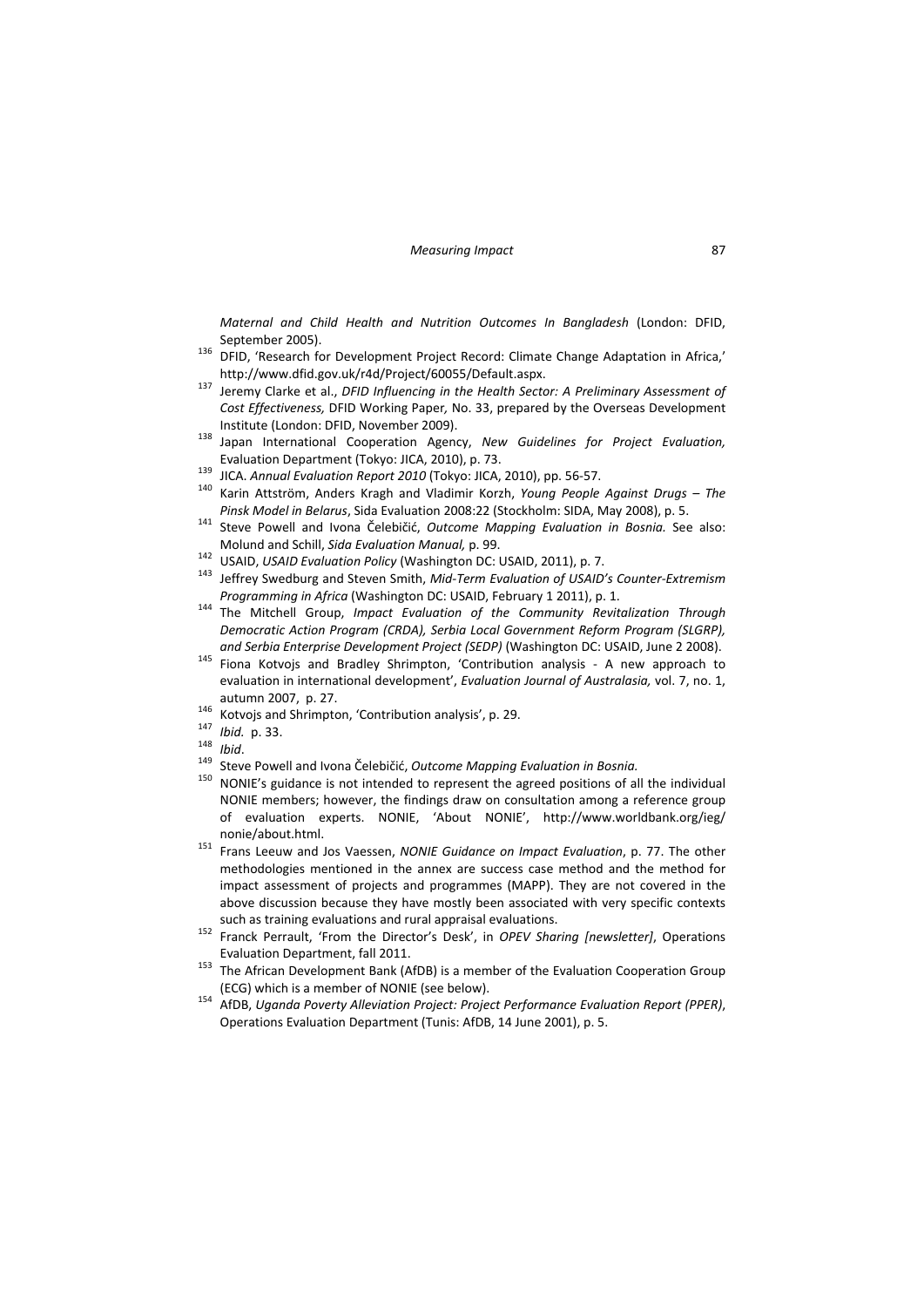#### 88 *Vincenza Scherrer*

- <sup>155</sup> AfDB, *Egypt, Morocco and Tunisia: Energy Sector Impact Study*, Operations Evaluation
- Department, (Tunis: AfDB, <sup>5</sup> June 1998). <sup>156</sup> African Development Fund, *Nigeria: Rural Water Supply and Sanitation Sub‐Programmes In Yobe and Osun States ‐ Appraisal Report*, Water and Sanitation Department, (Tunis: AfDB, May 2007), pp. <sup>37</sup>‐40. <sup>157</sup> See: AfDB, *Evaluation of the Decentralisation Strategy and Process in the African*
- *Development Bank: Concept Note*, Operations Evaluation Department, (Tunis: AfDB, 22
- October 2008).<br>
<sup>158</sup> EuropeAid, 'Evaluation of projects, programmes and strategies',<br>
http://ec.europa.eu/europeaid/evaluation/methodology/methods/mth\_pps\_en.htm.
- http://ec.europeAid, 'Cause-and-effect analysis', http://ec.europa.eu/europeaid/evaluation/ methodology/methods/ mth\_att\_en.htm. <sup>160</sup> Robert N. LeBlanc et al., *Country Level Report: Uganda,* Final Report prepared for the
- 
- European Commission, November 2009. <sup>161</sup> Consortium composed by ECO Consult, AGEG, APRI, Euronet, IRAM, NCG, '*Country Level Report: Botswana*', European Commission, December 2009. Available at: http://ec.europa.eu/europeaid/how/evaluation/evaluation\_reports/reports/2009/1273 \_vol2\_en.pdf.; European Commission: '*Country Evaluation Jordan*', Final Report, August 2007. Jürgen Buchholz et al. *Country Level Report: Botswana*, Final Report prepared for Europe Aid and European Commission, December 2009. http://ec.europa.eu/europeaid/
- how/evaluation/evaluation\_reports/reports/2007/1087\_vol3\_en.pdf <sup>162</sup> See, for example, use of an "Expected Impact Diagram". Aide <sup>à</sup> la Décision Economique Belgium, *Evaluation of European Commission's Support to Egypt Country level*
- *Evaluation*, Final Report prepared for the European Commission, December 2010. <sup>163</sup> For an example of OECD direct involvement in an outcome mapping evaluation see OECD DAC, 'Evaluating Development Impacts ‐ An Overview'*,* http://www.oecd.org/
- document/17/0,3746,en\_ 21571361\_34047972\_46179985\_1\_1\_1\_1,00.html. <sup>164</sup> Swiss Agency for Development and Cooperation (SADC) and OECD, *Outcome Mapping*
- *and empowerment: the experience of SAHA in Madagascar* (Paris: OECD DAC, 2010). <sup>165</sup> See: World Bank, 'Evaluation Approach', http://web.worldbank.org/external/ default/main?theSitePK=1324361
- &piPK=64252979&pagePK=64253958&menuPK=5039271&contentMDK=20789685. <sup>166</sup> Independent Evaluation Group (IEG), *An Impact Evaluation of India's Second and Third*
- Andhra Pradesh Irrigation Projects (Washington DC: World Bank, 2008).<br><sup>167</sup> IEG, Do Conditional Cash Transfers Lead to Medium-Term Impacts? Evidence from a
- Female School Stipend Program in Pakistan (Washington DC: World Bank, 2011).<br><sup>168</sup> IEG, Assessing the Long-Term Effects of Conditional Cash Transfers on Human Capital:
- Evidence from Colombia (Washington DC: World Bank, January 10 2011).<br><sup>169</sup> AfDB, Revised Guidelines on Project Completion Report (PCR) Evaluation Note and Project
- *Performance Evaluation (PPER)*, Operations Evaluation Department (Tunis: AFDB, January 2001), pp. <sup>64</sup> ‐ 65. <sup>170</sup> *Ibid.* pp. <sup>65</sup>‐6.
-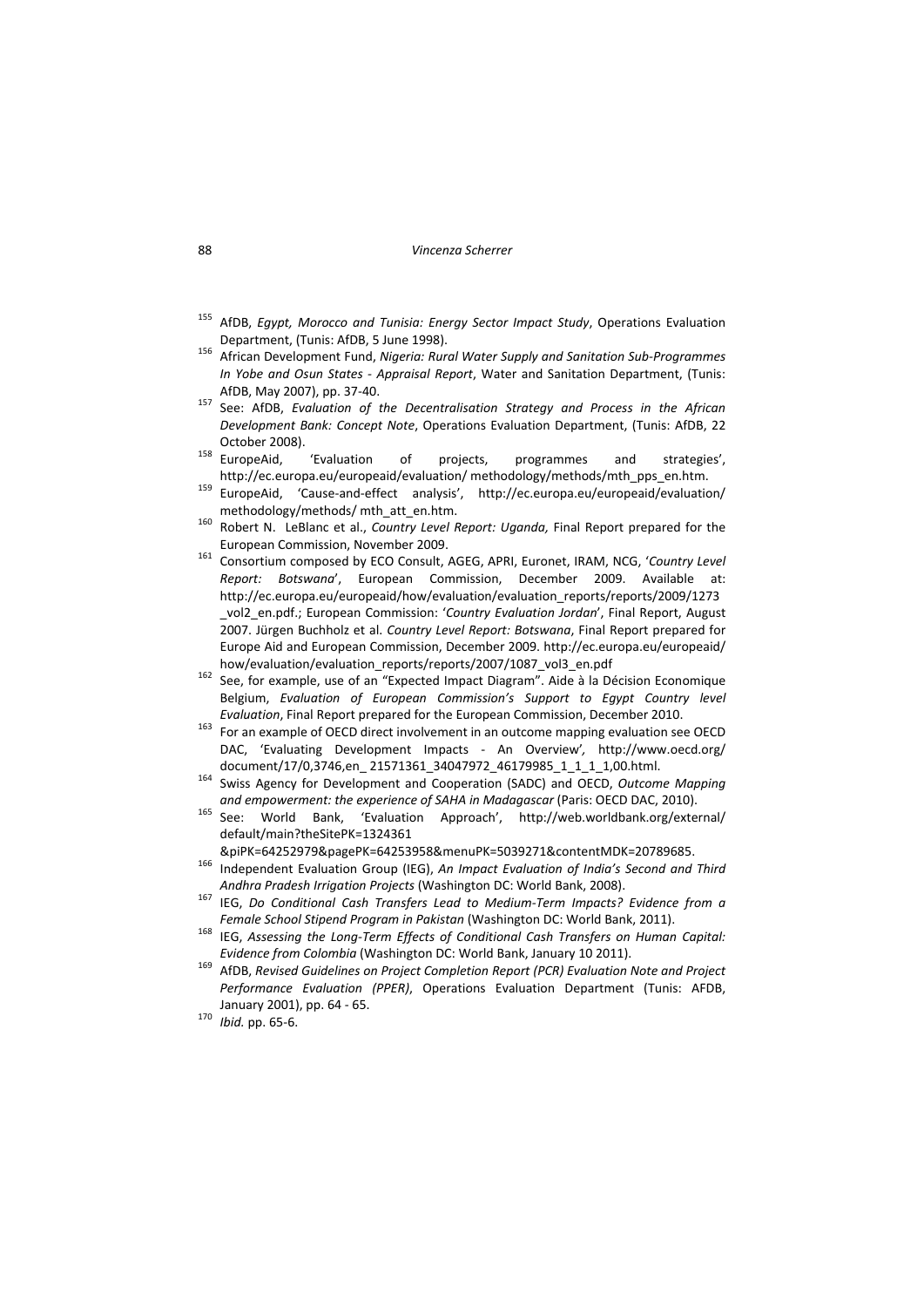- 
- 
- <sup>171</sup> AfDB, *Uganda Poverty Alleviation Project*. <sup>172</sup> AfDB, *Evaluation Concept Note*. <sup>173</sup> EuropeAid, 'Analysis'*,* http://ec.europa.eu/europeaid/evaluation/methodology/
- 
- methods/mth\_ana\_en.htm#01. <sup>174</sup> EuropeAid, 'Analysis'*.* <sup>175</sup> OECD DAC, *The DAC Network in Development Evaluation – Illuminating Development*
- 
- Results and Challenges, Factsheet (Paris: OECD, 2010).<br><sup>176</sup> OECD DAC, Glossary of Key Terms.<br><sup>177</sup> The network is one of the five NONIE members. See: OECD DAC, 'Evaluating Development Impacts ‐ An Overview', http://www.oecd.org/document/17/
- 0,3746,en\_21571361\_34047972\_46179985\_1\_1\_1\_1,00.html. <sup>178</sup> OECD DAC, *Guidance on Evaluating Conflict prevention and Peacebuilding Activities,* Annex 7.<br><sup>179</sup> *Ibid.* p. 10.<br><sup>180</sup> *Ibid.* p. 41.<br><sup>181</sup> See for example: Michael Bamberger, *Conducting Quality Impact Evaluations Under*
- 
- 
- *Budget, Time and Data Constraints* (Washington DC: World Bank, 2006). <sup>182</sup> On the experience of the IEG in conducting impact evaluation, see for example: Howard
- White, *Impact Evaluation: The Experience of the Independent Evaluation Group of the World Bank* (Washington DC: World Bank, 2006). The World Bank has developed a handbook for quantitative impact evaluation methods. See: Shahidur R. Khandker, Gayatri B. Koolwal and Hussain A. Samad, *Handbook on impact evaluation: quantitative*
- 
- methods and practices (Washington DC: World Bank, 2010).<br><sup>183</sup> Howard White, *Impact Evaluation: The Experience of the IEG*, p. 20.<br><sup>184</sup> The Joint Inspection Unit (JIU) is responsible to the General Assembly of the United Nations and similarly to the competent legislative organs of those specialized agencies and other international organizations within the United Nations system that have accepted its statute. See: JIU, 'Welcome to the JIU', http://www.unjiu.org/ . Office of Internal Oversight Services (OIOS), 'Inspection and Evaluation Division', http://www.un.org/depts/oios /pages/ied.html. <sup>185</sup> Office of Internal Oversight Services (OIOS), *Evaluation Manual‐ Guidelines for the*
- *conduct of inspections and evaluations in the United Nations Office of Internal Oversight*
- 
- 
- Services, Inspection and Evaluation Division (New York: United Nations, 2009).<br><sup>186</sup> OIOS, Evaluation Manual, p. 49.<br><sup>187</sup> OIOS, Evaluation Manual, p. 51.<br><sup>188</sup> United Nations General Assembly, Report of the Committee for Coordination, Supplement No. 16, A/64/16, 2 July 2009, para. 38.<br><sup>189</sup> Ibid. para. 45.<br><sup>190</sup> Ibid. para. 44.<br><sup>191</sup> DPKO and Department of Field Support, *Ten-year Impact Study on Implementation of UN*
- 
- 
- *Security Council Resolution 1325 (2000) on Women, Peace and Security in Peacekeeping*, Final Report (New York: United Nations, 2010), p. 13.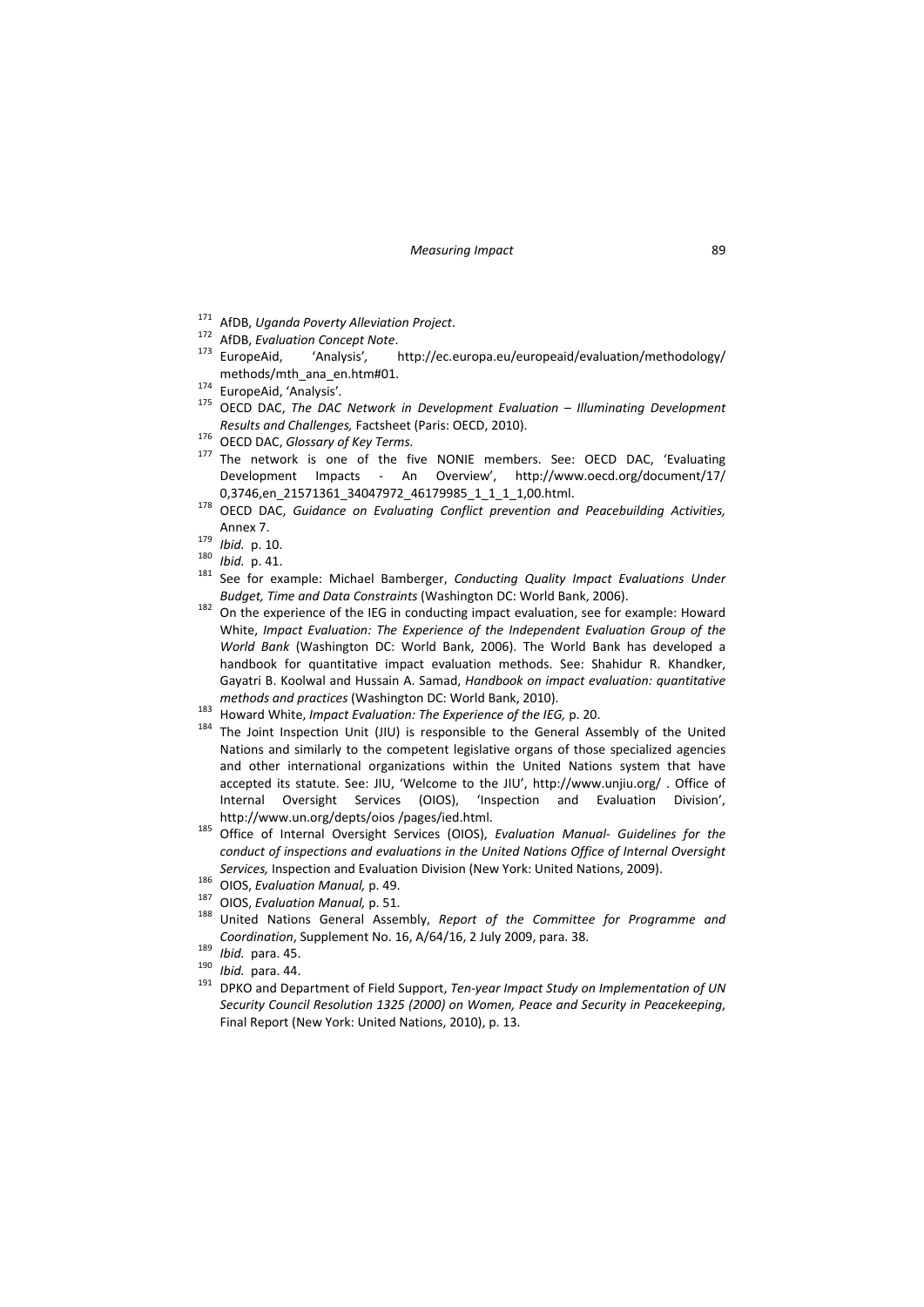- $192$  Equitas and Office of the United Nations High Commissioner for Human Rights (OHCHR), *Evaluating Human Rights Training Activities ‐ A Handbook for Human Rights Educators*
- (Montreal, QC: Equitas & OHCHR, 2011), p. 110. <sup>193</sup> Peacebuilding Support Office, *Peacebuilding Review* (New York: United Nations,
- November 2011), p. 13. <sup>194</sup> United Nations Development Programme (UNDP), *Handbook on Planning, Monitoring* and Evaluating for Development Results (New York: UNDP, 2009), p. 136.<br><sup>195</sup> UNDP, *The Evaluation Policy of UNDP*, DP/2011/3, 15 November 2010.<br><sup>196</sup> Stuart Black. *Impact Evaluation of the Reaional Corporate Social Resp*
- 
- 
- *Project*, Final Evaluation (European Union and UNDP, September 2008). <sup>197</sup> Tony Beck, Francoise Coupal, Scott Green and Christina Bierring, *Strengthening Evaluation for Improved Programming ‐ UNFPA Evaluation Quality Assessment* (New York: United Nations Population Fund (UNFPA), December 2005), p. xi. <sup>198</sup> United Nations High Commission for Refugees (UNHCR), *UNHCR's Evaluation Policy*
- (Geneva: UNHCR, 2010), pp. 4 6; UNHCR, *Measure for measure : a field‐based snapshot of the implementation of results based management in UNHCR,* Initial management response, December 2010, p. 1. <sup>199</sup> Paul O'Hagan, *An Independent Impact Evaluation of UNHCR's Community Based*
- 
- Reintegration Programme in Southern Sudan (Geneva: UNHCR, March 2011).<br><sup>200</sup> United Nations Children's Fund (UNICEF), Advocacy Toolkit: A guide to influencing
- *decisions that improve children's lives* (New York: UNICEF, 2010), pp. 62, 75.<br><sup>201</sup> UNICEF, 'Evaluation and lessons learned',
- http://www.unicef.org/evaluation/index\_13486.html. <sup>202</sup> UNICEF, 'Communication for Development'*,* http://www.unicef.org/cbsc/ index\_42377.html. <sup>203</sup> UNICEF and the Ministry of Foreign Affairs of the Netherlands, *Impact evaluation of*
- *drinking water supply and sanitation interventions in rural Mozambique: More than Water*, Mid‐term Report (The Hague: Ministry of Foreign Affairs of the Netherlands,
- 
- October 2011). <sup>204</sup> UNICEF, 'Communication for Development'. <sup>205</sup> Daniel McAvoy and Michelle Legu, *Solomon Islands Earthquake qnd Tsunami Disaster: An Evaluation of UNICEF's Response in the Emergency and Initial Recovery Phases* (Fiji:
- UNICEF Pacific Office, April 2008), p. 3. <sup>206</sup> Peter Allan and IEG, *Independent project evaluation of the Support to Crime Prevention and Criminal Justice Reform ‐ GLOT63, Global* (Vienna: United Nations Office on Drugs and Crime (UNODC), January 2012). <sup>207</sup> Peter Allan, *Mid‐term evaluation of project TD/RER/H22: Establishment of the Central*
- *Asian Regional Information and Coordination Centre,* Mid‐term Evaluation report (CARICC and UNODC, August 2011). <sup>208</sup> UNIFEM, *Monitoring and Evaluation Framework (2010‐2013),* revised March 2011;
- Cecilia M. Ljungman, *Meta‐Evaluation – UNIFEM Evaluations 2004 – 2008,* Evaluation Report (New York: UNIFEM, 2009), p. 16.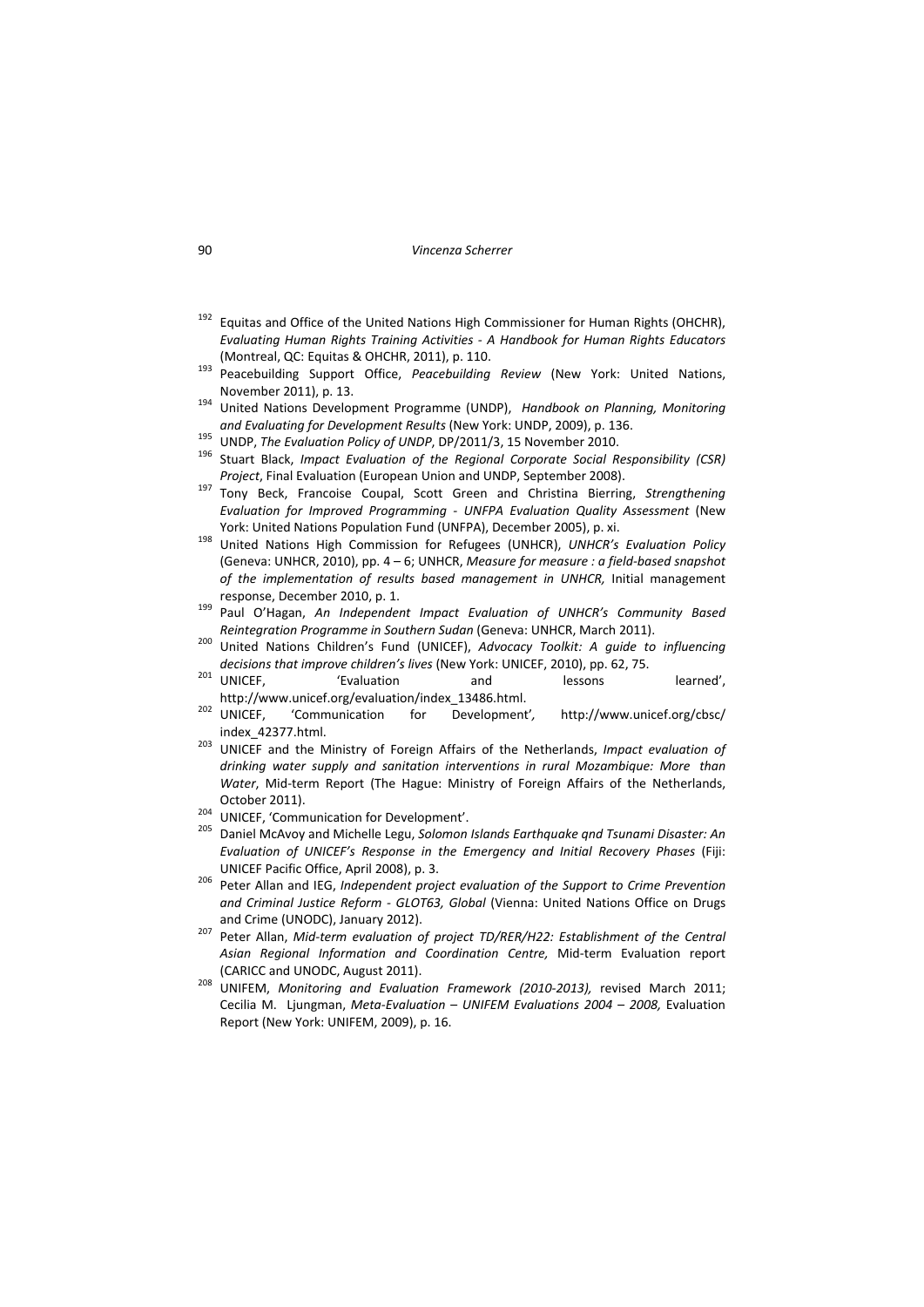- 
- <sup>209</sup> UNIFEM, *M&E Framework,* p. 38. <sup>210</sup> Julie Lafreniere, Mary Jane Real and Ricardo Wilson‐Grau, *The United Nations Trust Fund to End Violence against Women – Mapping of Grantees' Outcomes (2006 to Mid‐2011)*
- (New York: UN Women, October 2011). <sup>211</sup> UNIFEM, *UN Women Safe Cities Free of Violence against Women and Girls Global Programme (2010‐15): Impact Evaluation Strategy* (New York: UN Women, February
- 
- 2011). <sup>212</sup> UNDP, *M&E Handbook*, p. 136. <sup>213</sup> Ana de Mendoza, *UN Women Fund for Gender Equality Monitoring and Evaluation*
- 
- Framework (2010-2013) (New York: UN Women, March 2011), p. 5.<br><sup>214</sup> UNHCR, Evaluation Policy, p. 4.<br><sup>215</sup> Michael Bamberger and Marco Segone, *How to design and manage Equity-focused*
- *evaluations* (New York: UNICEF Evaluation Office, 2011), pp. 71-2.<br><sup>216</sup> Alternative methods include single-case analysis, longitudinal designs or interrupted
- time series. *Ibid.* pp. 73-4.<br><sup>217</sup> There are some examples of impact assessments on the UNICEF website, particularly in the areas of health and education, and a few in the area of mine action: See for example: Joseph‐Ernest Aondofe Iyo, *School Health and Physical Education Services (SHAPES) Program: An Impact Assessment*, Evaluation Report (New York: UNICEF, 2001); Taz Khaliq, *Evaluation of UNICEF's Support to Mine Action,* commissioned by UNICEF
- Landmines and Small Arms Team (Shrivenham, UK: Cranfield University, June 2006).<br><sup>218</sup> The JIU evaluation of RBB in peacekeeping operations notes that "evaluation is a weak area in DPKO". Ortiz and Inomata, *Evaluation of results‐based budgeting in peacekeeping operations*, p. 19. See also Sarah Dalrymple, *Survey of the United Nations Organisation's arrangements for monitoring and evaluating support to security sector reform*, (London: Saferworld, January 2009), p. 6.<br>
<sup>219</sup> Sarah Dalrymple, Survey on the UN arrangements for M&E in SSR, p. 9.<br>
<sup>220</sup> Cecilia M. Ljungman, UNIFEM Meta-Evaluation, p. 14.<br>
<sup>221</sup> Ibid.<br>
<sup>222</sup> Tony Beck et al., Strengthening Ev
- 
- 
- 
- possible in the limits of the study to see whether, after adopting impact as a criterion in
- its new policy, assessments subsequently focussed more on impact. <sup>223</sup> Roger Miranda, *Evaluation in UNODC: Learning and Improving through Evaluative Thinking,* Meta‐evaluation conducted by the UNODC Independent Evaluation Unit (New
- York: United Nations, 2008), p. 8. <sup>224</sup> Cecilia M. Ljungman, *UNIFEM Global Meta‐Evaluation <sup>2009</sup>*, Final Report (New York:
- UNIFEM, May 2010), p. 8. <sup>225</sup> DPKO and DFS, *Ten‐year Impact Study on Implementation of UN Security Council*
- *Resolution* 1325, p. 14.<br><sup>226</sup> The working group includes the United Nations Office for the Coordination of Humanitarian Affairs (OCHA), the United Nations Children's Fund (UNICEF), the World Food Programme (WFP), the Food and Agriculture Organization of the United Nations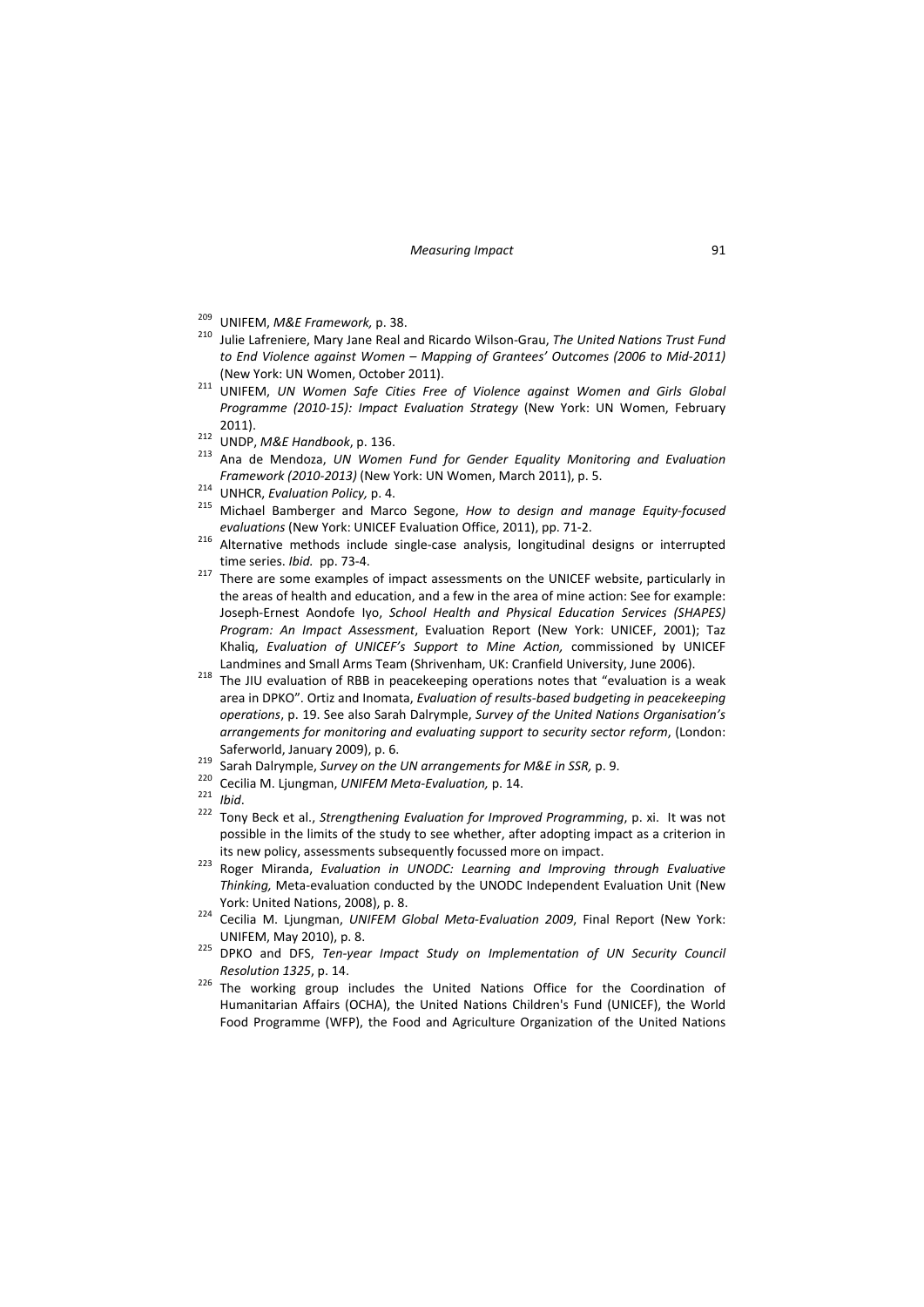(FAO), the UK Department For International Development (DFID), the Active Learning Network for Accountability and Performance (ALNAP), the Emergency Capacity Building Project (ECB), DARA International, Humanitarian Accountability Partnership International

- (HAP‐I) and the Groupe Urgence Réhabilitation Développement (Groupe URD). <sup>227</sup> Tony Beck, *Joint Humanitarian Impact Evaluation: options paper* (New York: United Nations Office for the Coordination of Humanitarian Affairs (OCHA), 9 December 2009),
- 
- 
- 
- p. iv. <sup>228</sup> *Ibid.* p. v. <sup>229</sup> *Ibid.* p. 18. <sup>230</sup> *Ibid.* p. 19. <sup>231</sup> United Nations General Assembly, *Report of the Committee for Programme and Coordination*, Forty‐ninth session (8 June‐2 July 2009), Document No. A/64/16(SUPP)
- (New York: United Nations, 2009). <sup>232</sup> Exceptions include: Steve Powell and Ivona Čelebičić, *Outcome Mapping Evaluation in* Bosnia; AusAID, Fiji: Annual program performance update 2006-07.<br><sup>233</sup> For example: Cecilia M. Ljungman, UNIFEM Meta-Evaluation, p. 39.<br><sup>234</sup> USAID, Meta Evlauation, p. 34.<br><sup>235</sup> OECD DAC, Guidance on Evaluating Conflict p
- 
- 
- Annex 7.<br><sup>236</sup> Eric Mvukiyehe and Cyrus Samii, *Laying a Foundation for Peace?*, p. 9.<br><sup>237</sup> Other approaches can be used to approach "but never fully attain" the counterfactual
- 
- 
- comparison. See: *Ibid*. <sup>238</sup> Eric Mvukiyehe and Cyrus Samii, *Quantitative Impact Evaluation in Liberia*, February
- 2009, p. 22<br><sup>239</sup> A concern of a UNODC meta-evaluation was: "Do senior managers mean impact or outcome? The answer has important implications on how evaluations are conducted."
- 
- 
- 
- 
- 
- 
- See: Roger Miranda, *Evaluation in UNODC*, 34.<br>
<sup>240</sup> Frans Leeuw and Jos Vaessen, *NONIE Guidance on Impact Evaluation*, p. 8.<br>
<sup>241</sup> UNDP, *Handbook on Planning, Monitoring and Evaluating*, p. 136.<br>
<sup>242</sup> OECD DAC, *Guid* evaluation which can support both accountability and learning. <sup>247</sup> Robert Picciotto, 'The New Environment for Development Evaluation', *American Journal*
- 
- *of Evaluation,* vol. 28, no. 4, December 2007, p. 517. <sup>248</sup> See for instance: Cedric de Coning and Paul Romita, *Monitoring and Evaluation of Peace*
- *Operations.* <sup>249</sup> Glenda Eoyang and Tom Berkas cited in: John Mayne, 'Contribution Analysis: Addressing Cause and Effect' in Kim Forss, Mita Marra and Robert Schwarz (eds.), *Evaluating the*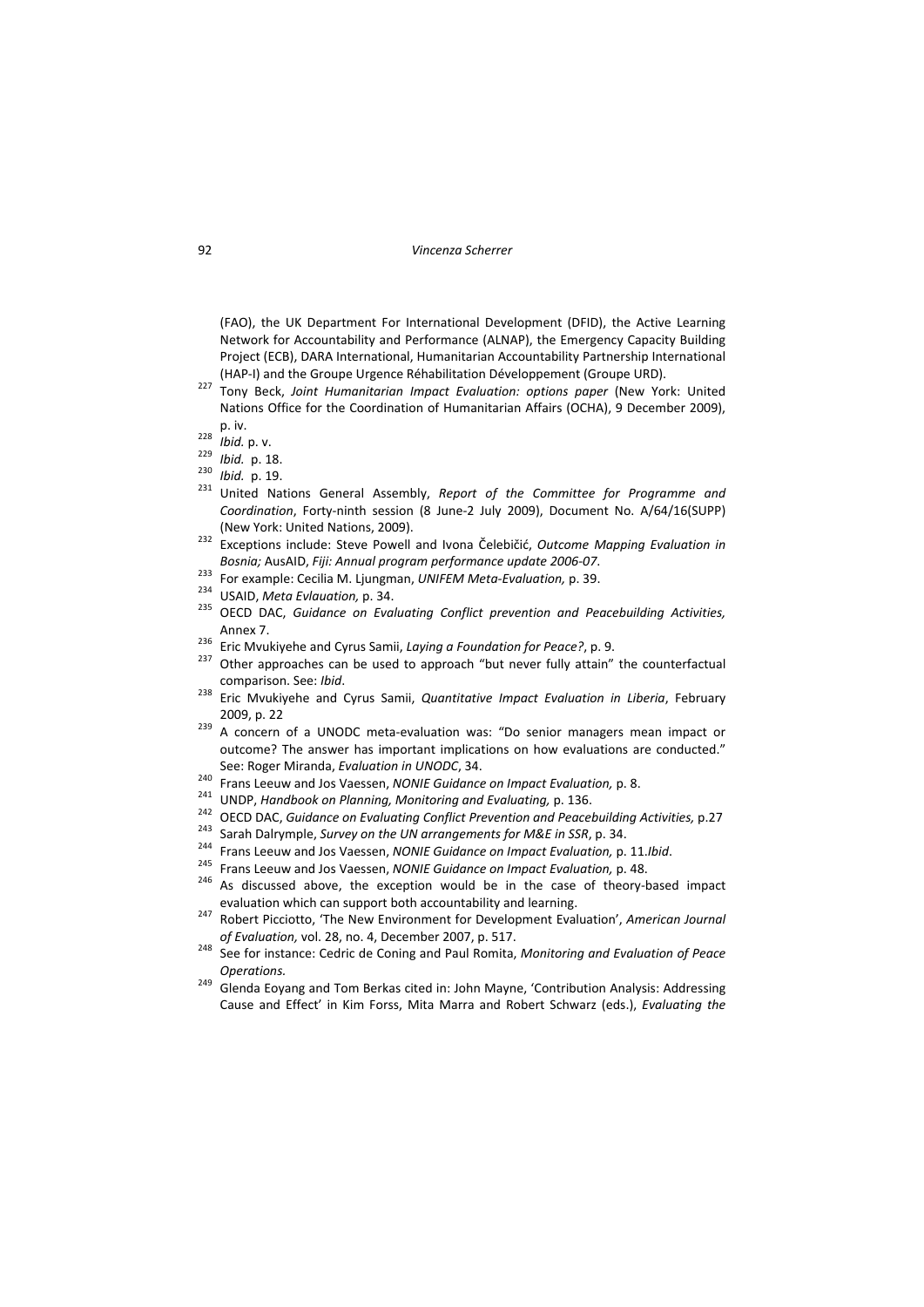*Complex: Attribution, Contribution and Beyond,* (Comparative Policy Evaluation vol. 18),

- p. 83. (New York, Niem Brunswick, Namerman and Michael Quinn Patton quoted in John Mayne
- 'Contribution Analysis', p. 83. <sup>251</sup> Simon Rynn with Duncan Hiscock*, Evaluating for security and justice: Challenges and opportunities for improved monitoring and evaluation of security system reform* programmes, (London: Saferworld, December 2009), p. 17.<br>
<sup>252</sup> Ibid. p. 16.<br>
<sup>253</sup> Simon Rynn with Duncan Hiscock, *Evaluating for security and justice*, p. 18.<br>
<sup>254</sup> For instance, in the case of the European Commission's
- 
- 
- country programme, the approach used was to identify main projects that have been implemented and among these to select the most costly ones to assess using contribution analysis. See. *European Commission, Country Evaluation Jordan*, Volume 3,
- 
- August 2007, p. 8.<br><sup>255</sup> Sarah Earl, Fred Carden and Terry Smutylo, Outcome Mapping, p. 15.<br><sup>256</sup> CDA, *Encouraging Effective Evaluation of Conflict Prevention and Peacebuilding*
- 
- *Activities,* p. 9. <sup>257</sup> USAID, *<sup>A</sup> Meta Evaluation of Foreign Assistance Evaluations,* p. 18. <sup>258</sup> The table is based on analysis of the guidance material available on these methodologies, combined with examples from specific evaluations using them. Where no information was found, the field is left blank.<br><sup>259</sup> For example, time required is noted to take from less than 6 months in the case of rapid
- evaluations to over two years. World Bank, *Monitoring & Evaluation: Some tools,*
- *methods and approaches* (Washington, DC: World Bank, 2004), p. 23.<br><sup>260</sup> For example, they can cost up to 900,000 USD however, some simple evaluations can be conducted for less than 100,000 USD. *Ibid*. <sup>261</sup> Centre for the Study of Violence (CSVR) and IDRC, 'Evaluating Experiences in transitional
- Justice and Reconciliation: Challenges and opportunities for Advancing the Field'*,*
- Workshop Report, April 2007, p. 7.<br><sup>262</sup> Introduction workshop costs about US\$500 per participant. See OM Workshop programme under: http://www.outcomemapping.ca/download.php?file=/resource/files/OM%20event%20i
- n%20March.pdf. 263 The SIDA evaluation looked at six projects and included several rounds of field visits and approx. 80–100 working days. Steve Powell and Ivona Čelebičić, *Outcome Mapping* Evaluation in Bosnia, p. 32.<br><sup>264</sup> Rick Davies and Jess Dart, The 'Most Significant Change' (MSC) Technique, p. 12.<br><sup>265</sup> Michael Bamberger, Institutionalizing Impact Evaluation within the framework of A
- 
- *Monitoring and Evaluation System*¸ Independent Evaluation Group (Washington DC:
- World Bank, 2009), p. 11.<br><sup>266</sup> NONIE and the World Bank have been at the forefront of improving the quality of IEs and make them usable in real world conditions. See for example: Michael Bamberger,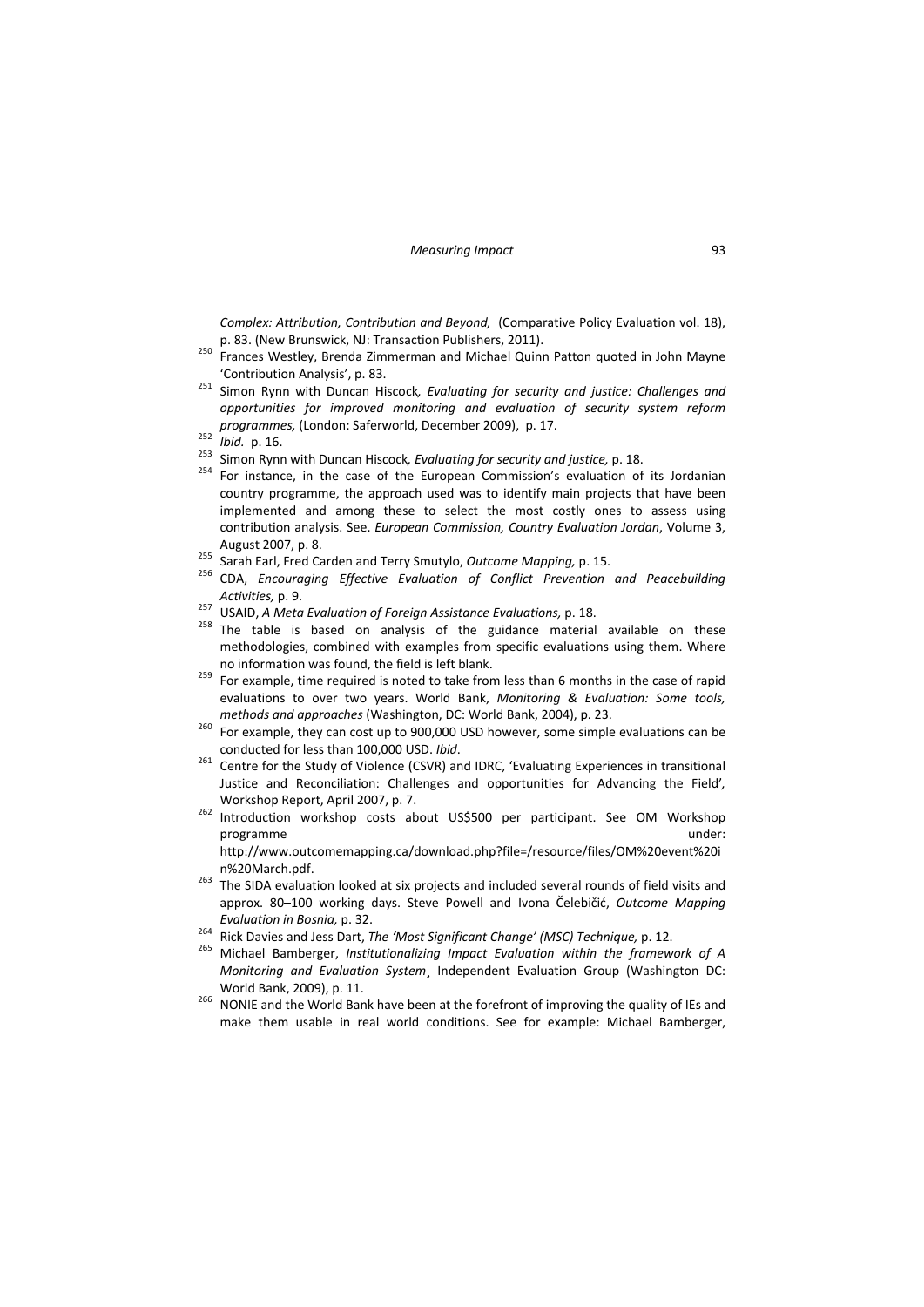*Conducting Quality Impact Evaluations Under Budget, Time and Data Constraints,* Independent Evaluation Group (Washington DC: World Bank, 2006); Michael Bamberger, Jim Rugh, Linda Mabry, *Real World Evaluations: Working under Budget, Time, Data and Political Constraints* (Thousand Oaks, CA: Sage Publications, 2006). Michael Bamberger,

- 
- 
- 
- 
- Institutionalizing Impact Evaluation, p. 12.<br>
<sup>267</sup> Michael Bamberger, *Conducting Quality Impact Evaluations*, p. 7.<br>
<sup>268</sup> Michael Bamberger, *Institutionalizing Impact Evaluation*, p. 12.<br>
<sup>269</sup> Michael Bamberger, *Cond* questionnaires that examine progress markers rather than requiring boundary partners to collect the information themselves. Steve Powell and Ivona Čelebičić, *Outcome*
- *Mapping Evaluation in Bosnia.* <sup>272</sup> World Bank, *Monitoring & Evaluation*, p. 6. According to the OECD DAC Glossary, "Performance measurement is a system for assessing performance of development
- interventions against stated goals." OECD DAC, Glossary of Key Terms, p. 24.<br><sup>273</sup> UNDP, Handbook on Planning, Monitoring and Evaluating for Development Results (New
- York: UNDP, 2009), p. 65.<br><sup>274</sup> These indicator sets, developed in 2009 cover five sectors of assistance: transport, water & sanitation, education, health and agricultural & rural development. For health sector see for example: European Commission EuropeAid, *Outcome and Impact level Intervention Logic and Indicators – Health Sector,* Working Paper, EC External Services
- 
- 
- Evaluation Unit (Brussels: European Commission External Services, October 2009).<br>
<sup>275</sup> *Ibid.* p. 7.<br>
<sup>276</sup> *Ibid.* p. 8.<br>
<sup>277</sup> UN Inter-Agency Working Group on DDR, 'Module 3.50 Monitoring and Evaluation of DDR Programmes', in *Integrated DDR Standards (IDDRS),* 2006. Online version available
- 
- at: http://unddr.org/iddrs/03/50.php.<br><sup>278</sup> Ibid.<br><sup>279</sup> Ibid.<br><sup>281</sup> UNDP and BCPR, How to Guide Monitoring and Evaluation for Disarmament,<br><sup>281</sup> UNDP and BCPR, How to Guide Monitoring and Evaluation for Disarmament,
- Demobilization and Reintegration Programmes (New York: UNDP/BCPR, 2009), p. 26.<br><sup>282</sup> CDA, Encouraging Effective Evaluation of Conflict Prevention and Peacebuilding
- 
- 
- Activities, p. 28.<br>
<sup>283</sup> Ken Menkhaus, *Impact Assessment in Post-Conflict Peacebuilding*, p. 4.<br>
<sup>284</sup> Christoph Spurk, 'Forget impact', p. 13.<br>
<sup>285</sup> CDA, *Encouraging Effective Evaluation of Conflict Prevention and Pea*
- 
- Activities, p. 28.<br><sup>286</sup> Kenneth Watson, UNICEF Country Offices Evaluations, p. 14.<br><sup>287</sup> Cecilia M. Ljungman, UNIFEM Global Meta-Evaluation 2009, Final Report (New York: UNIFEM, 2010), p. 48.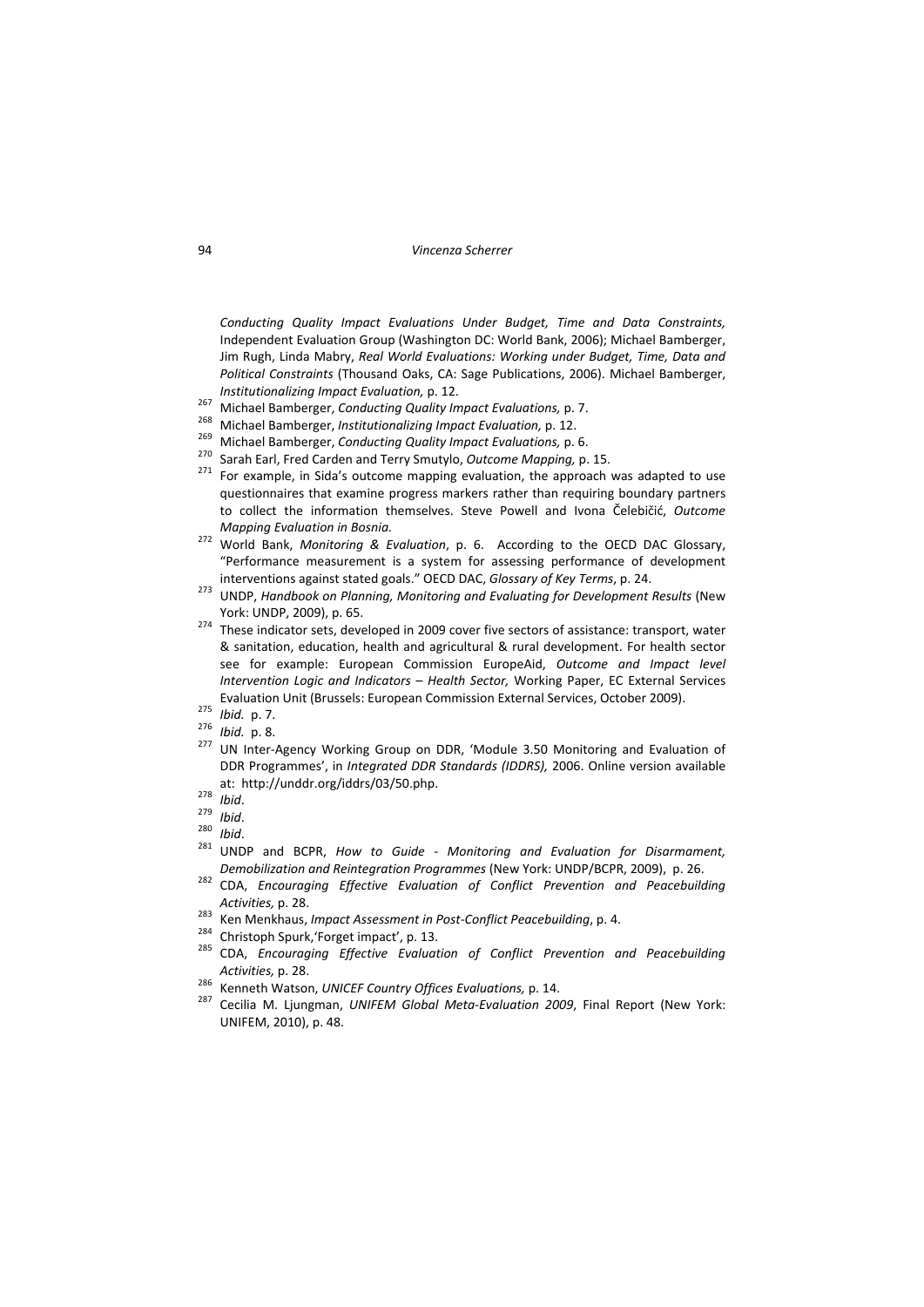- <sup>288</sup> Anette Wenderoth et al., *UNIFEM Programme Facilitating CEDAW Implementation in*
- *Southeast Asia,* Evaluation Report (New York: UNIFEM, 2008), pp. 4, 143. <sup>289</sup> World Bank, 'Law & Justice Institutions ‐ Performance Measures Topic Brief', http://web.worldbank.org/ WBSITE/EXTERNAL/TOPICS/EXTLAWJUSTINST/0,,contentMDK:20756997~menuPK:20256
- 88~pagePK:210058~piPK:210062~theSitePK:1974062~isCURL:Y,00.html <sup>290</sup> Outcome Mapping Online Community, 'Outcome Mapping FAQs',
- http://www.outcomemapping.ca/about/faqs.php .<br><sup>291</sup> Cedric de Coning and Paul Romita, *Monitoring and Evaluation of Peace Operations*, p. 1.<br><sup>292</sup> Aide à la Décision Économique (ADE) Belgium and PARTICIP, *Thematic Evaluat*
- *European Commission support to Conflict Prevention and Peace Building – Final Report,* Vol. I: Main Report, Evaluation for the European Commission, (Brussels: European Commission, October 2011), 92.<br>
<sup>293</sup> *Ibid.*, 98-9.<br>
<sup>294</sup> Simon Rynn with Duncan Hiscock, Evaluating for security and justice, p. iv.<br>
<sup>295</sup> GSDRC, M&E in Fragile States, p. 1.<br>
<sup>296</sup> CDA, Encouraging Effective Evaluatio
- 
- 
- 
- Activities, p. 34.<br>
<sup>297</sup> Ibid.<br>
<sup>298</sup> Kenneth Watson, UNICEF Country Offices Evaluations, p. iv.<br>
<sup>299</sup> Ibid.<br>
<sup>300</sup> United Nations General Assembly, Triennial comprehensive policy review of operational
- 
- 
- 
- *activities for development of the United Nations system,* Resolution adopted by the General Assembly, Document No. A/RES/59/250, (New York: United Nations, 17 August
- 2005), pp. <sup>11</sup>‐12. <sup>301</sup> See: OECD DAC, *Quality Standards in development evaluation* (Paris: OECD, 2010), p. 7. These standards are based on the OECD DAC, *Paris Declaration on Aid Effectiveness: Ownership, Harmonisation, Alignment, Results and Mutual Accountability* (Paris: OECD,
- 
- 2005). <sup>302</sup> OECD DAC, *Quality Standards in development evaluation,* p. 7. <sup>303</sup> Participatory evaluation approaches can 'empower local people to initiate, control and take corrective action'. Cecilia M. Ljungman, UNIFEM Meta-evaluation, p. 38.<br><sup>304</sup> OECD DAC, *Guidance on Evaluating Conflict Prevention and Peacebuilding Activities*,
- Annex 7, p. 86.<br><sup>305</sup> Simon Rynn with Duncan Hiscock, *Evaluating for security and justice*, p. 11.<br><sup>306</sup> See: Cecilia M. Ljungman, *UNIFEM Meta-evaluation*, p. 34.<br><sup>307</sup> Hans Lundgren and Megan Kennedy, 'Supporting Partne
- 
- 
- Capacity in development Evaluation, The OECD DAC Evaluation Network' in Marc Segone
- (ed.), Country-led monitoring and evaluation system, (New York: UNICEF, 2009), p. 92.<br><sup>308</sup> OECD DAC, Guidance on Evaluating Conflict Prevention and Peacebuilding Activities,
- Annex 7, p. 86. <sup>309</sup> Frans Leeuw and Jos Vaessen, *NONIE Guidance on Impact Evaluation,* p. 48.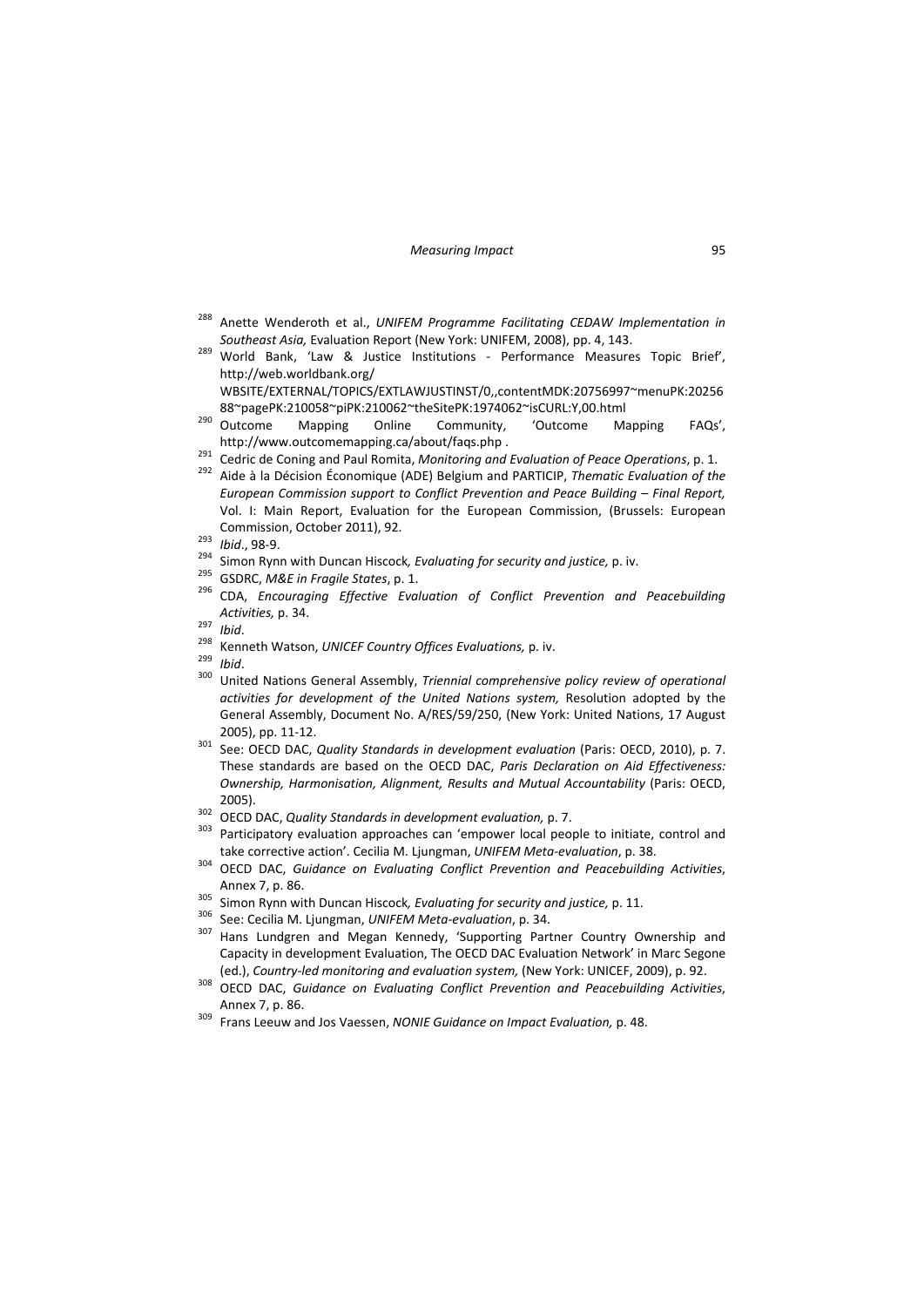<sup>310</sup> Tony Beck, Francoise Coupal, Scott Green and Christina Bierring, *Strengthening Evaluation for Improved Programming ‐ UNFPA Evaluation Quality Assessment* (New York: UNFPA, December 2005), p. xii.